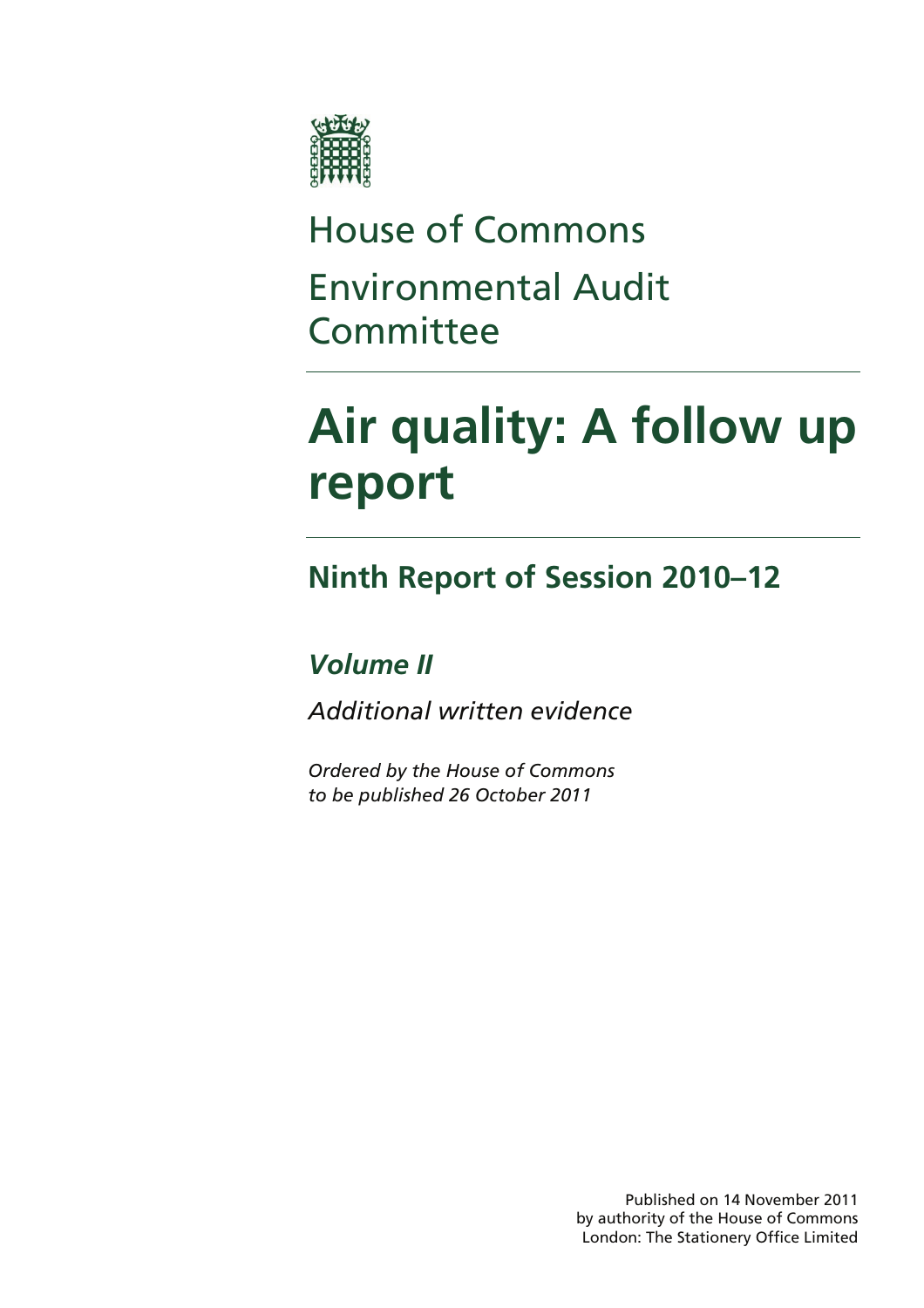### **Environmental Audit Committee**

The Environmental Audit Committee is appointed by the House of Commons to consider to what extent the policies and programmes of government departments and non-departmental public bodies contribute to environmental protection and sustainable development; to audit their performance against such targets as may be set for them by Her Majesty's Ministers; and to report thereon to the House.

### **Current membership**

Joan Walley MP *(Labour, Stoke-on-Trent North)* (Chair) Peter Aldous MP *(Conservative, Waveney)*  Richard Benyon MP (*Conservative, Newbury*) *[ex-officio]*  Neil Carmichael MP *(Conservative, Stroud*) Martin Caton MP (*Labour, Gower*) Katy Clark MP (*Labour, North Ayrshire and Arran*) Zac Goldsmith MP (*Conservative, Richmond Park*) Simon Kirby MP (*Conservative, Brighton Kemptown*) Mark Lazarowicz MP (*Labour/Co-operative, Edinburgh North and Leith*) Caroline Lucas MP (*Green, Brighton Pavilion*) Ian Murray MP (*Labour, Edinburgh South*) Sheryll Murray MP (*Conservative, South East Cornwall*) Caroline Nokes MP (*Conservative, Romsey and Southampton North*) Mr Mark Spencer MP (*Conservative, Sherwood*) Dr Alan Whitehead MP *(Labour, Southampton Test)*  Simon Wright MP *(Liberal Democrat, Norwich South)* 

### **Powers**

The constitution and powers are set out in House of Commons Standing Orders, principally in SO No 152A. These are available on the internet via www.parliament.uk.

### **Publications**

The Reports and evidence of the Committee are published by The Stationery Office by Order of the House. All publications of the Committee (including press notices) are on the internet at www.parliament.uk/eacom. A list of Reports of the Committee in the present Parliament is at the back of this volume.

The Reports of the Committee, the formal minutes relating to that report, oral evidence taken and some or all written evidence are available in a printed volume.

### **Committee staff**

The current staff of the Committee are Simon Fiander (Clerk), Edward White (Second Clerk), Lee Nicholson (Committee Specialist), Andrew Wallace (Senior Committee Assistant), Jill Herring (Committee Assistant), Edward Bolton (Committee Support Assistant) and Nicholas Davies (Media Officer).

### **Contacts**

All correspondence should be addressed to the Clerk of the Environmental Audit Committee, House of Commons, 7 Millbank, London SW1P 3JA. The telephone number for general enquiries is 020 7219 6150; the Committee's email address is eacom@parliament.uk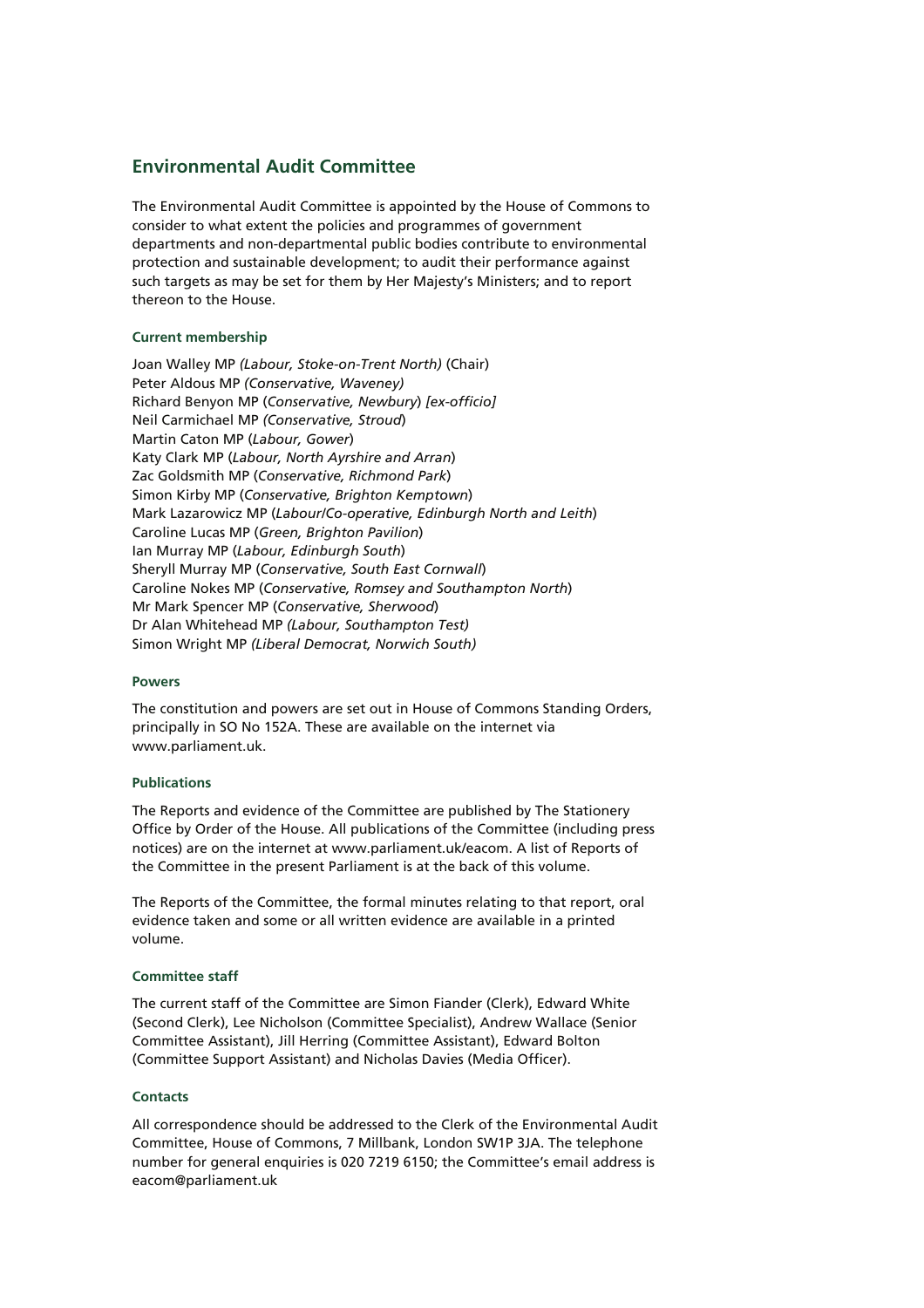# List of additional written evidence

(published in Volume II on the Committee's website www.parliament.uk/eacom)

| $\mathbf{1}$ | Calor Gas Ltd                                                               | $Ev$ w 1   |
|--------------|-----------------------------------------------------------------------------|------------|
| 2            | Dr Dick van Steenis                                                         | $Ev$ w 3   |
| 3            | East End Quality of Life Initiative                                         | Ev w $4$   |
| 4            | <b>Country Land and Business Association</b>                                | $Ev$ w 5   |
| 5            | Joint Nature Conservation Committee, Countryside Council for Wales, Natural |            |
|              | <b>England and Scottish Natural Heritage</b>                                | $Ev$ w $8$ |
| 6            | Dr Michael Bull                                                             | $Ev$ w $8$ |
| 7            | Campaign for Clean Air in London                                            | Ev w 10    |
| 8            | Joule Vert Ltd                                                              | Ev w 16    |
| 9            | Chartered Institution for Water and Environmental Management                | Ev w 17    |
| 10           | <b>CNG Services Ltd</b>                                                     | Ev w 21    |
| 11           | <b>Campaign for Better Transport</b>                                        | Ev w 22    |
| 12           | Chartered Institute of Environmental Health                                 | Ev w 26    |
| 13           | <b>British Heart Foundation</b>                                             | Ev w 27    |
| 14           | <b>Natural Environment Research Council</b>                                 | Ev w 28    |
| 15           | Councillor Paul Braithwaite, London Borough of Camden                       | Ev w 30    |
| 16           | Royal College of Physicians                                                 | Ev w 34    |
| 17           | <b>UKLPG</b>                                                                | Ev w 35    |
| 18           | CountryStyle Recycling Ltd                                                  | Ev w 37    |
| 19           | Air Quality Management Resource Centre, University of the West of England,  |            |
|              | <b>Bristol</b>                                                              | Ev w 37    |
| 20           | Transport and Environment Committee, London Councils                        | Ev w 40    |
| 21           | ClientEarth                                                                 | Ev $w$ 43  |
| 22           | Institute for Air Quality Management                                        | Ev w 48    |
| 23           | Johnson Matthey Plc                                                         | Ev w 49    |
| 24           | Mayor of London                                                             | Ev w 50    |
| 25           | Mayor's Office, Greater London Authority                                    | Ev w 54    |
| 26           | Chartered Institute of Water and Environmental Management and the           |            |
|              | Institute of Air Quality Management                                         | Ev w 55    |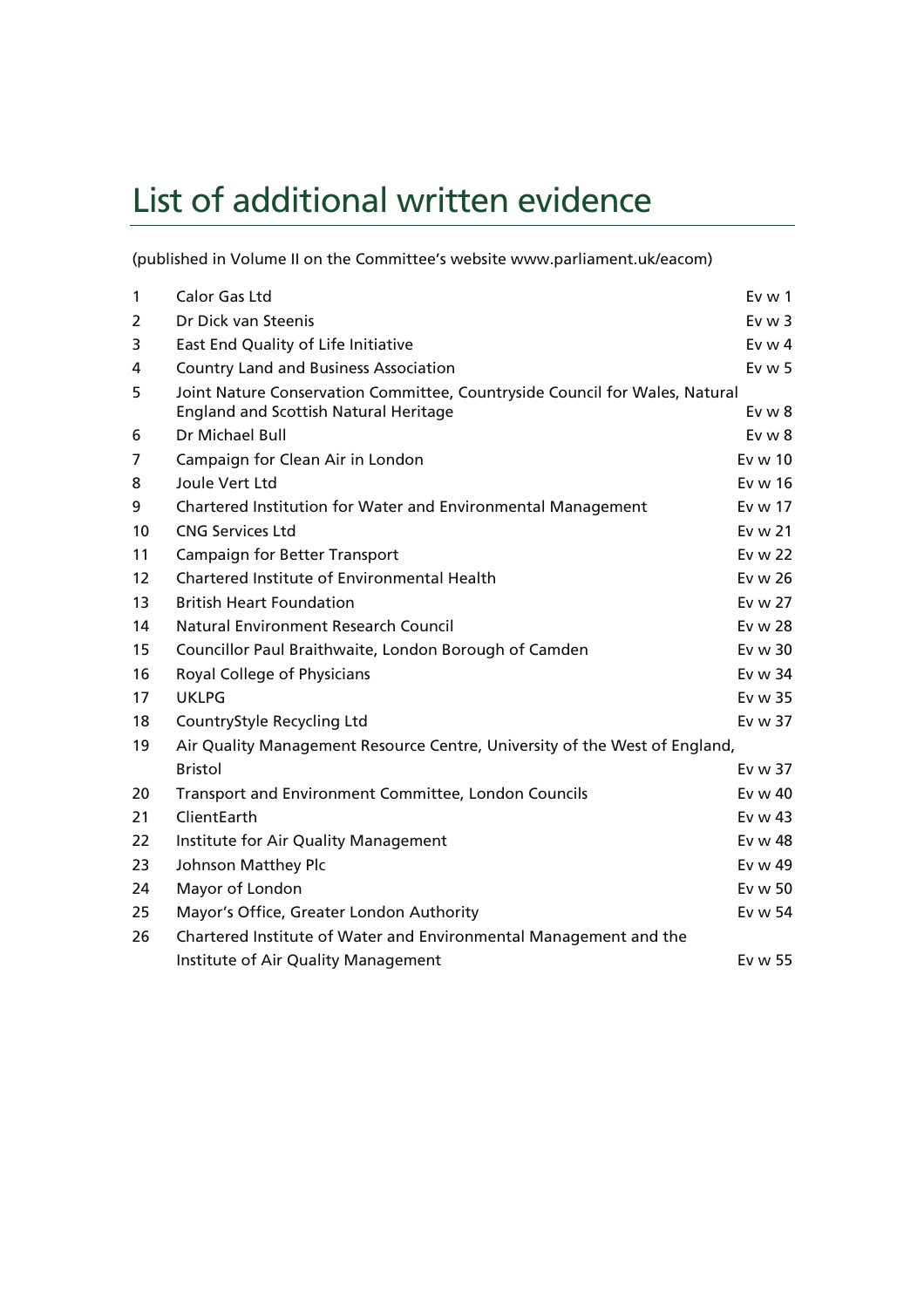# eed: [09-11-2011 15:06] Job: 014375 Unit: PG01<br>**Environmental Audit Committee: Evidence <b>Ev w1**

# CODDET Pack: U PL: CWE1 [SO]<br>Enviror<br>**Written evidence**<br>Written evidence submitted by Calor

# **Written evidence submitted by Calor Gas Limited**

### **SUMMARY**

Written evidence<br>
Written evidence submitted by Calor Gas Limited<br>
SUMMARY<br>
In our previous submission to the Committee, we drew attention to the alarmingly increased burden of<br>
mortality and morbidity on the UK population Written evidence submitted by Calor Gas Limited<br>SUMMARY<br>In our previous submission to the Committee, we drew attention to the alarmingly increased burden of<br>mortality and morbidity on the UK population to result from delib Written evidence submitted by Calor Gas Limited<br>SUMMARY<br>In our previous submission to the Committee, we drew attention to the alarmingly increased burden of<br>mortality and morbidity on the UK population to result from delib **SUMMARY**<br>
In our previous submission to the Committee, we drew attention to the alarmingly increased burden of<br>
mortality and morbidity on the UK population to result from deliberately worsening air quality by the<br>
widesp SUMMARY<br>In our previous submission to the Committee, we drew attention to the alarmingly increased burden of<br>mortality and morbidity on the UK population to result from deliberately worsening air quality by the<br>widespread SUMMARY<br>In our previous submission to the Committee, we drew attention to the alarmingly increased burden of<br>mortality and morbidity on the UK population to result from deliberately worsening air quality by the<br>widespread In our previous submission to the Committee, we drew attention to the alarmingly increased burden of mortality and morbidity on the UK population to result from deliberately worsening air quality by the widespread deployme mortality and morbidity on the UK population to result from deliberately worsening air quality by the widespread deployment of biomass. Our fears have since deepened. Existing mortality rates from air pollution are likely widespread deployment of biomass. Our fears have since deepened. Existing mortality rates from air pollution<br>are likely to double. The Government is considering relaxing—not tightening—standards on boiler emissions<br>of part are likely to double. The Government is considering relaxing—not tighten<br>of particulates and NOx. To emissions of biomass by combustion need to l<br>drying the wood. The Government's own assessments identify various oth<br>arisi particulates and NOX. To emissions of biomass by combustion need to be added significant emissions from<br>sing from biomass, and it now admits that biomass is considered sustainable even though it might only<br>luce greenhouse drying the wood. The Government's own assessments identify various other external environmental damages<br>arising from biomass, and it now admits that biomass is considered sustainable even though it might only<br>reduce greenh

duce greenhouse gas emissions by 60%. It has yet to assess the global warming potential of the black carbon<br>itted from biomass installations. There is no sign yet of the annual MOT of biomass boilers once mooted<br>HMG to cou emitted from biomass installations. There is no sign yet of the annual MOT of biomass boilers once mooted<br>by HMG to counter expected deterioration in performance over time.<br>1. Our previous submission to the Committee (atta by HMG to counter expected deterioration in performance over time.<br>
1. Our previous submission to the Committee (attached) still stands. Indeed, the passage of time since the<br>
last inquiry has only served to deepen our anx 1. Our previous submission to the Committee (attached) still stands. Indeed, the passage of time since the last inquiry has only served to deepen our anxieties.<br>
2. In paragraph 8 of our submission we called attention to t 1. Our previous submission to the Committee (attactieu) sun stants. Indeed, the passage of thre since the last inquiry has only served to deepen our anxieties.<br>
2. In paragraph 8 of our submission we called attention to th ast migury mas omy served to deepen our anxieties.<br>
2. In paragraph 8 of our submission we called attention to the minimum of 340,000 life years to be lost in<br>
the single year of 2020 as a result of HMG's biomass targets. 2. In paragraph 8 of our submission we called attention to the minimum of 340,000 life years to be lost in the single year of 2020 as a result of HMG's biomass targets. Since then a COMEAP report, "The Mortality Effects of the single year of 2020 as a result of HMG's biomass targets.<br>Effects of Long-Term Exposure to Particulate Air Pollution in<br>been published. They estimate that the 2008 burden level of<br>population life of 340,000 life-years. 3. If anything, the situation on knowingly permitting increased air pollution appears to be worsening. In philished. They estimate that the 2008 burden level of particulates cost an "associated loss of total pulation life been published. They estimate that the 2006 butten level of particulates cost an associated loss of total<br>population life of 340,000 life-years...a greater burden than the mortality impacts of environmental tobacco<br>smoke o

significant relaxation in emission standards for smaller biomass, and so, in simple terms, defined public on the UK atmosphere by 2020 under Government policy on biomass, and so, in simple terms, defined public policy can Sinote of foad traffic accidents. This figure is remarkable. It is exactly the fever of extra buiterint to be infircted<br>on the UK atmosphere by 2020 under Government policy on biomass, and so, in simple terms, defined publ of the UK amosphere by 2020 under Government pointy on biomass, and so, in simple terms, defined public<br>policy can be expected to double existing mortality rates.<br>3. If anything, the situation on knowingly permitting incre boncy can be expected to dodote existing inortanty rates.<br>3. If anything, the situation on knowingly permitting increased air pollution appears to be worsening. In<br>February 2010, the last Government issued a consultation p 3. If anything, the situation on knowingly permitting increased air pollution appears to be worsening. In February 2010, the last Government issued a consultation paper on the Renewable Heat Incentive proposing a signific February 2010, the last Government issued a consultation paper on the Renewable Heat Incentive proposing a significant relaxation in emission standards for smaller biomass boilers under 20MW on the grounds that, "They woul significant relaxation in emission standards for smaller biomass boilers under 20MW on the grounds that,<br>"They would rule out most currently produced biomass boilers". If boilers cannot be made compliant with the<br>emission "They would rule out most currently produced biomass boilers". If boilers cannot be made compliant with the emission limits to enable safe operation which presumably underlie the calculations of mortality given in the writ emission limits to enable safe operation which presumably underlie the calculations of mortality given in the written answers referred to in our original submission the damage to human life and health should be revised upw written answers referred to in our original submission the damage to human life and health should be revised<br>upwards. It is, in fact, an indictment of the policy if biomass technology based on maximum emissions levels<br>of 2 upwards. It is, in fact, an indictment of the policy if biomass technology based on maximum emissions levels<br>of 20g/GJ for particulate matter (PM), and 50g/GJ for nitrogen oxides contributes to costing the UK up to<br>1,750,0 of 20g/GJ for particulate matter (PM), and 50g/GJ for nitrogen oxides contributes to costing the UK up to 1,750,000 life years in one year alone, and the Government is now determined to relax those limits to 30g/GJ for PM 1,750,000 life years in one year alone, and the Government is now determined to relax those limits to 30g/GJ for PM and 150g/GJ for NOx—increases of 50% and 200% respectively. The latest RHI policy document pays lip servic for PM and 150g/GJ for NOx—increases of 50% and 200% respectively. The latest RHI policy document pays<br>lip service to "mitigating against its (biomass') harmful impacts" (p.49) but the truth is that it is allowing them<br>to lip service to "mitigating against its (bi<br>to pollute more than originally intende<br>these relaxed limits. The inconvenienc<br>levels of emission is overcome by relax<br>policy and air quality policy are being<br>the permission given become the unan originally interlued and DECC is yet to establish a way of emoleting and administering<br>see relaxed limits. The inconvenience of biomass boilers not being able to comply with originally aspired<br>related the v that are routinely ignore by relaxing the rules, increasing emissions, and causing extra loss of life. Health policy and air quality policy are being steamrollered by energy policy. There is no better example of this than

place but it takes much longer and still leaves 25–30% water content. There is no better example of this than the permission given to build a biomass plant in Port Talbot of all places—Port Talbot already suffers the worst policy and an quanty policy are being steamfoliered by energy policy. There is no better example of this than<br>the permission given to build a biomass plant in Port Talbot of all places—Port Talbot already suffers the worst are permission given to bund a biomass plant in Fort Tabot of an places—Fort Tabot aneady surfers the worst<br>air quality environment in Wales.<br>4. It has also become clear since our original submission that there are other n an quanty environment in wates.<br>
4. It has also become clear since our original submission that there are other noxious emissions from biomass<br>
that are routinely ignored. Biomass has to be dried before combustion can take 4. It has also become clear since our original submission that there are other noxious emissions from biomass that are routinely ignored. Biomass has to be dried before combustion can take place. Passive drying can take pl that are routinely ignored. Biomass has to be dried before combustion can take place. Passive drying can take place but it takes much longer and still leaves 25–30% water content. Pellet mills generally require moisture co place but it takes much longer and still lest contents of less than 15% to produce stable are applied to biomass to dry it. Environm<br>in the boiler. These emissions typically in problem around biomass drying plant is so<br>pp. So the UK Revised National Policy Statements on Energy (DECC, 2011) reveal the damage to the virtual measure in the boiler. These emissions typically include particulates, VOCs, and NOx to the extent that a common oblem ar are applied to biomass to dry it. Environmental emissions result from boun the drying process and combustion<br>in the boiler. These emissions typically include particulates, VOCs, and NOx to the extent that a common<br>problem

In the bonet. These emissions typically include particulates, VOCs, and NOX to the extent that a common problem around biomass drying plant is so called noxious "blue haze". "" Volume 34, Issue 10, October 2010, pp. 1457–1 problem around biomass urying plant is so cancel noxious blue haze. The volume 34, issue 10, October 2010, pp. 1457–1465 confirms that, "Forest residues require a drying stage, which involves high energy consumption and hi pp. 1437–1405 commiss unat, Totest restaures require a urying stage, winch involves high energy consumption<br>and high environmental impact."<br>5. The UK Revised National Policy Statements on Energy (DECC, 2011) reveal the dam 5. The UK Revised National Policy Statements on Energy (DECC, 2011) reveal the damage to the environment likely from "considerable" transport movements connected with biomass plant: "Depending on the location of the facili 5. The UK Revised National Policy Statements on Energy (DECC, 2011) reveal the damage to the environment likely from "considerable" transport movements connected with biomass plant: "Depending on the location of the facili environment likely from "considerable" transport movements connected with biomass plant: "Depending on<br>the location of the facilities, air emissions and dust, which could impact sensitive flora, may also be increased<br>throu the location of the facilities, air emissions and dust, which could impact sensitive flora, may also be increased<br>through the high number of heavy goods vehicles transporting fuel and combustion residues" (p25). "There ar through the high number of heavy goods vehicles transporting fuel and combustion residues" (p25). "There are potential negative environmental effects, including on climate change and air quality, of increased transportatio potential negative environmental effects, including on climate change and air quality, of increased transportation<br>throughout the lifetime of the facility...The overall effect of implementation on traffic and transport of throughout the lifetime of the facility...The overall effect of implementation on traffic and transport of biomass/<br>waste combustion through the implementation of EN-3 is considered to be negative in the short, medium and<br> waste combustion through the implementation of EN-3 is considered to be negative in the short, medium and<br>long term. These effects are primarily from the movement of fuel and residue during the operational phase of<br>the fac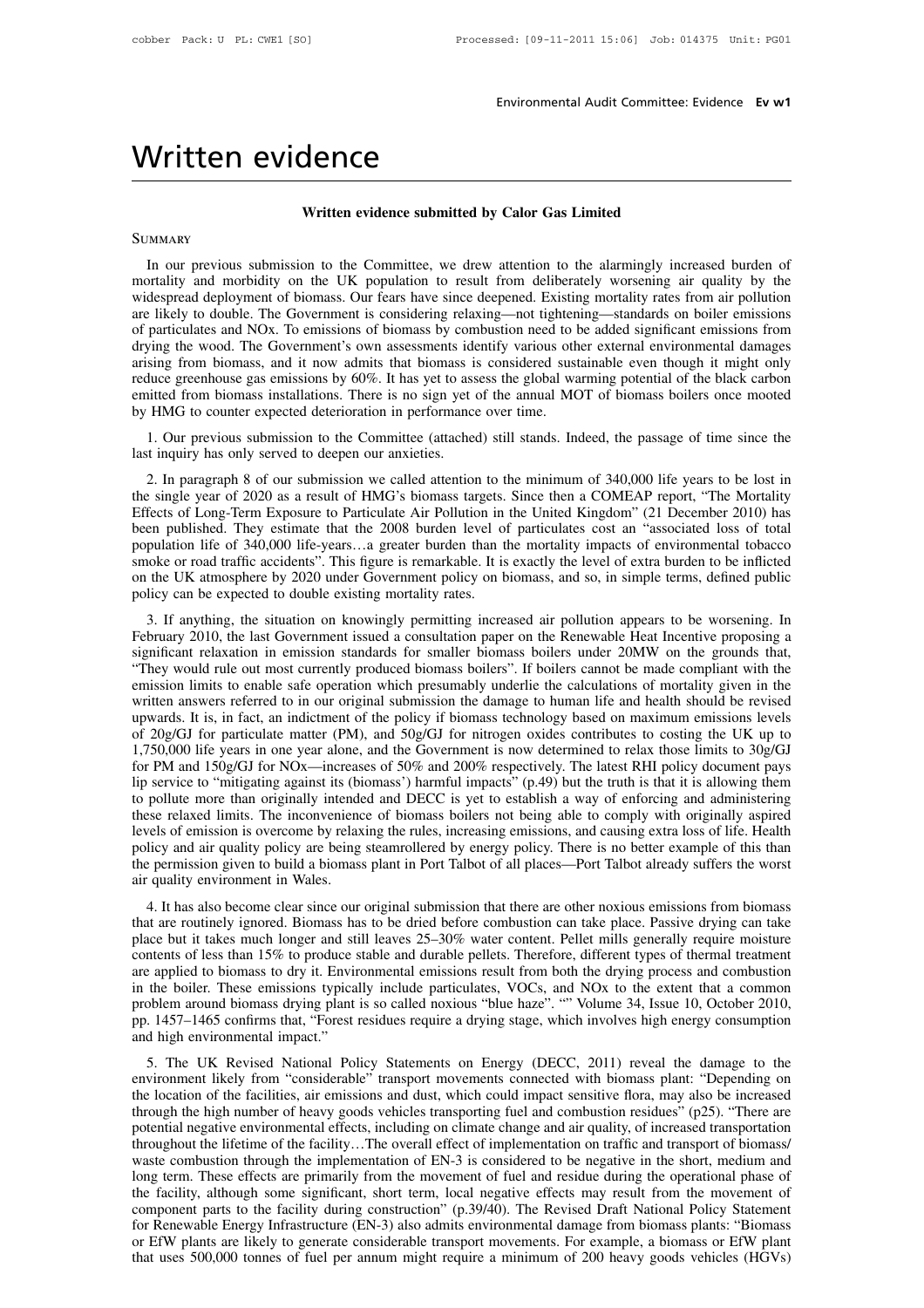# **Ev w2** Environmental Audit Committee: Evidence

**Ev w2** Environmental Audit Committee: Evidence<br> **Evaluate**<br>
movements per day to import the fuel. There will also be residues which will need to be regularly transported<br>
off site" (para.2.5.22). **Ev w2** Environmental Audin<br>movements per day to import site" (para.2.5.22).<br>6. The pollution caused b

by ements per day to import the fuel. There will also be residues which will need to be regularly transported<br>
f site" (para.2.5.22).<br>
6. The pollution caused by biomass does not end there: "Biomass combustion plant will a movements per day to import the fuel. There will also be residues which will need to be regularly transported<br>off site" (para.2.5.22).<br>6. The pollution caused by biomass does not end there: "Biomass combustion plant will a movements per day to import the fuel. There will also be residues which will need to be regularly transported<br>off site" (para.2.5.22).<br>6. The pollution caused by biomass does not end there: "Biomass combustion plant will a movements per day to import the fuel. There will also be residues which will need to be regularly transported<br>off site" (para.2.5.22).<br>6. The pollution caused by biomass does not end there: "Biomass combustion plant will a movements per day to import the fuel. There will also be residues which will need to be regularly transported<br>off site" (para.2.5.22).<br>6. The pollution caused by biomass does not end there: "Biomass combustion plant will a 6. The pollution caused by biomass does not end there: "Biomass combustion plant will also produce both mbustion and flue gas treatment residues...Waste combustion fly ash is classified as a hazardous waste terial and need Combustion and flue gas treatment residues...Waste combustion fly ash is classified as a hazardous wasted material and needs to be managed as such (EN-3, paras. 2.5.67 and 2.5.68). The Appraisal also identifies significant

External and needs to be managed as such (EN-3, paras. 2.5.67 and 2.5.68). The Appraisal also identifies significant negatives arising from biomass in terms of water quality, noise, visual intrusion, soil contamination an the emission of carbon dioxide per BTU of heat generation is the emission, soil contamination and flood risk.<br>The emission of carbon dioxide per BTU of the Conservation Sciences issued a report commissioned by the Commonwe gas. In Figure 2010, the Manomet Centre for Conservation Sciences issued a report commissioned by the Commonwealth of Massachusetts entitled, "Biomass Sustainability and Carbon Policy". We know from this that biomass emits 7. In June 2010, the Manomet Centre for Conservation Sciences issued a report commissioned by the Commonwealth of Massachusetts entitled, "Biomass Sustainability and Carbon Policy". We know from this that biomass emits mor 7. In June 2010, the Manomet Centre for Conservation Sciences issued a report commissioned by the Commonwealth of Massachusetts entitled, "Biomass Sustainability and Carbon Policy". We know from this that biomass emits mor Commonwealth of Massachusetts entitled, "Biomass Sustainability and Carbon Policy". We know from this that biomass emits more greenhouse gases than fossil fuels. In relation to electricity generation the ratios of the emis that biomass emits more greenhouse gases than fossil fuels. In relation to electricity generation the ratios of<br>the emission of carbon dioxide per BTU of heat generated are 863 for biomass: 642 for coal: 355 for natural<br>ga the emission of carbon dioxide per BTU of heat generated are 863 for biomass: 642 for coal: 355 for natural gas. In relation to thermal heat generation, the ratios are 360 for biomass: 217 for heating oil: 138 for natural gas. In relation to thermal heat generation, the ratios are 360 for biomass: 217 for heating oil: 138 for natural gas. Depending on what form of electricity generation it displaces biomass repays its carbon debt over a num 8. Why are these emissions ignored? Is it all for the greater good in the light of biomass is if it is displacing electricity generated by natural gas this repayment period may be up to 90 ars; if it is displacing electric wears; if it is displacing electricity generated by coal the repayment period is 21 years. The report concludes:<br>"So, over a long period of time, biomass harvests have an opportunity to recover a large portion of the carbo

Fast, i.e. a carbon footprint, but has now got itself into the logically absurded in the stand as well as an absence of any significant disturbance event. Both are unlikely." Recovering the carbon debt is at best a gamble zero carbon (and therefore worthy of subsidy) even though it might deliver only a 60% reduction is a subsence of any significant disturbance event. Both are unlikely." Recovering the carbon debt is at best a gamble.<br>
8. Wh because of any significant disturbance event. Both are unlikely." Recovering the carbon debt is at best a gamble.<br>
8. Why are these emissions ignored? Is it all for the greater good in the light of biomass being "zero car 8. Why are these emissions ignored? Is it all for the greater good in the light of biomass being "zero carbon"<br>and, therefore, "sustainable"? DECC does not even sport this figleaf—DECC has had to recognise that biomass<br>ha 8. Why are these emissions ignored? Is it all for the greater and, therefore, "sustainable"? DECC does not even sport this f has a carbon footprint, but has now got itself into the logical zero carbon (and therefore worthy 9. We need to adopt a precautionary principle in relation to the emissions of defining the technology as en carbon (and therefore worthy of subsidy) even though it might deliver only a 60% reduction in greenhouse s emissio Scarb and the particulate worthy of subsidy) even though it might deliver only a 60% reduction in greenhouse gas emissions ("These sustainability criteria include a minimum greenhouse gas emissions saving of 60% compared t

Examples the former Minster, Joan Ruddock MP admitted: "Specific estimates of black carbon and Government defines a quantum of 40 (100–60) as equivalent to zero.<br>
9. We need to adopt a precautionary principle in relation not been made in support of the development of the Renewable Energy Strategy" (Written Answer, 20 January 2011). It has come to a sorry pass when a Government defines a quantum of 40 (100–60) as equivalent to zero.<br>9. We n compared to fossil fuel"—Written Answer, 20 January 2011). It has come to a sorry pass when a Government<br>defines a quantum of 40 (100–60) as equivalent to zero.<br>9. We need to adopt a precautionary principle in relation to 9. We need to adopt a precautionary principle in relation to the emissions of black carbon (BC) from biomass.<br>
C is part of the particulate emissions caused by combustion. When asked about the BC emissions from<br>
Domass th BC is part of the particulate emissions caused by combustion. When asked about the BC emissions from<br>biomass the former Minster, Joan Ruddock MP admitted: "Specific estimates of black carbon emission have<br>not been made in

biomass the former Minster, Joan Ruddock MP admitted: "Specific estimates of black carbon emission have<br>not been made in support of the development of the Renewable Energy Strategy" (Written Answer, 24.11.09,<br>col. 81W). B not been made in support of the development of the Renewable Energy Strategy" (Written Answer, 24.11.09, col. 81W). BC is the second largest contributor to global warming after CO<sub>2</sub>.<br>10. The UN's Economic Commission for E col. 81W). BC is the second largest contributor to global warming after  $CO_2$ .<br>10. The UN's Economic Commission for Europe found that, "Urgent action to decrease (black carbon)<br>concentrations in the atmosphere would provi bein error) is the sevention angles contributed to grocal manimig after  $60\frac{1}{2}$ .<br>
10. The UN's Economic Commission for Europe found that, "Urgent action to decrease (black carbon)<br>
concentrations in the atmosphere woul 10. The UN's Economic Commission for Europe found that, "Urgent action to decrease (black carbon) concentrations in the atmosphere would provide opportunities, not only for significant air pollution benefits (e.g. health a concentrations in the atmosphere would provide opportunities, not only for significant air pollution benefits (e.g. health and crop-yield benefits), but also for rapid climate benefits, by helping to slow global warming an (e.g. health and crop-yield benefits), but also for rapid climate benefits, by helping to slow global warming and avoid crossing critical temperature and environmental thresholds," (UNECE's Executive Body for the Conventio avoid crossing critical temperature and environmental thresholds," (UNECE's Executive Body for the Convention on long-range transboundary air pollution, meeting in Geneva, 15–18 December 2008: Item 13 of provisional agenda Convention on long-range transboundary air pollution, meeting in Geneva, 15–18 December 2008: Item 13 of<br>provisional agenda. Air pollution and climate change: developing a framework for integrated co-benefits<br>strategies). provisional agenda. Air pollution and climate change: developing a framework for integrated co-benefits strategies). "Available research suggests that adapting future regulation and policy with a view to limiting BC emissi strategies). "Available research suggests that adapting future regulation and policy with a view to limiting BC<br>emissions could significantly slow global warming. It would also yield benefits in terms of human health,<br>redu emissions could significantly slow global warming. It would also yield benefits in terms of human health,<br>reducing the social and economic burden associated with illness and reduced life expectancy as well as the<br>associate reducing the social and economic burden associated with illness and reduced life expectancy as well as the associated costs" ("Black Carbon and Global Warming: Impacts of Common Fuels, Atlantic Consulting, 2009). The reduc associated costs" ("Black Carbon and Global Warming: Impacts of Common Fuels, Atlantic Consulting, 2009).<br>The reduction of black carbon is being targeted through a revision of the Convention's Protocol to Abate<br>Acidificati The reduction of black carbon is being targeted through a revision of the Convention's Protocol to Abate Acidification, Eutrophication and Ground-level Ozone (Gothenburg Protocol), which will now include black carbon as a Acidification, Eutrophication and Ground-level Ozone (Gothenburg Protocol), which will now include black<br>carbon as a component of fine particulate matter. The detailed dispositions of the Protocol to include black<br>carbon a carbon as a component of fine particulate matter. The detailed dispositions of the Protocol to inc<br>carbon and determine black carbon emission reduction measures are the subject of negot<br>representatives of Parties to the Pr 11. It is vital to ensure that the design, construction and installation of biomass boilers is absolutely solve of the remaining mitigation potential for black carbon emissions in the UNECE confirmed that, "Nearly 50% of t so that the equipment functions optimally and "does what it are experienced be found in the residential heating sector. This will become the dominating source of black carbon emissions in the UNECE region is to be found in

and, "cound in the residential heating suctor. This will become the dominating source of black carbon emissions in most countries in the region by 2020, and cause about half of total emissions". The possibility that biomas in most countries in the region by 2020, and cause about half of total emissions". The possibility that biomass could potentially contribute to global warming by emissions of BC would be perverse indeed.<br>
11. It is vital t mum of been tially contribute to global warming by emissions of BC would be perverse indeed.<br>
11. It is vital to ensure that the design, construction and installation of biomass boilers is absolutely correct<br>
so that the e For the equipment functions of the design, construction and installation of biomass boilers is absolutely correct<br>so that the equipment functions optimally and "does what it says on the tin". A lot is at stake here in term 11. It is vital to ensure that the design, construction and installation of biomass boilers is absolutely correct<br>so that the equipment functions optimally and "does what it says on the tin". A lot is at stake here in term so that the equipment functions optimally and "does what it says on the tin". A lot is at stake here in terms of air quality, human health and the use of taxpayers' money. Just as important, the original Renewables Strateg air quality, human health and the use of taxpayers' money. Just as important, the original Renewables Strategy<br>in 2008 was fully cognisant that biomass equipment needed monitoring after installation. Para 4.6.25 read:<br>"Giv in 2008 was fully cognisant that biomass equipment needed monitoring after installation. Para 4.6.25 read:<br>
"Given that equipment deteriorates over time and needs to be operated properly, we may need to update<br>
regulations "Given that equipment deteriorates over time and needs to be operated properly, we may need to update regulations to ensure that installed equipment continues to be run in a way that meets emissions standards. Any type of regulations to ensure that installed equipment continues to be run in a way that meets emissions standards.<br>Any type of approval scheme may therefore need to be complemented by arrangements to ensure that emission<br>standard Any type of approval scheme may therefore need to be complemented by arrangements to ensure that emission standards are maintained. In other countries, including Austria, Germany, Denmark and the United States, concerns ov Any type of approval scheme may therefore need to be complemented by arrangements to ensure that emission standards are maintained. In other countries, including Austria, Germany, Denmark and the United States, concerns ov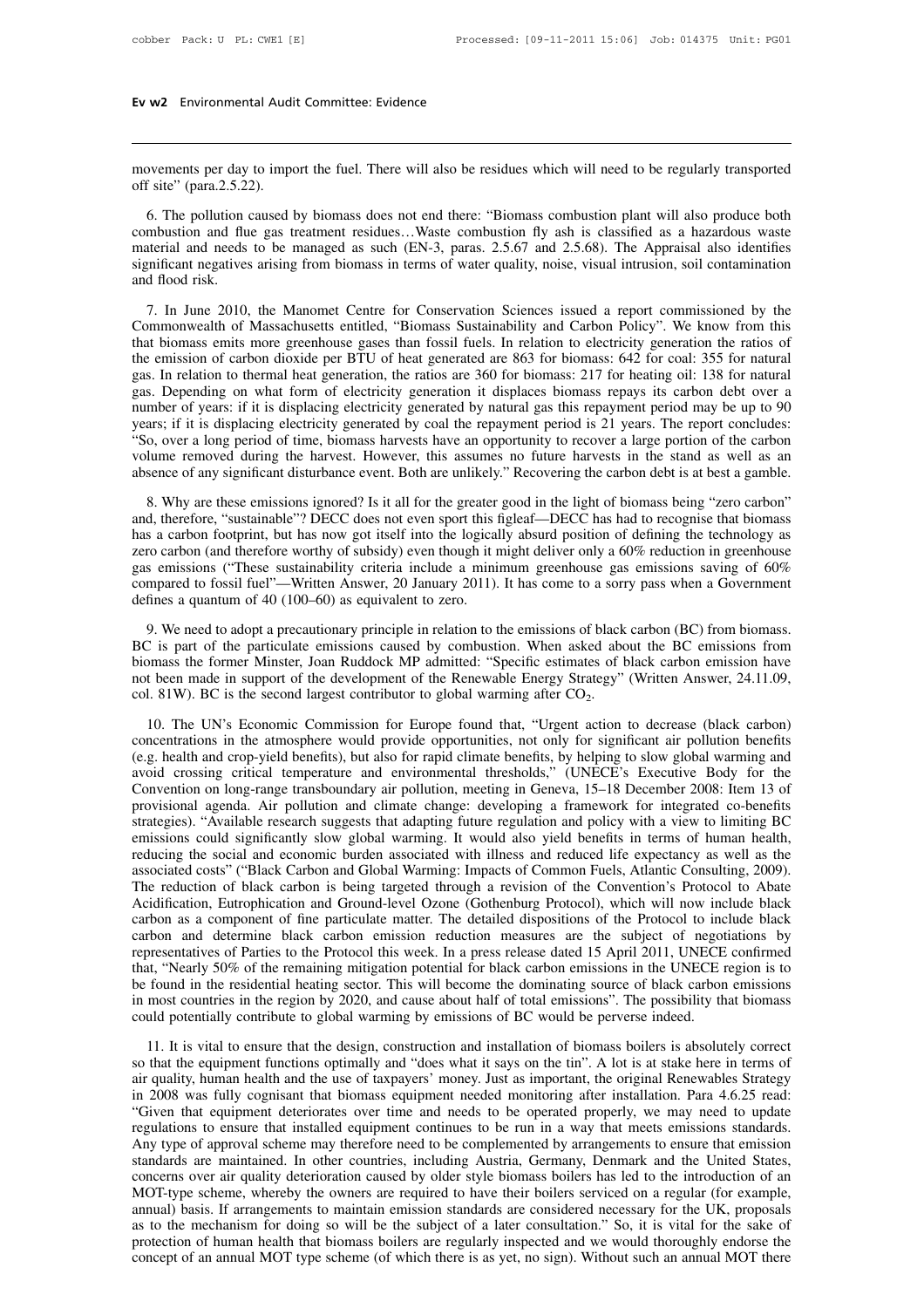Environmental Audit Committee: Evidence Ev w3<br>is grave danger that the taxpayer subsidy given to biomass will prove bad value for money when domestic<br>RHI for biomass begins in 2012. is grave danger that the taxpayer subs<br>RHI for biomass begins in 2012.<br>16 May 2011 *16* and *16 16 may 16 May 2011* Expayer subsidy given to biomass will prove bad value for more contract to the contract of the contract of the Written evidence submitted by Dr Dick van Steenis al or national air quality cannot be formulated or implemente

May 2011<br>Written evidence submitted by Dr Dick van Steenis<br>Any improvement in local or national air quality cannot be formulated or implemented until the following<br>ts are dealt with ruthlessly. Factor May 2011<br> **Kritter**<br>
Any improvement in local or nat<br>
facts are dealt with ruthlessly.<br>
1. The Health Protection Agency.

**1.** Written evidence submitted by Dr Dick van Steenis<br>
Any improvement in local or national air quality cannot be formulated or implemented until the following<br>
1. The Health Protection Agency, PCTs/Health Boards & the En **Solution Written evidence submitted by Dr Dick van Steenis**<br>Any improvement in local or national air quality cannot be formulated or implemented until the following<br>facts are dealt with ruthlessly.<br>1. The Health Protectio Any improvement in local or national air quality cannot be formulated or implemented until the following<br>facts are dealt with ruthlessly.<br>1. The Health Protection Agency, PCTs/Health Boards & the Environment Agency have re Any improvement in local or national air quality cannot be formulated or implemented until the following<br>facts are dealt with ruthlessly.<br>1. The Health Protection Agency, PCTs/Health Boards & the Environment Agency have re The Health Prince Case of the Health Prince Case and deemed essential prince City.<br>NHS/ONS data at deemed essential prince City.<br>2. Despite the Equation 1. The Health Protection Agency, PCTs/Health Boards & the Environment Agency have refused to examine HS/ONS data at ward level upwind versus downwind to determine the current position despite practice emed essential by WHO Some 30 TEOM machines mostly in Undergraphy and the current position despite practice<br>deemed essential by WHO & USEPA since 1997. Instead they falsely allege "no problem" Nor have these<br>bodies done any PM2.5 air monitoring

France is denoted assertial by WHO & USEPA since 1997. Instead they falsely allege "no problem" Nor have these bodies done any PM2.5 air monitoring including analysis of content as done in Sweden, Finland, USA & Mexico Ci bodies done any PM2.5 air monitoring including analysis of content as done in Sweden, Finland, USA &<br>Mexico City.<br>2. Despite the EC PM2.5 Urban Air Quality directive put into UK law in mid 2010 DEFRA has just installed<br>som between the EC PM2.5 Urban Air Quality directive put into UK law in mid 2010 DEFRA has just installed some 30 TEOM machines mostly in London clear of the 9 incinerators and fiddled them down to falsely and fraudulently rea 2. Despite the EC PM2.5 Urban Air Quality directive put into UK law in mid 2010 DEFRA has just installed some 30 TEOM machines mostly in London clear of the 9 incinerators and fiddled them down to falsely and fraudulently 2. Despite the EC PM2.5 Urban Air Quality directive put into UK law in mid 2010 some 30 TEOM machines mostly in London clear of the 9 incinerators and fiddled if raudulently read a constant reading of 15ug/m3 when readings 3. The committee must understand that PM10s as monitored do NOT get into the lungs proper so do not even withing without looking at health data and getting honest readings of PM10 TEOM machines to read constant  $26\frac{1}{2}$ Folug/m3 in Hillingdon etc. This follows DEFRA's fiddling of the nationwide PM10 TEOM machines to read a constant 26ug/m3 since around the time John Prescott downgraded the Environment Protection Act in 2000 to "anything

Example in Fining to the time John Prescott downgraded the Environment Protection Act in 2000 to "anything will do". The Environment Agency graphs in 2010 confirmed this fact. It is impossible to sort anything without loo These cause illnesses and premature deaths. The same lower convertises are the USEPA in proposition of "anything will do". The Environment Agency graphs in 2010 confirmed this fact. It is impossible to sort anything withou The proper regulation including court cases by the USEPA has since the USEPA method including and the USEPA has since the 1997 laws saved the US taxpayer and the USEPA has since the 1997 laws saved the US taxpayer and in p any anny write contring at reader and and goining noncer readings or a reader.<br>
3. The committee must understand that PM10s as monitored do NOT get into the lungs proper so do not<br>
affect health. Only PM2.5s & smaller affe 3. The committee must understand that PM10s as monitored do NOT get into the lungs proper so do not affect health. Only PM2.5s & smaller affect health. The burning of waste in incinerators & cement works and in power stati affect health. Only PM2.5s & smaller affect health. The burning of waste in incinerators & cement works and<br>in power stations and use of waste fuels in bulldozers & incinerators all produce PM1 to PM2.5 particles.<br>These ca in power stations and use of waste fuels in bulldozers & incinerators all produce PM1 to PM2.5 particles.<br>These cause illnesses and premature deaths. The same laws to regulate PM2.5s apply in USA, Canada & Japan.<br>The prope the proper regulation including court cases by the USEPA has since the 1997 laws saved the US taxpayer<br>55 BILLION until this year. The recent USEPA report has been suppressed from the UK media. Furthermore<br>2005–06 alone, 1.6 States Than UK ones no doubt) 33% the oil refinery, c14% traffic 15% domestic heating 5% agricultural dust etc. In the industrialised world with health, education etc. Your committee now has an opportunity to sort this

Access 2012 and the municipal incinerator was proved to be causing the smogle pressure and rich white areas. In contrast UK NHS spending has soared and the UK is around the worst in the industrialised world with health, e and rich white areas. In contrast UK NHS spending has soared and the UK is around the worst in the<br>industrialised world with health, education etc. Your committee now has an opportunity to sort this problem.<br>4. In Sweden industrialised world with health, education etc. Your committee now has an opportunity to sort this problem.<br>
4. In Sweden in one town 2007 PM2.5 emissions were caused by—33% the new incinerator (better quality<br>
than UK on Environment Agency has written that 90% of PM1s escape through UK bag filters and 35% of PM2.5s also 4. In Sweden in one town 2007 PM2.5 emissions were caused by—33% the new incinerator (better quality than UK ones no doubt) 33% the oil refinery, c14% traffic 15% domestic heating 5% agricultural dust etc. In Mexico city than UK ones no doubt) 33% the oil refinery, c14% traffic 15% domestic heating 5% agricultural dust etc. In Mexico city the municipal incinerator was proved to be causing the smog and high death rates. That incinerator lik Mexico city the municipal incinerator was proved to be causing the smog and high death rates. That incinerator like UK ones was emitting PM2.5s & PM1s. Autopsies in Mexico City revealed PM1 particles (from the incinerator) like UK ones was emitting PM2.5s & PM1s. Autopsies in Mexico City revealed PM1 particles (from the incinerator) in brain & red cells which were not found in autopsies clear of the incinerator. The UK Environment Agency has incinerator) in brain & red cells which were not found in autopsies clear of the incinerator. The UK<br>Environment Agency has written that 90% of PM1s escape through UK bag filters and 35% of PM2.5s also<br>escape through UK in Environment Agency has written that 90% of PM1s escape through UK bagescape through UK incinerator bag filters. The UK incinerators are authoritive particulates than those in Finland or Sweden. This reveals the state of co particulates than those in Finland or Sweden. This reveals the state of corruption in the Uk where the lobbyists like Enviros and Friends of the Earth are misleading DEFRA and government quangos. The regulators are refusin like Enviros and Friends of the Earth are misleading DEFRA and government quangos. The regulators are

6. UK incinerators are increasing infant mortality by 8 per 1,000 births for 15 miles downwind, doubling 6. If costs of health are taken into account, it has been proved at Kings Lynn with comparable quotes that the proposed incinerator will cost 6 TIMES the costs of plasma gasification over the 25 years contract wasting 50 m 5. If costs of health are taken into account, it has been proved at Kings Lynn with comparable quotes that the proposed incinerator will cost 6 TIMES the costs of plasma gasification over the 25 years contract wasting £65 5. If costs of health are taken into account, it has been proved at Kings Lynn with comparable quotes that the proposed incinerator will cost 6 TIMES the costs of plasma gasification over the 25 years contract wasting £650 electricity supply to almost treble that of EfW plants.<br>This wise and affect child behaviour always and affect child behaviour density supply to almost treble that of EfW plants.<br>This will force a change to plasma gasifica 3. It is incinerators are increasing infant mortality by 8 per 1,000 births for 15 miles downwind, doubling the eart attack deaths etc. The solution is for a health tax of £60 per ton incinerated including any waste fuel e 6. UK incinerators are increasing infant mortality by 8 per 1,000 births for 15 miles downwind, doubling<br>the heart attack deaths etc. The solution is for a health tax of £60 per ton incinerated including any waste fuel<br>use

The heart attack deaths etc. The solution is for a health tax of £60 per ton incinerated including any waste fuel<br>used. This will force a change to plasma gasification with subsequent cutting of landfill and increasing<br>ele used. This will force a change to plasma gasification with subsequent cutting of landfill and increasing<br>electricity supply to almost treble that of EfW plants.<br>7. It has been proved that PAH emissions produce low birth we a, neart attacks and cancers and attect child behaviour adversely. Studies in Michigan, New<br>Carolina and Chicago in published journals provide details. Primary school results in NSW<br>1 GCSE results in Wales exemplify this a

**Annex**

1. 19 November 2008/98/EC on WASTE put into UK law Dec. 2010.—MUST USE LATEST SAFEST<br>1. 19 November 2008/98/EC on WASTE put into UK law Dec. 2010.—MUST USE LATEST SAFEST<br>1. 19 November 2008/98/EC on WASTE put into UK law D Annex<br>LAWS RE INCINERATORS BROKEN BY WELSH ASSEMBLY GOVERNMENT<br>1. 19 November 2008/98/EC on WASTE put into UK law Dec. 2010.—MUST USE LATEST SAFEST<br>TECHNOLOGY TO PROTECT PUBLIC HEALTH ie plasma gasification as used in USA, LAWS RE INCINERATORS BROKEN BY WELSH ASSEMBLY GOVERNMENT<br>1. 19 November 2008/98/EC on WASTE put into UK law Dec. 2010.—MUST USE LATEST SAFEST<br>TECHNOLOGY TO PROTECT PUBLIC HEALTH ie plasma gasification as used in USA, Franc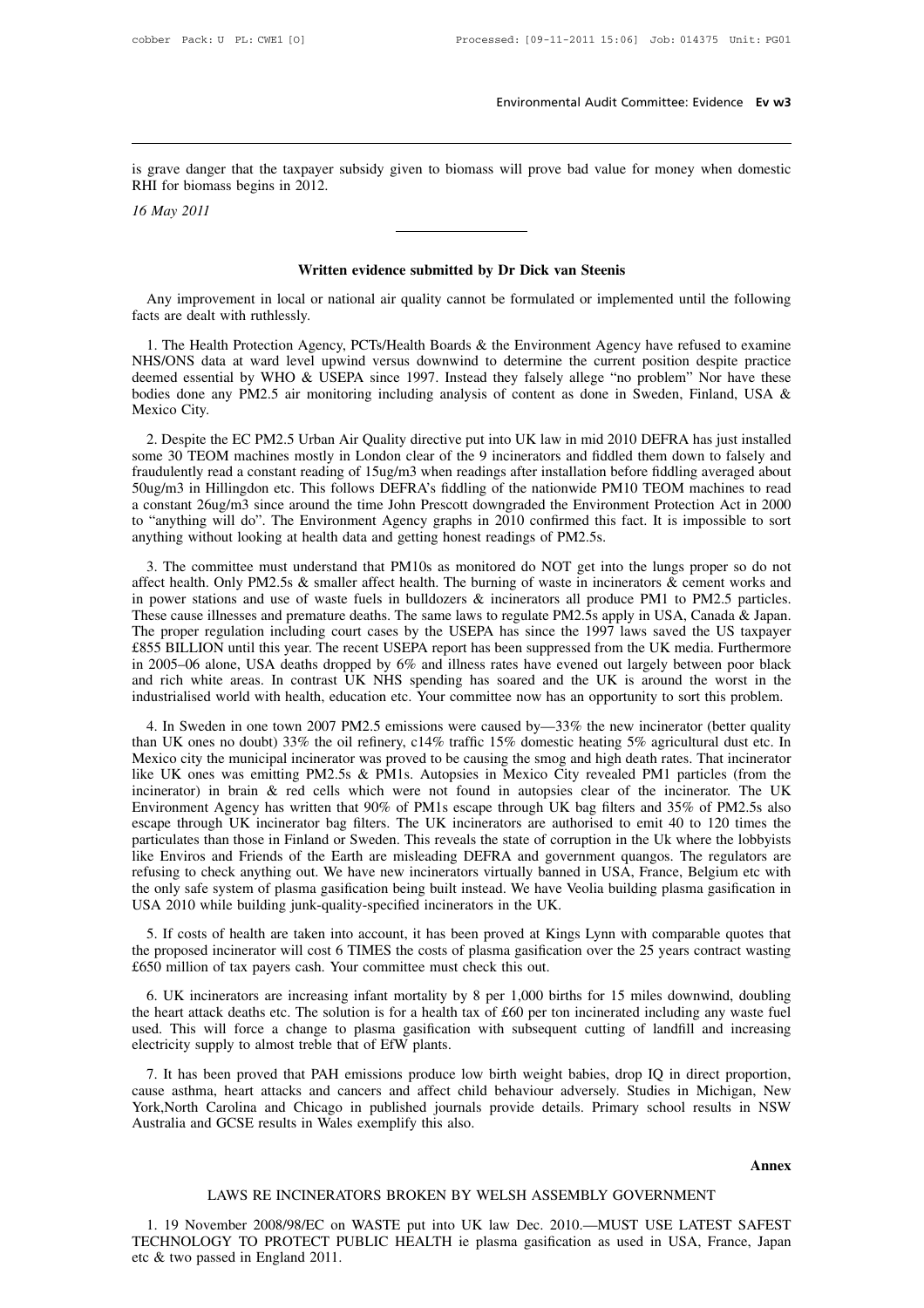# **Ev w4** Environmental Audit Committee: Evidence

2. Same 2008/98/EC law states public must be involved in discussion/planning FROM OUTSET. This is not<br>ppening. Lobbyists & politicians determine junk quality incinerators not remotely like plasma gasification<br>incinerators happening. Lobbyists & politicians determine junk quality incinerators not remotely like plasma gasification<br>or incinerators in Finland. Ev w4 Environmental Audit Co.<br>
2. Same 2008/98/EC law state<br>
happening. Lobbyists & politic<br>
or incinerators in Finland.<br>
3. Environment Protection A

2. Same 2008/98/EC law states public must be involved in discussion/planning FROM OUTSET. This is not ppening. Lobbyists & politicians determine junk quality incinerators not remotely like plasma gasification incinerators 2. Same 2008/98/EC law states public must be involved in discussion/planning FROM OUTSET. This is not happening. Lobbyists & politicians determine junk quality incinerators not remotely like plasma gasification or inciner 2. Same 2008/98/EC law states public must be involved in discussion/planning FROM OUTSET. This is not happening. Lobbyists & politicians determine junk quality incinerators not remotely like plasma gasification or inciner happening. Lobbyists & politicians determine junk<br>or incinerators in Finland.<br>3. Environment Protection Act 1990 & IPPC. Ei<br>health. Not done. Only PM10 monitored which do<br>(35% escape through filters says EA 2010 & 2011<br>201 4. Human Rights Act. Regulators must not make ill (torture) Councils have duty 3. Human Rights Act. Regulators must not kill. Councils have duty of care.<br>5. Human Rights Act. Regulators must not kill. Councils have duty of 5. Human Rights Act. Regulators must not make ill (torture) Councils have duty of care.<br>5. Human Rights Act. Regulators must not kill. Councils have duty of care.<br>5. Human Rights Act. Regulators must not kill. Councils ha 6. Human Rights Act. Regulators must not kill. Councils have duty of care.<br>
5. Human Rights Act. Regulators must not kill. Councils have duty of care.<br>
5. Human Rights Act. Regulators must not make ill (torture) Councils

1. Human Rights Act. Regulators must not kill. Councils have duty of care.<br>
5. Human Rights Act. Regulators must not make ill (torture) Councils have duty of care.<br>
6. Human Rights Act article 8. Regulators & councils must 3. Human Rights Act. Regulators must not make ill (torture) Councils have duty of care.<br>
6. Human Rights Act article 8. Regulators & councils must not affect family life.<br>
7. PM2.5 Air quality industrial emissions directi 5. Human Rights Act. Regulators must not make ill (torture) Councils have duty of care.<br>6. Human Rights Act article 8. Regulators & councils must not affect family life.<br>7. PM2.5 Air quality industrial emissions directive 6. Human Rights Act article 8. Regulators & councils must not affect family life.<br>
7. PM2.5 Air quality industrial emissions directive EC 2008 put into UK law 7 July 2010. Orders urban<br>
areas eg Cardiff to be below  $25\mu g$ 6. Human Rights Act article 8.<br>7. PM2.5 Air quality industria<br>areas eg Cardiff to be below 25u<br>2015. Why has there not been PN<br>Newport & Merthyr refuse as the<br>high now with Ffos-y-Fran.<br>19 May 2011 7. PM2.5 Air quality areas eg Cardiff to be b<br>2015. Why has there not<br>Newport & Merthyr ref<br>high now with Ffos-y-Fi<br>19 May 2011 **We New poor 8. Merthyr refuse as they know the readings will exceed the legal limit now. Merthyr will be very high now with Ffos-y-Fran.<br>
19 May 2011<br>
<b>Written evidence submitted by East End Quality of Life Initiative**<br>
1

1.1 East End Quality of Life Initiative<br>
1.1 East End Quality of Life Initiative<br>
1.1 East End Quality of Life Initiative have been working with local community groups in Sheffield on the<br>
1.1 East End Quality for 11 years **issue of Air quality of Life Initiative**<br>1.1 East End Quality of Life Initiative have been working with local community groups in Sheffield on the<br>1.1 East End Quality for 11years . We have campaigned with local community Written evidence submitted by East End Quality of Life Initiative<br>1.1 East End Quality of Life Initiative have been working with local community groups in Sheffield on the<br>1.1 East End Quality for 11 years . We have campai Written evidence submitted by East End Quality of Life Initiative<br>1.1 East End Quality of Life Initiative have been working with local community groups in Sheffield on the<br>issue of Air quality for 11 years . We have campai **Written evidence submitted by East End Quality of Life Initiative**<br>1.1 East End Quality of Life Initiative have been working with local community groups in Sheffield on the<br>issue of Air quality for 11years . We have campa 1.1 East End Quality of Life Initiative have been working with local community groups in Sheffield on the issue of Air quality for 11 years . We have campaigned with local community organisations to try and influence the C 1.1 East End Quality of Life Initiative have been working with local community groups in Sheffield on the issue of Air quality for 11years. We have campaigned with local community organisations to try and influence the Cit 1.2 We need to win decision makers and the citizens of Sheffield to championism and the city Council. We worked with Sheffield City Council to develop a Air quality Action Plan in 2003<br>
1.2 We need to was a wish list of ac with the City Council. We worked with Sheffield City Council to develop a Air quality Action Plan in 2003<br>this in retrospect was a wish list of actions that had little weight within the local authority beyond the<br>Environme

this in retrospect was a wish list of actions that had little weight within the local authority beyond the Environment Protection Service who promoted the action plan. The City Council have recently consulted on a new Draf Environment Protection Service who promoted the action plan. The City Council have recently consulted on a new Draft Air Quality Action Plan that aims to bring Nitrogen Dioxide within EU limit values by 2015.<br>1.2 We need t new Draft Air Quality Action Plan that aims to bring Nitrogen Dioxide within EU limit values by 2015.<br>1.2 We need to win decision makers and the citizens of Sheffield to championing an effective implementation<br>of this acti 1.2 We need to win decision makers and the citizens of Sheffield to championing an effective implementation<br>this action plan. We have to meet European limit values by 2015 yes, but the better health, quality of life,<br>prove 1.2 We need to win decision makers and the citizens of Sheffield to championing an effective implementation of this action plan. We have to meet European limit values by 2015 yes, but the better health, quality of life, im

heavyweights We think it is important to make the following linkages. The economy is not separate from health and wiroment are not showing any leadership, they can't just leave it to local authorities to meet EU mit value laws. There i Figure 2013.<br>
1.3 The Government are not showing any leadership, they can't just leave it to local authorities to meet EU<br>
Limit value laws. There is an economic case and it is cost effective don't be intimidated by the ec The Government are not showing any leadership, they can't just leave it to local authorities to meet EU t value laws. There is an economic case and it is cost effective don't be intimidated by the economic yweights<br>
E thin

We think it is important to make the following linkages. The economy is not separate from health and environment. A healthier population is vital to improving the economy of our city. Your report last years stated: "The co

be think it is important to make the following linkages. The economy is not separate from health and<br>conment. A healthier population is vital to improving the economy of our city.. Your report last years stated:<br>"The cost Exercise think it is important to make the following linkages. The economy is not separate from health and<br>conment. A healthier population is vital to improving the economy of our city. Your report last years stated:<br>"The onment. A healthier population is vital to improving the economy of our city.. Your report last years stated:<br>"The cost benefit is clear; what we need now is the political will to make this a priority and to commit<br>the res "The cost benefit is clear<br>the resources to address<br>An example of how hea<br>quarters of the population<br>Lives The Marmot Revie<br>by poor air quality.<br>le health costs in 2007 c the resources to address it now so that we can reap the benefits of improved health".<br>An example of how health is an economic issue would be the raising of retirement age to 68, three<br>quarters of the population do not have

An example of how health is an economic issue would be the raising of retirement age to 68, three quarters of the population do not have a disability free life expectancy as far as 68. (Fair Society Healthy Lives The Marmo atters of the population do not have a disability free life expectancy as far as 68. (Fair Society Healthy Lives The Marmot Review 2010)Many chronic respiratory and cardio-vascular conditions are exacerbated by poor air qu *Lives* The Marmot Review 2010)Many chronic respiratory and cardio-vascular conditions are exacerbated by poor air quality.<br>
The health costs in 2007 of poor air quality in Sheffield was £95 million. Up to 500 people die e by poor air quali<br>The health costs in<br>Sheffield because of<br>attacks are triggered b<br>infarction: a compain-<br>February 2011).<br>1.4 A communicat The health costs in 2007 of poor air quality in Sheffield was £95 million. Up to 500 people die early in effield because of poor air quality. A report in the Lancet recently suggested that 5% to 7% of all heart acks are tr Sheffield because of poor air quality. A report in the Lancet recently suggested that 5% to 7% of all heart attacks are triggered by poor air quality. (Nawrot. T S et al. *Public health importance of triggers of myocardia* 

attacks are triggered by poor air quality. (Nawrot. T S et al. *Public health importance of triggers of myocardial*<br>infarction: a comparative risk assessment. The Lancet, Volume 377, Issue 9767, Pages 732—740, 26<br>February *infarction: a comparative risk assessment*. The Lancet, Volume 377, Issue 9767, Pages 732—740, 26<br>February 2011).<br>1.4 A communications strategy is needed that stresses the seriousness of the health implications for the<br>p February 2011).<br>1.4 A communications strategy is needed that stresses the seriousness of the health implications for the people of England, the cost to the health service and the economy of not tackling this issue and the 1.4 A communications strategy is needed that stresses the seriousness of the health implications for the people of England, the cost to the health service and the economy of not tackling this issue and the positives of a <sup>1.4</sup> A com<br>
people of Eng<br>
of a much in<br>
first century<br>
newspaper)<br>
www.sheffiel<br>
24 May 2011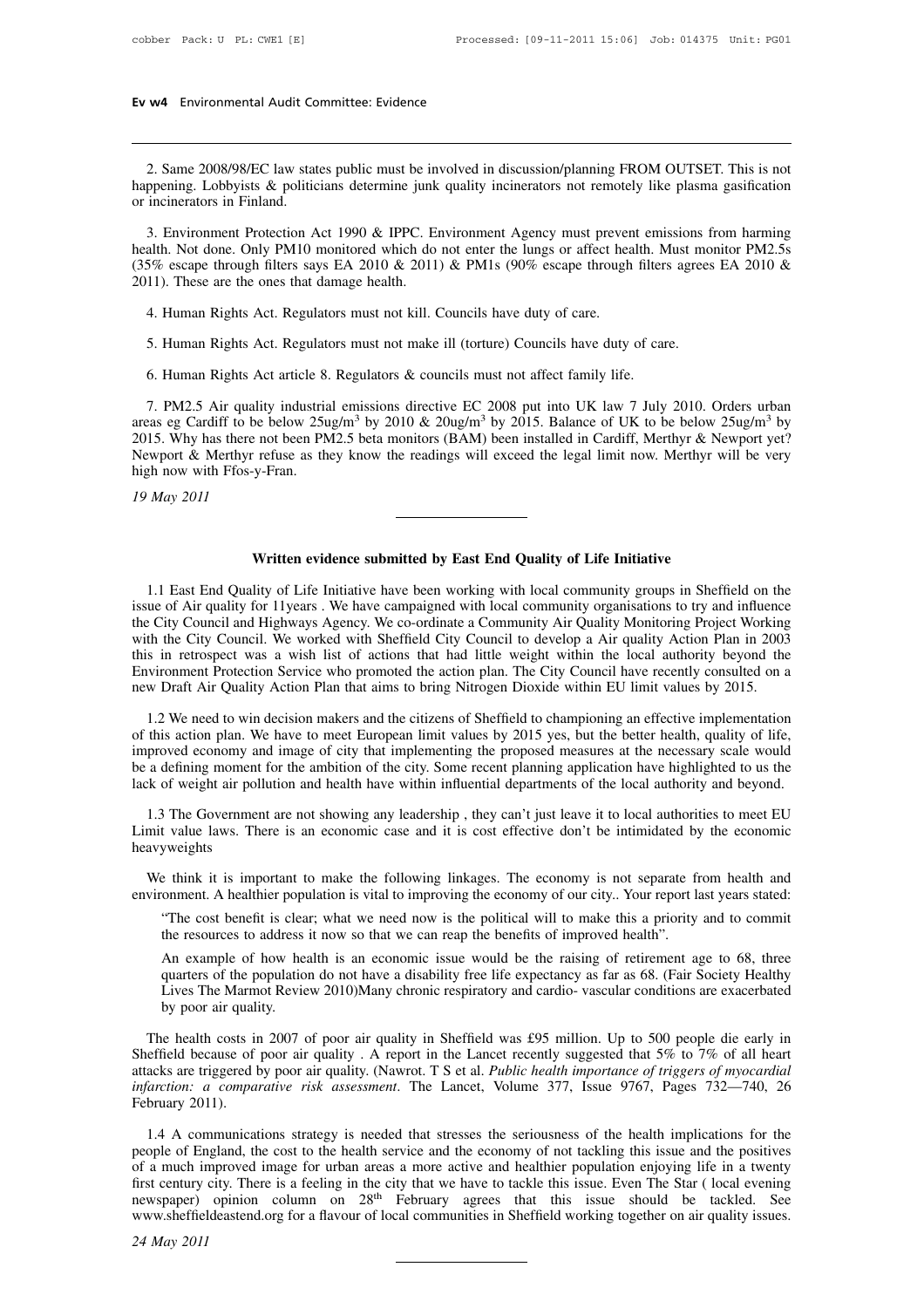# Environmental Audit Committee: Evidence Ev w5<br>
Written evidence submitted by Country Land and Business Association (CLA)

### **INTRODUCTION**

Written evidence submitted by Country Land and Business Association (CLA)<br>TRODUCTION<br>The Country Land and Business Association (CLA) represents some 35,000 members who between them<br>our mand manage half the rural land in En **SEARCH SEARCH SEARCH SEARCH SEARCH SEARCH SEARCH SEARCH SEARCH SEARCH SEARCH SEARCH SEARCH SEARCH SEARCH SEARCH SEARCH SEARCH SEARCH SEARCH SEARCH SEARCH SEARCH SEARCH SEARCH SEARCH SEARCH SEARCH SEARCH SEARCH SEARCH SEAR** The Country Land and Business Association (CLA) represents some 35,000 members who between them<br>own and manage half the rural land in England and Wales. We have long taken a deep interest in energy policy,<br>as our members m

TRODUCTION<br>
The Country Land and Business Association (CLA) represents some 35,000 members who between them<br>
The Country Land and Business Association (CLA) represents some 35,000 members who between them<br>
The anange half INTRODUCTION<br>
The Country Land and Business Association (CLA) represents some 35,000 members who between them<br>
own and manage half the rural land in England and Wales. We have long taken a deep interest in energy policy,<br> The Country Land and Business Association<br>
own and manage half the rural land in England<br>
as our members manage a large proportion of<br>
In the course of this work we have investigat<br>
have undertaken international study trip In and manage half the rural land in England and Wales. We have long taken a deep interes<br>our members manage a large proportion of the resources that may be brought to address of<br>In the course of this work we have investig

out members manage a range proportion of the resources that may be brought to address emate entinge.<br>In the course of this work we have investigated the development and use of biogas from Anaerobic Digestion,<br>we undertaken In the course of this work we have investigated the development and use of biogas from Anaerobic Digestion,<br>have undertaken international study trips and supported the work of Task 37 (energy from biogas and landfill<br>gas) have undertaken international study trips and supported the work of Task 37 (energy from biogas and<br>gas) of the International Energy Agency.<br>Biogas when upgraded to bio-methane is an almost perfect renewable transport fuel We are disappointed and confused that UK policy has so far missed the huge potential for bic<br>th arms of air quality: reducing the emissions of GHG in transport, while at the same ti<br>proved air quality through significant r metrical and conduct that on policy has so the mission at hage potential for ologias to didness<br>th arms of air quality: reducing the emissions of GHG in transport, while at the same time delivering<br>proved air quality throu

### Key Issues

- 
- the state into account current grid average GHG and emissions from conventions.<br>The role of "dirty" diesel transport in poor air quality (particularly in urban areas).<br>The poor performance of electrification in road transp EX ISSUES<br>
— The role of "dirty" diesel transport in poor air quality<br>
— The poor performance of electrification in road trans<br>
taking into account current grid average GHG and en<br>
— The EU comparisons between hybrid and C
- 
- Ex Issues<br>
 The role of "dirty" diesel transport in poor air quality (particularly in urban areas).<br>
 The poor performance of electrification in road transport, particularly for buses and HGVs, especially<br>
taking into ac The role of "dirty" die<br>The poor performance<br>taking into account cur<br>The EU comparisons b<br>The "stepping stone" a<br>and bio-methane.<br>The flexibility of dual — The poor performance of electrification in road transport, particularly fo<br>taking into account current grid average GHG and emissions from conve<br>— The EU comparisons between hybrid and CNG.<br>— The "stepping stone" and sec taking into account current grid average GHG and emissions from convention<br>
— The EU comparisons between hybrid and CNG.<br>
— The "stepping stone" and security of supply back up provided by full switchat<br>
and bio-methane.<br>
— — The EU comparisons between hybrid and CNG.<br>
— The "stepping stone" and security of supply back up provided by full switchal<br>
and bio-methane.<br>
— The flexibility of dual fuel vehicles and the low costs of switching.<br>
— Th *The flexibility of dual fuel vehicles and the low costs of switching.*<br> *The clear and obvious example of significant benefits shown in Sweden.*<br> *The failure of UK policy to address the role of biomethane in transport.*<br>
	-
	-
	-

1. The flexibility of dual fuel vehicles and the low costs of switching.<br>
2. The clear and obvious example of significant benefits shown in Sweden.<br>
2. The failure of UK policy to address the role of biomethane in transpor - The clear and obvious example of significant benefits shown in Sweden.<br>
- The failure of UK policy to address the role of biomethane in transport.<br>
The role of "dirty" diesel transport in poor air quality (particularly i — The failure of UK policy to address the role of biomethane in transport.<br>
The role of "dirty" diesel transport in poor air quality (particularly in urban areas)<br>
1. The CLA does not claim expert knowledge of the relative The role of "dirty" diesel transport in poor air quality (particularly in urban areas)<br>1. The CLA does not claim expert knowledge of the relative air quality impacts of different transport fuels,<br>but notes that where air q emissions. 1. The CLA does not claim expert knowledge of the relative air quality impacts of different transport fuels, t notes that where air quality has been found a problem elsewhere in the world, changes to transport policy s del F. The CLA does not claim expert knowledge of the relative an quanty impacts of unrerent transport rues, but notes that where air quality has been found a problem elsewhere in the world, changes to transport policy has del but notes that where an qua<br>has delivered benefits. For<br>pollution. In India, some a<br>emissions.<br>2. It is clear that even mo<br>restrict the use of such vel-<br>offer a better solution.<br>The poor performance of el.

*The poor performance of electrification in road transport, particularly for buses and HGVs, especially taking The poor performance of electrification in road transport, particularly for buses and HGVs, especially taking* 2. It is clear that even modern "cleaner" diesels produce significant disbenefits to air quality, and rather t<br>restrict the use of such vehicles, with significant effects on the economy and society, alternative fuels if<br>of

2. It is clear that even modern eleaner diesels produce significant disochers to an quanty, and rather than<br>tirrict the use of such vehicles, with significant effects on the economy and society, alternative fuels may<br>fer a The poor performance of electrification in road transport, particularly for buses and HGVs, especially taking<br>The poor performance of electrification in road transport, particularly for buses and HGVs, especially taking<br>in The poor performance of electrification in road transport, particularly for buses and HGVs, especially taking<br>into account current grid average GHG and emissions from conventional electricity generation<br>3. We have noted th

into account current grid average GHG and emissions from conventional electricity generation<br>
3. We have noted that Transport for London has invested significant sums in new hybrid electric buses.<br>
These are recharged with 3. We have noted that Transport for London has invested significant sums in new hybrid electric buses.<br>These are recharged with grid average electricity, at 0.57098kg/kW (taken from 2010 Guidelines to Defra /<br>DECC's GHG Co 3. We have holed that Transport for London has invested significant sums in hew hybrid electric buses.<br>These are recharged with grid average electricity, at 0.57098kg/kW (taken from 2010 Guidelines to Defra /<br>DECC's GHG C These are recharged with gird average electricity, at 0.57098<br>DECC's GHG Conversion Factors for Company Reporting.<sup>1</sup><br>4. However, these buses are extremely expensive: Transpor<br>approximately £110,000 more than a conventiona 4. However, these buses are extremely expensive: Transport for London states "Hybrid buses currently cost<br>proximately £110,000 more than a conventional diesel bus. For example, a hybrid double deck bus for<br>noton would cost mould cost £300,000 compared with £190,00<br>annee costs are about the same as a conventio<br>we years will require further capital investment<br>ansport for London claims "Compared with die<br>ng:<br>— Minimum 30% reduction in fuel use. maintenance costs are about the same as a conventional diesel bus, although replacement of batteries after<br>about five years will require further capital investment".<br>5. Transport for London claims "Compared with diesel bus

including: ve years will require further capital investment".<br>
ansport for London claims "Compared with diesel buses, hybrid<br>
19:<br>
— Minimum 30% reduction in fuel use.<br>
— Minimum 30% reduction in carbon dioxide.<br>
— 3 decibel [dB(A)] ansport for London claims "Compared with diesel buses, hyb<br>
19:<br>
— Minimum 30% reduction in fuel use.<br>
— Minimum 30% reduction in carbon dioxide.<br>
— 3 decibel [dB(A)] reduction in perceived sound levels.<br>
— Reduced oxides

- 
- 
- 
- 

6. In contrast, recent research<sup>2</sup> for the Baltic Biogas Bus partnership undertakne by the VTT technical<br>
6. In contrast, recent research<sup>2</sup> for the Baltic Biogas Bus partnership undertakne by the VTT technical<br>
6. In cont — Minimum 30% reduction in rue<br>
— Minimum 30% reduction in car<br>
— 3 decibel [dB(A)] reduction in<br>
— Reduced oxides of nitrogen and<br>
6. In contrast, recent research<sup>2</sup> for the<br>
research centre of Finland states that:<br>
— Cur 3 decibel [dB(A)] reduction in perceiv<br>Reduced oxides of nitrogen and carbor<br>trast, recent research<sup>2</sup> for the Baltic<br>tre of Finland states that:<br>Currently new (EEV certified) meth<br>vehicles for NOx as well as PM.<br>methane v — Reduced oxides of nitrogen and carbon monoxide".<br>
6. In contrast, recent research<sup>2</sup> for the Baltic Biogas Bus partnership undertakne by the VTT technical<br>
research centre of Finland states that:<br>
— Currently new (EEV ce

- Minimum 30% reduction in carbon dioxide.<br>
 3 decibel [dB(A)] reduction in perceived sound levels.<br>
 Reduced oxides of nitrogen and carbon monoxide".<br>
contrast, recent research<sup>2</sup> for the Baltic Biogas Bus partnership u
- 

<sup>2</sup> www.balticbiogasbus.eu/web/Upload/doc/St\_Petersburg\_201011/VTT\_gas%20bus%20benefits\_2511\_Arnold.pdf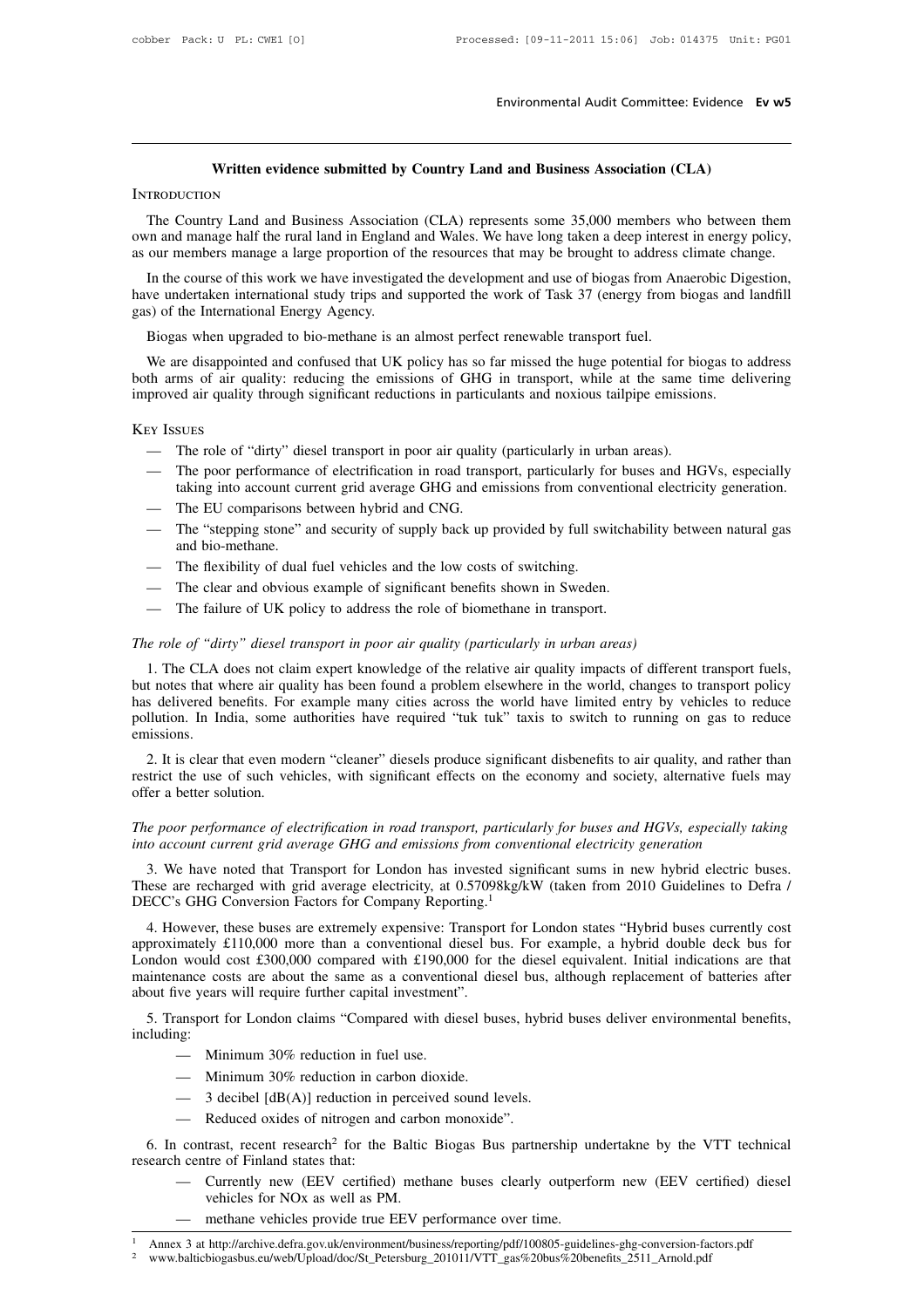# **Ev w6** Environmental Audit Committee: Evidence

- 
- Environmental Audit Committee: Evidence<br>
 All methane fuelled vehicles deliver very low PM emissions.<br>
 stoichiometric vehicles deliver lower NOx and lower fuel consump
- Environmental Audit Committee: Evidence<br>
 All methane fuelled vehicles deliver very low PM emissions.<br>
 stoichiometric vehicles deliver lower NOx and lower fuel consumption.<br>
 Clear benefit for methane also for unregula Manuschina Adak Committee: Entacheenter<br>
— All methane fuelled vehicles deliver very low PM emissions.<br>
— stoichiometric vehicles deliver lower NOx and lower fuel consumption.<br>
— Clear benefit for methane also for unregula All methane fuelled vehi<br>stoichiometric vehicles d<br>Clear benefit for methar<br>NO2 emission etc).<br>Main drawback of spark-— All methane fuelled vehicles deliver very low PM emissions.<br>
— stoichiometric vehicles deliver lower NOx and lower fuel consumption.<br>
— Clear benefit for methane also for unregulated emissions (PM numbers, aldehydes, PAH
- 

- An ineutane identic ventices deriver very fow FM emissions.<br>
- stoichiometric vehicles deliver lower NOx and lower fuel consumption.<br>
- Clear benefit for methane also for unregulated emissions (PM numbers,aldehydes, PAH, - stoichiometric vehicles deliver lower NOx and lower fuel consumption.<br>
- Clear benefit for methane also for unregulated emissions (PM numbers, aldehydes, PAH, direct<br>
NO2 emission etc).<br>
- Main drawback of spark-ignited

The lower energy yield of methane in engines means that  $CO_2$  emissions are roughly equivalent between<br>ssel and methane power, but this has been fixed in Sweden by switching from natural gas to bio-methane.<br>IE EU COMPARISO The lower energy yield of methane in engines means that  $CO_2$  emissions are roughly equivalent betweediesel and methane power, but this has been fixed in Sweden by switching from natural gas to bio-methane.<br>THE EU COMPARI between<br>ethane.<br>gies, with<br>This is diesel and methane po<br>THE EU COMPARISON<br>7. ComPro, the EU<br>a side by side comp<br>précised below:<br>Comparative cost/effe THE EU COMPARISONS BETWEEN HYBRID AND COMPRESSED NATURAL GAS (CNG)<br>
7. ComPro, the EU common procurement office undertook a comparative study of bus technologies, with<br>
a side by side comparison of the costs and benefits o

- experienced. Extra infrastructure CNG needs an extra natural gas filling station to be built; for already existing<br>
The *Extra infrastructure* CNG needs an extra natural gas filling station to be built; for already existing<br>
Extra infr filling station, the possibility of saturating its much more experienced, while DE-hybrid is only partially<br>
experienced.<br>
— *Range* DE-hybrid can assure an higher range, while CNG provides a reduced range depending on the Experience in Europe CNG technology is much more experienced, while DE-hybrid is only partially<br>
experienced.<br>
— *Extra infrastructure* CNG needs an extra natural gas filling station to be built; for already existing<br>
fill
- *Extra infrastructure* CNG needs an extra natural gas filling station to be built; for already existing<br>filling station, the possibility of saturating its capacity represents an advantage.<br>- *Range* DE-hybrid can assure
- 
- availability of a natural gas filling station.<br>
 Pollution DE-hybrid technology strongly reduces Pm, NOx and CO<sub>2</sub> emissions, while CNG technology<br>
is responsible for higher CO<sub>2</sub> and no PM emissions.<br>
 Fuel consumption
- 
- Fuel cost diesel cost is rapidly increasing (in Italy one litre diesel costs that is 1,5 euro), while natural gas costs almost half so much as diesel.<br>Vehicle cost is concerned: DE-hybrid buses cost about 120.000 euros ear
- 
- 
- Which exists and the key issue for urban transport is whether hybrid is the way forward, or to adopt CNG as a stepping<br>
and is 1,5 curb, while ENG technology depends are less noisy than CNG ones.<br>
A *Energy source dependen* - Vehicle cost is concerned: DE-hybrid buses cost<br>- Noise is concerned: DE-hybrid buses are less no<br>- Energy source dependence is concerned: there is<br>technology, while CNG technology depends on r<br>8. The key issue for urban

9. The capital costs of replacing bus fleets with hybrids (at least an additional £100,000 per vehicle) together<br>
9. The key issue for urban transport is whether hybrid is the way forward, or to adopt CNG as a stepping<br>
9. — *Energy source dependence* is concerned: there is a reduced dependence on energy import by DE-hybrid technology, while CNG technology depends on natural gas import.<br>
8. The key issue for urban transport is whether hybrid technology, while CNG technology depends on natur<br>8. The key issue for urban transport is whether hybrid is<br>stone to a renewable future based on bio-methane.<br>9. The capital costs of replacing bus fleets with hybrids (at<br>wi stone to a renewable future based on bio-methane.<br>
9. The capital costs of replacing bus fleets with hybrids (at least an additional £100,000 per vehicle) together<br>
with the slow progress (waiting for existing buses to be

### *bio-methane*

th the slow progress (waiting for existing buses to be retired) may be considered to be less advantageous<br>an an early conversion of existing buses to dual fuel.<br>*e* "stepping stone" and security of supply back up provided than an early conversion of existing buses to dual fuel.<br>
The "stepping stone" and security of supply back up provided by full switchability between natural gas and<br>
bio-methane<br>
10. Bio-methane (produced from Anaerobic Di than an early conversion of existing buses to dual fuel.<br>
The "stepping stone" and security of supply back up provided by full switchability between natural gas and<br>
bio-methane<br>
10. Bio-methane (produced from Anaerobic Di The "stepping stone" and security of supply back up provided by full switchability between natural gas and<br>
10. Bio-methane (produced from Anaerobic Digestion) is identical to natural gas, being almost completely<br>
11. Vehi methane. Current supplies of natural gas are available wherever fuel supply is required through the national<br>gas grid (save in the rural areas).<br>11. Vehicles converted to run on natural gas require no further work to switc 10. Bio-methane (produced from Anaerobic Digestion) is identical to natural gas, being almost completely ethane. Current supplies of natural gas are available wherever fuel supply is required through the national s grid (s

methane. Current supplies of natural gas are a<br>gas grid (save in the rural areas).<br>11. Vehicles converted to run on natural gas<br>should renewable supplies run short natural gas<br>12. Pending decisions on the environmental<br>may 11. Vehicles converted to run on natural gas require no further work to switch to use of bio-methane, and should renewable supplies run short natural gas is available.<br>
12. Pending decisions on the environmental performanc

Finding Finding decisions on the environmental performance and regulatory<br> *The flexibility of dual fuel vehicles and the low costs of switching*<br> *The flexibility of dual fuel vehicles and the low costs of switching*<br>
14.

12. Femally decisions of the environmental performance and regulatory framework, supplies of shate gas<br>ay well contribute to security of supply.<br>13. The development of gas filling stations and the conversion of vehicles is Fitter metallicity of supply.<br>
13. The development of gas filling stations and the conversion of vehicles is relatively cost effective.<br>
The flexibility of dual fuel vehicles and the low costs of switching<br>
14. Hardstaff 13. The development of gas filling stations and the conversion of vehicles is relatively cost effective.<br>
The flexibility of dual fuel vehicles and the low costs of switching<br>
14. Hardstaff is the leading supplier of "dual e flexibility of dual fuel vehicles and the low costs of switching<br>
14. Hardstaff is the leading supplier of "dual fuel" vehicles<sup>4</sup> and can readily supply conversion for buses<br>
ied with electronic fuel injection systems, The flexibility of dual fuel vehicles and t<br>14. Hardstaff is the leading supplier of<br>fitted with electronic fuel injection syste<br>good vehicles (Mercedes Benz and Volv<br>15. Many cities around the world have<br>more expensive hy 14. Hardstaff is the leading supplier of "dual fuel" vehicles<sup>4</sup> and can readily supply conversion for buses<br>fitted with electronic fuel injection systems, at cost effective prices. They currently supply a range of heavy<br>

<sup>4</sup> www.hardstaffgroup.co.uk/site/hardstaff-dual-fuel-technologies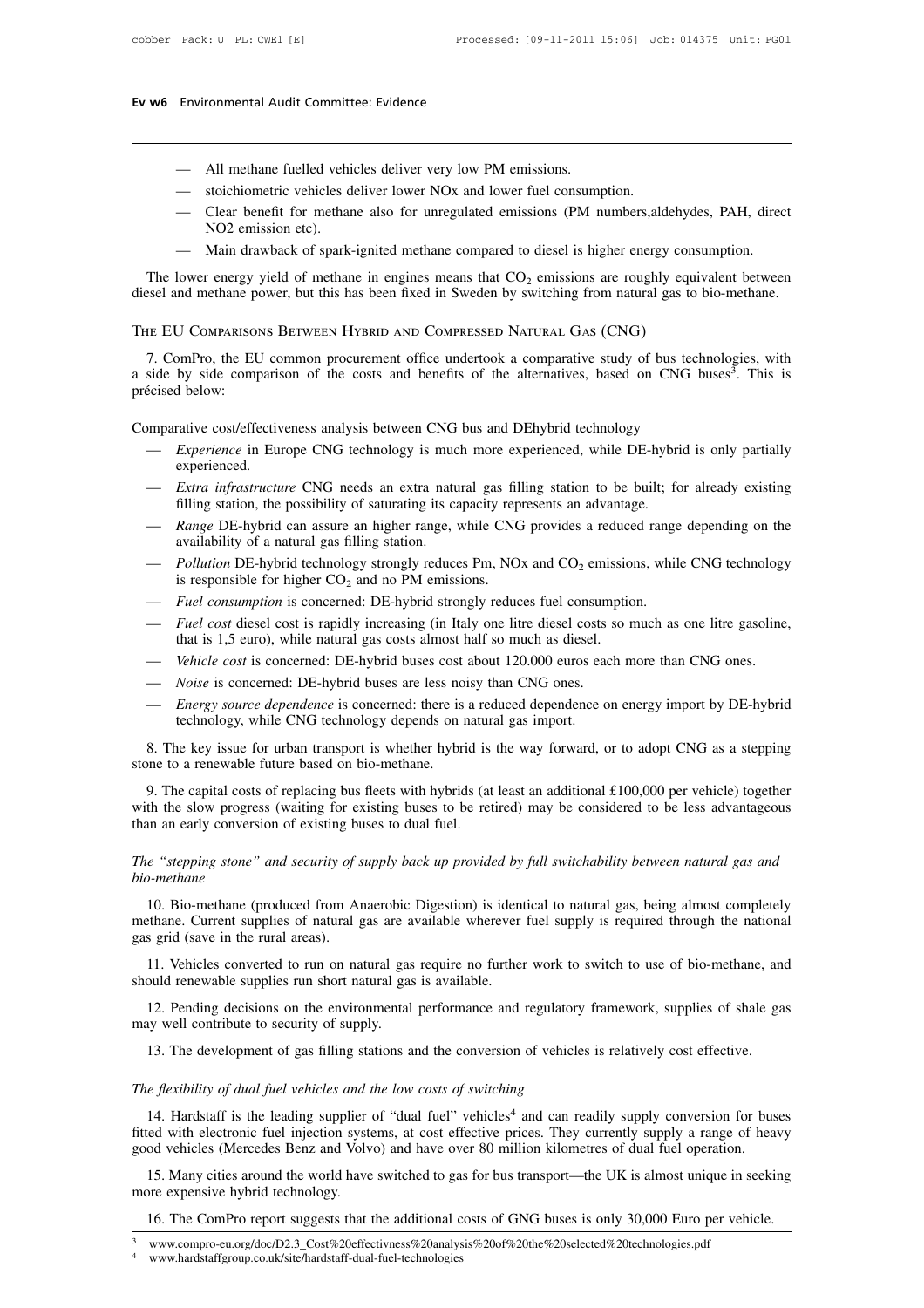Environmental Audit Committee: Evidence Ev w7<br>17. Duel fuel offers opportunities for more extensive air quality benefits as it is also suitable for long distance<br>nsport fleets of HGV and smaller lorries. 17. Duel fuel offers opportunities for more externasport fleets of HGV and smaller lorries.<br>The clear and obvious example of significant ben *The clear and obvious example of significant benefits shown in Sweden*<br>*The clear and obvious example of significant benefits shown in Sweden*<br>18. In 2010, with sponsorship from the FCO, CLA joined with Task 37 to take 17. Duel fuel offers opportunities for more extensive air quality benefits as it is also suitable for long distance ansport fleets of HGV and smaller lorries.<br> *e clear and obvious example of significant benefits shown in* 17. Duel fuel offers opportunities for more extensive air quality benefit transport fleets of HGV and smaller lorries.<br>The clear and obvious example of significant benefits shown in Sweden<br>18. In 2010, with sponsorship fro

19. It was clear and obvious example of significant benefits shown in Sweden<br>
18. In 2010, with sponsorship from the FCO, CLA joined with Task 37 to take two DfT officials on a fact<br>
19. It was clear to all that in Malmo t The clear and obvious example of significant benefits shown in Sweden<br>
18. In 2010, with sponsorship from the FCO, CLA joined with Task 37 to take two DfT officials on a fact<br>
finding visit to Sweden to explore the use of 20. Sweden has a well regulated and highly developed bio-methane transport policy, which currently delivers and reducing the sweden has a well regulated and highly developed bio-methane transport policy, which currently de inding visit to Sweden to explore the use of gas as a vehicle fuel.<br>
19. It was clear to all that in Malmo the use of biogas to fuel buses has lead not only to significant air<br>
quality benefits but also to meeting renewabl

21. During 2006, almost 24 million normal cubic metres of biogas were used as vehicle fuel in Sweden,<br>20. Sweden has a well regulated and highly developed bio-methane transport policy, which currently delivers<br>20. Sweden h 19. It was clear to all that in Malmo the use of biogas to fuel buses has lead not only to significant air quality benefits but also to meeting renewable energy targets and reducing noise pollution.<br>
20. Sweden has a well 21. During 2006, almost 24 million normal cubic metres of biogas were used as vehicle fuel in Sweden, which is equivalent to 26 million litres of petrol. 2006 was the first year in Sweden when more biogas was sold as vehic 20. Sweden has a well regulated and highly developed bio-methane transport policy, which currently delivers enificant quantities of sustainable clean fuel.<br>
21. During 2006, almost 24 million normal cubic metres of biogas *The failure of UK policy to address the role of petrol.* 2006 was the first year in sold as vehicle fuel than natural gas (biogas comprised 54% of the total volum 22. Swedish regulations require low sulphur and particulat

emissions. 22. Swedish regulations require low sulphur and particulate content in the fuel, leads<br>22. Swedish regulations require low sulphur and particulate content in the fuel, leads<br>3. Hybrid technologies cannot themselves deal wi

22. Swedish regulations require low surphur and particulate content in the ruer, leading to very low tamppe issions.<br>
24. Hybrid technologies cannot themselves deal with the air quality agenda.<br>
24. However, concentration The failure of UK policy to address the role of biomethane in transport<br>
23. Hybrid technologies cannot themselves deal with the air quality agenda.<br>
24. However, concentration on hybrids and liquid biofuels has led to the *e failure of UK policy to address the role of biomethane in transport*<br>
23. Hybrid technologies cannot themselves deal with the air quality agenda.<br>
24. However, concentration on hybrids and liquid biofuels has led to the

### **RECOMMENDATIONS**

24. However, concentration on hybrids and higher bronces has fed to the under-development of biomethanic transport fuel.<br>25. The use of biomethane is not adequately supported in the UK, compared to other countries like Swe  $25$ . The use<br>RECOMMENDA<br> $26$ . DfT shafteet to:<br> $\overline{a}$ The use of biomethane is not adequate<br>
MENDATIONS<br>
DIT should consider the necessary po<br>
— Dual fuel (gas and diesel).<br>
— CNG and LNG. MENDATIONS<br>
DfT should consider the ne<br>
— Dual fuel (gas and die<br>
— CNG and LNG.<br>
— Bio-methane. 26. DfT should consider the necessary policy actions required to ensure a large scale switch of the UK bus<br>fleet to:<br>— Dual fuel (gas and diesel).<br>— CNG and LNG.<br>— Bio-methane.<br>27. Once buses and HGV are capable of running

- 
- 
- 

27. Once buses and HGV are capable of running on gas, it is a short step to switch over to bio-methane as<br>
27. Once buses and HGV are capable of running on gas, it is a short step to switch over to bio-methane as<br>
28.  $\frac{$ -- Dual fuel (gas and diese<br>-- CNG and LNG.<br>-- Bio-methane.<br>27. Once buses and HGV are cap<br>soon as supplies are available.<br>28. Operators of dual fuel vehicle

- CNG and LNG.<br>
- Bio-methane.<br>
27. Once buses and HGV are capable of running on gas, it is a short step to switch over to bio-methane as<br>
28. Operators of dual fuel vehicles have evidence to show cost savings may be achie and EVG.<br>
27. Once buses and HGV are capable of running on gas, it is a short step to switch over to bio-methane as<br>
soon as supplies are available.<br>
28. Operators of dual fuel vehicles have evidence to show cost savings m - Bio-methane.<br>
27. Once buses and HGV are capab<br>
soon as supplies are available.<br>
28. Operators of dual fuel vehicles h<br>
air quality. DfT should take time to ta<br>
widen the use of dual fuel buses.<br>
29. CNG and LNG buses ar 27. Once buses and HGV are capable of running on gas, it is a short step to switch over to bio-methane as<br>on as supplies are available.<br>28. Operators of dual fuel vehicles have evidence to show cost savings may be achieved soon as supplies are available.<br>
28. Operators of dual fuel vehicles have evidence to show cost sav<br>
air quality. DfT should take time to talk to Hardstaff (a leading Brit<br>
widen the use of dual fuel buses.<br>
29. CNG and LN 28. Operators of dual fuel vehicles have evidence to show cost savings may be achieved as well as improved quality. DfT should take time to talk to Hardstaff (a leading British Company) to learn what is needed to den the u

air quality. DfT should take time to talk to Hardstaff<br>widen the use of dual fuel buses.<br>29. CNG and LNG buses are widely available a<br>beneficial fuel use which is rapidly growing in other<br>30. Bio-methane is a direct replac

29. CNG and LNG buses are widely available across the world. UK lags behind the adoption of this meficial fuel use which is rapidly growing in other countries.<br>30. Bio-methane is a direct replacement for natural gas, and e 29. CNG and LNG buses are widely available across the world. UK lags behind the adoption of this<br>beneficial fuel use which is rapidly growing in other countries.<br>30. Bio-methane is a direct replacement for natural gas, and beneficial fuel use which is rapidly growing in other countries.<br>
30. Bio-methane is a direct replacement for natural gas, and enables climate change benefits to be added to<br>
the air quality benefits of running buses on ga 30. Bio-methane is a direct replacement for natural gas, and enables climate change benefits to be added to the air quality benefits of running buses on gas.<br>31. The supply of bio-methane is limited at present, but should 30. Bio-methane is a direct replacement for natural gas, and enables climate change benefits to be added to the air quality benefits of running buses on gas.<br>
31. The supply of bio-methane is limited at present, but should 32. There is an obvious and relatively inexpensive route to better air quality, which does not depend on re-<br>32. There is an obvious and relatively inexpensive route to better air quality, which does not depend on re-<br>42.

### **CONCLUSIONS**

experience of certificates awarded per litre reflect the GHG savings achieved (on a whole life cycle basis) of the fuel<br>cycle basis) of the fuel<br>CONCLUSIONS<br>32. There is an obvious and relatively inexpensive route to bette short life compared to internal compared to internal combustion engineers.<br>Short life compared to internal combustion engines).<br>Short life compared to internal combustion engines).<br>33. Equally, wider air quality benefits w Solutions<br>32. There is an obvious and relatively inexpensive route to better air quality, which does not depend on re-<br>uipping bus fleets with expensive and short life battery powered hybrid vehicles (batteries have a rela CONCLUSIONS<br>32. There is an obvious and requipping bus fleets with expens<br>short life compared to internal compared to internal compared to internal<br>33. Equally, wider air quality<br>methane in transport fleets.<br>34. DfT should

32. There is an obvious and relatively inexpensive route to better air quality, which does not depend on re-<br>uipping bus fleets with expensive and short life battery powered hybrid vehicles (batteries have a relatively<br>ort equipping bus fleets with expensive and short life battery powered hybrid vehicles (batteries have a relatively<br>short life compared to internal combustion engines).<br>33. Equally, wider air quality benefits would be delivere short life compared to int<br>33. Equally, wider air<br>methane in transport flee<br>34. DfT should require<br>the scale towards a bio-m<br>in Malmo, Sweden.<br>24 May 2011 33. Equall<br>methane in tr<br>34. DfT sh<br>the scale tow<br>in Malmo, Sv<br>24 *May* 2011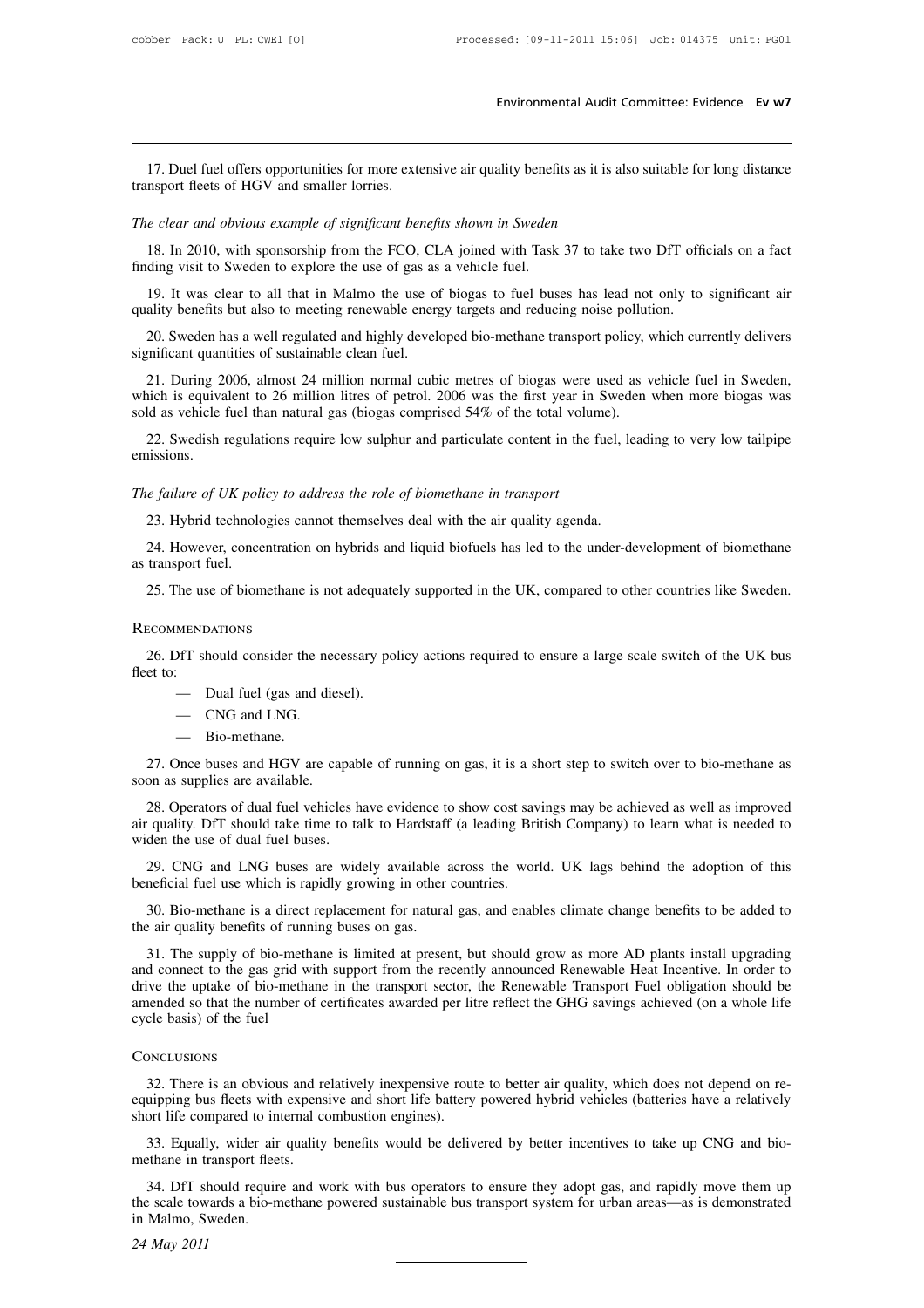**Ev w8** Environmental Audit Committee: Evidence

### **Written evidence submitted by Joint Nature Conservation Committee, Countryside Council for Wales, Natural England and Scottish Natural Heritage**

JNCC is the statutory adviser to Government on UK and international nature conservation. Its work contributes to maintaining and enriching biological diversity, conserving geological features and sustaining natural systems. JNCC deliversthe UK and international responsibilities of the four country nature conservation agencies- Council for Nature Conservation and the Countryside, the Countryside Council for Wales (CCW), Natural England and Scottish Natural Heritage (SNH). This response is made on behalf of JNCC, CCW, Natural England and SNH. INCC is the statutory adviser to Government on UK and international nature conservation. Its work contributes<br>to maintaining and enriching biological diversity, conserving geological features and sustaining natural systems

Our evidence focussed on air pollution threats to the natural environment. It covered air quality effects on atmospheric deposition of pollutants in addition to concentrations, as these are both important pathways for exposure of ecosystems. 1. JNCC submitted written evidence to the Environmental Audit Committees air quality inquiry in 2009/10.<br>In evidence focussed on air pollution threats to the natural environment. It covered air quality effects on<br>osystems,

health and the environment from particulate and  $NO<sub>2</sub>$  pollution, and how these should be measured", focussing on the natural environment and only covers new evidence since our response in December 2009. 3. In relation to this succeeding inquiry focuses on the second question particulate and  $NO<sub>2</sub>$  pollution, and how these the natural environment from particulate and  $NO<sub>2</sub>$  pollution, and how these the natural env

- 3.1 "There is strong evidence of the effects of air pollution on semi-natural ecosystems in the UK. Large areas of sensitive ecosystems remain at risk from atmospheric deposition in 2020. This includes nature conservation sites protected under national and European legislation.
- 3.2 The Government's understanding of, and commitment to, investigating the environmental risks of air quality at a broad level is good. However, there is a need for more work to interpret effects in relation to policies for biodiversity and ecosystem services."

areas of sensitive ecosystems remain at risk from atmospheric deposition in 2020. This includes nature<br>conservation sites protected under national and European legislation.<br>3.2 The Governments understanding of, and commitm agencies funded a major collation of evidence of nitrogen deposition impacts on biodiversity and an interpretation This has provided convincing evidence of nitrogen deposition impacts on biodiversity:

- 4.1 Nitrogen deposition has resulted in changes in both plant species occurrence and ecosystem function across Great Britain.
- 4.2 This is compromising our ability to deliver current conservation commitments such as the objective to achieve favourable conservation status under the Habitats Directive and the country biodiversity strategies and frameworks.
- 4.3 Looking to the future, predictions of deposition in 2020 indicate risk levels will remain high and impacts observed on the ground may well increase in frequency and at lower deposition levels due to the cumulative effects of nitrogen deposition over time.
- 4.4 Recovery is only likely in local areas where emission control measures have been put in place as options for mitigation through management are limited.

4.3 Looking to the future, predictions of deposition in 2020 indicate risk levels will remain high and impacts<br>observed on the ground may well increase in frequency and at lower deposition levels due to the<br>cumulative eff Air Quality Directives for  $NO<sub>2</sub>$  and  $PM<sub>10</sub>$ . However, this study provides convincing new evidence of nitrogen deposition impacts on UK biodiversity. Nitrogen deposition in the UK occurs as a result of transport and transformation of emissions of both ammonia and oxides of nitrogen. Reduced and oxidised forms of nitrogen contribute equally to the nitrogen deposition on average across the UK (RoTAP, in press).Therefore, emissions of  $NO<sub>x</sub>$  make a significant contribution to the impacts on biodiversity. The reduction in emissions of  $NO<sub>x</sub>$  seen over the last two decades (approximately 50%) has not been translated into an equal reduction in deposition in the UK (which has declined by approximately 24% over the same time). This non-linearity is thought to be due to changes in chemical processing of  $NO<sub>x</sub>$  emissions in the atmosphere (ROTAP, in press). Intribute equally to the nitrogen deposition on average across the UK (RoTAP, in press). Therefore, emissions of  $D_x$  make a significant contribution to the impacts on biodiversity. The reduction in emissions of  $NO_x$  seen

requested by the Committee. ore comprehensive briefing and/or the full report coverir<br> **Written evidence submitted by Dr. Michael Bull** 

*26 May 2011*

**SUMMARY** 

- Written evidence submitted by Dr. Michael Bull<br>
 The current practice of Air Quality Action Planning undertaken by local authorities has not produced<br>
any tangible improvement in air quality and is unlikely to do so in th Written evidence submitted by Dr. Michael Bull<br>The current practice of Air Quality Action Planning undertaken by local authorities has not produced<br>any tangible improvement in air quality and is unlikely to do so in the fu RY<br>The current prace<br>any tangible imp<br>is required.<br>There are still se MMARY<br>
— The current practice of Air Quality Action Planning undertaken by local authorities has not produced<br>
any tangible improvement in air quality and is unlikely to do so in the future—a change in the process<br>
is requ - The current practice of Air Quality Action Planning undertaken by local authorities has not produced any tangible improvement in air quality and is unlikely to do so in the future—a change in the process is required.<br>- T
-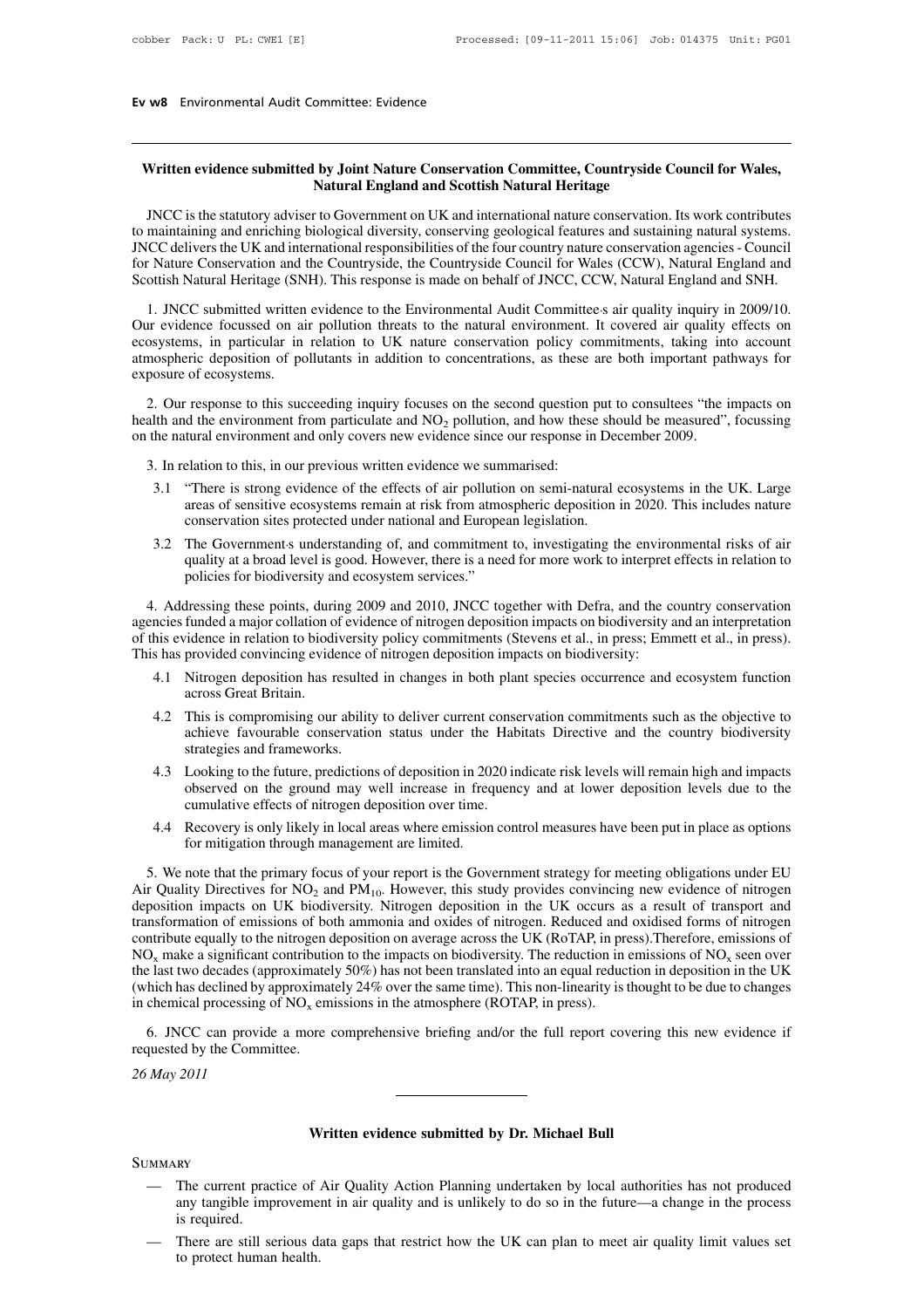### **INTRODUCTION**

1. I am a professional air quality consultant and have worked in this field for over 20 years. I was a founder<br>1. I am a professional air quality consultant and have worked in this field for over 20 years. I was a founder<br> INTRODUCTION<br>
1. I am a professional air quality consultant and have worked in this field for over 20 years. I was a founder<br>
member of the Institute of Air Quality Management and am currently its Membership Secretary. I a INTRODUCTION<br>1. I am a professional air quality consultant and have worked in this field for over 20 years. I was a founder<br>member of the Institute of Air Quality Management and am currently its Membership Secretary. I am INTRODUCTION<br>
1. I am a professional air<br>
member of the Institute of A<br>
of Ove Arup and Partners re<br>
in my private capacity.<br>
SURMISSION EXTERT EXERCT: The main air pollutants of concern in the UK are nitrogen dioxide (NO<sub>2</sub>) and fine particulate matter<br>
2. The main air pollutants of concern in the UK are nitrogen dioxide (NO<sub>2</sub>) and fine particulate matte

### **SUBMISSION**

(PM<sub>10</sub>). Both are emitted in vehicle exhausts and road transport is usually the main source of these pollutants (PM<sub>10</sub>). Both are emitted in vehicle exhausts and road transport is usually the main source of these pollut SUBMISSION<br>2. The main air pollutants of concern in the UK are nitrogen dioxide  $(NO<sub>2</sub>)$  and fine particulate matter<br>( $PM<sub>10</sub>$ ). Both are emitted in vehicle exhausts and road transport is usually the main source of SUBMISSION<br>2. The main air pollutants of concern in the UK are nitrogen dioxide (NO<sub>2</sub>) and fine particulate matter<br>(PM<sub>10</sub>). Both are emitted in vehicle exhausts and road transport is usually the main source of these pol SUBMISSION<br>2. The main air pollutants of concern in the UK are nitrogen dioxide (NO<sub>2</sub>) and fine particulate matter<br>(PM<sub>10</sub>). Both are emitted in vehicle exhausts and road transport is usually the main source of these pol 2. The main air pollutants of concern in the UK are nitrogen dioxide (NO<sub>2</sub>) and fine particulate matter (PM<sub>10</sub>). Both are emitted in vehicle exhausts and road transport is usually the main source of these pollutants in 2. The main air pollutants of concern in the UK are nitrogen dioxide ( $NO<sub>2</sub>$ ) and fine particulate matter ( $PM<sub>10</sub>$ ). Both are emitted in vehicle exhausts and road transport is usually the main source of these poll (PM<sub>10</sub>). Both are emitted in vehicle exhausts and road train UK urban areas. The UK has introduced "Air Qual objectives that we should "work towards" achieving. Holder air quality limit values that are statutory standard 3. In the current system of air quality management local authorities have the responsibility of reviewing the limit value for eV is currently considering applying for an extension to the time period for achieving the limi bave air quality limit values that are statutory standard that the UK must achieve by particular target dates.<br>The UK is currently considering applying for an extension to the time period for achieving the limit value for

must declare Air Quality Management Areas (AQMAs) and then the period for achieving the limit value for NO<sub>2</sub> and already has made an application to extend the time limit for PM<sub>10</sub>. At present, however, the relevant limi Fine OK is cancing considering applying for an extension to the time period  $NO<sub>2</sub>$  and already has made an application to extend the time limit for  $PM<sub>10</sub>$ .<br>
Imits values should have been achieved in the UK.<br>
3. I its values should have been achieved in the UK.<br>
3. In the current system of air quality management local authorities have the responsibility of reviewing and<br>
sessing air quality. In areas where the air quality objectives

3. In the current system of air quality management local authorities have the responsibility of reviewing and<br>assessing air quality. In areas where the air quality objectives are not predicted to be met, local authorities<br> 3. In the curical system of an quanty management local authorities have the responsionity of reviewing and assessing air quality. In areas where the air quality objectives are not predicted to be met, local authorities mus assessing an quany. In areas where the air quanty objectives are not predicted to be firet, focar additioned must declare Air Quality Management Areas (AQMAs) and then prepare and implement Air Quality Action Plans that de must acciate Air Quality Management Areas (AQMAs) and then prepare and implement Air Quality Action<br>Plans that detail the measures that will be taken to improve air quality.<br>4. The process is well established having operat The process is well established having operated for over 10 years, the assessments of air quality have been made and many AQMAs have been identified in the UK. The Review and Assessment part of the Air Quality Management s 4. The process is well established having operated for over 10 years, the assessments of air quality have been made and many AQMAs have been identified in the UK. The Review and Assessment part of the Air Quality Managemen been made and many AQMAs have been identified in the UK. The Review and Assessment part of the Air Quality Management system appears to have worked well, however, I would challenge the Commission to find any evidence that Quality Management system appears to have wo<br>any evidence that the process of Air Quality A<br>quality nor will be likely to do so in the future. V<br>to improve air quality at a local level, the natur<br>available to local authori S. In almost every case, AQMAs have been declared as a result of emissions from road traffic although in a sensible and appropriate mechanism improve air quality at a local level, the nature of the air quality problems in quanty not with oc inctry to the soles in the ruther. Whilst it initially appears a sensione and appropriate incentants in<br>to improve air quality at a local level, the nature of the air quality problems in the UK and the m

comprove an quality at a local level, the hadite of the an quality problems in the extendent increasing a available to local authorities to facilitate improvements mean that Action Planning cannot deliver air significant a avanaoic to local autorities to racinate improvements incar take Action Framing callibe cerver an significant<br>air quality improvements. There is an urgent need to change this process so that tangible air quality<br>improvemen and quarity improvements. There is an urgent need to enarge this process so that tangible an quarity improvements can be delivered in the UK.<br>5. In almost every case, AQMAs have been declared as a result of emissions from In almost every case, AQMAs have been declared as a result of emissions from road traffic although in large cities the problems are exacerbated by other emissions across a wide area which leads to higher concentrations of 5. In almost every case, AQMAs have been declared as a result of emissions from road traffic although in large cities the problems are exacerbated by other emissions across a wide area which leads to higher concentrations large cities the problems are exacerbated by other emissions across a wide area which leads to higher concentrations of pollutants in the central areas of cities. However, even in smaller towns, air quality objectives are concentrations of pollutants in the central areas of cities. However, even in smaller towns, air quality objectives<br>are exceeded and this appears to be as a result of traffic emissions, particularly in towns were there is are exceeded and this appears to be as a result of traffic emissions, particularly in towns were there is slow<br>moving traffic in streets surrounded by buildings. These conditions lead to the situation where pollutants are<br> moving traffic in streets surrounded by buildings. These conditions lead to the situation where pollutants are<br>unable to disperse well and hence accumulate giving high pollutant concentrations. Slow moving traffic appears<br> unable to disperse well and hence accumulate giving high pollutant concentrations. Slow moving traffic appears<br>to be a particular problem leading to higher emissions of pollutants particularly nitrogen dioxide. To improve<br> to be a particular problem leading to higher emissions of pollutants particularly nitrogen dioxide. To improve air quality in such situations, local authorities either need to reduce the traffic flows through affected road to be a particular problem leading to higher emissions of pollutants particularly nitrogen dioxide. To improve<br>air quality in such situations, local authorities either need to reduce the traffic flows through affected roa For the major roads in their areas, these usually being controlled by the County Council, the Highways Agency (in London) TfL. Whilst they can make minor changes to roads including the addition of some traffic anagement m town but nitrogen dioxide concentrations in parts of the town are well above the air quality of the town but nitrogen dioxide concentrations in parts of the town of Cullompton in Devon is a small market form but nitrogen

The magnitude of the same in the show that concentrations in the show that in the show that concentrations in traffic flows which can only be inveved by construction of new roads.<br>
S. This situation is best illustrated by To achieve an improvement in air quality requires substantial reductions in traffic flows which can only be achieved by construction of new roads.<br>
6. This situation is best illustrated by some examples, the town of Cullo from local traffic. The town has no bypass and consequently traffic has to pass through the town of Cullompton in Devon is a small market town but nitrogen dioxide concentrations in parts of the town are well above the ai m<sup>3</sup>. Monitoring results show that concentrations have remained above 50  $\mu g/m^3$  since at least 2004 with no tangible improvement. It is estimated that 86% of the nitrogen oxides emissions in parts of the town derive fro 6. This situation is best illustrated by some examples, the town of Cullompton in Devon is a small market town but nitrogen dioxide concentrations in parts of the town are well above the air quality objective of 40µg/ m<sup>3</sup> town but nitrogen dioxide concentrations in parts of the town are well above the air quality objective of 40µg/<br>m<sup>3</sup>. Monitoring results show that concentrations have remained above 50 µg/m<sup>3</sup> since at least 2004 with no<br>t m<sup>3</sup>. Monitoring results show that concentrations have remained above 50  $\mu g/m^3$  since at least 2004 with no tangible improvement. It is estimated that 86% of the nitrogen oxides emissions in parts of the town derive fro tangible improvement. It is estimated that 86% of the nitrogen oxides emissions in parts of the town derive<br>from local traffic. The town has no bypass and consequently traffic has to pass through the town centre. The<br>town from local traffic. The town has no bypass and consequently traffic has to pass through the town centre. The town has a comprehensive Air Quality Action Plan, which has identified a range of measures to improve air quality town has a comprehensive Air Quality Action Plan, which has identified a range of measures to improve air quality, however, only one is expected to deliver air quality improvements that would reduce pollutants concentratio quality, however, only one is expected to deliver air quality improvements that would reduce pollutants concentrations by more than  $2\mu g/m^3$  —in effect, a new bypass costing more than £12 million. The council hopes to ra concentrations by more than  $2\mu g/m^3$  —in effections to raise money through Section 106 con raise these, nor is it the responsible highways a road. It is able to plan some traffic manageme consider these are likely to giv best to raise inoncy unough section 100 contributions of runding incentantsins out cannot guarantee it can<br>se these, nor is it the responsible highways authority and hence cannot directly plan construction of a new<br>ad. It The through Tunbridge Wells—there is no alternative direct route shows that concentration of a new road. It is able to plan some traffic management and parking measures in the town but the council do not consider these are

Fraction and the state of pair solid traffic management and parking incasties in the town out the collective flows<br>consider these are likely to give significant improvements in air quality and certainly not enough to meet static different increased for the past 5 years. On parts of the road in educating increases of the air quality objectives but is essentially powerless to take action.<br>T. In my home town of Tunbridge Wells, an AQMA has bee and quanty objectives. The town experiences pointinant concentrations wen in excess of the and quanty objectives<br>but is essentially powerless to take action.<br>7. In my home town of Tunbridge Wells, an AQMA has been declared but is essentially powertess to take action.<br>
7. In my home town of Tunbridge Wells, an AQMA has been declared on the A26 which is the main route<br>
through Tunbridge Wells—there is no alternative direct route around the tow 7. In my home town of Tunbridge Wells, an AQMA has been declared on the A26 which is the main route through Tunbridge Wells—there is no alternative direct route around the town and consequently little prospect of reducing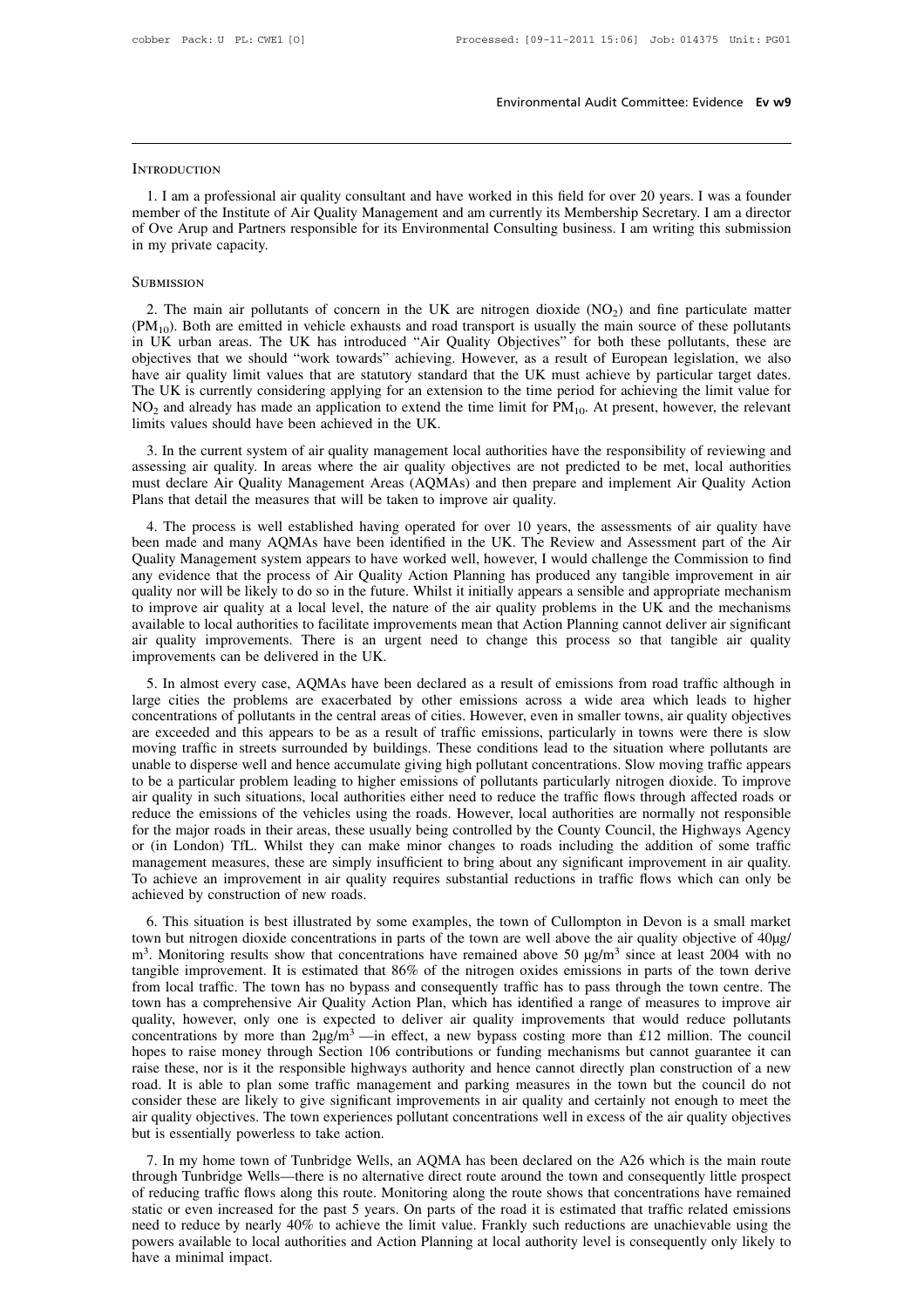# **Ev w10** Environmental Audit Committee: Evidence

8. The situation has been exacerbated by recent research undertaken on behalf of Defra demonstrating that<br>hicle emission controls have failed to produce the reduction in pollutant emissions expected<sup>5</sup>. When the<br>ocess of a **Ev w10** Environmental Audit Committee: Evidence<br>
8. The situation has been exacerbated by recent research undertaken on behalf of Defra demonstrating that<br>
vehicle emission controls have failed to produce the reduction in strating that<br>
. When the<br>
es to reduce<br>
I reductions **EV W10** Environmental Audit Committee: Evidence<br>
8. The situation has been exacerbated by recent research undertaken on behalf of Defra demonstrating that<br>
vehicle emission controls have failed to produce the reduction in 8. The situation has been exacerbated by recent research undertaken on behalf of Defra demonstrating that vehicle emission controls have failed to produce the reduction in pollutant emissions expected<sup>5</sup>. When the process 8. The situation has been exacerbated by recent research undertaken on behalf of Defra demonstrating that vehicle emission controls have failed to produce the reduction in pollutant emissions expected<sup>5</sup>. When the process 8. The situation has been exacerbated by recent research undertaken on behalf of Defra demonstrating that vehicle emission controls have failed to produce the reduction in pollutant emissions expected<sup>5</sup>. When the process 8. The situation has been exacerbated by recent research undertaken on behalf of Defra demonstrating that vehicle emission controls have failed to produce the reduction in pollutant emissions expected<sup>5</sup>. When the process vehicle emission controls have failed to produce the reduction in pollutant emissions expected<sup>5</sup>. When the process of air quality assessment began some 10 years ago, it was expected that national initiatives to reduce pol were able to demonstrate that air quality objectives would be met by their relevant target years. However, these improvements have not materialised in practise and pollutant concentrations have not declined as expected.<br>Re Final concentrations, particularly emission collibris from venticles, would bing about substantial reductions<br>pollutants concentrations. As a result, most early assessments of air quality undertaken by local authorities<br>re required to fully understand this issue. Without this information it is not possible to design measures that would be methand the metricial of the metricial shave not declined as expected.<br>Recent research has shown that th reduced to demonstrate that an quarity objectives would<br>improvements have not materialised in practise and pollu-<br>Recent research has shown that the national measures to consequently pollutant concentrations have remained

10. This research has shown that the national measures to control vehicle emissions have not been effective and<br>
10. This research has identified some of the reasons that emissions did not fall but further research is stil consequently pollutant concentrations have remained stubbornly above the air quality objectives.<br>
9. This research has identified some of the reasons that emissions did not fall but further research is still<br>
required to f 9. This research has identified some of the reasons that emissions did not fall but further research is still<br>required to fully understand this issue. Without this information it is not possible to design measures that wou From the search these bodies taking responsibility collectively to deliver the air quality improvements with local authorities will neutral responsibilities for air quality improvements with local authorities will inevitab required to runy understand this issue. Without this information it is not possible to design measures that would<br>reduce pollutant concentrations with any confidence.<br>10. The current approach of placing all the responsibil Fraction Controllations with any connective.<br>
10. The current approach of placing all the responsibilities for air quality improvements with local authorities<br>
will inevitably fail as they do not have the necessary powers 10. The current approach of placing all the responsibilities for air quality improvements with local authorities will inevitably fail as they do not have the necessary powers to take effective action. Action Planning will will inevitably fail as they do not have the necessary powers to take effective action. Action Planning will have to include DEFRA, the relevant Highways Authority and (in some cases) the Environment Agency with all of the have to include DEFRA, the relevant Highways Authority and (in some cases) the Environment Agency with all of these bodies taking responsibility collectively to deliver the air quality improvements required to meet air qua all of these bodies taking responsibility collectively to deliver the air quality improvements required to meet<br>air quality standards. In addition, current Action Plans only quantify in very general terms the likely air qu air quality standards. In addition, current Action Plans only quantify in very general terms the likely air quality<br>improvements that will be achieved by the proposed measures. There is consequently no information availab address the current air quality problems in the UK it needs to take Action Planning seriously, ensure that all Interaction we have the plan and be responsible for the agreed actions and that<br>ailed assessment of the expected improvements in air quality and the likely timescant<br>bijectives and limit values.

### **INTRODUCTION**

1. **Written evidence submitted by Campaign for Clean Air in London**<br>1. Clean Air in London (CAL) submits this memorandum to the Environment Audit Committee's (EAC's)<br>quiry "Air Quality: a follow up report" which opened on **interpretention**<br> **interpretentive Submitted by Campaign for Clean Air in London**<br>
1. Clean Air in London (CAL) submits this memorandum to the Environment Audit Committee's (EAC's)<br>
inquiry "Air Quality: a follow up repor **Solution Written evidence submitted by Campaign for Clean Air in London**<br>INTRODUCTION<br>1. Clean Air in London (CAL) submits this memorandum to the Environment Audit Committee's (EAC's)<br>inquiry "Air Quality: a follow up rep 1. Clean Air in London (CAL) submits this memorandum to the Environment Audit Committee's (EAC's) quiry "Air Quality: a follow up report" which opened on 11 May and closes on 3 June 2011. Thank you for a poportunity for do

http://www.parliament.uk/business/committees/committees-a-z/commons-select/environmental-auditcommittee/inquiries/air-quality-a-follow-up-report/

inquiry "Air Quality: a follow up report" which opened on 11 May and closes on 3 June 2011. Thank you for<br>the opportunity for do so. The EAC's announcement of the inquiry can be seen at:<br>http://www.parliament.uk/business/c the opportunity for do so. The EAC's announcement of the inquiry can be seen at:<br>
http://www.parliament.uk/business/committees/committees-a-z/commons-select/environmental-audit-<br>
committee/inquiries/air-quality-a-follow-up 2. CAL's mission is to achieve urgently and sustainably at least World Health Organisation (WHO) recommended standards of air quality throughout London. CAL is a non-profit company limited by guarantee, registered in Engla committee/inquiries/air-quality-a-follow-up-report/<br>
2. CAL's mission is to achieve urgently and sustainably at least World Health Organisation (WHO)<br>
commended standards of air quality throughout London. CAL is a non-prof

2. CAL's mission is to achieve urgently and sustainably at least World Health Organisation (WHO) recommended standards of air quality throughout London. CAL is a non-profit company limited by guarantee, registered in Engla 2. CAL's infission is to active urgchity and sustainably at least world Treath Organisation (wTO) recommended standards of air quality throughout London. CAL is a non-profit company limited by guarantee, registered in Engl it asks the EAC to consider again its recommendations in that submission as the new Government has failed substantially to act on them.<br>
The new Government and Wales, with number 7413769. It is responsible for the Campaign London. Further details about CAL and its supporters can be found at www.cleanairinlondon.org.<br>3. After liaising with other environmental organisations planning to submit evidence to this EAC inquiry,<br>CAL has decided to su Formation in its submission dated 13 December 2009 to the EAC's earlier inquiry into Air Quality. However, asks the EAC to consider again its recommendations in that submission as the new Government has failed bstantially

### **SUMMARY**

it asks the EAC to consider again its recommendations in that submission as the new Government has failed<br>substantially to act on them.<br>SUMMARY<br>4. Clean Air in London urges the EAC to consider whether the Government is act SUMMARY<br>4. Clean Air in London urges the EAC to consider whether the Government is acting in good faith on air<br>quality laws including the: monitoring of air pollution; reporting to the European Commission; and keeping<br>secr SUMMARY<br>4. Clean Air in London urges the EAC to consider whether the Government is<br>quality laws including the: monitoring of air pollution; reporting to the European<br>secret ministerial briefing papers relating to legal act EVALUARY<br>
4. Clean Air in London urges the EAC to consider whether the Government is acting in good faith on air<br>
ality laws including the: monitoring of air pollution; reporting to the European Commission; and keeping<br>
r 4. Clean Air in London urges the EAC to consider whether the Government is acting in good faith on air quality laws including the: monitoring of air pollution; reporting to the European Commission; and keeping secret mini 4. Clean Aft in London diges the EAC to consider whether the dovernment quality laws including the: monitoring of air pollution; reporting to the Europecter ministerial briefing papers relating to legal action. A new natio

constructions in the clarifications in COMEAP's (The Cabinet Office.<br>
6. Using the same language used for alcoholism, obesity and smoking, the best estimate is that 4,267 deaths<br>
London in 2008 were attributable to long-t should be prepared under the auspices or direct control of the Cabinet Office.<br>
5. Using the same language used for alcoholism, obesity and smoking, the best estimate is that 4,267 deaths<br>
in London in 2008 were attributa 5. Using the same language used for alcoholism, obesity and smoking, the best estimate is that 4,267 deaths<br>in London in 2008 were attributable to long-term exposure to anthropogenic and non-anthropogenic fine<br>particles ( 3. Using the same language used for alcohomshi, obesity and sinoking, the best estimate is that 4,267 deaths in London in 2008 were attributable to long-term exposure to anthropogenic and non-anthropogenic fine particles In London in 2008 were attributable to long-term exposure to antimopogente and non-antimopogente line<br>particles (PM<sub>2.5</sub>) at an average loss of life for these people of 11.5 years.<br>ground breaking and excellent recent (20 particles (FM<sub>2.5</sub>) at an average ross of life for these people of 11.5 years.<br>
6. Following the clarifications in COMEAP's (The Committee on the Medical Effects of Air Pollutants)<br>
ground breaking and excellent recent (2 6. Following the clarifications in COMEAP's (The Committee on the Medical Effects of Air Pollutants) ground breaking and excellent recent (2010) report on how to express the mortality effects of air pollution, CAL propose particular. In essence, the estimate of 4,267 deaths in London in 2008 attributable to long-term exposure to  $I_{2.5}$  at an average loss of life of 11.5 years is calculated after eliminating the effect of dozens of other  $f_{2.5}$  at an a<br>ssible risk fa<br>uming air p<br>Carslaw, D., I<br>Tsagatakis (20<br>for Comment.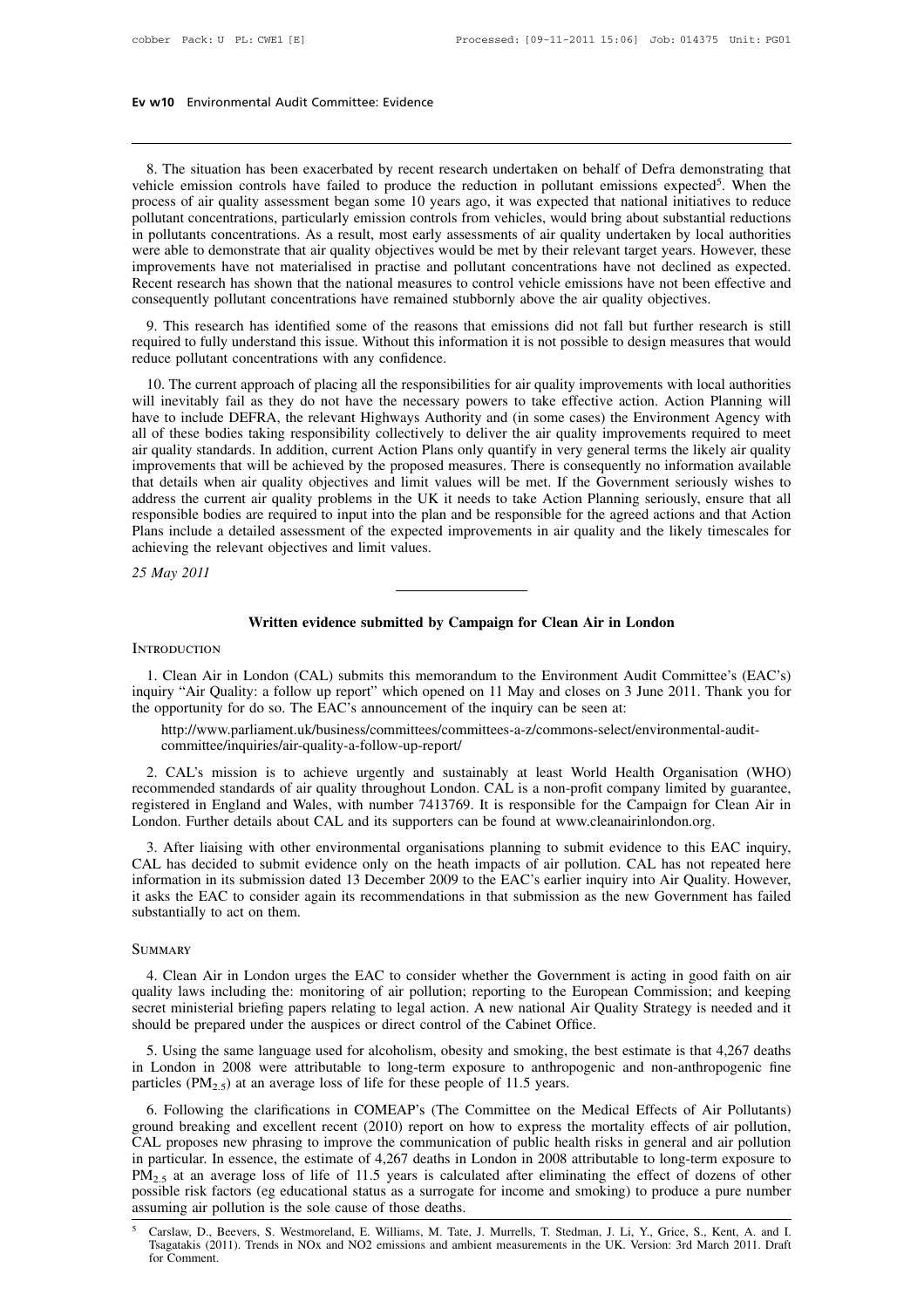Environmental Audit Committee: Evidence Ev w11<br>T. The estimate of 4,267 extra or excess deaths is a good one for comparing the effects of air pollution with<br>e effects of other causes such as alcohol, active or passive smok Environmental Audit Committee: Evidence Ev w11<br>T. The estimate of 4,267 extra or excess deaths is a good one for comparing the effects of air pollution with<br>the effects of other causes such as alcohol, active or passive sm Environmental Audit Committee: Evidence Ev w11<br>T. The estimate of 4,267 extra or excess deaths is a good one for comparing the effects of air pollution with<br>the effects of other causes such as alcohol, active or passive sm 7. The estimate of 4,267 extra or excess deaths is a good one for comparing the effects of air pollution with the effects of other causes such as alcohol, active or passive smoking, obesity, diet etc which are calculated i 7. The estimate of 4,267 extra or excess deaths is a good one for comparing the effects of air pollution with the effects of other causes such as alcohol, active or passive smoking, obesity, diet etc which are calculated i 7. The estimate of 4,267 extra or excess deaths is a good one for comparing the effects of air pollution with the effects of other causes such as alcohol, active or passive smoking, obesity, diet etc which are calculated i 7. The estimate of 4,267 extra or excess deaths is a good one for comparing the effects of air pollution with the effects of other causes such as alcohol, active or passive smoking, obesity, diet etc which are calculated i the effects of other causes such as alcohol, active or passive smoking, obesity, diet etc which are calculated in<br>the same way. However, because in practice individuals experience multiple risks, including air pollution,<br>a the same way. However, because in practice in<br>almost certainly air pollution played some part in<br>in London. It is not possible to estimate that numl<br>on mortality is linked to cardiovascular deaths, if<br>contributed to all 15 Example is not possible to estimate that number reliably but given that much of the impact of air pollution<br>London. It is not possible to estimate that number reliably but given that much of the impact of air pollution<br>mo and Expositive different and health state individual pollution in the might of all pollution may have contributed to all 15,800 deaths due to cardiovascular causes in London [in 2009] (ie one in three of all deaths) at an

of a complex pollution mixture with multiple sources). Achieving guideline concentrations of NO<sub>2</sub> of any therefore age 65).<br>
8. World Health Organisation (WHO) guidelines and UK and European legal standards have always a and a such as NO<sub>2</sub>, the must be contributed to an 19,000 deads of the for these people of some three years (at typical ages for cardiovascular deaths eg 15% of which are before age 65).<br>
8. World Health Organisation (WHO deaths eg 15% of which are before age 65).<br>
8. World Health Organisation (WHO) guidelines and UK and European legal standards have always<br>
addressed exposures and health effects of individual pollutants or indicators (suc 8. World Health Organisation (WHO) guidelines and UK and European legal standar addressed exposures and health effects of individual pollutants or indicators (such as  $PM_{10}$  m of a complex pollution mixture with multiple 9. World Treatin Organisation (WTO) gatemess and OK and European regar standards inve arongs deressed exposures and health effects of individual pultitants or indicators (such as PM<sub>10</sub> mass, an indicator a complex pollut and text of a complex pollution mixture with multiple sources). Achieving guideline concentrations for individual pollutants, such as NO<sub>2</sub>, may therefore bring health benefits that exceed those anticipated on the basis o

new cases of asthma in children; and of COPD (chronic obstructive pulmonary disease) and capital city in the EU27. NO<sub>2</sub> limit values and deadlines must be complied with in full.<br>9. Scientific research published since the bondaries, such as  $102$ , may accretion of mg neam ochers and exected mose anticipated on the basis of estimates of a single pollutant's toxicity. London has the highest annual mean concentrations of  $NO_2$  of any capital capital city in the EU27. NO<sub>2</sub> limit values and deadlines must be complied with in full.<br>
9. Scientific research published since the EAC's last inquiry into air quality has shown that those living near<br>
roads travelled b 9. Scientific research published since the EAC's last inquiry into air quality has shown that those living near roads travelled by 10,000 or more vehicles per day on average could be responsible for some 15–30% of all new 9. Scientific research published since the EAC's last inquiry into air quality has shown that those living near roads travelled by 10,000 or more vehicles per day on average could be responsible for some 15–30% of all new roads travelled by 10,000 or more vehicles per day on average could be responsible for some 15–30% of all<br>new cases of asthma in children; and of COPD (chronic obstructive pulmonary disease) and CHD (coronary<br>heart disease new cases of asthma in children; and of COPD (chronic obstructive pulmonary disease) and CHD (coronary heart disease) in adults 65 years of age and older. The same study further estimated that, on average for all 10 cities heart disease) in adults 65 years of age and older. The same study further estimated that, cities studied, 15–30% of exacerbations of asthma in children, acute worsening of CO problems are attributable to air pollution. Th 10. Action must be taken urgently to protect those near living or during to the underlying accerbations of chronic diseases, since it has been ignored so far that air pollution may cause the underlying exease as well. Rela problems are attributed to an pointion. This butted is substantially ranger than previous estimates of exacerbations of chronic diseases, since it has been ignored so far that air pollution may cause the underlying disease

disease as well. Related research indicates that associations of asthma with traffic-related pollution from nearby sources at schools were independent of estimated effects of exposures at homes. CAL has found 1,148 schools in London within 150 metres of such roads and a total of 2,270 within 400 metres.<br>
10. Action must be taken urgently to protect those near living or attending school near the busiest roads.<br>
The Government must launch with London within 150 metres of such roads and a total of 2,2/0 within 400 metres.<br>
10. Action must be taken urgently to protect those near living or attending school near the busiest roads.<br>
ie Government must launch within 10. Action must be taken urgently to protect those near living or attending school near the busiest roads.<br>The Government must launch within weeks a massive campaign to build public understanding of the dangers<br>of air poll

The Government must launch within weeks a massive campaign to build public understanding of the dangers of air pollution with advice on how people can protect themselves (ie adaptation) and reduce air pollution for themsel the Great Smog in 1952 (ie 4,267 compared to 4,075). This action must ensure full compliance with air quality laws throughout the UK.<br>12. CAL has made eight recommendations to the EAC at the end of this submission. 11. We need the Government and Mayor Johnson to play their part in tackling an invisible public health *Impact on health from particulate matter and nitrogen dioxide pollution and how they should be measured during*<br>*Impact on health from particulate matter and nitrogen dioxide pollution and how they should be measured*<br>*Im* the Great Smog in 1952 (ie 4, laws throughout the UK.<br>12. CAL has made eight re<br>*Impact on health from particu*<br>*and communicated* Warning: CAL has a lay un

# 12. CAL has made eight recommendations to<br> *Impact on health from particulate matter and n*<br> *and communicated*<br>
Warning: CAL has a lay understanding of ep<br>
accuracy of its statements on health risks.<br> *Public hackly risks Public on health from particulate matter and nitrogen dioxide pollution and communicated*<br>Warning: CAL has a lay understanding of epidemiology but has made<br>accuracy of its statements on health risks.<br>*Public health risks*

12. CAL has made eight recommendations to the EAC at the end of this submission.<br>pact on health from particulate matter and nitrogen dioxide pollution and how they should be measured<br>d communicated<br>Warning: CAL has a lay u

Warning: CAL has a lay understanding of epidemiology but has made every reasonable effort to ensure the curacy of its statements on health risks.<br>
ublic health risks including alcoholism, obesity and smoking<br>
13. This sect Warning: CAL has a lay understanding of epidemiology but has made every reasonable effort to ensure the accuracy of its statements on health risks.<br> *Public health risks including alcoholism, obesity and smoking*<br>
13. This

blic health risks including alcoholism, obesity and smoking<br>
13. This section gives an overview of well publicised public health risks such as alcoholism, obesity, road<br>
14. "During the 20th century, the health and life ex *Public health risks including alcoholism, obesity and smoking*<br>
13. This section gives an overview of well publicised public health risks such as alcoholism, obesity, road<br>
traffic deaths and smoking.<br>
14. "*During the 20 Public health risks including alcoholism, obesity and smoking*<br>
13. This section gives an overview of well publicised public health risks such as alcoholism, obesity, road<br>
traffic deaths and smoking.<br>
14. "*During the 20* 13. This section gives an overview of well publicised public health risks such as alcoholism, obesity, road traffic deaths and smoking.<br>
14. "During the 20th century, the health and life expectancy of persons residing in t has improved dramatically. Since 1900, the average lifespan of persons in the United States has lengthened by over 30 years; 25 years of this gain were attributable to advances in public health". Source: The Centers for Di improved dramatically. Since 1900, the average lifespan of persons in the United States has lengthened by<br>er 30 years; 25 years of this gain were attributable to advances in public health". Source: The Centers for<br>sease Co over 30 years; 25 years of this gain were attributable to advances in public health". Source: The Centers for Disease Control and Prevention in an article published in The Journal of the American Medical Association in 199

http://jama.ama-assn.org/content/281/16/1481.full

16. *Public health experts agree that environmental risks constitute 25% of the burden of disease."* Source:<br>
16. *"Public health experts agree that environmental risks constitute 25% of the burden of disease."* Source:<br>
1 http://jama.ama-assn.org/content/2<br>15. CAL wonders why so much mone<br>in public health eg air quality.<br>16. "*Public health experts agree tha*.<br>World Health Organisation, 2011.<br>17. "*There are between 15,000 and* 

15. CAL wonders why so much money is spent on pursuing medical advances relative to basic improvements<br>public health eg air quality.<br>16. "*Public health experts agree that environmental risks constitute 25% of the burden o* 15. CAL wonders why so much money is spent on pursuing medical advances relative to basic improvements<br>in public health eg air quality.<br>16. "*Public health experts agree that environmental risks constitute 25% of the burde which the authority are undity.*<br>
16. "*Public health experts agree that environmental risks constit*<br>
World Health Organisation, 2011.<br>
17. "*There are between 15,000 and 22,000 alcohol-related decaths are premature: on* 16. "Public health experts agree that environmental risks constitute 25% of the burden of disease." Source:<br>
orld Health Organisation, 2011.<br>
17. "There are between 15,000 and 22,000 alcohol-related deaths every year in En *by* World Health Organisation, 2011.<br>
17. "*There are between 15,000 and 22,000 alcohol-related de*<br> *deaths are premature: on average, every man in this group loses 20*<br> *with the average.* " Source: Department of Health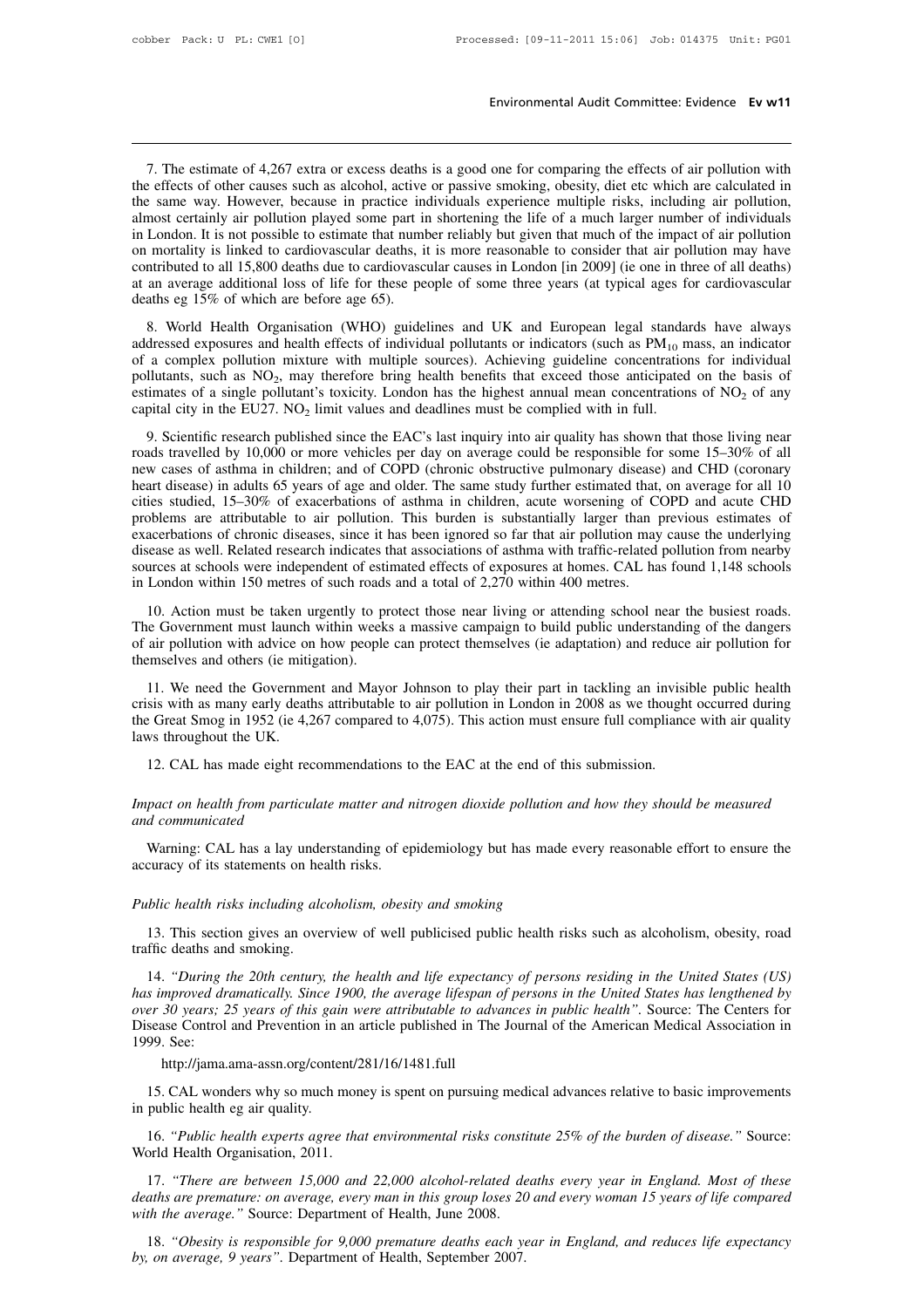# **Ev w12** Environmental Audit Committee: Evidence

19. *"Smoking is responsible for 87,000 deaths in England each year."* Department of Health, December 19. *"Men who quit smoking by 30 add 10 years to their life."* Source: NHS, July 2010. 2008. *"Smoking is responsible for 87,000 deaths in England each year."* Department of Hea<br>2008. *"Men who quit smoking by 30 add 10 years to their life."* Source: NHS, July 2010.<br>20. 2,222 people were killed in road traff 20. 2,222 people were killed in road traffic accidents in Great Britain in 2009. Source: Department for ansport, 2010.<br>
20. 2,222 people were killed in road traffic accidents in Great Britain in 2009. Source: Department fo 19. "Smoking is responsible for 87,000 deaths in England each year." Department of Health, December 2008. "Men who quit smoking by 30 add 10 years to their life." Source: NHS, July 2010.<br>20. 2,222 people were killed in roa

19. "*Smoking is responsible for 87,000 deaths in England each year*." Department of Health, December 08. "*Men who quit smoking by 30 add 10 years to their life*." Source: NHS, July 2010.<br>20. 2,222 people were killed in r 19. "Smoking is responsible for 87,000 deaths in England each year." Department of Health, December 2008. "Men who quit smoking by 30 add 10 years to their life." Source: NHS, July 2010.<br>20. 2,222 people were killed in roa 2008. "*Men who quit smoking by 30 add 10 years to their life.*" Source: NHS, July 2010.<br>20. 2,222 people were killed in road traffic accidents in Great Britain in 2009. Source: Department for<br>Transport, 2010.<br>21. The publ 20. 2,222 people were killed in road traffic accidents<br>Transport, 2010.<br>21. The public health impact for alcoholism, obesity, road<br>and addressed by massive media campaigns. A massive car<br>of poor air quality with advice on 21. The public health impact for alcoholism, obesity, road trafficed and addressed by massive media campaigns. A massive campaign of poor air quality with advice on adaptation and mitigation. It shows moking ie public heal d addressed by massive media campaigns. A massive campaign to build public understanding of the dangers<br>poor air quality with advice on adaptation and mitigation. It should be similar in scale to those for alcoholism<br>smok

of poor air quality with advice on adaptation and mitigation. It should be similar in scale to those for alcoholism<br>or smoking ie public health risks of similar quantum.<br>An *introduction by CAL to environmental epidemiolo* or smoking ie public health risks of similar quantum.<br>An introduction by CAL to environmental epidemiology<br>22. There are several ambient air pollutants including: nitrogen dioxide (NO<sub>2</sub>); tropospheric ozone (O<sub>3</sub>);<br>parti An introduction by CAL to environmental epidemiology<br>22. There are several ambient air pollutants including: nitrogen dioxide (NO<sub>2</sub>); tropospheric ozone (O<sub>3</sub>);<br>particulate matter (ultrafine ie PM<sub>0,1</sub>; fine ie PM<sub>2,5</sub>; An introduction by CAL to<br>22. There are several aparticulate matter (ultrafin<br>and others (eg benzene).<br>experience,  $NO<sub>2</sub>$  is often<br>a.k.a. laughing gas).<br>23. Ambient air polluta 22. There are several ambient air pollutants including: nitrogen dioxide (NO<sub>2</sub>); tropospheric ozone (O<sub>3</sub>);<br>rticulate matter (ultrafine ie PM<sub>0.1</sub>; fine ie PM<sub>2.5</sub>; coarse ie PM<sub>2.5-10</sub>; and ie PM<sub>10</sub>); sulphur dioxide ( 22. There are several amorem an polyntality increducing. Imogen<br>particulate matter (ultrafine ie  $PM_{0,1}$ ; fine ie  $PM_{2,5}$ ; coarse ie  $PM_{2,5}$ <br>and others (eg benzene). The WHO has found no safe level of b<br>experience,  $NO_$ d others (eg benzene). The WHO has found no safe level of human exposure to O<sub>3</sub> or PM. In CAL's perience, NO<sub>2</sub> is often confused by commentators with oxides of nitrogen (NOx) or nitrous oxide (N<sub>2</sub>O c.a. laughing gas).<br>

experience, NO<sub>2</sub> is often confused by commentators with oxides of nitrogen (NOx) or nitrous oxide (N<sub>2</sub>O a.k.a. laughing gas).<br>
23. Ambient air pollutants cause and/or exacerbate mortality (early death) and morbidity (il 23. Ambient air pollutants cause and/or exacerbate mortality (early death) and morbidity (illness) and their<br>effects can be acute (ie short-term) and/or chronic (long-term).<br>24. Size matters since smaller particles penetr effects can be acute (ie short-term) and/or chronic (long-term).<br>
24. Size matters since smaller particles penetrate deeper into the lungs and bloodstream. Toxid<br>
25. Time scale matters. The impact of short-term exposure t 24. Size matters since smaller particles penetrate deeper into the lungs and bloodstream. Toxicity matters<br>
25. Time scale matters. The impact of short-term exposure to air pollution is typically assessed through<br>
26. Tim also so we must be concerned too a<br>25. Time scale matters. The imp<br>"time series" studies whereas the in<br>of long-term exposure to air polluti-<br>26. There is an unknown degree of<br>short and long-term exposure.<br>27. Air pollutio

25. Time scale matters. The impact of short-term exposure to air pollution is typically assessed through<br>me series" studies whereas the impact of long-term exposure requires "cohort" studies. The health impact<br>long-term ex The series" studies whereas the impact of long-term exposure requires "cohort" studies. The health impact<br>of long-term exposure to air pollution is up to 10 times greater than for short-term exposure.<br>26. There is an unkno of long-term exposure to air pollution is up to 10 times greater than for short-term exposure.<br>
26. There is an unknown degree of overlap between the health impact of different ambient air pollutants and<br>
short and long-te 26. There is an unknown degree of overlap between the health impact of different ambient air pollutants and short and long-term exposure.<br>27. Air pollution can be "man-made" (ie anthropogenic) or "background" (ie non-anthr 20. There is an unknown degree of overlap between the health impact of unretent ambient an ponutants and short and long-term exposure.<br>
27. Air pollution can be "man-made" (ie anthropogenic) or "background" (ie non-anthrop 27. Air pollution can be "man-made" (ie anthropogenic) or "background" (ie non-anth<br>Concentration response functions (CRF a.k.a. hazard rates or relative risks) used for estimating the<br>deaths attributable to changes in ex 27. An pontation can be hard-hade (te antimopogente) or background (te non-antimopogente).<br>
Incentration response functions (CRF a.k.a. hazard rates or relative risks) used for estimating the number of<br>
aths attributable Concentration response functions (CKF a.s.a. hazard facts of relative fisks) used for estimating the fullnior of deaths attributable to changes in exposure to air pollution typically use total air pollution (ie anthropoge and non-anthropogenic). CRFs can be used to assess impact on total<br>cardiopulmonary and lung cancer). CRFs usually include a central or<br>for short-term exposure (eg hourly or daily mean) and long-term exp<br>28. CRFs for long-

rdiopulmonary and lung cancer). CRFs usually include a central or "best" estimate and a range. CRFs exist<br>
c short-term exposure (eg hourly or daily mean) and long-term exposure (eg annual mean).<br>
28. CRFs for long-term e for short-term exposure (eg hourly or daily mean) and long-term exposure (eg annual mean).<br>
28. CRFs for long-term exposure to PM<sub>2.5</sub> are non-linear and assess the impact on those aged 30 and above.<br>
Children do not usua 28. CRFs for long-term exposure to  $PM_{2.5}$  are non-linear and assess the impact on those aged 30 and above.<br>Children do not usually appear in mortality statistics for air pollution but do appear in those for other<br>conseq 26. CKI s for long-term exposure to  $1 \frac{m_2}{s}$  are non-linear and assess the impact of nose aged 50 and above<br>Children do not usually appear in mortality statistics for air pollution but do appear in those for othe<br>cons <sup>1</sup><br>29. Metrics used for describing the impact of air pollution on public<br>premature, extra or excess) deaths; years (of life) lost for the total population<br>statistical victim (eg 11.5 years); and average for the total popu Exercise entistical victim (eg 11.5 years); and average for the total population; average years (of life) lost per<br>titstical victim (eg 11.5 years); and average for the total population (eg six months). They should be tie

Statistical victim (eg 11.5 years); and average for the total population (eg six months). They should be tied to<br>an individual year eg "in 2008" to take account of year to year changes in air pollution and death rates.<br>He an individual year eg "in 2008" to take account of year to year changes in air pollution and death rates.<br> *Health impacts attributable to short-term exposure to air pollution*<br>
30. COMEAP published a report titled "Quant *Health impacts attributable to short-term exposure to air pollution*<br>30. COMEAP published a report titled "Quantification of the Effects of Air Pollution on Health in the United<br>Kingdom" on the health impact of short ter *Health impacts attributable to short-term exposure to air pollution*<br>30. COMEAP published a report titled "Quantification of the Effects of Air Pollution on Health in the United<br>Kingdom" on the health impact of short ter Health impacts attributable to short-term exposure to air pollution<br>30. COMEAP published a report titled "Quantification of the Effects of Air Pollution on Health in the United<br>Kingdom" on the health impact of short term etre (g/m<sup>3</sup>) increase in PM<sub>10</sub> as a 24-hour mean. COMEAP estimated a total of 8,100 death-<br>rward" due to PM<sub>10</sub> annually among total deaths in urban Great Britain (based on 1995 and 1996 air<br>les). See:<br>http://comeap.org deaths "brought<br>1996 air pollution<br>n%20%201998.pdf<br>in urban areas of<br>uring the summer<br>ore estimated and

http://comeap.org.uk/images/stories/Documents/Reports/ exec.summary%20%20quantification%20of%20%20health%20effects%20air%20pollution%20%201998.pdf

forward" due to PM<sub>10</sub> annually among total deaths in urban Great Brita<br>levels). See:<br>http://comeap.org.uk/images/stories/Documents/Reports/<br>exec.summary%20%20quantification%20of%20%20health%20eff<br>31. The same COMEAP repo in Britain (based on 1995 and 1996 air pollution<br>
%20effects%20air%20pollution%20%201998.pdf<br>
ght forward per year by  $SO_2$  in urban areas of<br>
in both urban and rural GB during the summer<br>
ntators and others have therefor levels). See:<br>
http://comeap.org.uk/images/stories/Documents/Reports/<br>
exec.summary%20%20quantification%20of%20%20health%20effects%20air%20pollution%20%201998.pdf<br>
31. The same COMEAP report referred to 3,500 deaths brough http://comeap.org.uk/images/stories/Documents/Reports/<br>exec.summary%20%20quantification%20of%20%20health%20effects%20air%20pollution%20%201998.pdf<br>31. The same COMEAP report referred to 3,500 deaths brought forward per yea the 24,000 deaths") annually in the UK due to air pollution. Of course, given the unknown overlap between effects, the correct range for all these short-term effects is 8,100 to 24,100. 2.0.1.1. The same COMEAP report referred to 3,500 deaths brought forward per y GB and between 700 and 12,500 deaths brought forward by  $O_3$  in both urban and only. CRFs were included for those risks too. Ministers, comme *Health impacts attributable to long-term exposure to PM*<sub>2.5</sub> 32. COMEAP published a ground breaking as recently as late 2009, to there being 12,300 and 24,100 deaths "brought forward" (or "up to 24,000 deaths") annually

to 24,000 deaths<sup>ry</sup>) annually in the UK due to air pollution. Of course, given the unknown overlap between effects, the correct range for all these short-term effects is 8,100 to 24,100.<br>Health impacts attributable to lo % effects, the correct range for all these short-term effects is 8,100 to 24,100.<br> *Health impacts attributable to long-term exposure to*  $PM_{2.5}$ <br>
32. COMEAP published a ground breaking and excellent report on 21 Decembe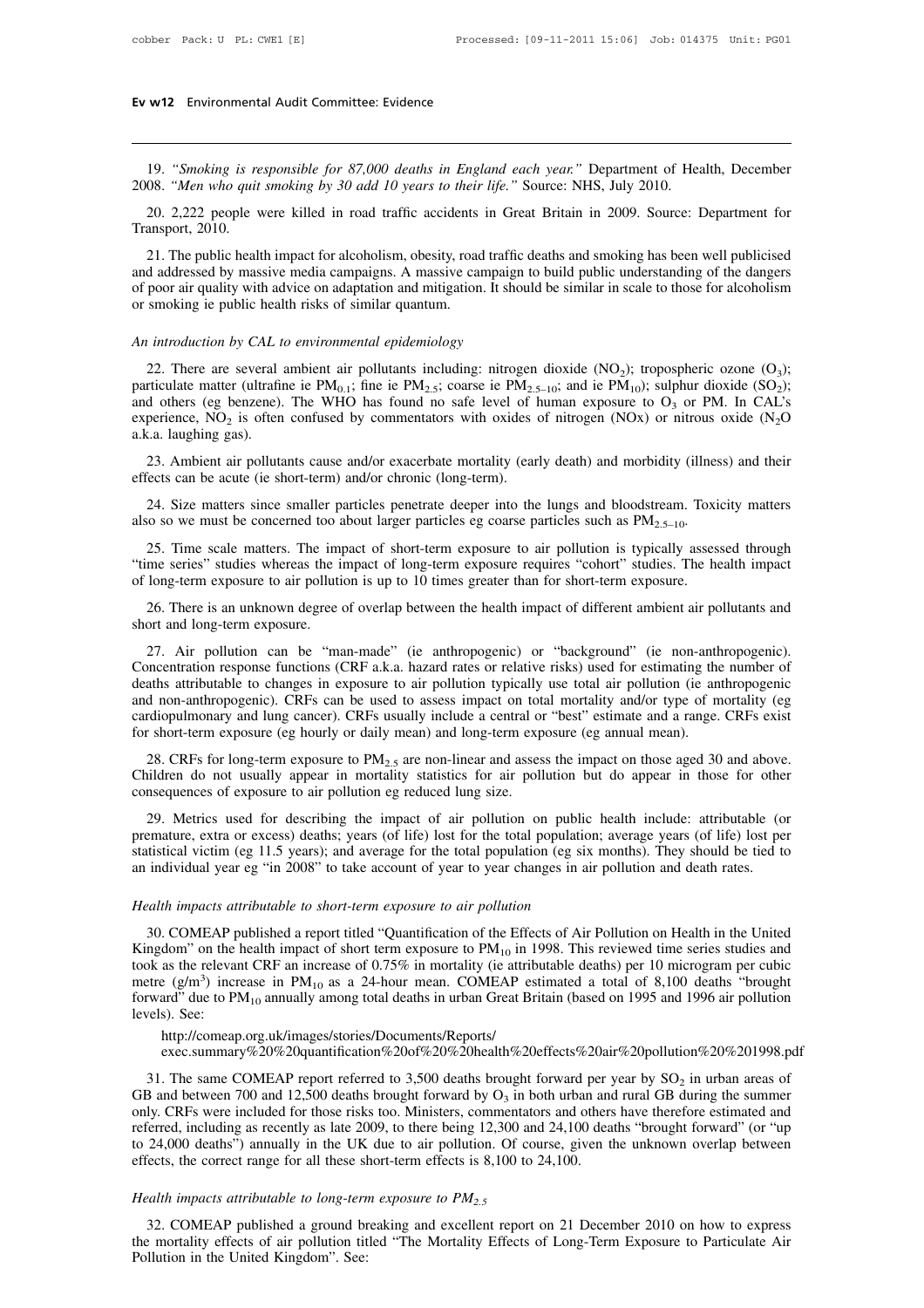http://comeap.org.uk/component/content/article/28-page-linking/128-the-mortality-effects-of-long-termexposure-to-particulate-air-pollution-in-the-uk.html

http://comeap.org.uk/images/stories/Documents/Reports/ comeap%20the%20mortality%20effects%20of%20longterm%20exposure%20to%20particulate%20air%20pollution%20in%20the%20uk%202010.pdf http://comeap.org<br>exposure-to-parti<br>http://comeap.org<br>comeap%20the%<br>term%20exposur<br>2009 Report:<br>http://comeap.org nttp://comeap.org.uk/im<br>
comeap%20the%20mort<br>
term%20exposure%20tc<br>
2009 Report:<br>
http://comeap.org.uk/doc<br>
Further background:<br>
http://comeap.org.uk/ima<br>
%20comean%20secretat

http://comeap.org.uk/documents/reports/63-long-term-exposure-to-air-pollution-effect-on-mortality.html

http://comeap.org.uk/images/stories/Documents/Reports/supporting%20paper%20- %20comeap%20secretariat.pdf

33. COMEAP was asked to answer in its 2010 report *'If anthropogenic air pollution* effect-on-mortality.html<br>
Further background:<br>
http://comeap.org.uk/images/stories/Documents/Reports/supporting%20paper%20-<br>
%20comeap%20s *removed and pollution sustained at low non-anthropogenic levels, what would be the benefits in terms of effects*<br>
2000 *removed and pollution sustained at low non-anthropogenic levels, what would be the benefits in terms* Further background:<br>
http://comeap.org.uk/in<br>
%20comeap%20secret<br>
33. COMEAP was asked<br> *removed and pollution susta*<br> *on mortality?"*<br>
34. COMEAP concluded http://comeap.org.uk/images/stories/Documents/Reports/supporting%20paper%20-<br>%20comeap%20secretariat.pdf<br>33. COMEAP was asked to answer in its 2010 report "*If anthropogenic air pollution in 2008 were to be*<br>noved and poll

*water was simplifying assumptions, an effect on mortality in 2008 were to be* the penemoved and pollution sustained at low non-anthropogenic levels, what would be the benefits in terms of effects on mortality?"<br>34. COMEA 33. COMEAP was asked to answer in its 2010 report "If anthropogenic air pollution in 2008 were to be removed and pollution sustained at low non-anthropogenic levels, what would be the benefits in terms of effects on mortal 35. COMEAP was asked to answer in its 2010 report *If anthropogentc air pollution in 2008 were to be*<br>*be removed and pollution sustained at low non-anthropogenic levels, what would be the benefits in terms of effects*<br>on *estimates and pollution sustained at low non-anthropogenic levels, what would be the benefits in terms of effects on mortality?"*<br>
34. COMEAP concluded "*The current (2008) burden of anthropogenic particulate matter air p* on mortatty?<br>
34. COMEAP conclud<br>
with some simplifying as.<br>
UK at typical ages and a<br>
be represented as a loss<br>
estimates need to be recog<br>
2 on pages 1 and 2.<br>
35. COMEAP went on 34. COMEAP concluded The current (2008) burden of anthropogenic particulate matter air polition is,<br>th some simplifying assumptions, an effect on mortality in 2008 equivalent to nearly 29,000 deaths in the<br>X at typical age *in the population, but we can speculate between various population iffe of 340,000 life-years. The burden can also be represented as a loss of life expectancy from birth of approximately six months. The uncertainties in t* 

*lower the represented ass of life expectancy from birth of approximately six months. The burden can also* be represented as a loss of life expectancy from birth of approximately six months. The uncertainties in these esti *tor, at the other extreme, six months if the timing of all deaths was influenced by air pollution.* The uncertainties in these estimates need to be recognised: they could vary from about a sixth to double the figures show *of these to be recognised:* they could vary from about a sixth to double the figures shown. See paragraph 2 on pages 1 and 2.<br>
35. COMEAP went on to say "*It is not known how this population-wide burden is spread across to cardiovascular deaths of up to 200,000 people in 2008, with an average loss of life of about an apeculate between various possibilities. Our results are consistent with an average loss of life ranging at one extreme fr* 35. COMEAP went on to say "*It is not known how this population-wide burden is spread across individuals* in the population, but we can speculate between various possibilities. Our results are consistent with an average lo *in the population, but we can speculate between various possibilities. Our results are consistent with an average loss of life ranging at one extreme from 11*  $\frac{1}{2}$  *years if air pollution was solely responsible for 29, speculation set of life ranging at one extreme from 11*  $\frac{1}{2}$  *y* to, at the other extreme, six months if the timing of these extremes to be extremely unlikely. Given to cardiovascular deaths, it is more reasonable 26. These extremes stationary in the timing of all dealins was infidenced by air pollution. We betteve both these extremes to be extremely unlikely. Given that much of the impact of air pollution on mortality is linked car due to andiovascular deaths, it is more reasonable to consider that air pollution may have made some contribution<br>to the earlier deaths of up to 200,000 people in 2008, with an average loss of life of about two years per<br>d

other diseases of the circulatory system (59,479)) in the United Kingdom. There were 579,677 deaths in total<br>from all causes of the circulatory system (including coronary between individuals. However, this assumption remai to the earlier deaths of up to 200,000 people in 2008, with an average loss of life of about two years per<br>death affected, though that actual amount would vary between individuals. However, this assumption remains<br>specula eculative." See paragraph 21 on page 5.<br>36. CAL understands that the figure of 200,000 was based on there being 190,857 deaths at all ages in 2008<br>e to all diseases of the circulatory system (including coronary heart dise 36. CAL understands that the figure of 200,000 was based on there being 190,857 deaths at all ages in 2008 due to all diseases of the circulatory system (including coronary heart disease (88,236), stroke (43,142) and othe

50. CAL understants that the figure of 200,000 was based on there being 190,637 deaths at an ages in 2006 due to all diseases of the circulatory system (including coronary heart disease (88,236), stroke (43,142) and from 37. COMEAP used an annual mean population-weighted anthropogenic PM<sub>2.5</sub> for the UK in 2008 of 8.97<br>37. COMEAP used an annual mean population-weighted anthropogenic of 1.42  $g/m^3$ ). Defra's Air Quality Strategy 2007<br>iimat 37. COMEAP used an annual mean population-weighted anthropogenic PM<sub>2.5</sub> for the UK in 2008 of 8.97 g/m<sup>3</sup> (based on a total of 10.39 g/m<sup>3</sup> and non-anthropogenic of 1.42 g/m<sup>3</sup>). Defra's Air Quality Strategy 2007 estimat between the health impacts attributable to long-term exposure to PM<sub>2.5</sub><br>London health impacts attributable to long-term exposure to PM<sub>2.5</sub><br>London health impacts of short and long-term exposure to PM<sub>2.5</sub><br>London health i

*London health impacts attributable to long-term exposure to 4 air 2005* of 3.37 g/m<sup>3</sup>).<br>
38. Based on the latest COMEAP advice, CAL estimates there were between 29,000 and 53,100 deaths in the UK attributable to anthrop London health impacts attributable to and long-term exposure to different ambient air pollutants.<br>
London health impacts of short and long-term exposure to different ambient air pollutants.<br>
London health impacts attribut For Transport has said that road transport is the main source of PM<sub>2.5</sub><br>19. The Mayor's Air Quality Strategy says that road transport is the main source of PM<sub>2.5</sub> emissic<br>19. The Mayor's Air Quality Strategy says that r mdon health impacts attributable to long-term exposure to  $PM_{2.5}$ <br>39. The Mayor's Air Quality Strategy says that road transport is the main source of  $PM_{2.5}$  emissions in<br>mdon, contributing 80% in 2008 (and 79% of  $PM_{10$ 

London health impacts attributable to long-term exposure to  $PM_{2.5}$ <br>39. The Mayor's Air Quality Strategy says that road transport is the main source of  $PM_{2.5}$  emissions in<br>London, contributing 80% in 2008 (and 79% of 39. The Mayor's Air Quality Strategy says that road transport is the main source of  $PM_{2.5}$  emissions in London, contributing 80% in 2008 (and 79% of  $PM_{10}$  in Central London) (pages 38 to 41). The Department for Transp 39. The mayor 8 All Quality Strategy says that road transport is the main source of  $\text{F}M_{2.5}$  emissions in London, contributing 80% in 2008 (and 79% of  $\text{PM}_{10}$  in Central London) (pages 38 to 41). The Department fo London, contributing 80% in 2008 (and 79% of PM<sub>10</sub> in Central London) (pages 38 to 41). The Department<br>for Transport has said that road transport is responsible for up to 80% of NO<sub>2</sub> in large urban areas.<br>40. On 29 June for Transport has said that road transport is responsible for up to 80% of NO<sub>2</sub> in large urban areas.<br>40. On 29 June 2010, the Mayor of London published a report titled "Report on estimation of mortality<br>impacts of parti 40. On 29 June 2010, the Mayor of London published a report titled "Report on estimation of mortality impacts of particulate air pollution in London". It estimated there were 4,267 deaths in Greater London in 2008 attribu impacts of particulate air pollution in London<br>attributable to long-term exposure to anthrope<br>The calculations were based on annual mea<br>London in 2008, both by ward. The Mayor and<br>the excellent health study by saying in h<br> andon in 2008, both by ward. The Mayor of London has shown an inadequate understanding of the excellent health study by saying in his Air Quality Strategy "*around 4,300 deaths per year is e partly caused by long-term e* 

http://www.london.gov.uk/sites/default/files/Health\_Study\_%20Report.pdf

http://www.cleanairinlondon.org/\_attachments/4566108/

CCAL%20098%20CCAL%20provisional%20analysis%20by%20borough%20300610%20V2.pdf

12. There were 15,816 deaths in Greater London in 2009 due to diseases of the circulatory system out of a said of 48,155 deaths from all causes, at ages 28 days and over. See Table 2 from "Deaths: numbers by age, we and se nttp://www.ionaon.gov.uk/sites/aeratur/nies/Health\_Study\_%20Keport.pdf<br>41. CAL aggregated the ward statistics to calculate totals by borough. These can be seen at:<br>http://www.cleanairinlondon.org/\_attachments/4566108/<br>CCAL 41. CAL aggregated the ward statistics to calculate totals by borough. These can be seen at:<br>http://www.cleanairinlondon.org/\_attachments/4566108/<br>CCAL%20098%20CCAL%20provisional%20analysis%20by%20borough%20300610%20V2.pdf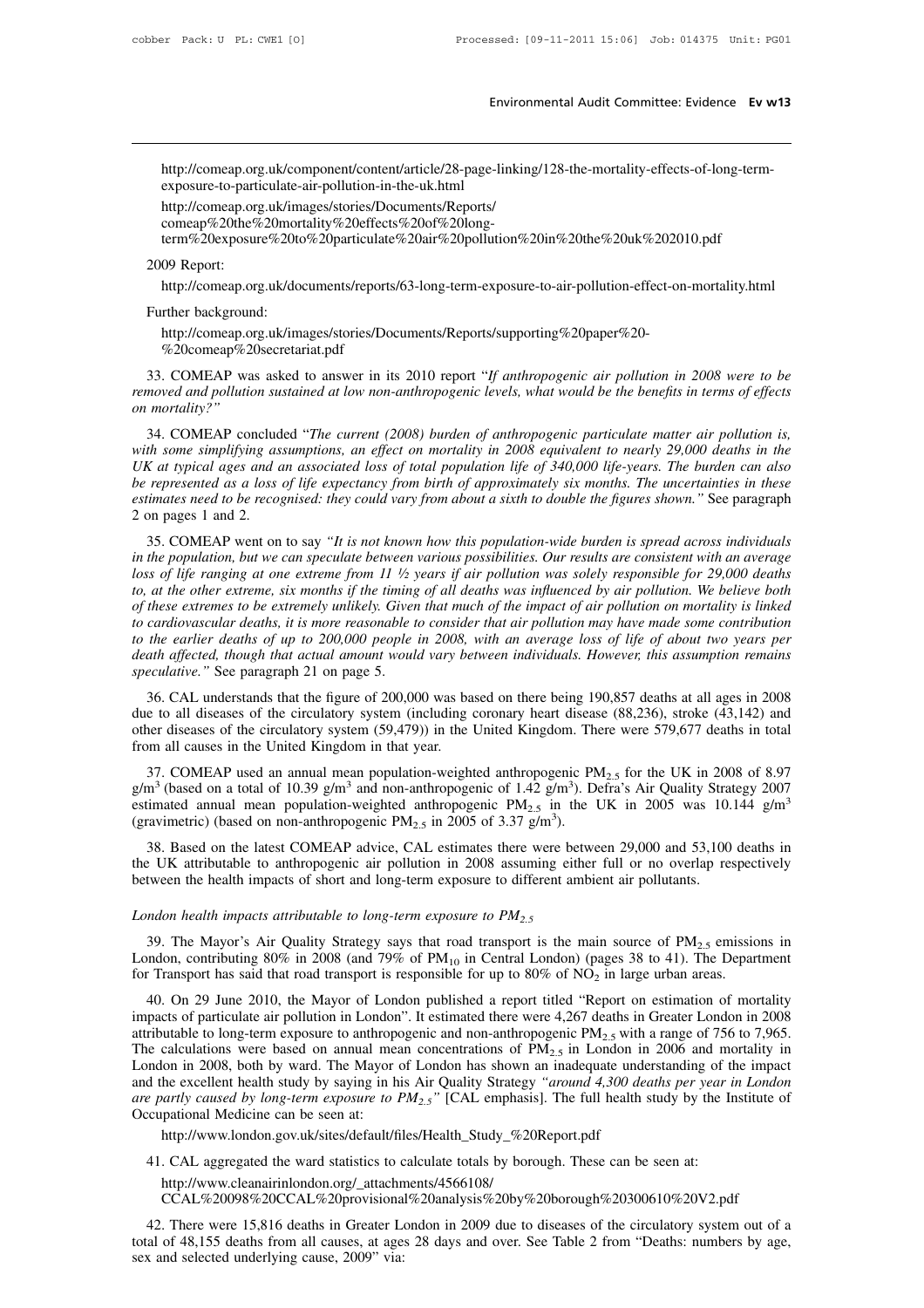# **Ev w14** Environmental Audit Committee: Evidence

http://www.statistics.gov.uk/statbase/product.asp?vlnk=15229

43. Of the 15,816 deaths, the cumulative percentages of deaths by age band were: under 34 (0.7%); 35–44<br>2%); 45–54 (6.0%); 55–64 (13.8%); 65–74 (28.5%); 75–84 (60.2%); and 85 and over (100%). These might<br>termed the typical (2.2%); 45–54 (6.0%); 55–64 (13.8%); 65–74 (28.5%); 75–84 (60.2%); and 85 and over (100%). These might the termed the typical ages for deaths attributable to diseases of the circulatory system. http://www.statistics.gov.uk/statbase/product.asp?vlnk=15229<br>43. Of the 15,816 deaths, the cumulative percentages of deaths by age band were: under<br>(2.2%); 45–54 (6.0%); 55–64 (13.8%); 65–74 (28.5%); 75–84 (60.2%); and 85 http://www.statistics.gov.uk/statbase/product.asp?vlnk=15229<br>43. Of the 15,816 deaths, the cumulative percentages of deaths by age band were: under 34 (0.7%); 35–44<br>2%); 45–54 (6.0%); 55–64 (13.8%); 65–74 (28.5%); 75–84 ( http://www.statistics.gov.uk/statbase/product.asp?vlnk=15229<br>43. Of the 15,816 deaths, the cumulative percentages of deaths by age band were: under 34 (0.7%); 35–44<br>(2.2%); 45–54 (6.0%); 55–64 (13.8%); 65–74 (28.5%); 75–8 43. Of the 15,816 deaths, the  $(2.2\%)$ ; 45–54  $(6.0\%)$ ; 55–64 (be termed the typical ages for 44. Using its understanding calculates that the average add 11.5)/15,816 = 3.1 years.

2%); 45–54 (6.0%); 55–64 (13.8%); 65–74 (28.5%); 75–84 (60.2%); and 85 and over (100%). These might<br>termed the typical ages for deaths attributable to diseases of the circulatory system.<br>44. Using its understanding of the be termed the typical ages for deaths attributable to diseases of the circulatory system.<br>
44. Using its understanding of the approach adopted by COMEAP for the national calculations, CAL<br>
calculates that the average addit

including "other diseases of the circulatory system") in London in 2010 can be found at:<br> *Comparing health impacts during the Great Smog in 1952 and now*<br>
46. According the BBC, the Department of Health estimated there we

http://www.apho.org.uk/resource/view.aspx?RID=50215&REGION=50156&SPEAR

45. Borough by borough numbers for the number of early deaths due to heart attacks and strokes (ie not<br>cluding "other diseases of the circulatory system") in London in 2010 can be found at:<br>http://www.apho.org.uk/resource/ including "other diseases of the circulatory system") in London in 2010 can be found at:<br>
http://www.apho.org.uk/resource/view.aspx?RID=50215&REGION=50156&SPEAR<br>
Comparing health impacts during the Great Smog in 1952 and n http://www.apho.org.uk/resource/view.aspx?RID=50215&REGION=50156&SPEAR<br>Comparing health impacts during the Great Smog in 1952 and now<br>46. According the BBC, the Department of Health estimated there were 4,075 deaths att<br>te 46. According the BBC, the Department of Health estimated there were 4,075 deaths attributable to short-<br>m exposure to air pollution during the Great Smog in December 1952. The Environment Agency and the<br>et Office both als

### http://news.bbc.co.uk/1/hi/england/2545759.stm

http://www.metoffice.gov.uk/education/teens/casestudy\_great\_smog.html

term exposure to air pollution during the Great Smog in December 1952. The Environment Age<br>Met Office both also refer to 4,000 additional deaths during the Great Smog of 1952:<br>http://news.bbc.co.uk/1/hi/england/2545759.stm

47. We did not know in 1952 about the dangers of long-term exposure to air pollution. These impacts have ly been known and quantified since the 1990s and later as a result of large cohort studies.<br>48. We need the Governmen nttp://news.boc.co.uk/1/nl/england/2345759.stm<br>http://www.metoffice.gov.uk/education/teens/casestudy\_great\_smog.html<br>47. We did not know in 1952 about the dangers of long-term exposure to air pollution. These impacts have<br> 47. We did not know in 1952 about the dangers of long-term exposure to air pollution. These impacts have<br>only been known and quantified since the 1990s and later as a result of large cohort studies.<br>48. We need the Govern

*Communicating the impact of long-term exposure to and position* in London in tackling an invisible public health the Gree known and quantified since the 1990s and later as a result of large cohort studies.<br>
48. We need t crisis with as many early deaths attributable to air pollution in London in 2008 as we thought occurred during<br>the Great Smog in 1952 (ie 4,267 compared to 4,075).<br>Communicating the impact of long-term exposure to PM<sub>2.5</sub> communicating the impact of long-term exposure to  $P M_{2.5}$ <br>Communicating the impact of long-term exposure to  $P M_{2.5}$ <br>49. At the Care4Air conference in Sheffield on 22 September 2010 a survey was undertaken which showed Communicating the impact of long-term exposure to  $PM_{2.5}$ <br>
49. At the Care4Air conference in Sheffield on 22 September 2010 a survey was undertaken which showed<br>
88.9% of attendees "Would like to see an estimate for the lost'?". 49. At the Care4Air conference in Sheffield on 22 September 2010 a survey was undertaken which showed .9% of attendees "Would like to see an estimate for the number of premature deaths due to long-term posure to fine parti 49. At the Cate-HAII confiered: in shelled on 22 september 2010 a survey was undertaken which showed 88.9% of attendees "Would like to see an estimate for the number of premature deaths due to long-term exposure to fine pa

so.9% of attentiess would like to see all estimate for the humber of premature deaths due to fong-term<br>exposure to fine particles for [their] area (ie like London)" and 93.3% of attendees "Would welcome official<br>guidance o Exposure to the particles for [the<br>guidance on the careful interpret<br>lost'?".<br>50. Years of life lost (YLL) (or<br>the United States) and its monetar<br>to use to evaluate the health impared<br>deadlines must also be met.<br>51. Using <sup>1</sup>. So. Years of life lost (YLL) (or Disability Adjusted Life Years (DALYs) which are more commonly used in the United States) and its monetary equivalent are the best metrics for policy makers, economists and scientists 50. Years of life lost (YLL) (or Disability Adjusted Life Years (DALYs) which are more commonly used in the United States) and its monetary equivalent are the best metrics for policy makers, economists and scientists to u 50. Years of life lost (YLL) (or Disability Adjusted Life Years (DALYs) which are more commonly used in the United States) and its monetary equivalent are the best metrics for policy makers, economists and scientists to u

use to evaluate the health impact of measures to reduce air pollution (eg low emission zones). Clearly legal<br>adlines must also be met.<br>51. Using the same language used for alcoholism, obesity and smoking, the best estimat

deadlines must also be met.<br>
51. Using the same language used for alcoholism, obesity and smoking, the best estimate is that 4,267 deaths<br>
in London in 2008 were attributable to long-term exposure to anthropogenic and non 51. Using the same language used for alcoholism, obesity and smoking, the best estimate is that 4,267 deaths in London in 2008 were attributable to long-term exposure to anthropogenic and non-anthropogenic fine particles 31. Using the same tanguage used to acconouslin, obesity and shroking, the best estimate is that 4,207 deaths<br>in London in 2008 were attributable to long-term exposure to anthropogenic and non-anthropogenic fine<br>particles elimination in 2008 were attributable to long-term exposure to antimopogente and non-antimopogente interpretations particles (PM<sub>2.5</sub>) at an average loss of life for these people of 11.5 years.<br>52. Following the clarifica particles (FM<sub>2.5</sub>) at an average foss of the for these people of 11.5 years.<br>52. Following the clarifications in COMEAP's ground breaking and excellent recent (2010) report<br>to express the mortality effects of air polluti 52. Following the clarifications in COMEAF's glound bleaking and excellent letent (2010) report on now<br>express the mortality effects of air pollution, CAL proposes new phrasing to improve the communication of<br>blic health which the effects of all points of all points of all points. The essence, the estimate of 4,267 deaths in London<br>in 2008 attributable to long-term exposure to  $PM_{2.5}$  at an average loss of life of 11.5 years is calculate

public heath itsks in general and an ponution in particular. In essence, the estimate of 4,267 deaths in London<br>in 2008 attributable to long-term exposure to  $PM_{2.5}$  at an average loss of life of 11.5 years is calculated almost certainly air pollution played some part in shortening the time of a much larger income and smoking) to produce a pure number assuming air pollution is the sole cause of those deaths.<br>53. The estimate of 4,267 extr Enfinited to dividuals of our possible is a stature of those deaths.<br>
53. The estimate of 4,267 extra or excess deaths is a good one for comparing the effects of air pollution<br>
with the effects of other causes such as alco and sinoking) to produce a pure number assuming an portution is the sole cause of those deaths.<br>
53. The estimate of 4,267 extra or excess deaths is a good one for comparing the effects of air pollution<br>
with the effects o 53. The estimate of 4,267 extra or excess deaths is a good one for comparing the effects of air pollution with the effects of other causes such as alcohol, active or passive smoking, obesity, diet etc which are calculated with the effects of other causes such as alcohol, active or passive smoking, obesity, diet etc which are calculated<br>in the same way. However, because in practice individuals experience multiple risks, including air polluti in the same way. However, because in practice is<br>almost certainly air pollution played some part is<br>in London. It is not possible to estimate that numl<br>on mortality is linked to cardiovascular deaths, is<br>contributed to all in London. It is not possible to estimate to<br>on mortality is linked to cardiovascular<br>contributed to all 15,800 deaths due to ca<br>at an average additional loss of life for<br>deaths eg 15% of which are before age 6<br>*Importance* Intributed to all 15,800 deaths due to cardiovascular causes in London [in 2009] (ie one in three of all deaths) an average additional loss of life for these people of some three years (at typical ages for cardiovascular

and a materage additional loss of life for these people of some three years (at typical ages for cardiovascular deaths eg 15% of which are before age 65).<br> *Importance of nitrogen dioxide*<br>
54. An "Update of WHO air quali deaths eg 15% of which are before age 65).<br> *Importance of nitrogen dioxide*<br>
54. An "Update of WHO air quality guidelines" was published in February 2008. That confirmed the Air<br>
Quality Guideline (AQG) value for nitrogen *Importance of nitrogen dioxide*<br> *54.* **An "Update of WHO air quality guidelines" was published in February 2008. That confirmed the Air<br>
Quality Guideline (AQG) value for nitrogen dioxide (NO<sub>2</sub>) as an annual mean of 40** *Importance of nitrogen dioxide*<br>54. An "Update of WHO air quality guidelines" was published in February 2008. That confirmed the Air<br>Quality Guideline (AQG) value for nitrogen dioxide (NO<sub>2</sub>) as an annual mean of 40 g/m<sup></sup> *pollution and its risk through guidelines pollished in February 2008. That confirmed the Air* Quality Guideline (AQG) value for nitrogen dioxide (NO<sub>2</sub>) as an annual mean of 40 g/m<sup>3</sup> and a one hour mean of 200 g/m<sup>3</sup>.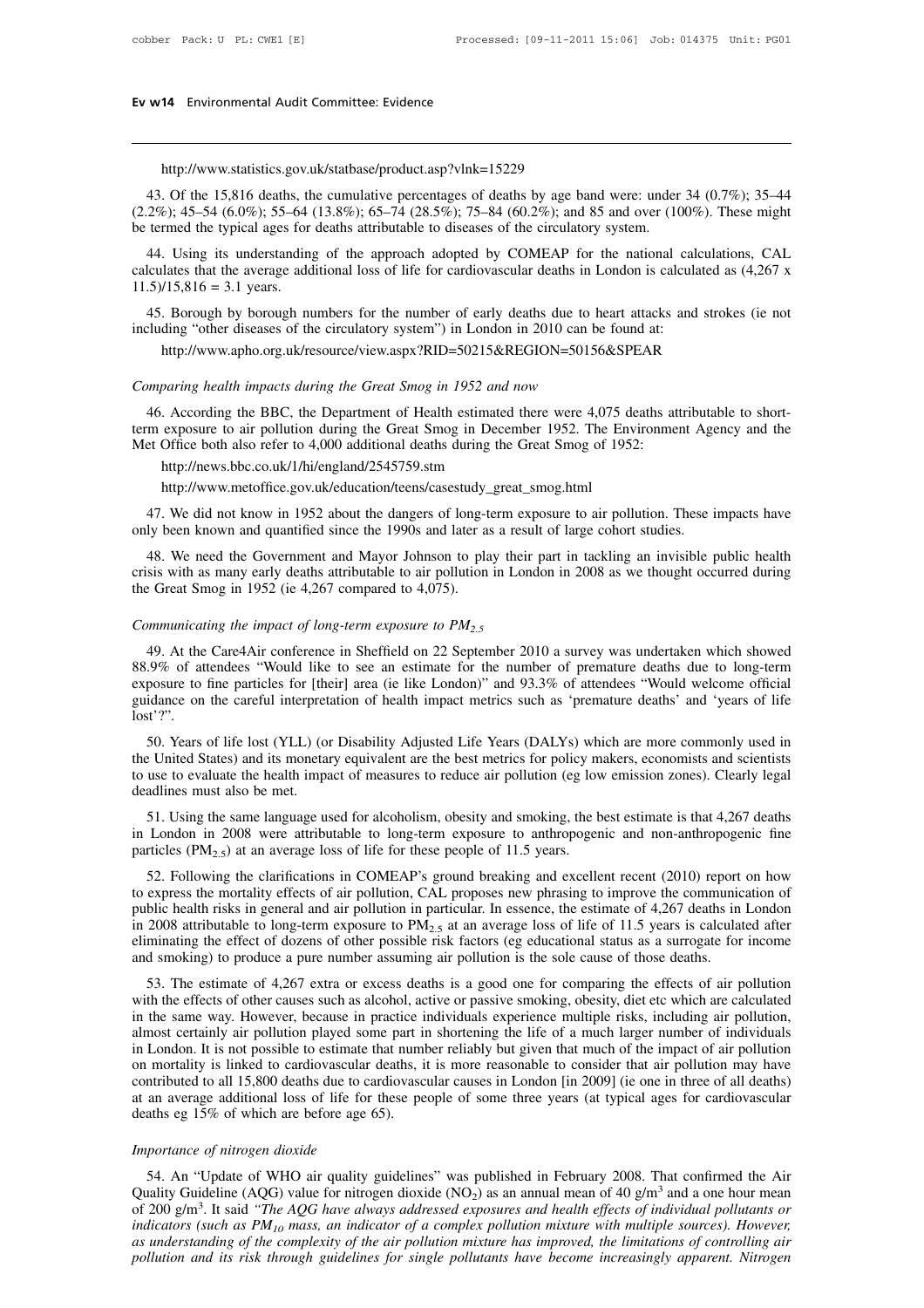**Environmental Audit Committee: Evidence Ev w15**<br>*dioxide (NO<sub>2</sub>) for example is a product of combustion processes and is generally found in the atmosphere in*<br>*close association with other primary pollutants, including ul* **close association with other primary pollutants, including ultrafine particles. It is itself toxic and is a precursor and is senerally found in the atmosphere in close association with other primary pollutants, including Find 15 Committee:** Evidence **Ev w15**<br>*dioxide* (NO<sub>2</sub>) for example is a product of combustion processes and is generally found in the atmosphere in<br>close association with other primary pollutants, including ultrafine par *Concentrations of NO<sub>2</sub>) for example is a product of combustion processes and is generally found in the atmosphere in close association with other primary pollutants, including ultrafine particles. It is itself toxic and Frequistable (NO<sub>2</sub>) for example is a product of combustion processes and is generally found in the atmosphere in close association with other primary pollutants, including ultrafine particles. It is itself toxic and is a Achieving guideline comple is a product of combustion processes and is generally found in the atmosphere in*<br> *Close association with other primary pollutants, including ultrafine particles. It is itself toxic and is a p that intity (NO<sub>2</sub>) for example is a product of combustion processes and is generally found in the attractose association with other primary pollutants, including ultrafine particles. It is itself toxic and is of ozone, w* mcentrations of  $NO_2$  are often strongly correlated with those of other toxic pollutants. Its<br>adily measured but needs interpretation as a potential surrogate for a set of sources and the r<br>hieving guideline concentration for the *s* concentration is<br>d the resulting mixture.<br>The bring health benefits<br>See:<br>limit values, which are<br>m<sup>3</sup> in a year instead of readily measured but needs interpretation as a potential surrogate for a set of sources and the resulation as a hotelic concentrations for individual pollutants, such as  $NO_2$ , may therefore bring hours that exceed those the resulting mixture.<br>
in the benefits<br>
it values, which are<br>
in a year instead of

http://www.springerlink.com/content/943153q7637737t0/fulltext.pdf

Achieving guideline concentrations for individual pollutants, such as  $NO_2$ , may there<br>that exceed those anticipated on the basis of estimates of a single pollutant's toxicity.<br>http://www.springerlink.com/content/943153q7 Achieving guideline concentrations for individual pollutants, such as  $NO_2$ , may therefore bring health benefits<br>that exceed those anticipated on the basis of estimates of a single pollutant's toxicity." See:<br>http://www.s

55. CAL urges the EAC to reject any suggestion from the Government that the NO<sub>2</sub> limit values, which are  $e$  same as the AQG values above except that the former allow 18 hours over 200  $g/m^3$  in a year instead of ing an the same as the AQG values above except that the former allow 18 hours over 200 g/m<sup>3</sup> in a year instead of<br>being an "absolute" level, are not important for the protection of human health.<br>INCREASED HEALTH RISKS FOR THOSE being an "absolute" level, are not important for the protection of human health.<br>
INCREASED HEALTH RISKS FOR THOSE LIVING OR ATTENDING SCHOOL WITHIN 150 METRES OF BUSY ROADS<br>
56. CAL participated in the final stakeholder m

http://www.aphekom.org/web/aphekom.org/home

http://www.aphekom.org/c/document\_library/get\_file?uuid=5532fafa-921f-4ab1–9ed9-c0148f7da36a& groupId=10347

eting the results of work by 60 scientists in 12 European cities over three years was presented and<br>ccussed. See:<br>http://www.aphekom.org/web/aphekom.org/home<br>http://www.aphekom.org/c/document\_library/get\_file?uuid=5532fafa discussed. See:<br>
http://www.aphekom.org/web/aphekom.org/home<br>
http://www.aphekom.org/c/document\_library/get\_file?uuid=5532fafa-921f-4ab1-9ed9-c0148f7da36a&<br>
groupId=10347<br>
57. Aphekom determined that, on average, over 50% http://www.aphekom.org/web/aphekom.org/home<br>http://www.aphekom.org/c/document\_library/get\_file?uuid=5532fafa-921f-4ab1-9ed9-c0148f7da36a&<br>groupId=10347<br>57. Aphekom determined that, on average, over 50% of the population in http://www.aphekom.org/c/document\_library/get\_file?uuid=5532fafa-921f-4ab1-9ed9-c0148f7da36a&<br>groupId=10347<br>57. Aphekom determined that, on average, over 50% of the population in the 10 European cities studied<br>lives within and of CoPD (chronic obstructive pulmonary disease) and CHD (coronary heart disease) in adults 65 years of asthma in children, acute worsening of COPD and acute CHD problems are attributable to air pollution. 57. Aphekom determined that, on average, over 50% of the population in the 10 European cities studied lives within 150 metres of roads travelled by 10,000 or more vehicles per day and could thus be exposed to substantial 57. Aphekom determined that, on average, over 50% of the population in the 10 European cities studied lives within 150 metres of roads travelled by 10,000 or more vehicles per day and could thus be exposed to substantial l Iives within 150 metres of roads travelled by 10,000 or more vehicles per day and could thus be exposed to substantial levels of toxic pollutants. In the cities studied, the Aphekom Health Impact Assessment showed that tho substantial levels of toxic pollutants. In the cities studied, the Aphekom Health Impact Assessment showed<br>that those living near these roads could be responsible for some 15–30% of all new cases of asthma in children;<br>and Ition every learning that these roles collar of exponsible for some 15–50% of an new cases of astimia in emidicit, do f COPD (chronic obstructive pulmonary disease) and CHD (coronary heart disease) in adults 65 years of e and of COLD (climate osstructive pullionary disease) and CLD (colonary heart disease) in addits ob years of age and older. Aphekom further estimated that, on average for all 10 cities studied, 15–30% of exacerbations of as

some Euro 10 million attributable to exacerbations of these diseases, since it has been ignored so far that air pollution may cause the underlying disease as well.<br>This burden is substantially larger than previous estimate *work suggests the total benefits of reducing traffic exposure for urban populations of chronic diseases, since it has* been ignored so far that air pollution may cause the underlying disease as well.<br>
58. In addition, for *underestimated soft that air pollution may cause the underlying disease as well.*<br>
S8. In addition, for the population studied Aphekom estimated an economic burden of more than Euro 300<br>
million every year attributable to 50. In addition, for the population stanced Applexon estimated an economic oduction of more than Edio 500 million every year attributable to chronic diseases caused by living near heavy traffic. This burden is added to som

minon every year autioutable to enfolie useases eatsed by fivilig fiear heavy traine. This butten is added to<br>some Euro 10 million attributable to exacerbations of these diseases. Aphekom went on to comment "Our<br>work sugge some Earo To minion attributable to exactibations of these useases. Aphekoni went on to comment *Our* work suggests the total benefits of reducing traffic exposure for urban populations may have been largely underestimated *underestimated until now"*.<br>
59. The Aphekom team highlighted new evidence from the United States published in a scientific study<br>
titled "Childhood Incident Asthma and Traffic-Related Air Pollution at Home and School" (R 59. The Aphekom team highlighted new evidence from the United States published in a scientific study titled "Childhood Incident Asthma and Traffic-Related Air Pollution at Home and School" (Rob McConnell et al in "Environ 59. The Aph<br>titled "Childhoo<br>al in "Environn<br>of the relations<br>related exposure<br>with traffic-relat<br>at homes.<br>60. CAL su Find The and School (Nob McColmer Community in the anti-<br>
The study was unique in its prospective assessment<br>
the relationship of new-onset childhood asthma to community regional air pollution and near-source traffic-<br>
ate Information Regulations for details of schools. The study was unique in its prospective assessment of the relationship of new-onset childhood asthma to community regional air pollution and near-source traffic-<br>related expo

related exposure at home and in a large number of schools. The results indicate that associations of asthma with traffic-related pollution from nearby sources at schools were independent of estimated effects of exposures a identified 1,148 schools within 150 metres and a total of 2,270 schools within 400 metres of these busy roads.<br>
The list of those schools within 150 metres of roads in London carrying over 10,000 vehicles per day on averag at homes.<br>
60. CAL submitted an information request to Transport for London (Information Regulations for details of schools within 150 metres of roads is<br>
vehicles per day on average. CAL also asked for details of those wi 60. CAL submitted an information request to Transport for London (TfL) under the Environmental<br>formation Regulations for details of schools within 150 metres of roads in London carrying over 10,000<br>hicles per day on averag Formation Regulations for details of schools within 150 metres of roads in London carrying over 10,000 vehicles per day on average. CAL also asked for details of those within 400 metres of such roads. TfL's reply identifie in total within 400 metres of such roads. The list of schools within 400 metres of such roads. TfL's reply<br>identified 1,148 schools within 150 metres and a total of 2,270 schools within 400 metres of these busy roads.<br>The

extimated 1,148 schools within 150 metres and a total of 2,270 schools within 400 metres of these busy roads.<br>
E list of those schools is attached separately as evidence for the EAC.<br>
61. CAL had previously obtained from The list of those schools is attached separately as evidence for the EAC.<br>
61. CAL had previously obtained from TfL details of schools within 150 metres and 400 metres of roads<br>
carrying over 100,000 vehicles per day on av 61. CAL had previously obtained from TfL details of schools within 150 metres and 400 metres of roads carrying over 100,000 vehicles per day on average. TfL's reply showed 13 schools within 150 metres and 75 in total withi **populations** of the elderly. Scientific research in the US has linked providing to reduce the EAC.<br> **populations of such roads.** The list of schools is attached separately as evidence for the EAC.<br> **62.** CAL had requested *to call ying over 100,000 venicies per day on average. Thes repry showed 13 schools within 150 metres and 75* in total within 400 metres of such roads. The list of schools is attached separately as evidence for the EAC.<br> *in* total within 400 mettes of such foads. The list of schools is attached separately as evidence for the EAC.<br> **62.** CAL had requested the information about schools near roads carrying over 100,000 vehicles per day on<br>
a 62. CAL had requested the information about schools near roads carrying over 100,000 vehicles per day on average to inform its submission to the Examination in Public (EiP) for the Draft Replacement London Plan. In its sub *interage to inform its submission to the Examination in Public (EiP) for the Draft Replacement London Plan.*<br>In its submission to the EiP, CAL said "*EU* air quality laws highlight the need to protect "sensitive<br>populatio In its submission to the EiP, CAL said "*EU* air quality laws highlight the need to protect "sensitive<br>populations" such as children and the elderly. Scientific research in the US has linked proximity to road traffic<br>to lo *populations"* such as children and the elderly. Scientific research in the US has linked proximity to road traffic to lower lung growth in young children. Standards exist in the US to protect children at schools from harm *for lower lung growth in young children. Standards exist in the US to protect children at schools from harmful* emissions (eg California Education Code Section 17213 which requires [broadly] that the governing body of a s *based on appropriate air dispersions (eg California Education Code Section 17213 which requires [broadly] that the governing body of* a school district may not approve a project involving the acquisition of a schoolsite b *the air quality at the propose a project involving the acquisition of a schoolsite by a school district unless* inter alia: strict assessments are made if the proposed schoolsite would be within one-fourth of a mile [c 40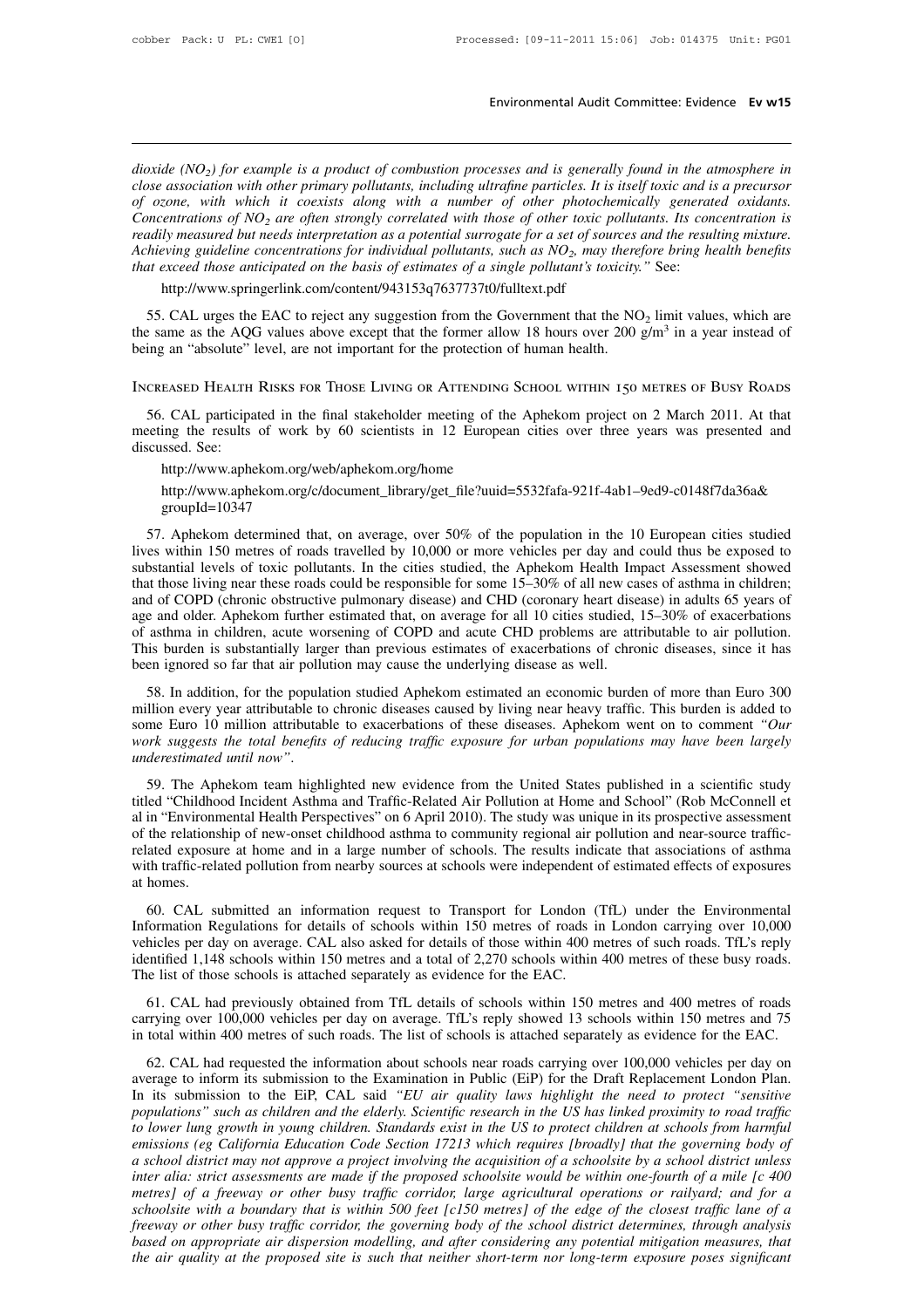# **Ev w16** Environmental Audit Committee: Evidence

*health risks to pupils. "Freeway or other busy traffic corridor" is defined as "those roadways that, on an* **Ev w16** Environmental Audit Committee: Evidence<br>*health risks to pupils. "Freeway or other busy traffic corridor" is defined as "those roadways that, on an<br>average day have traffic in excess of 50,000 vehicles in a rural* meath risks to pupils. "Freeway or other busy traffic corridor" is defined as "those roadways that, on an average day have traffic in excess of 50,000 vehicles in a rural area and 100,000 vehicles in an urban area")."<br>RECO

### Recommendations

Figures and the Government is a rural area and 100,000 vehicles in an urban area")."<br>
ECOMMENDATIONS<br>
63. CAL makes the following eight recommendations to the EAC.<br>
64. Consider whether the Government is acting in good fai **COMMENDATIONS**<br> **Solution:** reporting to the following eight recommendations to the EAC.<br> **Solution:** reporting to the European Commission; and keeping secret ministerial briefing papers relating<br>
to legal action. CAL has RECOMMENDATIONS<br>63. CAL makes the following eight recommendations to the EAC.<br>64. Consider whether the Government is acting in good faith on air qualit<br>of air pollution; reporting to the European Commission; and keeping se 63. CAL makes the following eight recommendations to the EAC.<br>64. Consider whether the Government is acting in good faith on air quality laws including the: monitoring<br>air pollution; reporting to the European Commission;

(TEN) for NO<sub>2</sub> which must be commendations to the EAC.<br>
(4. Consider whether the Government is acting in good faith on air quality laws including the: monitoring<br>
of air pollution; reporting to the European Commission; an 64. Consider whether the Government is acting in good faith on air quality laws including the: monitoring of air pollution; reporting to the European Commission; and keeping secret ministerial briefing papers relating to l be "bounced" into a shortened, last minute, summer consultation is deterministerial briefing papers relating of air pollution; reporting to the European Commission; and keeping secret ministerial briefing papers relating t may be "playing games" with the EAC by planning to publish the TEN just days after the closing dation. CAL has previously written to the EAC on this subject.<br>
65. Condemn the Government for still not publishing for consult 65. Condemn the Government for still r<br>(TEN) for  $NO_2$  which must be consulted u<br>2011. This consultation has been "work in<br>be "bounced" into a shortened, last minute,<br>may be "playing games" with the EAC by<br>evidence to be 66. CAL reiterates the recommendations it submitted to the Early and submitted to the Surious of the recommendation in the consultation has been "bounced" into a shortened, last minute, summer consultation. Perhaps as ser 2011. This consultation has been "work in progress" for we<br>consultation has been "work in progress" for we<br>be "bounced" into a shortened, last minute, summer consultat<br>may be "playing games" with the EAC by planning to pu

"bounced" into a shortened, last minute, summer consultation. Perhaps as seriously, it seems the Government<br>ty be "playing games" with the EAC by planning to publish the TEN just days after the closing date for<br>idence to may be "playing games" with the EAC by planning to publish the TEN just days after the closing date for evidence to be submitted to the EAC.<br>66. CAL reiterates the recommendations it submitted to the EAC in December 2009 evidence to be submitted to the EAC.<br>66. CAL reiterates the recommendations it submitted to the EAC in December 2009 since there is little or<br>no evidence the Government has yet acted upon them.<br>67. Insist the Government p 66. CAL reiterates the recommendations it submitted to the EAC in December 2009 since there is little or<br>no evidence the Government has yet acted upon them.<br>67. Insist the Government publishes for every local authority in accompanied by careful guidance on the interpretation of these metrics provided recentles in the UK and attributable to long-term exposure  $PM_{2.5}$  together with the number of deaths due to cardiovascular causes These sho 67. Insist the Government publishes for every local authority in the UK an estimate of the number of deaths ributable to long-term exposure  $PM_{2.5}$  together with the number of deaths due to cardiovascular causes.<br>esse sh attributable to long-term exposure  $PM_{2.5}$  together with the number of deaths due to cardic<br>attributable to long-term exposure  $PM_{2.5}$  together with the number of deaths due to cardic<br>(ie including ranges); use the new

Final metals and the torm of the excellent report by the Institute for Occupational Medicine for London<br>
including ranges); use the new phrasing recommended by CAL (see paragraphs 51 to 53 above); and be<br>
companied by care (ie including ranges); use the new phrasing recommended by CAL (see paragraphs 51 to 53 above); and be accompanied by careful guidance on the interpretation of these metrics provided recently by COMEAP.<br>
68. The Government accompanied by careful guidance on the interpretation of these metrics provided recently by COMEA<br>68. The Government should be told to produce a new national Air Quality Strategy (AQS) as a<br>urgency. This should be done und 108. The Government should be told to produce a new national Air Quality Strategy (AQS) as a matter of gency. This should be done under the auspices or direct control of the Cabinet Office.<br>
169. CAL urges the EAC to recom urgency. This should be done under the auspices or direct control of the Cabinet Office.<br>
69. CAL urges the EAC to recommend a requirement under UK planning law to protect sensitive populations<br>
(eg children and the elderl 69. CAL urges the E.<br>
(eg children and the el<br>
(see paragraph 62 abov<br>
70. The Governmen<br>
"working towards" suc<br>
Plan is a scandal.<br>
71. Last but not lea

12. Last but not least, the Government should alunch immediately a massive campaign in California<br>
70. The Government must commit to comply fully now with air quality laws. The coalition's vision of<br>
71. Last but not least (see paragraph 62 above). The new AQS should address the need to monitor ultrafine particles.<br>
70. The Government must commit to comply fully now with air quality laws. The coalition's vision of<br>
"working towards" such com The Government must commit to comply fully now with air quality laws. The coalition's vision of<br>
"working towards" such compliance is meaningless and the lack of appropriate targets in Defra's Business<br>
Plan is a scandal.<br> From the different mast communic of comply rany how with an quality is<br>
"working towards" such compliance is meaningless and the lack of appropri-<br>
Plan is a scandal.<br>
71. Last but not least, the Government should launch i 17. Last but not least, the Government should launch immediately a massive campaign to build public<br>derstanding of the dangers of air pollution with advice on how people can protect themselves (ie adaptation)<br>d reduce air 71. Last but not least, the Government should launch immediately a massive campaign to build pu understanding of the dangers of air pollution with advice on how people can protect themselves (ie adaptation and reduce air p denetrianding of the darand reduce air pollution<br>**Paralympic Games offer**<br>72. Government com<br>proposed now for air po<br>30 May 2011

72. Government communications describing other public health risks should be improved to match that proposed now for air pollution and informed by the excellent recent COMEAP report on the subject.<br>30 May 2011<br>Written evid

Executive Summary

- **EXECUTIVE SUMMARY**<br>
Written evidence submitted by JouleVert Ltd<br>
Cars driven by electricity will have zero PM and NO<sub>x</sub> at point of use *but* assessment should be made<br>
on how the electricity is produced and the resultan **SUMMARY**<br>
TIVE SUMMARY<br>
Cars driven by electricity will have zero PM and  $NO_x$  at point of use *but* assess<br>
on how the electricity is produced and the resultant PM and  $NO_x$  emissions.<br>
Electric Vans will have limited cap **ELECT WE SUMMARY**<br>
Written evidence submitted by JouleVert 1<br>
Cars driven by electricity will have zero PM and  $NO_x$  at point of u<br>
on how the electricity is produced and the resultant PM and  $NO_x$  en<br>
— Electric Vans will
- 
- EXECUTIVE SUMMARY<br>
 Cars driven by electricity will have zero PM and NO<sub>x</sub> at point of use *but* assessment should be made<br>
on how the electricity is produced and the resultant PM and NO<sub>x</sub> emissions.<br>
 Electric Vans wi FIVE SUMMARY<br>Cars driven by electricity will have zero PM and  $NO_x$  at point of use *but* assessment should be made<br>on how the electricity is produced and the resultant PM and  $NO_x$  emissions.<br>Electric Vans will have limite Cars driven by el<br>
on how the electr<br>
Electric Vans will<br>
Vans, Trucks and<br>
fuel as this give v<br>
city centres.<br>
The Haulage ind<br>
stability with Nat
- on how the electricity is produced and the resultant PM and  $NO_x$  emissions.<br>
 Electric Vans will have limited capability and load restrictions.<br>
 Vans, Trucks and Buses should be encouraged to use natural gas and ultima Electric Vans will have limited capability and load restrictions.<br>Vans, Trucks and Buses should be encouraged to use natural gas and ultimately Biomethane as their<br>fuel as this give virtually zero PM and considerably lowe - Electric Vans will have limited capability and load restrictions.<br>
- Vans, Trucks and Buses should be encouraged to use natural gas and ultimately Biomethane as their<br>
fuel as this give virtually zero PM and considerably The Haulage industry will deliver vastly improved air quality and have better and lower fuel price<br>
— The Haulage industry will deliver vastly improved air quality and have better and lower fuel price<br>
stability with Natu - The Haulage industry will deliver vastly improved air quality and have better and lower fuel price stability with Natural Gas provided the Government puts in place a long term (10 year plus) beneficial fuel duty regime.<br> — The Haulage industry will deliver vastly improved air quality and have better and lower fuel price<br>stability with Natural Gas provided the Government puts in place a long term (10 year plus) beneficial<br>fuel duty regime.<br> stability with Natural Gas provided the Government puts in place a long term (10 year plus) beneficial<br>fuel duty regime.<br>— Dedicated Natural Gas trucks, buses and vans deliver the benefits wherever they are used and requir
- 
- 
- I Dedicated Natural Gas trucks, buses and vans deliver the benefits wherever they are used and require<br>
ittle change in vehicle usage patterns.<br>
 Dual Fuel trucks (particularly Articulated units) give the range and usage Dedicated Natural Gas trucks, buses and vans deliver the benefits wherever they are used and require<br>little change in vehicle usage patterns.<br>Dual Fuel trucks (particularly Articulated units) give the range and usage patte fuel. The UK Government needs to follow suit.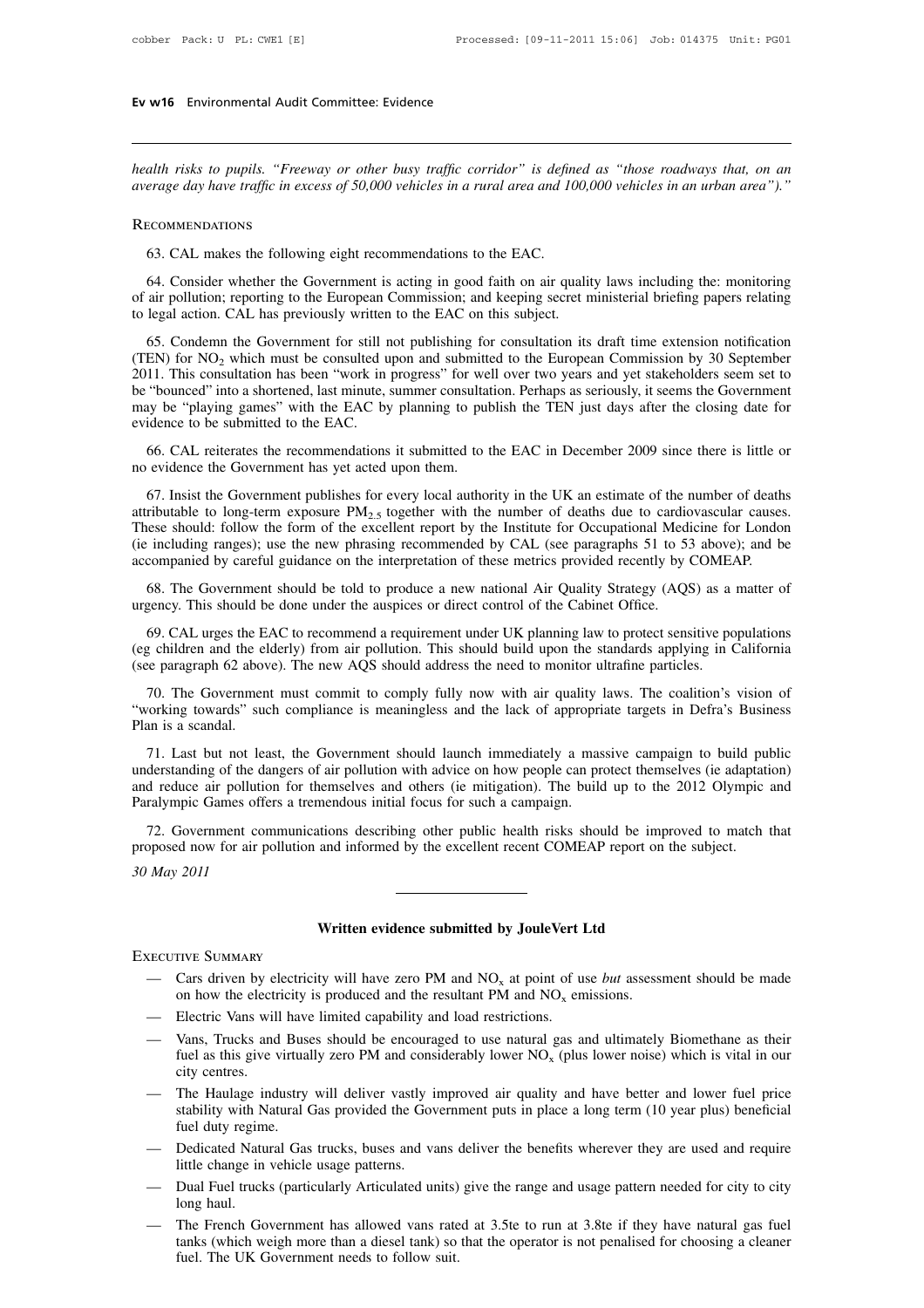### SUBMITTER'S DETAILS

Environmental Audit Committee: Evidence Ev w17<br>JOULEVERT AS DETAILS<br>JouleVert has specialist knowledge of both UK and global vehicle markets with particular emphasis on<br>veloping Biofuels, LPG and Natural Gas/Biomethane in SUBMITTER'S DETAILS<br>JouleVert has specialist knowledge of both UK and global vehicle<br>developing Biofuels, LPG and Natural Gas/Biomethane in the UK.<br>SUBMISSION

### **SUBMISSION**

JouleVert has specialist knowledge of both UK and global vehicle<br>veloping Biofuels, LPG and Natural Gas/Biomethane in the UK.<br>DEMISSION<br>1. Diesel vehicle in real life do not achieve the PM and  $NO_x$  levels<br>e to the real li vehicle markets with particular emphasis on<br>
S.<br>
levels that the EU drive cycles state. This is<br>
ive cycles need to be developed. Trucks and<br>
in the current "engine only" tests. JouleVert has specialist knowledge of both UK and global vehicle markets with particular emphasis on developing Biofuels, LPG and Natural Gas/Biomethane in the UK.<br>SUBMISSION<br>1. Diesel vehicle in real life do not achieve developing Biofuels, LPG and Natural Gas/Biomethane in the UK.<br>
SUBMISSION<br>
1. Diesel vehicle in real life do not achieve the PM and  $NO_x$  levels that the EU drive cycles state. T<br>
due to the real life drive patterns and t 2. Diesel vehicle in real life do not achieve the PM and  $NO_x$  levels that the EU drive cycles state. This is e to the real life drive patterns and therefore New Real life drive cycles need to be developed. Trucks and ses 1. Diesel vehicle in real life do not achieve the PM and  $NO_x$  levels that the EU drive cycles state. This is<br>e to the real life drive patterns and therefore New Real life drive cycles need to be developed. Trucks and<br>ses 1. Diesel vehicle in real life do not achieve the PM and NO<sub>x</sub> levels that the EU drive cycles s<br>due to the real life drive patterns and therefore New Real life drive cycles need to be developed.<br>buses need to have real l

ses need to have real life drive cycle tests developed rather than the current "engine only" tests.<br>2. Self certification of vehicles by manufacturers needs to be supplemented by independent verification.<br>3. Diesel trucks 2. Self certification of vehicles by manufacturers needs to be supplemented by independent verification.<br>3. Diesel trucks, buses and vans account for 25% of the UK's Liquid fuel use (and 50% of diesel usage) yet<br>are les t 2. Self certification of vehicles by manufacturers needs to be supplemented by independent verification.<br>3. Diesel trucks, buses and vans account for 25% of the UK's Liquid fuel use (and 50% of diesel usage) yet<br>are les t 3. Diesel trucks, buses and vans account for 25% of the UK's Liquid fuel use (and 50% of diesel usage) yet are les than 10% of the vehicle parc. Trucks are only 2% of the vehicle park and buses less.<br>4. Electric vehicles— 3. Dieser trucks, buses and vans account for 25 h of the GK s Eighta flact use (and 50 h of dies are les than 10% of the vehicle parc. Trucks are only 2% of the vehicle park and buses less.<br>4. Electric vehicles—Cars drive 4. Electric vehicles—Cars driven by electricity will have zero PM and  $NO_x$  at point of use *but* assessment<br>ould be made on how the electricity is produced and the resultant PM and  $NO_x$  emissions. Electric Vans will<br>ve li 4. Electric venetes—cars dirven by electricity win have 2cto TM and NO<sub>x</sub> at point of use *bit assessment* should be made on how the electricity is produced and the resultant PM and NO<sub>x</sub> emissions. Electric Vans will hav

Solution and the exercity is produced and the essident FW and TV<sub>X</sub> consistens. Excel was window limited capability and load restrictions. Topography along with the use of wipers, lights and use of heater can reduce the p mave inince capaointy and ioad restrictions. Topography along with the use of wipers, rights and use of heater<br>can reduce the potential mileage by 40%. Electric trucks will not happen—an articulated truck would need 36<br>to can reduce the potential inteage by  $40\%5. Vans, Trucks and Bu$ bomes of batteries to do the same job as existing tracks incredict if follom for the goods::<br>5. Vans, Trucks and Buses should be encouraged to use natural gas and ultimately Biomethane as their fuel<br>as this give virtually 5. Vans, Trucks and Buses should be encouraged to use natural gas and ultimately Biomethane as their fuel<br>as this give virtually zero PM and considerably lower  $NO_x$  (plus lower noise) which is vital in our city centres.<br>N as this give virtually zero PM and considerably lower  $NO_x$  (plus lower noise) which is vital in our city centres.<br>Natural Gas is a much more abundant fuel than petrol and diesel. European refineries are diesel constrained Natural Gas is a much more abundant fuel than petrol and diesel. European refineries are diesel constrained—<br>we rely on imports of diesel from the USA and Russia. USA is starting a dieselisation programme which will<br>result we rely on imports of diesel from the USA and Russia. USA is starting a dieselisation programme which will result in further constraints on supply and thus price rises for diesel. The Haulage industry will have better and First True Constraints on supply and this price rises for diesel. The Fradinge industry win have better and<br>wer fuel price stability with Natural Gas provided the Government puts in place a long term (10 year plus)<br>neficia For the transmit with Natural Gas provided the Government puts in place a long term (to year pus)<br>beneficial fuel duty regime. Dedicated Natural Gas trucks, buses and vans deliver the benefits wherever they<br>are used and re

give the range and usage pattern needed for city to city long haul. Dedicated Natural gas trucks could be made<br>to have payback inside 3 years if the right duty levels were set.<br>6. The French Government has allowed vans rat we the range and usage pattern needed for city to city long haul. Dedicated Natural gas trucks could be made<br>have payback inside 3 years if the right duty levels were set.<br>6. The French Government has allowed vans rated at UK Government needs to follow suit.

T. Hybrid trucks have a current payback of over 15 years as they are only effective in stop start low<br>city work.<br>RECOMMENDED ACTION:<br>1. A clear strategy to encourage the switch over of Commercial vehicles (Vans, Buses and

### Recommended Action:

1. Hybrid trucks have a current payback of over 15 years as they are only effective in stop start low mileage<br>
1. A clear strategy to encourage the switch over of Commercial vehicles (Vans, Buses and trucks) onto<br>
1. A cle 2. 33% reduction in VED rates for Commercial vehicles (Vans, Buses and T. A clear strategy to encourage the switch over of Commercial vehicles (Vans, Buses and tural Gas fuelling (and ultimately Biomethane) through a 10 ye ECOMMENDED ACTION:<br>
1. A clear strategy to encourage the switch over of Commercial vehicles (Vans, Buses an<br>
tural Gas fuelling (and ultimately Biomethane) through a 10 year plus fixed fuel duty regime<br>
2. 33% reduction in

1. A clear strategy to encourage the switch over of Commercial vehicles (Vans, Buses and trucks) onto the limital Gas fuelling (and ultimately Biomethane) through a 10 year plus fixed fuel duty regime.<br>
2. 33% reduction in Natural Gas fuelling (and ultimately Biomet<br>2. 33% reduction in VED rates for Comm<br>3. 100% first year capital allowance for a<br>4. Addition of 300kg to the limits on Grc<br>no penalty for choosing a cleaner fuel.<br>5. Full "well 1. 5. Full "well to wheels" Carbon and air quality effects need to be introduced to ensure the deliverability for the Materian and air quality effects need to be introduced to ensure the deliverability for the deliverabili 3. 100% first year capital allowance for 4. Addition of 300kg to the limits on no penalty for choosing a cleaner fuel.<br>5. Full "well to wheels" Carbon and a carbon and Air Quality reductions.<br>1 June 2011 4. Addition of 300kg<br>no penalty for choosing<br>5. Full "well to whee<br>carbon and Air Quality<br>*1 June 2011* 

5. Full "well to wheels" Carbon and air quality effects need to be introduced to ensure the deliverability for<br> *Written evidence submitted by the Chartered Institution of Water and Environmental Management*<br>
(CIWEM)

### **(CIWEM)**

Via Equipment<br>
Via the original of Water and Environmental Management<br>
CIWEM welcomes the opportunity to provide written evidence to the Environmental Audit Committee<br>
Ilow up report on air quality. This response has been Written evidence submitted by the Chartered Institution of Water and Environmental Management<br>
(CIWEM)<br>
CIWEM welcomes the opportunity to provide written evidence to the Environmental Audit Committee<br>
follow up report on a Written evidence submitted by the Chartered Institution of Water and Environmental Management (CIWEM)<br>CIWEM welcomes the opportunity to provide written evidence to the Environmental Audit Committee<br>follow up report on air Written evidence submitted by the Chartered Institution of Water ar (CIWEM)<br>CIWEM welcomes the opportunity to provide written evidence to the<br>follow up report on air quality. This response has been prepared by CIV<br>academic Ilow up report on air quality. This response has been prepared by CIWEM's Air Panel which comprises<br>ademics and practitioners working in the air quality field. It addresses the key themes of the Committee's<br>quiry and conce

### **SUMMARY**

The new evidence is and practitioners working in the air quality field. It addresses the key themes of the Committee's<br>
inquiry and concentrates on policy approaches to improve air quality.<br>
SUMMARY<br>
I. CIWEM believes that inquiry and concentrates on policy approaches to improve air quality.<br>
SUMMARY<br>
I. CIWEM believes that the UK's Air Quality Strategy needs to be based on good evidence and be reactive<br>
to new evidence. However, it is diffi COMMARY<br>
I. CIWEM believes t<br>
to new evidence. Howe<br>
huge amount of analysis).<br>
cost-effective analysis).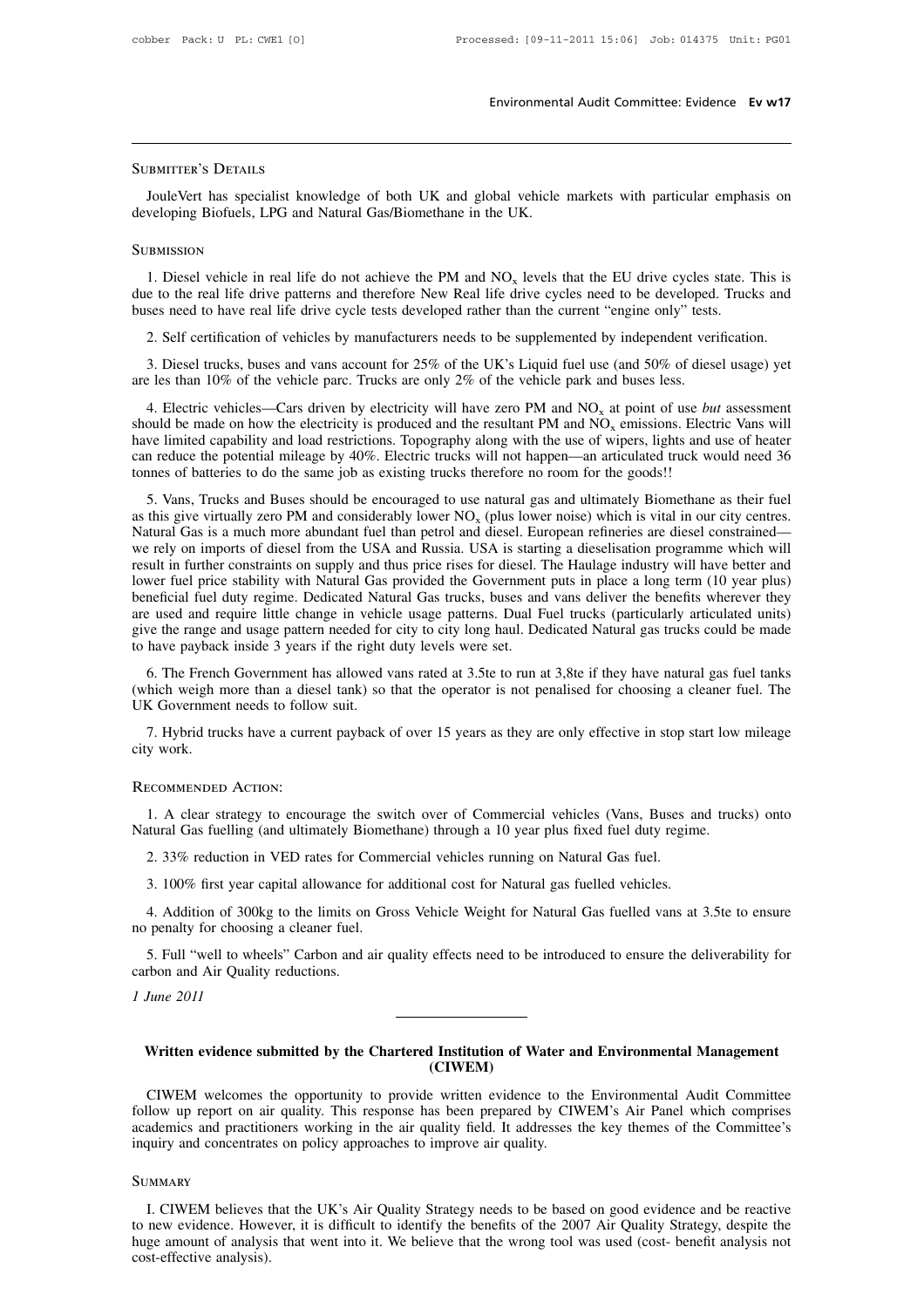# **Ev w18** Environmental Audit Committee: Evidence

**II.** Improvements to urban air quality are not occurring at the rate previously assumed, and the Government es not appear to have responded quickly to new evidence, possibly due to the emphasis put on mitigating mate chan Ev w18 Environmental Audit Committee: Evidence<br>
II. Improvements to urban air quality are not occurring at the rate previously assumed, and the Government<br>
does not appear to have responded quickly to new evidence, possibl Ev w18 Environmental Audit Committee: Evidence<br>
II. Improvements to urban air quality are not occurring at the rate previously assumed, and the Government<br>
does not appear to have responded quickly to new evidence, possibl II. Improvements to urban air quality are not occurring at the rate previously assumed, and the Government<br>es not appear to have responded quickly to new evidence, possibly due to the emphasis put on mitigating<br>mate change II. Improvements to urban air quality are not occurring at the rate previously assumed, and the Government does not appear to have responded quickly to new evidence, possibly due to the emphasis put on mitigating climate c II. Improvements to urban air quality are<br>does not appear to have responded quickly<br>climate change.<br>III. It is unlikely that air quality will be<br>government will have to continue to provid<br>see a real improvement in air qual

III. It is unlikely that air quality will be given sufficient priority with the proposed localism agenda. Central<br>vernment will have to continue to provide leadership, over-sight, guidance and financial support if we are t

### **BACKGROUND**

Example 1 and that we to continue to provide leadership, over-sight, guidance and financial support if we are to<br>see a real improvement in air quality.<br>BACKGROUND<br>1. In December 2009 CIWEM responded to the Environmental Au were pleased that the Government included meeting the EU air quality limit values in the Coalition Agreement, BACKGROUND<br>1. In December 2009 CIWEM responded to the Environmental Audit Committee's last call for evidence on<br>air quality, and we consider little has changed since the new Government came to power in May 2010. We<br>were pl BACKGROUND<br>1. In December 2009 CIWEM responded to the Environmental Audit Committee's last call for evidence on<br>air quality, and we consider little has changed since the new Government came to power in May 2010. We<br>were pl DACKOROOTHD<br>1. In December 2009 CIWEM responded to the Environmental Audit Committee's last call for evidence on<br>air quality, and we consider little has changed since the new Government came to power in May 2010. We<br>were p 1. In December 2009 CIWEM responded to the Environmental Audit Committee's last call for evidence on air quality, and we consider little has changed since the new Government came to power in May 2010. We were pleased that air quality, and we consider little has changed since the new Gover were pleased that the Government included meeting the EU air quali and that the Government has accepted that marginal cost curves (analysis), are the most 2. CIWEM continues to believe that the priority given to climate change, as an isolated incerement that the Government has accepted that marginal cost curves (cost-effectiveness analysis not cost benefit alysis), are the m In a that the covernment has accepted that halger cost carves (cost encervencess analysis not cost centrically, the Defra website currently provides information on cost-benefit analysis not cost effectiveness, despite thei

analysis), are are most appropriate way to prioritise measures to reduce an pondition. Interestingly, the Deria<br>website currently provides information on cost-benefit analysis not cost effectiveness, despite their response website earliently provides information of cost-benefit analysis not cost encerveness, despite then response to<br>the Committee's last report. We would like to see the full results of a cost-effectiveness analysis in a new A The Committee's last report. We would like to see the run results of a cost-encelventess analysis in a new All<br>Quality Strategy that reflects the current Government's views.<br>2. CIWEM continues to believe that the priority 2. CIWEM continues to believe that the priority given to climate change, as an isolated issue, has meant that too little emphasis has been given to improving air quality, despite evidence of the significant impacts. We cur 2. CIWEM continues to believe that the priority given to climate ch that too little emphasis has been given to improving air quality, despite e currently experience poor air quality in excess of the EU limit values f our t If the solution and contract of the EU limit values for one or more pollutant, in many of r towns and cities. We also widely exceed the EU critical levels and the UNECE loads, set for the protection vegetation and ecosyste our towns and cities. We also widely exceed the EU critical levels and the UNECE loads, set for the protection<br>of vegetation and ecosystems. This is not to say that improving air quality is more important than addressing<br>c

of vegetation and ecosystems. This is not to say that improving air quality is more important than addressing<br>climate change, but that they are both important. Many, with a few important exceptions, of the mitigation<br>measu of vegetation and ecosystems. This is not to say that improving an quality is more important than dealerssing<br>climate change, but that they are both important. Many, with a few important exceptions, of the mitigation<br>meas 2. In our evidence we have concentrated on policy approaches to improve air quality, on the assumption that<br>
2. In our evidence we have concentrated on policy approaches to improve air quality, on the assumption that<br>
len 3. In our evidence we have concentrated on policy approaches to improve air quality, on the assumption that others, better qualified than us, will provide evidence on the health and environmental impacts. Although the hea

3. In our evidence we have concentrated on poincy approaches to improve and others, better qualified than us, will provide evidence on the health and environed between the deposition of air pollution on ecosystems, and th 5. The concerned by 2020, as well as an exposure reduction target. There is no limit value for daily exposure is  $4.$  It is interesting to note that the United States is putting much more emphasis on PM<sub>2.5</sub> than the EU. It all mipacts are very important, we would tige the committee to also give the consideration to the impacts<br>of the deposition of air pollution on ecosystems, and the impacts of carbon (black smoke) on soiling of surfaces 4. It is interesting to note that the United States is putting much more emphasis on  $PM_{2.5}$  than the EU. They have had a 24-hour standard of 35  $\mu g/m^3$  and an annual mean standard of 15  $\mu g/m^3$  since 1997 and 2006 res 4. It is interesting to note that the United States is putting much more emphasis on  $PM_{2.5}$  than<br>have had a 24-hour standard of 35  $\mu g/m^3$  and an annual mean standard of 15  $\mu g/m^3$  since 1<br>respectively. This compares be mad 2.4 hold standard of 3.5 light and an annual mean value of 1.5 light shock one spectively. This compares with an EU annual mean value of 25 light<sup>3</sup> to be achieved by 2015 and 20 light<sup>3</sup> (2017). The 2007 2020, as Evidence. For example, we have known for several years that annual mean introduced by 2019 and 20  $\mu$ g/m<br>they 2020, as well as an exposure reduction target. There is no limit value for daily exposure to  $\text{PM}_{2.5}$ . The

Concentrations at many roadside locations have not been declining at the rate for dairy exposure to  $1.42$ <sub>5</sub>. The 2007 UK Air Quality Strategy, which pre-dated the 2008 EU CAFE Directive has less stringent targets. We be The Valley strategy, when pre-dated the 2000 EU CAVE E Brickave has less stangent targets. We believe that the health evidence supports more policy emphasis being put, in the UK and beyond into the EU/UNECE, on controlling inal the health evidence supports more pointy empines soent put, in the ext and ocyona met the EO FONECE, on controlling emissions that contribute to ambient concentrations of these small particles.<br>5. We believe that thi 5. We believe that this Government, and the previous one, have been too slow to respond to new scientific evidence. For example, we have known for several years that annual mean nitrogen dioxide (NO<sub>2</sub>) concentrations at 5. We believe that this Government, and the previous one, have been too slow to respond to new scientific evidence. For example, we have known for several years that annual mean nitrogen dioxide (NO<sub>2</sub>) concentrations at 5. We believe that this Government, and the previous one, have been too slow to respond to new sevidence. For example, we have known for several years that annual mean nitrogen dioxide concentrations at many roadside loca in fact, the favouring of diesel cars, using differentiated vehicle excise duty, may have played a part in<br>creasing new diesel sales, and slowing or reversing the reduction trends in road transport emissions of<br>rogen oxid

increasing new diesel sales, and slowing or reversing the reduction trends in road transport emissions of nitrogen oxides  $(NO_x)$ .<br>THE CAUSES OF PARTICULATE MATTER AND NITROGEN DIOXIDE  $(NO_2)$  AIR POLLUTION<br>6. The main sou instrument oxides (NO<sub>x</sub>).<br>The Causes of Particulate Matter and Nitrogen Dioxide (NO<sub>2</sub>) Air Pollution<br>6. The main source of nitrogen oxides (typically considered to be nitrogen dioxide (NO<sub>2</sub>) and nitric oxide<br>(NO)) impa THE CAUSES OF PARTICULATE MATTER AND NITROGEN DIOXIDE  $(NO_2)$  AIR POLLUTION<br>6. The main source of nitrogen oxides (typically considered to be nitrogen dioxide  $(NO_2)$  and nitric oxide<br>(NO)) impacting on local air quality IE CAUSES OF PARTICULATE MATTER AND NITROGEN DIOXIDE  $(NO_2)$  AIR POLLUTION<br>6. The main source of nitrogen oxides (typically considered to be nitrogen dioxide  $(NO_2)$  and nitric oxide<br>6)) impacting on local air quality is 6. The main source of nitrogen oxides (typically considered to be nitrogen dioxide (NO<sub>2</sub>) and nitric oxide (NO)) impacting on local air quality is road transport. Although power stations and industrial, commercial and in From the main solution of secondary profisioners (iversity) impacting on local air quality is road transport. Although power stations and industrial, institutional boilers can also give rise to significant quantities of e

stitutional boilers can also give rise to significant quantities of emissions, these are generally emitted at some<br>ight above ground level, and are typically diluted before their plumes reach to where people are exposed.<br>7

7. NO<sub>2</sub> is both a primary pollution (i.e. directly emitted into the atmosphere) and a secondary pollutant (i.e. formed in the air as a result of chemical reactions). These higher level emissions are more important with r 7. NO<sub>2</sub> is both a primary pollution (i.e. directly emitted into the atmosphere) and a secondary pollutant (i.e. formed in the air as a result of chemical reactions). These higher level emissions are more important with r From demolition and construction sites, quarries, waste management facilities, agriculture. The latter sources tend to be bigger particles than those from combustion sources being an important source of primary PM. Howeve the total to be the position and contribute to the formation of secondary<br>than the sources of particulate matter (PM) in the atmosphere are more dive<br>being an important source of primary PM. However there are other source 8. The sources of particulate matter (PM) in the atmosphere are more diverse, ing an important source of primary PM. However there are other sources of primaust road transport (tyre and road wear; re-suspension of deposit verse, with combustion sources<br>of primary PM including non-<br>roads), as well as contributions<br>s, agriculture. The latter sources<br>, sulphur oxides  $(SO_x)$ , volatile<br>y from the combustion of fossil<br>wide range of sources inclu or the solution sources of punctuate matter (FM) in the amosphere are note diverse, while composition solutions being an important source of primary PM. However there are other sources of primary PM including non-<br>exhaust

fuel many of the main solution of permany 1 M. However there are onles solutes of primary 1 M including non-<br>exhaust road transport (tyre and road wear; re-suspension of deposited dust on roads), as well as contributions<br> From demolition and construction sites, quarries, waste management facilities, agriculture. The latter sources tend to be bigger particles than those from combustion sources  $(PM_{10-2.5})$ .<br>9. PM is also formed in the atmos particles are initially extremely small, but grow over time, and make a significant contribution to PM<sub>2.5</sub>/PM<sub>10</sub>.<br>particles are initially extremely small, NO<sub>x</sub> and SO<sub>x</sub> are emitted primarily from the combustion of fos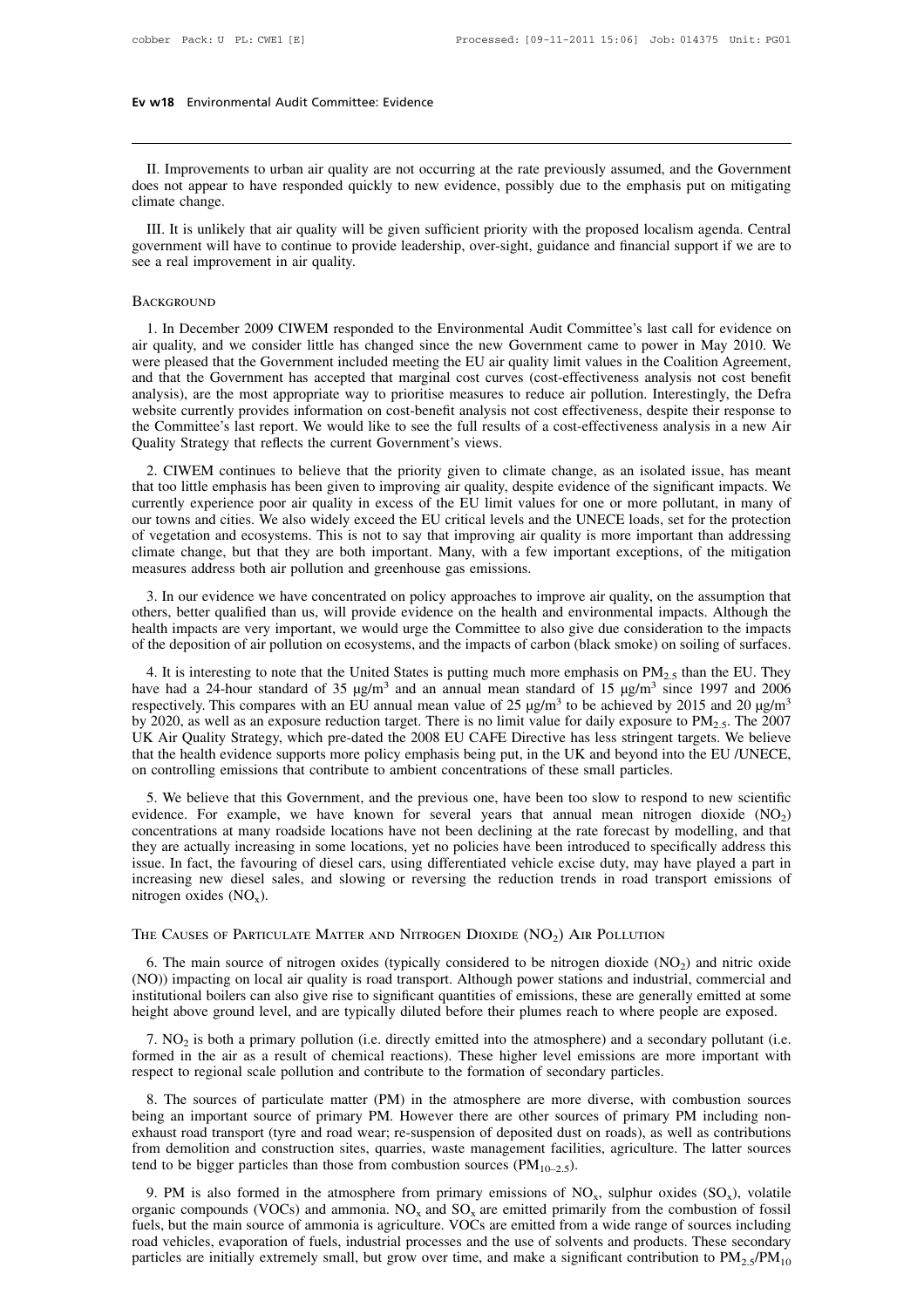Environmental Audit Committee: Evidence Ev w19<br>
concentrations. Controlling these PM precursors must be an important part of any strategy to control ambient<br>
PM concentrations. concentrations. Controllines.<br>PM concentrations.<br>10. We believe that it

10. We believe that it is important to define the type of particles that have the greatest impact on health,<br>
10. We believe that it is important to define the type of particles that have the greatest impact on health,<br>
10 The concentrations. Controlling these PM precursors must be an important part of any strategy to control ambient<br>The concentrations.<br>10. We believe that it is important to define the type of particles that have the greates **EXECUTE AS SEA SEA SPRAY CONCENTED SEALTLE SEARCH CONCENTRATIONS**.<br>
The concentrations.<br>
10. We believe that it is important to define the type of particles that have the greatest impact on health,<br>
their relative importa concentrations. Controlling these PM precursors must be an important PM concentrations.<br>
10. We believe that it is important to define the type of particles their relative importance and our ability to control them. Thus t 10. We believe that it is important to define the type of particles that have the greatest impact on health, <br>
ir relative importance and our ability to control them. Thus there should be a differentiation between natural 10. We believe that it is important to define the type of particles that have the greatest impact on health, their relative importance and our ability to control them. Thus there should be a differentiation between natura

their relative importance and our ability to control them. Thus there should be a differentiatic PM, such as sea spray containing sea-salt particles, for which there is little evidence of a heapossibility of controlling t 11. There has been a debate regarding the health impacts of 100<sub>2</sub> vs. TM, while more emphasis being plut of<br>Iditiong NO<sub>2</sub> concentrations despite there being stronger evidence of the health impacts of  $PM_{10}/PM_{2.5}$ .<br>Weve

Free TWENESS OF THE GOVERNMENT'S STRATEGY FOR IMPROVING AIR QUALITY<br>acidification, eutrophication and ozone pollution.<br>EFFECTIVENESS OF THE GOVERNMENT'S STRATEGY FOR IMPROVING AIR QUALITY<br>12. Control strategies for primar EFFECTIVENESS OF THE GOVERNMENT'S STRATEGY FOR IMPROVING AIR QUALITY<br>
12. Control strategies for primary and secondary pollutants are very different. For primary pollutants there<br>
is a relatively simple relationship betwe EFFECTIVENESS OF THE GOVERNMENT'S STRATEGY FOR IMPROVING AIR QUALITY<br>12. Control strategies for primary and secondary pollutants are very different. For primary pollutants there<br>is a relatively simple relationship between EFFECTIVENESS OF THE GOVERNMENT'S STRATEGY FOR IMPROVING AIR QUALITY<br>12. Control strategies for primary and secondary pollutants are very different. For primary pollutants there<br>is a relatively simple relationship between EFFECTIVENESS OF THE GOVERNMENT'S STRATEGY FOR IMPROVING AIR QUALITY<br>12. Control strategies for primary and secondary pollutants are very different. For primary pollutants there<br>is a relatively simple relationship between 12. Control strategies for primary and secondary pollutants are very different. For primary pollutants there is a relatively simple relationship between reducing emissions and ambient concentrations. If emissions are redu is a relatively simple reduced the long term as<br>reduced the long term as<br>some secondary polluta<br>species being formed if<br>Detailed understanding<br>controlling ozone pollut<br>in some locations.<br>13. Robust modelling inced the long term average concentrations will also be reduced more or less in proportion. However, for<br>me secondary pollutants the relationship is very complex, with a large number of intermediate chemical<br>ecies being fo some secondary pontitions the relationship is very complex, which a large number of intermediate chemical species being formed in polluted air that influence the ambient concentrations of secondary PM and NO<sub>2</sub>. Detailed

species being formed in pointed an that inhuence the ambient concentrations of secondary PM and NO<sub>2</sub>.<br>Detailed understanding of these interactions is needed to devise effective control strategies. Experience from<br>controll Detained understanding of these interactions is needed to devise effective control strategies. Experience from controlling ozone pollution has shown that adopting the wrong strategy can result in increased concentrations i controlling ozone pointuron has shown that adopting the wrong strategy can result in increased concentrations<br>in some locations.<br>13. Robust modelling is a vital component of good air quality policy making. Broadly there ar IT Solutions.<br>
13. Robust modelling is a vital component of good air quality policy making. Broadly there are two types<br>
of modelling: emission modelling and air quality modelling. A recent report<sup>6</sup> for Defra has suggeste 13. Robust modelling is a vital component of good air quality policy making. Broadly there are two types of modelling: emission modelling and air quality modelling. A recent report<sup>6</sup> for Defra has suggested that despite a of modelling: emission modelling and air quality modelling. A recent report<sup>6</sup> for Defra has suggested that despite a series of increasingly stringent emissions standards there has been no discernable improvement in on-roa of modelling: emission modelling and air quality modelling. A recent report<sup>6</sup> for Defra has suggested that despite a series of increasingly stringent emissions standards there has been no discernable improvement in on-roa Froad emissions from dieset cars, and with dieset cans making up approximately 50% of new car sates this<br>very worrying. The same research provides evidence that the assumed vehicle-kilometres driven by vehicles<br>different a In the impact of changes in emissions on air quality. The impact of different ages in the National Atmospheric Emission Inventory (NAEI) is wrong. More kilometres seem to be driven by older vehicles than assumed. In additi

be driven by older vehicles than assumed. In addition, the first generations of catalyst equipped petrol cars are not performing as well as anticipated. This has not been fully accounted for in the NAEI, although prelimina is not performing as well as anticipated. In addition, the first generations of cataryst equipped petrof cas are<br>not performing as well as anticipated. This has not been fully accounted for in the NAEI, although preliminar not performing as well as anticipated. This has not been fully accounted for in the NAET, antiough premiminary<br>analysis of the impact of this research has been undertaken.<br>14. Both the previous and current UK Governments h analysis of the impact of this research has been undertaken.<br>
14. Both the previous and current UK Governments have depended on relatively simple computer models<br>
to predict the impact of changes in emissions on air qualit policy measures on air quality have been largely assessed using the Pollution Climate Mapping (PCM). This<br>is not a dispersion model. Instead, it is based on the empirical relationships between emissions and ambient<br>air qua because the impact of changes in emissions on an quanty. The impact of future emissions scenarios and<br>licy measures on air quality have been largely assessed using the Pollution Climate Mapping (PCM). This<br>not a dispersio policy ineasures on an quality have been largery assessed using the Fontution Crimate Mapping (FCM). This<br>is not a dispersion model. Instead, it is based on the empirical relationships between emissions and ambient<br>air qu

% air quality changes (e.g. due to different ozone concentrations or changing climate), the PCM will not provide<br>the correct results.<br>15. The Government's strategy for improving air quality does not directly take account Equality changes (e.g. due to different ozone concentrations or changing climate), the PCM will not provide<br>
2. Correct results.<br>
15. The Government's strategy for improving air quality does not directly take account of t

15. The Government's strategy for improving air quality does not directly take account of the complexities<br>of secondary pollutants alluded to above. Recent research commissioned by Defra suggests that this model<br>does not 15. The Government's strategy for improving air quality does not directly take account of the complexities<br>of secondary pollutants alluded to above. Recent research commissioned by Defra suggests that this model<br>does not 15. The Government s strategy for improving an quality does not directly take account of the complexities<br>of secondary pollutants alluded to above. Recent research commissioned by Defra suggests that this model<br>does not a or secondary pontualits and det to above. Recent research commissioned by Derra suggests that this model<br>does not adequately represent measured concentrations of NO<sub>2</sub>.<br>16. We have known for years that roadside NO<sub>2</sub> conc and that diesel cars emit measured concentrations of  $NO_2$ .<br>
16. We have known for years that roadside  $NO_2$  concentrations are not declining in-line with the predictions,<br>
and that diesel cars emit more  $NO_x$  and PM than 16. We have known for years that roadside  $NO_2$  concentrations are not declies and that diesel cars emit more  $NO_x$  and PM than petrol cars, yet diesel cars if fuel economy/ $CO_2$  benefits. This is one of the examples where If the discussion in the product in the examples where policies to mitigate climate change are not mplementary with the protection of air quality. Another example is the promotion of new large boilers/CHP its, often fuell from the outside that DECC does not consider air quality of benefits and getting that of medicines in the outside that DECC does not consider air quality or even treats it as a barrier to CO<sub>2</sub> reduction, whereas there are complementary with the protection of air quality. Another example is the promotion of new large botters/Cr<br>units, often fuelled with biomass, as part of the planning process for large inner-city developments. This brin<br>add

ditional emissions into cities where people are already exposed to poor air quality. The Mayor of London is<br>dressing this by requiring new boilers to meet defined emission limits.<br>17. There are however, many opportunities addressing this by requiring new boilers to meet defined emission limits.<br>
17. There are however, many opportunities to improve air quality and mitigate climate change. It appears<br>
from the outside that DECC does not cons 17. There are however, many opportunities to improve air quality and mitigate climate change. It appears from the outside that DECC does not consider air quality or even treats it as a barrier to  $CO_2$  reduction, whereas 17. There are nowever, many opportunities to improve an quanty and imigate cinnate change. It appears from the outside that DECC does not consider air quality or even treats it as a barrier to  $CO_2$  reduction, whereas the whereas there are many opportunities both in terms of benefits and getting political and public buy-in.<br>
18. As mentioned in our previous evidence to the Committee the current methods of modelling air quality<br>
at a nationa 18. As mentioned in our previous evidence to the Committee the current methods of modelling air quality a national level cannot take account of local characteristics (particularly street canyons in small market wns), with The assumed in our previous evidence to the Committee the current memods of modeling an quanty<br>at a national level cannot take account of local characteristics (particularly street canyons in small market<br>towns), with the

at a national lever cannot take account of local characteristics (particularly street canyons in sinan market<br>towns), with the consequence that poor air quality in some areas is being inadequately taken into account in<br>nat ure of the re-assessed to be re-assessed a range of air quality measures based on their cost effectiveness.<br>
19. The 2007 Air Quality Strategy assessed a range of air quality measures based on their cost effectiveness.<br>
19 mational decision-intaking. A inechanism to account for signineant local issues heeds to be built into a more<br>robust decision making process.<br>19. The 2007 Air Quality Strategy assessed a range of air quality measures based is, as we have highlighted previously, is the wrong approach and it means that some measures have been<br>ed out. As the UK Government is committed to meeting the EU air quality limit values these measures<br>fently need to be r ed out. As<br>gently need<br>quality to a<br>Carslaw, D., 1<br>Tsagatakis (20<br>for Comment.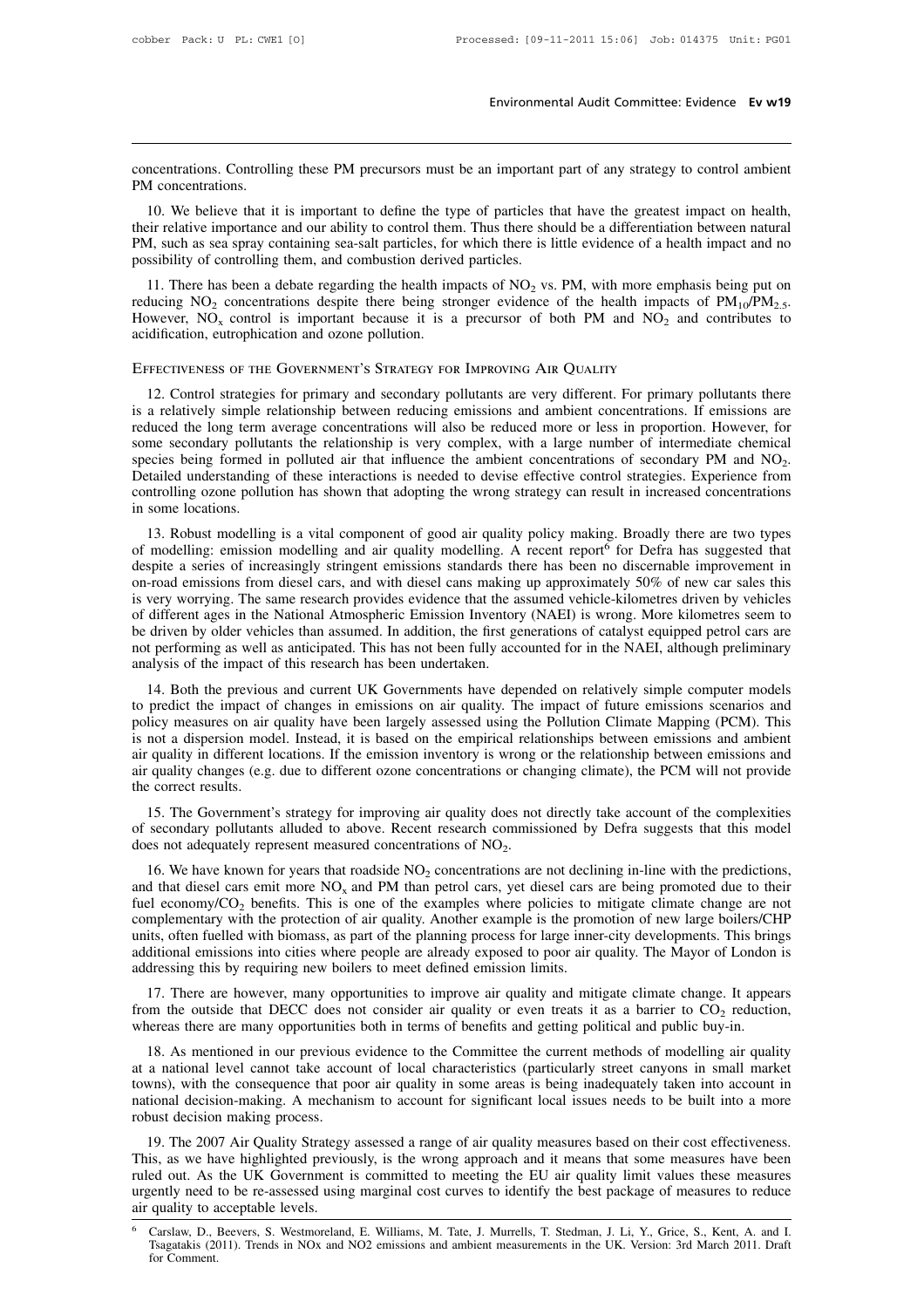# **Ev w20** Environmental Audit Committee: Evidence

20. The measures in the 2007 Air Quality Strategy focused on new vehicle emission standards, low emission<br>20. The measures in the 2007 Air Quality Strategy focused on new vehicle emission standards, low emission<br>20. The me **Ev w20** Environmental Audit Committee: Evidence<br>
20. The measures in the 2007 Air Quality Strategy focused on new vehicle emission standards, low emission<br>
zones, incentivising low emission vehicles, introducing new emiss (20–50MW), and reducing VOC emissions. The cost-benefit analysis resulted in some of these measures in the 2007 Air Quality Strategy focused on new vehicle emission standards, low emission<br>zones, incentivising low emission 20. The measures in the 2007 Air Quality Strategy focused on new vehicle emission standards, low emission zones, incentivising low emission vehicles, introducing new emission limits for medium combustion plant (20–50MW), a 20. The measures in the 2007 Air Quality Strategy focused on new vehicle emission standards, low emission<br>zones, incentivising low emission vehicles, introducing new emission limits for medium combustion plant<br>(20–50MW), a 20. The measures in the 2007 Air Quality Strategy focused on new vehicle emission standards, low emission nes, incentivising low emission vehicles, introducing new emission limits for medium combustion plant 0–50MW), and r 20. The measures in the 2007 Air Quality Strategy focused on hew ventere emission standards, fow emission<br>20ness, incentivising low emission vehicles, introducing new emission limits for medium combustion plant<br>20. The mea

zones, incentryising fow emission venticles, infoducing flew emission mints for including comoustion plant (20–50MW), and reducing VOC emissions. The cost-benefit analysis resulted in some of these measures being dismissed (20–50MW), and reducing VOC emissions. The cost-benefit analysis resulted in some of these measures being dismissed, while for others the strategy stated that they will be assessed further. We are unsure as to what the cur arismssed, while for others the strategy stated that they will be assessed further. We are this ate as to what the current Government's air quality strategy is, but believe it focuses on local measures.<br>21. It is our opini 21. It is our opinion that the 2007 Air Quality Stambient air quality, and that new measures are required are achieved. It is likely that more of the national mean implemented. The serious failure of recent EU Direct meeds There is not resulted in significant improvements in required to ensure the EU ambient limit values/critical levels hal measures in the 2007 Air Quality Strategy will need to be J Directives to control real world vehicle e 21. It is our opinion that the 2007 Air Quality Strategy has not resulted in significant improvements in ambient air quality, and that new measures are required to ensure the EU ambient limit values/critical levels are ach ambient air quality, and that new measures are required to<br>are achieved. It is likely that more of the national measures<br>implemented. The serious failure of recent EU Directives<br>needs to be addressed. This includes the use 22. CIWEM believes that Defra will not be able to improve our air quality without the political buy-in of the serious failure of recent EU Directives to control real world vehicle emissions urgently eds to be addressed. Th mphemented. The schools fantite of recent EO Bhectives to control relation (SRC) on heavy duty vehicles in urban areas, as well as other diesel vehicles<sup>7</sup>. Until these issues are addressed we consider incentives to promot This includes the use of selective catalytic<br>urban areas, as well as other diesel vehicles<sup>7</sup>. Until these issue<br>promote the use of diesel cars should be removed. If low emission<br>to promote the use of small petrol/hybrid/e

omote the use of diesel cars should be removed. If low emission zones are developed they should be designed<br>promote the use of small petrol/hybrid/electric cars.<br>22. CIWEM believes that Defra will not be able to improve ou

to promote the use of small petrol/hybrid/electric cars.<br>
22. CIWEM believes that Defra will not be able to improve our air quality without the political buy-in of<br>
other Government departments and agencies; including the 22. CIWEM believes that Defra will<br>other Government departments and a<br>Communities Local Government and th<br>23. For stationary sources, from our<br>power for the national grid using old d<br>are emitting high levels of  $NO<sub>x</sub>$ . fra will not be able to improve our air quality without the political buy-in of<br>
is and agencies; including the Department for Transport, Department for<br>
t and the Highways Agency.<br>
pm our experience, there are a number of 22. CIWENT beneves that Definition to the dot to implove our an quality without the pointed buy-in of other Government departments and agencies; including the Department for Transport, Department for Communities Local Gov From the stationary sources, from our experience, there are a number of operators who are providing back-up<br>power for the national grid using old diesel generators, close to the limit for an Environmental Permit, which<br>are 23. For stationary sources, from our experience, there are a number of operators who are providing back-up<br>power for the national grid using old diesel generators, close to the limit for an Environmental Permit, which<br>are 23. For stationary sources, from<br>power for the national grid using<br>are emitting high levels of  $NO_x$ .<br>Permitting Regulations. Further c<br>plants. Again, based on our expe<br>of VOCs more diligently, as there<br>calculations are in are emitting high levels of NO<sub>x</sub>. These electricity generating plants should be included in the Environmental<br>Permitting Regulations. Further consideration should be given to reducing emissions from medium combustion<br>plan Permitting Regulations. Further consideration should be given to reducing emissions from medium combustion<br>plants. Again, based on our experience, there is a need for the Environment Agency to regulate the emissions<br>of VOC

VOCs more diligently, as there is evidence that some manufacturers' VOC Management Plans/mass balance<br>lculations are inadequate.<br>tential effects of the Government's localism agenda and proposed reforms of public health pro potential effects of the Government's localism agenda and proposed reforms of public health provision on local authorities' capacity for tackling poor air quality 14. We are concerned that the Government's localism agenda benefits. indeptical effects of the Government's localism agenda and proposed reforms of public health provision on<br>cal authorities' capacity for tackling poor air quality<br>24. We are concerned that the Government's localism agenda w

is a *local authorities' capacity for tackling poor air quality*<br>
24. We are concerned that the Government's localism agenda will result in more emphasis being put on<br>
popular local policies to the detriment of policies, s 24. We are concerned that the Government's localism agenda will result in more emphasis being put on popular local policies to the detriment of policies, such as improving air quality that have largely invisible benefits.<br> 24. We are concerned that the Government's locanism agenda will result in more emphasis being put on<br>popular local policies to the detriment of policies, such as improving air quality that have largely invisible<br>benefits.<br> benefits.<br>
25. We consider that at a time of reducing public expenditure, air quality will be in competition with other<br>
vital services such as education, transport and social care, and it is likely that environmental prot 25. We consider that at a time of reducing public expenditure, air quality will be in competition with other vital services such as education, transport and social care, and it is likely that environmental protection will 25. We consider that at a time of reducing public expenditure, air quality will be in competition with other vital services such as education, transport and social care, and it is likely that environmental protection will vital services such as explose out. In recent years<br>authority policies and pr<br>and generally cannot be<br>with respiratory disease<br>absence of any vocal pr<br>be a local priority.<br>26. Without direct go 26. Without direct government support, such as the Air Quality Grants Programme, there are unlikely to be seen<br>the respiratory disease do not always recognise that their symptoms are related to poor air quality. In the<br>sen sufficient resources for local authorities to improve in air given and generally cannot be smelt people are unaware when or where co<br>with respiratory disease do not always recognise that their symptoms<br>absence of any vocal

th respiratory disease do not always recognise that their symptoms are related to poor air quality. In the sence of any vocal pressure group lobbying for clean air it is very difficult to see how air quality will ever a lo absence of any vocal pressure group lobbying for clean air it is very difficult to see how air quality will ever<br>be a local priority.<br>26. Without direct government support, such as the Air Quality Grants Programme, there a be a local priority.<br>
26. Without direct government support, such as the Air Quality Grants Programme, there are unlikely to be<br>
sufficient resources for local authorities to improve in air quality.<br>
27. The Local Air Qual 26. Without direct government support, such as the Air Quality Grants Programme, there are unlikely to be sufficient resources for local authorities to improve in air quality.<br>27. The Local Air Quality Management regime ha 20. Whold direct government support, such as the All Quality Grants Frogramme, there are unincery to be sufficient resources for local authorities to improve in air quality.<br>
27. The Local Air Quality Management regime has 27. The Local Air Quality Management regime has been very successful in developing an understanding of local issues; however we consider that the adopted air quality action plans have largely been ineffective. There has be 27. The Local Air Quality Management regime has been very successful in developin local issues; however we consider that the adopted air quality action plans have largely b has been no political will in most local authorit 28. Low emission zones (LEZs) are, unfortunately, associated with road charging, and are also unlikely to promoted locally with selective introduce measures of the seussions on road/congestion pricing have shown that a fis has been no pointed with in most local authorites (London being a hotable exception) to intoduce ineasures<br>that are very expensive (and generally most effective) or are perceived as being unpopular with motorists. The<br>only

diat are very expensive (and generally most effective) of are petceived as being unpopular while mood traffic.<br>
Discussions on road/congestion pricing have shown that a fiscal approach is hugely unpopular, and neither<br>
cen Discussions on road/congestion pricing have shown that a fiscal approach is hugely unpopular, and neither central nor local government is not likely to introduce such an unpopular measure.<br>
28. Low emission zones (LEZs) ar Discussions on load/congestion pricing have shown that a fiscal approached central nor local government is not likely to introduce such an unpopular 28. Low emission zones (LEZs) are, unfortunately, associated with robe pr 28. Low emission zones (LEZs) are, unfortunately, associated with road charging, and are also unlikely to promoted locally without a powerful (and very vocal) local lobby. The recent research on emissions from essel cars a 26. Low emission zones (EEZs) are, unfordurately, associated whil foad enarging, and are also unineely to be promoted locally without a powerful (and very vocal) local lobby. The recent research on emissions from diesel ca

be promoted locally whilout a powerful (and very vocal) local looby. The fective research of emissions from<br>diesel cars and lorries with selective catalytic reduction, suggests that it might be difficult to design an effec LEZ. If local authorities do<br>LEZ. If local authorities do<br>29. Most air quality action<br>implement. These typically iffective in the long term but<br>standards are achieved.<br>30. To achieve the manda idance on the criteria to be used to define low emission vehicles.<br>
29. Most air quality action plans include a wide range of "soft" measures that are relatively cheap to<br>
plement. These typically include measures to promo 29. Most air quality action plans include a wide range of "soft" measures that are relatively cheap to implement. These typically include measures to promote more sustainable transport modes, which might be effective in th

25. Most an quanty action pians include a wide range of sort incessures that are relatively eneap to implement. These typically include measures to promote more sustainable transport modes, which might be effective in the mplement. These typically include measures to promote more sustainable transport modes, which inight of effective in the long term but do not reduce road transport significantly in the short term to ensure air quality sta 30. To achieve the mandatory EU limit values within a defined timeframe, it is important that the central government maintains a leadership role, continues with the over-sight of Local Air Quality Management, and drives i 30. To achieve the mandatory EU linearment maintains a leadership role ves improvements effectively. If action provide good guidance and financial Williams, M.L., Carslaw, D.C., New Directi (2011), doi:10.1016/j.atmosenv.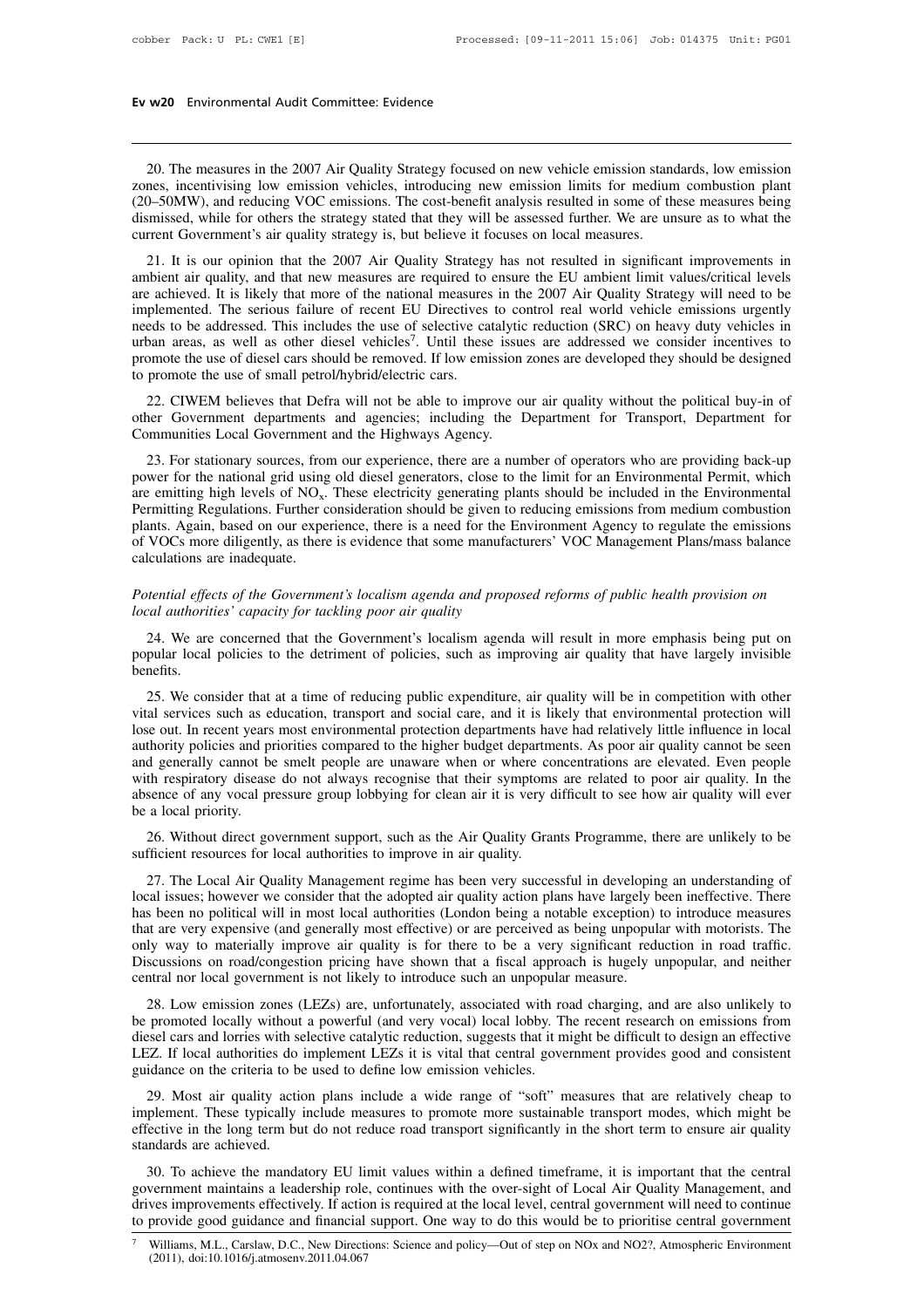Environmental Audit Committee: Evidence Ev w21<br>
Let us and the mass based on environmental improvements, using more sophisticated criteria than in the Highway<br>
Agency's current Design Manual for Roads and Bridges (DMRB). Environment<br>
Agency's current Design Manual for Roads and Bridges (DMRB).<br>
31. The Department for Communities and Local Government has pulsed<br>
the there we has Defect a wait for writing CWEM believes that

31. The Department for Communities and Local Government has published a list of local authority duties,<br>31. The Department for Communities and Local Government has published a list of local authority duties,<br>2011, The Depa It those under the Highway Agency's current Design Manual for Roads and Bridges (DMRB).<br>
11. The Department for Communities and Local Government has published a list of local authority duties,<br>
including those under Defra' transport grants based on environmental improvements, using more sophisticated criteria than Agency's current Design Manual for Roads and Bridges (DMRB).<br>31. The Department for Communities and Local Government has publishe framsport grants based compared Agency's current Designant<br>
31. The Department<br>
including those under I<br>
essential to ensure adec<br> *1 June 2011* ommunities and Local Government has published a list of local<br>s remit, for review. CIWEM believes that all of the air quality re<br>protection of air quality, the environment and local amenity.<br>**Written evidence submitted by** 

This CNG Services Ltd (CSL) response focuses on the use of natural gas as a vehicle fuel as a means to<br>
This CNG Services Ltd (CSL) response focuses on the use of natural gas as a vehicle fuel as a means to<br>
1. The UK serv *I June 2011*<br>This CNG Services Lt<br>improve air quality.<br>1. The UK economy w

**1.** This CNG Services Ltd (CSL) response focuses on the use of natural gas as a vehicle fuel as a means to prove air quality.<br>
1. The UK economy was converted to natural gas in the 1970's on the back of North Sea reserves **Subsequence Submitted by CNG Services Ltd**<br>This CNG Services Ltd (CSL) response focuses on the use of natural gas as a vehicle fuel as a means to<br>improve air quality.<br>1. The UK economy was converted to natural gas in the **As a result of the UK conversed for the conversed for the main reason of the main reason of the use of oil in British industry was converted to natural gas in the 1970's on the back of North Sea reserves. The use of oil i** This CNG Services Ltd (CSL) response focuses on the use of natural gas as a vehicle fuel as a means to improve air quality.<br>
1. The UK economy was converted to natural gas in the 1970's on the back of North Sea reserves. T prove air quality.<br>
1. The UK economy was converted to natural gas in the 1970's on the back of North Sea reserves. The use<br>
oil in British industry was dramatically reduced in the period 1970—1990 as industry converted to 1. The UK economy was converted to natural gas in the 1970's on the back of North Sea reserves. The use<br>of oil in British industry was dramatically reduced in the period 1970—1990 as industry converted to gas and<br>as a resu

vehicles in the world running on natural gas. By 2002 this had grown towards 1 million. But by 2012 there is of the world see Summer Communicately used for transport. The conversion to natural gas was the main reason for the world sees huge growth in NGVs. When British Gas worked on it in 1992 there were around 10,000 vehicles in the world running on natural gas. By 2002 this had grown towards 1 million. But by 2012 there is forecast to be gnificant improvements in air quality in our cities in the period 1960–80<br>
2. Overseas BG Group is making investment in relation to NGVs (Brazil, Argentina, India, Kazakhstan) as<br>
be world sees huge growth in NGVs. When B 2. Overseas BG Group is making investment in relation to NGVs (Brazil, Argentina, India, Kazakhstan) as the world sees huge growth in NGVs. When British Gas worked on it in 1992 there were around 10,000 vehicles in the wo

2. Overseas BG Glop is making investment in relation to NGVs (Brazil, Argentina, mala, Kazakiistan) as<br>the world sees huge growth in NGVs. When British Gas worked on it in 1992 there were around 10,000<br>vehicles in the worl the world sees hige grown in<br>
vehicles in the world running on<br>
forecast to be 15 million, this is<br>
3. The German Government f<br>
on the basis that the gas industry<br>
(note—in the same period duty i<br>
Worldwide NGV Statistics. expect to be 15 million, this is significant growth.<br>
3. The German Government fixed CNG fuel duty in 2001 at the EU minimum level (6 p/kg) for 20 years<br>
the basis that the gas industry would build CNG filling stations and 3. The German Government fixed CNG fuel duty in 200<br>
on the basis that the gas industry would build CNG filling st<br>
(note—in the same period duty in the UK has risen from 9<br>
Worldwide NGV Statistics.<br>
4. This strategy has the basis that the gas industry would build CNG filling stations and the car industry will develop CNG cars<br>orde—in the same period duty in the UK has risen from 9p/kg to 28p/kg today). Reference 2 shows EU and<br>orldwide NG (note—in the same period duty in<br>Worldwide NGV Statistics.<br>4. This strategy has been succe<br>100,000 cars and vans running or<br>5. Most major cities now run<br>buses on CNG, no diesel)<br>6. But what of the UK? In 200

4. This strategy has been successful in that in Germany there are now 900 CNG filling stations and around 0,000 cars and vans running on CNG from the grid.<br>5. Most major cities now run their buses on natural gas for air qu

4. This strategy has been successful in that in Germany there are now 900 CNG filling stations and around 100,000 cars and vans running on CNG from the grid.<br>5. Most major cities now run their buses on natural gas for air

5. Most major cities now run their buses on natural gas for air quality reasons (Los Angeles has all 9,000 ses on CNG, no diesel)<br>6. But what of the UK? In 2002 there were around 20 CNG filling stations operational in the 5. Most major cities now run their buses on natural gas for air quality reasons (Los Angeles has all 9,000 buses on CNG, no diesel)<br>6. But what of the UK? In 2002 there were around 20 CNG filling stations operational in th

8. But what of the UK? In 2002 there were around 20 CNG filling stations operational in the UK but now ere are no grid connected public access stations that are capable of "fast filling" a vehicle.<br>
7. In terms of vehicles 6. But what of the UK? In 2002 there were around 20 CNG filling stations operational in the UK but now there are no grid connected public access stations that are capable of "fast filling" a vehicle.<br>7. In terms of vehicle there are no grid connected public access stations that are capable of "fast filling" a vehicle.<br>
7. In terms of vehicles there are estimated to be around 50 vehicles running on CNG and 200 running on<br>
natural gas stored o 7. In terms of vehicles there are estimated to be around 50 vehicles running on CNG and 200 running on natural gas stored on board as LNG, with fuel mostly provided at a small number of depot-based filling stations.<br>8. The 7. In terms of venteres there are estimate<br>natural gas stored on board as LNG, with fue<br>8. The sector of interest for natural gas is<br>vans, rigid trucks and tractors operating in<br>such, they are well suited to running on nat 8. The sector of interest for natural gas is the commercial vehicle sector and buses. There are around 700,000 ns, rigid trucks and tractors operating in the UK and a large proportion of these operate from depots. As ch, t o. The sector of interest for hatural gas is the commercial venice sector and buses. There are around 700,000 vans, rigid trucks and tractors operating in the UK and a large proportion of these operate from depots. As such

Figure 1.50 and the UK is an external particular and a farge proportion of these operate from depots. As such, they are well suited to running on natural gas as the gas grid is invariably close by. The most significant tec such, they are wen sulted to full imply on natural gas as the gas grid is invariably close by. The most significant<br>technological development is in relation to the engine and fuel combination. Reference 4 shows that 18% of decomological development is in teration to the engine and the combination. Reference 4 shows that 16% of transport emissions come from trucks.<br>
9. If air quality is the driver (nitrous oxides and particulates) then having Transport emissions come from trucks.<br>
9. If air quality is the driver (nitrous oxides and particulates) then having an engine that runs on  $100\%$  natural gas gives exceptional performance. This is why most Los Angeles b 9. It an quanty is the diver (introduction and particulates) then naving an engine that runs on 100% tural gas gives exceptional performance. This is why most Los Angeles buses run on CNG (9,000) and all 0 refuse trucks in The real life drive patterns, as confirmed by a recent Defra report (reference 7). We believe that trucks and buses need to have real life drive patterns, as confirmed by a recent Defra report (reference 7). We believe th the function of the trucks and buses in Madrid. CNG is the fuel of choice where air quality is a major issue. Whilst air quality is an issue in the UK, the driver for change is now reduction in CO2. Reference 5 shows LA bu

11. Diesel trucks, buses and vans account for 25% of the VK's Liquid fuel use (and 50% of diesel usage)<br>
10. We do not believe that diesel vehicles achieve the PM and NOx levels that the EU drive cycles state.<br>
10. We do n Reference 6 shows the benefits of the CNG refuse trucks in Madrid.<br>
10. We do not believe that diesel vehicles achieve the PM and NOx levels that the EU drive cycle<br>
This is due to the real life drive patterns, as confirme

10. We do not believe that diesel vehicles achieve the PM and NOx levels that the EU drive cycles state.<br>
is is due to the real life drive patterns, as confirmed by a recent Defra report (reference 7). We believe that<br>
ck This is due to the real life drive patterns, as confirmed by a recent Defra report (reference 7). We believe that trucks and buses need to have real life drive cycle tests developed rather than the current "engine only" te trucks and buses need to have real life drive cycle tests developed rather than the current "engine only" tests.<br>
11. Diesel trucks, buses and vans account for 25% of the UK's Liquid fuel use (and 50% of diesel usage)<br>
yet 11. Diesel trucks, buses and vans account for 25% of the UK's Liquid fuel use (and 50% of diesel usage) yet are less than 10% of the vehicle park. Trucks are only 2% of the vehicle park and buses less.<br>
12. Electric vehic 11. Dieser trucks, buses and vans account for  $23\%$ <br>yet are less than 10% of the vehicle park. Trucks are<br>12. Electric vehicles can potentially provide local<br>more journeys are required with additional congestion<br>traffic. 12. Electric vehicles can potentially provide local air quality improvements but the payload penalty means<br>ore journeys are required with additional congestion and therefore knock on emissions in vehicles stuck in<br>ffic. Fo 12. Electric velifies can potentially provide local and quality improvements out the payroad penalty means<br>more journeys are required with additional congestion and therefore knock on emissions in vehicles stuck in<br>traffic

note journeys are required with additional congestion and therefore knock on emissions in venticles stuck in traffic. For trucks, there is no possibility to use electric due to batteries. Furthermore, electric vehicles hav Figure 1.13. Vans, there is no possibility to use electric due<br>little chance of making a significant contribution towards me<br>will come into effect in 2015 at the very latest.<br>13. Vans, Trucks and Buses should be encouraged 11 come into effect in 2015 at the very latest.<br>
13. Vans, Trucks and Buses should be encouraged to use natural gas and ultimately Biomethane as their fuel<br>
this gives virtually zero PM and considerably lower NOx (plus low 13. Vans, Trucks and Buses should be encouraged to use natural gas and ultimately Biomethane as their fuel<br>as this gives virtually zero PM and considerably lower NOx (plus lower noise) which is important for cities.<br>Natura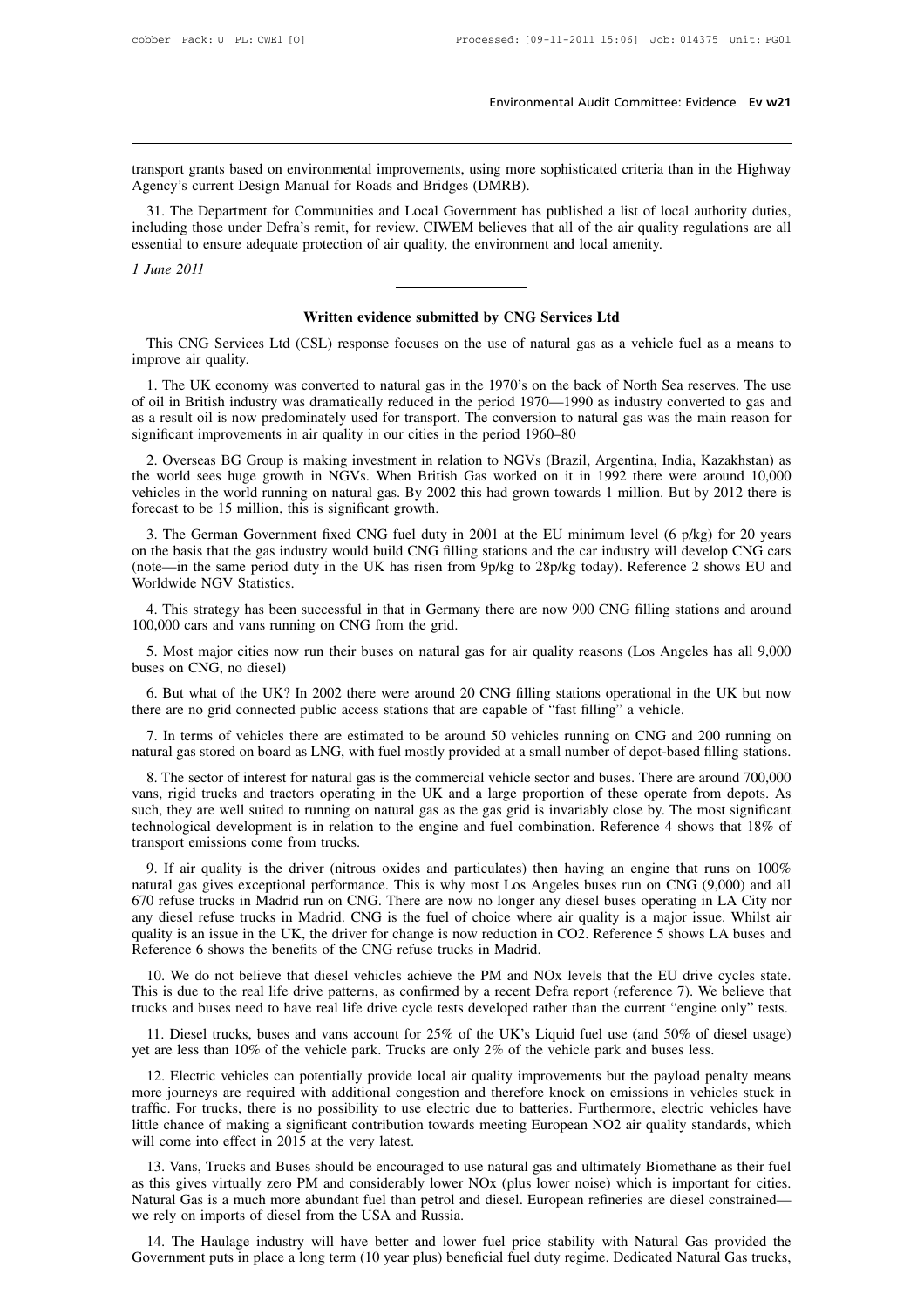# **Ev w22** Environmental Audit Committee: Evidence

**Ev w22** Environmental Audit Committee: Evidence<br>
buses and vans deliver the benefits wherever they are used and require little change in vehicle usage patterns.<br>
Dual Fuel trucks (particularly articulated units) give the **EV W22** Environmental Audit Committee: Evidence<br>
Dualses and vans deliver the benefits wherever they are used and require little change in vehicle usage patterns.<br>
Dual Fuel trucks (particularly articulated units) give th **Ev w22** Environmental Audit Committee: Evidence<br>
buses and vans deliver the benefits wherever they are used and require little change in vehicle usage patterns.<br>
Dual Fuel trucks (particularly articulated units) give the buses and van:<br>
Dual Fuel truce<br>
haul. Dedicate<br>
were set.<br>
15. The Fre 15. The French Government has allowed vans rated at 3.5te to run at 3.8te if they have natural gas fuel units. The French Government has allowed vans rated at 3.5te to run at 3.8te if they have natural gas fuel at 15. The the UK Government has allowed vans rated at 3.5te to run at 3.8te if they have natural gas fuel tanks (which weigh more than a diesel tank) so that the operator is not penalised for choosing a cleaner fuel.<br>The UK Governme buses and vans denver the benents wherever the<br>Dual Fuel trucks (particularly articulated units)<br>haul. Dedicated Natural Gas trucks could be ma<br>were set.<br>15. The French Government has allowed va<br>tanks (which weigh more tha

15. The French Government has allowed vans rated at 3.5te to run at 3.8te if they have natural gas fuel<br>15. The French Government has allowed vans rated at 3.5te to run at 3.8te if they have natural gas fuel<br>16. (which wei were set.<br>15. The Fren<br>tanks (which ww<br>The UK Govern<br>16. Hybrid trucity work.<br>17. To suppo 15. The French Government has allowed vans rated at 3.5te to run at 3.8te if they have natural gas fuel<br>the UK Government needs to follow suit.<br>16. Hybrid trucks have a current payback of over 15 years as they are only eff

considered: UK Government needs to follow suit.<br>
6. Hybrid trucks have a current payback of over 15 years as they are only effective in stop start low mileage<br>
work.<br>
7. To support the development of NGVs in the UK, we believe that th Vorid trucks have a current payback of over 15 years as they are only effective in stop start low mile<br>
S.<br>
S.<br>
S.<br>
S.<br>
S.<br>
S.<br>
S.<br>
A clear strategy to encourage the switch over of Commercial vehicles (Vans, Buses and truc work.<br>
7. To support the development of NGVs in the UK, we believe that the following a<br>
sidered:<br>
(a) A clear strategy to encourage the switch over of Commercial vehicles (Vans, Buses<br>
Natural Gas fuelling (and ultimately (a) The support the development of NGVs in the UK, we believe that the following actions<br>
(a) A clear strategy to encourage the switch over of Commercial vehicles (Vans, Buses and tr<br>
Natural Gas fuelling (and ultimately B

- A clear strategy to encourage the switch over of Commercial vehicles (Vans, Buses and trucks) on Natural Gas fuelling (and ultimately Biomethane) through a 10 year fixed fuel duty regime.<br>Reduction in VED rates for Commerc
- 
- 
- sidered:<br>
(a) A clear strategy to encourage the switch over of Commercial vehicles (Vans, Buses and trucks) onto<br>
Natural Gas fuelling (and ultimately Biomethane) through a 10 year fixed fuel duty regime.<br>
(b) Reduction in Natural Gas fuelling (and ultimately Biomethane) through a 10 year fixed fuel duty regime.<br>
(b) Reduction in VED rates for Commercial vehicles running on Natural Gas fuel.<br>
(c) 100% first year capital allowance for additio (b) Reduction in VED rates for Commercial vehicles running on Natural Gas fuel.<br>
(c) 100% first year capital allowance for additional cost for Natural Gas fuelled vehicles.<br>
(d) Addition of 300kg to the limits on Gross Veh
- 1. British Gas NGV Paper from the 1990's http://87.224.35.44/tech\_papers/17th\_congress/2\_3\_24.asp<br>
2. NGV Statistics—NGVA Europe http://www.ngvaeurope.eu/statistical-information-on-the-european-and-<br>
2. NGV Statistics—NGVA

### **REFERENCES**

2. NGV Statistics—NGVA Europe http://www.ngvaeurope.eu/statistical-information-on-the-european-and-<br>2. NGV Statistics—NGVA Europe http://www.ngvaeurope.eu/statistical-information-on-the-european-and-<br>2. NGV Statistics—NGVA worldwide-ngv-status REFERENCES<br>
3. British Gas NGV Paper from the 1990's http://87.224.35.44/tech\_papers/17th\_congress/2\_3\_24.asp<br>
2. NGV Statistics—NGVA Europe http://www.ngvaeurope.eu/statistical-information-on-the-european-and-<br>
3. Passat

greenest-car-in/

4. Transport Emissions from Trucks http://www.ngvaeurope.eu/statistical-information-on-the-european-and-<br>worldwide-ngv-status<br>3. Passat Ecofuel http://green.autoblog.com/2010/01/06/volkswagen-passat-ecofuel-squeaks-past-pr tsgb2010energy.pdf 5. Passat Ecofuel http://green.autoblog.com/2010/01/06/volkswagen-passat-ecofuel-squeaks-past-prius-as-<br>greenest-car-in/<br>4. Transport Emissions from Trucks http://www.dft.gov.uk/pgr/statistics/datatablespublications/tsgb/l

20110112,0,6536088.story?

4. Transport Emissions from Trucks http://www.dft.gov.uk/pgr/statistics/datatablespublications/tsgb/latest/<br>tsgb2010energy.pdf<br>5. Los Angeles buses—no more diesel http://www.latimes.com/news/local/la-me-buses-<br>20110112,0,6 4. Transport Emissions from Trucks http://www.dft.gov.uk/pgr/statistics/datatablespublications/tsgb/latest/<br>tsgb2010energy.pdf<br>5. Los Angeles buses—no more diesel http://www.latimes.com/news/local/la-me-buses-<br>20110112,0,6 tsgb2010energy.pdf<br>
5. Los Angeles buses—no more diesel http://www.latimes.com/news/local/la-me-buses-<br>
20110112,0,6536088.story?<br>
6. Madrid refuse trucks on CNG http://www.sciencedirect.com/science?\_ob=ArticleURL&\_udi=B6V version= 1&\_urlVersions http://www.latimes.com/news/local/la-me-buses<br>
20110112,0,6536088.story?<br>
6. Madrid refuse trucks on CNG http://www.sciencedirect.com/science?\_ob=ArticleURL&\_udi=B6V1T<br>
4TRR90K-1&\_user= 10&\_coverDat 20110112,0,6536088.story?<br>
6. Madrid refuse trucks on CNG http://www.sciencedirect.com/science?\_ob=ArticleURL&\_udi=B6V1T-4TRR90K-1&\_user= 10&\_coverDate=05/31/2009&\_rdoc=1&\_fmt=high&\_orig=search&\_origin= search&\_<br>
sort=d&\_d  $4TRR90K-1&_user= 10&_coverDate=05/31/2009&_rdoc=1&_fmt=high&_orig=search&_origjn= search&_sort=d&_docanchor=&_view=-c&_searchStrId=1608663932&_rerunOrigin=google&_act=CO00050221&_version=1&_urlVersion=0&_userid=10&md5=c05d7ea61a74d7992e0faa83bdb6da8c&searchtype=a\n7. Defra report on NOx emissions <a href="http://uk-air.defra.gov.uk/reports/cat05/1103041401_</math>$ 

NO2\_trends\_report.pdf 7. Defra report on NOx emissions http://uk-air.defra.gov.uk/reports/cat05/1103041401\_110303\_Draft\_NOx\_NO2\_trends\_report.pdf<br>2 June 2011<br>Written evidence submitted by the Campaign for Better Transport

### **SUMMARY**

- Written evidence submitted by the Campaign for Better Transport<br>
 Our evidence focuses on the effectiveness of the Government's, and the London Government's, transport<br>
 Both nationally and in London a number of transpor **Solution Studence Subm**<br>**RY**<br>Our evidence focuses on the effective<br>policy in improving air quality.<br>Both nationally and in London a nublication of the Environmental Au Written evidence submitted by the Campaign for Better Transport<br>RY<br>Our evidence focuses on the effectiveness of the Government's, and the London Governme<br>policy in improving air quality.<br>Both nationally and in London a num The Course is on the effectiveness of the Government's, and the policy in improving air quality.<br>Both nationally and in London a number of transport policy chan publication of the Environmental Audit Committee's report on
- Written evidence submitted by the Campaign for Better Transport<br>
 Our evidence focuses on the effectiveness of the Government's, and the London Government's, transport<br>
policy in improving air quality.<br>
 Both nationally MMARY<br>
— Our evidence focuses on the effectiveness of the Government's, and the London Government's, transport<br>
policy in improving air quality.<br>
— Both nationally and in London a number of transport policy changes have be policy in improving air quality.<br>
— Both nationally and in London a number of transport policy changes have been made since the<br>
publication of the Environmental Audit Committee's report on Air Quality in 2010.<br>
— In neith policy in improving air quality.<br>
— Both nationally and in London a number of transport policy changes have been made since the<br>
publication of the Environmental Audit Committee's report on Air Quality in 2010.<br>
— In neith
- 
- 
- must allow the Environmental Audit Committee's report on Air Quality in 2010.<br>
 In neither the national nor the London case do these amount to the dramatic change in transport policy<br>
that the Environmental Audit Committe In neither the national nor the London case do these amount to the dramatic change in transport policy that the Environmental Audit Committee concluded is necessary.<br>In both the national and London case transport policy ch traffic. 1 The Committee will already be familiar with the work of Campaign for Better Transport; we have given<br>1 The Committee will already be familiar with the work of Campaign for Better Transport; we have given<br>1 The Committee

**INTRODUCTION** 

Written and oral evidence on other matters. Although we were unable to give evidence to the Committee's last<br>investigation on air quality, we noted the report published in March 2010 and welcomed its conclusion that<br>invest INTRODUCTION<br>
1 The Committee will already be familiar with the work of Campaign for Better Transport; we have given<br>
written and oral evidence on other matters. Although we were unable to give evidence to the Committee's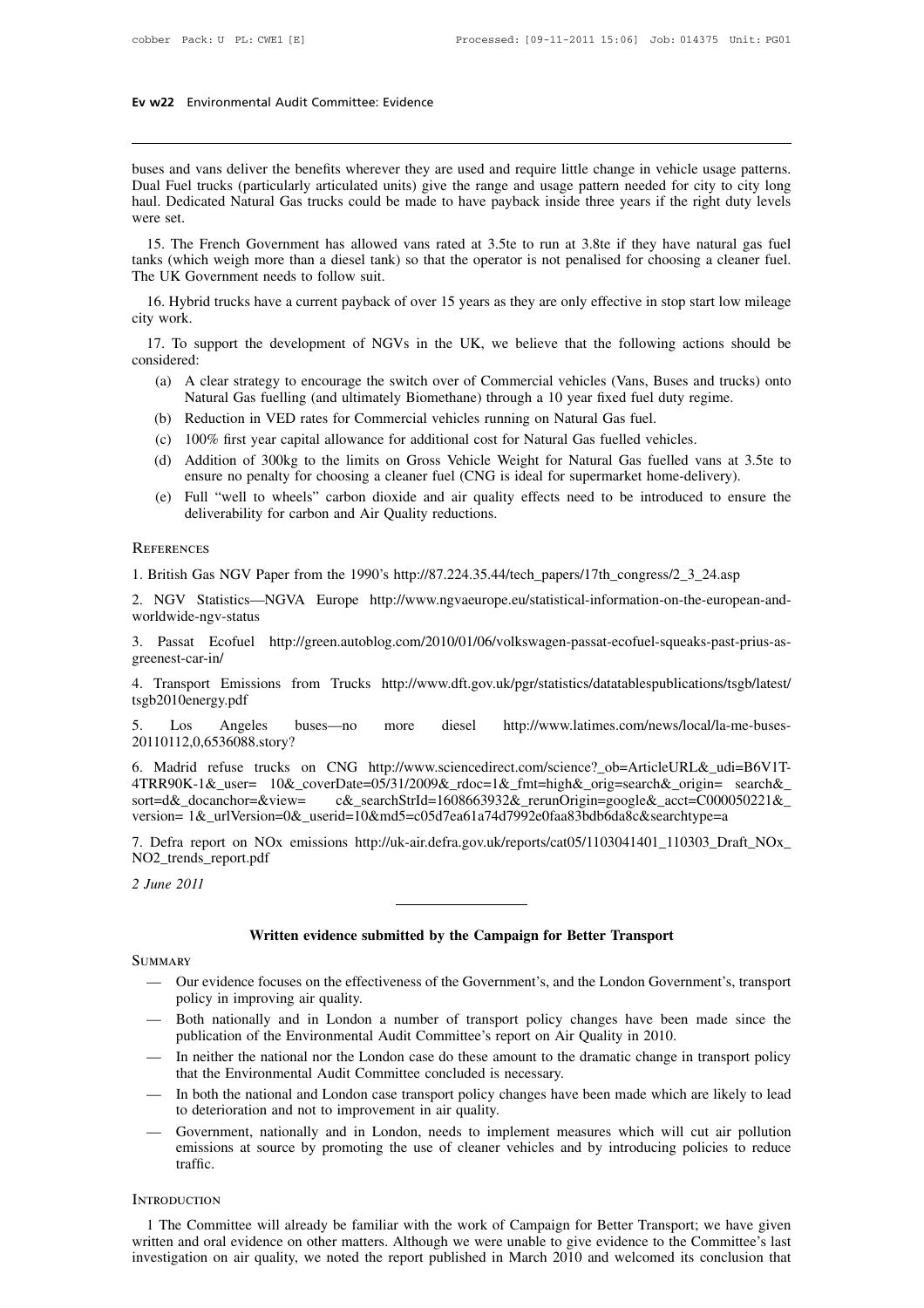Environmental Audit Committee: Evidence Ev w23<br>
Transport policy must change dramatically if the UK is to meet future targets and reduce exposure to air<br>
Polician Committee: Evidence Ev w23 pollution".

2 Campaign for Better Transport is a member of the Healthy Air Campaign, a coalition of NGOs working<br>2 Campaign for Better Transport is a member of the Healthy Air Campaign, a coalition of NGOs working<br>the health, transpor Transport policy must change dramatically if the UK is to meet future targets and reduce exposure to air<br>pollution".<br>2 Campaign for Better Transport is a member of the Healthy Air Campaign, a coalition of NGOs working<br>in t Transport policy must change dramatically if the UK is to meet future targets and reduce exposure to air pollution".<br>
2 Campaign for Better Transport is a member of the Healthy Air Campaign, a coalition of NGOs working<br>
in "Transport policy must change drapport method."<br>
2 Campaign for Better Transport<br>
in the health, transport and environ<br>
in London, Living Streets and other<br>
themes of the present inquiry.<br>
3 Our evidence is in addition to Ilution".<br>
2 Campaign for Better Transport is a member of the Healthy Air Campaign, a coalition of NGOs working<br>
the health, transport and environment fields which also includes: Environmental Protection UK, Clean Air<br>
Lon 2 Campaign for Better Transport is a member of the Healthy Air Campaign, a coalition of NGOs working<br>in the health, transport and environment fields which also includes: Environmental Protection UK, Clean Air<br>in London, Li

2 Campagn for Better Transport is a included of the Treatiny Art Campagn, a coantion of NOOS working<br>in the health, transport and environment fields which also includes: Environmental Protection UK, Clean Air<br>in London, Li in London, Living Streets and others. The coalition has submitted evidence which responds to each of the four<br>themes of the present inquiry.<br>3 Our evidence is in addition to that already submitted by the Healthy Air Coalit are most frequent and most acute, and assess whether these amount to a dramatic change in transport policy since the last report, both nationally and in London, where breaches in air quality, and how that might be improved 3 Our evidence is in addition to that already submitted by the Healthy Air Coalition. Our evidence focuses<br>on the third theme for the current investigation: the effectiveness of the Government's strategy for improving<br>air 3 Our evidence is in addition to that already submitted by the Healthy Air Coalition. Our eviden<br>on the third theme for the current investigation: the effectiveness of the Government's strategy for<br>air quality, and how th *The effectiveness of the Government's strategy for improving particular we consider any changes that have occurred in transport policy since the last report, both nationally and in London, where breaches in air quality st* fransport policy since the last<br>are most frequent and most a<br>We indicate in broad terms the<br>changes in transport policy w.<br>The effectiveness of the Goven<br>might be improved<br>4 In looking again at air qu

Exercise in broad terms the effect that any changes are likely to have on air pollution and suggest further anges in transport policy which, in our view, are necessary to ensure that standards are met.<br> *Le effectiveness o* changes in transport policy which, in our view, are necessary to ensure that standards are met.<br>
The effectiveness of the Government's strategy for improving particulate and NO2 air quality and how that<br>
might be improved<br> The effectiveness of the Government's strategy for improving particulate and NO2 air quality and how that might be improved<br>4 In looking again at air quality, it is right that the Committee should maintain its focus on tra The effectiveness of the Government's strategy for improving particulate and NO2 air quality and how that<br>
inght be improved<br>
4 In looking again at air quality, it is right that the Committee should maintain its focus on t 4 In looking again at air quality, it is right that the Committee should maintain its focus on transport policy<br>and on road transport. As the Committee is aware and the evidence from the Healthy Air Campaign points<br>out, ro

4 In looking again at air quality, it is right that the Committee should maintian its focus on transport poincy<br>and on road transport. As the Committee is aware and the evidence from the Healthy Air Campaign points<br>out, ro and on ioad traffic is the largest sour<br>out, road traffic is the largest sour<br>Government's Air Quality Strategy<br>5 The Committee will also be<br>months after its last report on air q<br>with the European Air Quality star<br>standard by ST The Committee will also be aware that the wording of the Coalition Agreement, published only two<br>
5 The Committee will also be aware that the wording of the Coalition Agreement, published only two<br>
this after its la 5 The Committee will also be aware<br>months after its last report on air quality<br>with the European Air Quality standard<br>standards".<sup>9</sup> (our emphasis)<br>6 However, some welcome changes h<br>or reduce air pollution emissions:<br>— Sho after its last report on air quality, stopped short of a commitment to meet the deadlines for compliance<br>
European Air Quality standards: "We will *work towards* full compliance with European Air Quality<br>
ds".<sup>9</sup> (our emph requested. The unity of the will work towards full co<br>
(our emphasis)<br>
Frequency control and Standards: "We will work towards full co<br>
(our emphasis)<br>
Frequency and Stansted and Stansted.<br>
Shortly after taking office the C

- 
- ds".<sup>9</sup> (our emphasis)<br>wever, some welcome changes have been made to national transport policy which should act to restrain<br>ce air pollution emissions:<br>— Shortly after taking office the Coalition Government announced a dec Frequence is a budget of the coalition Government announced a decision not to approve<br>
Shortly after taking office the Coalition Government announced a decision not to approve<br>
additional runways at Heathrow, Gatwick and S 6 However, some welcome changes have been made to national transport policy which should act to restrain<br>or reduce air pollution emissions:<br>— Shortly after taking office the Coalition Government announced a decision not to
	- Shortly after taking office the Coalition Government announced a decision not to approve<br>additional runways at Heathrow, Gatwick and Stansted.<br>— The Local Sustainable Transport Fund, to which local authorities can apply, shortly anter taking office the Coantion Oovernment announced a decision not to approve<br>additional runways at Heathrow, Gatwick and Stansted.<br>The Local Sustainable Transport Fund, to which local authorities can apply, was additional funways at rieatinow, Gatwick and stansted.<br>The Local Sustainable Transport Fund, to which local autho<br>a budget of £560m over four years to cover not just capita<br>"smarter choices" programmes to influence travel — The Local sustainable Transport Fund, to which local authorities can apply, was established with<br>a budget of £560m over four years to cover not just capital spending on infrastructure but also<br>"smarter choices" programme a budget of 2500<br>
	"smarter choices"<br>
	Changes were m<br>
	narrow focus on<br>
	should help redre<br>
	Cutting Highway<br>
	new roads).<br>
	The level of inversion to 2015 — Changes were made to the system of appraisal for transport projects which moves away from a<br>narrow focus on benefit cost ratios and places more emphasis on looking at different options. This<br>should help redress the bias Enanges were made<br>narrow focus on bene<br>should help redress t<br>Cutting Highways A<br>new roads).<br>The level of investm<br>period to 2015.
	-
	-

Should help redress the bias towards big road schemes.<br>
— Cutting Highways Agency funding for road schemes and for local authority major schemes (often<br>
new roads).<br>
— The level of investment in the railways has been maint - Cutting Highways Agency funding for road schemes and for local authority major schemes (often<br>new roads).<br>- The level of investment in the railways has been maintained, at least over the current spending<br>period to 2015.<br> are not eligible to apply to the Local Sustainable Transport Fund, though breaches in inited. Firstly, because Transport for London receives dedicated transport funding from Government, London local authorities are not eli - The level of investment in the railways has been maintained, at least over the current spending<br>period to 2015.<br>7 However the potential for improvement in air quality that might flow from these changes is limited. Firstl The level of investment in the fanways has been manufalled, at least over the current spending<br>period to 2015.<br>7 However the potential for improvement in air quality that might flow from these changes is limited. Firstly,<br> 7 However the potential for improvement in air quality that might flow from these changes is limited. Firstly, because Transport for London receives dedicated transport funding from Government, London local authorities are 7 However the potential for improvement in air quality that might flow from these changes is limited. Firstly, because Transport for London receives dedicated transport funding from Government, London local authorities are because Transport for London receives dedicated transport funding from Government, London local authorities are not eligible to apply to the Local Sustainable Transport Fund, though breaches in air quality standards occur are not eligible to apply to the Local Sustainable Transport Fund, though breaches in air quality standards occur most frequently in London and the Mayor's Air Quality Strategy does not present a programme of measures that occur most frequently in London and the Mayor's Air Quality Strategy does not present a programme of measures that will effectively address them. Secondly, it is not clear that the Government takes air quality seriously as measures that will effectively address them. Secondly, it is not clear that the Government takes air quality<br>seriously as part of the changes made to the transport project appraisal process. Thirdly, the positive impact of seriously as part of the c<br>the changes is in danger<br>have faced losing a qua<br>legal duties to provide<br>consultations which sho<br>the price of maintaining<br>a quarter by 2015.<br>8 Other transport poli be transport of their funding and many have cut back on support for bus services as councils'<br>signal duties to provide bus services are weaker than their duties in some other service areas, despite local<br>nsultations which mave faced fosing a quarter of their full<br>legal duties to provide bus services a<br>consultations which show that, for ma<br>the price of maintaining rail investmen<br>a quarter by 2015.<br>8 Other transport policy measures in<br>against metrical attions which show that, for many people, the e of maintaining rail investment has been ever by 2015.<br>
Therefuely escalator and the fuel duty escalator.<br>
The fuel duty escalator.<br>
The Scrapping the fuel duty escal

designed in the Bus Seen even hightarry by 2015.<br>
The Bus Service of the Bus Service Operators Grant.<br>
— Scrapping the fuel duty escalator.<br>
— Cutting the Bus Service Operators Grant.<br>
— Re-establishing enterprise zones wh

- 
- 
- Example 1 by 2013.<br>
The transport policy measures introduced by the Government will act as incentives to car use and work<br>
air quality improvement:<br>
 Scrapping the fuel duty escalator.<br>
 Cutting the Bus Service Operators ansport policy measures introduced by the Government will act as incentives to car use and work<br>vality improvement:<br>Scrapping the fuel duty escalator.<br>Cutting the Bus Service Operators Grant.<br>Re-establishing enterprise zon uality improvement:<br>Scrapping the fuel duty<br>Cutting the Bus Servic<br>Re-establishing enterp<br>process, car dependen<br>likely to be used.<br>Abolishing national pa — Scrapping the fuel duty escalator.<br>
— Cutting the Bus Service Operators Grant.<br>
— Re-establishing enterprise zones where development will be exempt 1<br>
process, car dependent developments are more likely to be built and 9 The Cabinet Office, The Coalition: The Cabinet Office, The Coalition: Our process, car dependent developments are more likely to likely to be used.<br>
- Abolishing national parking standards for residential development, Ma
	-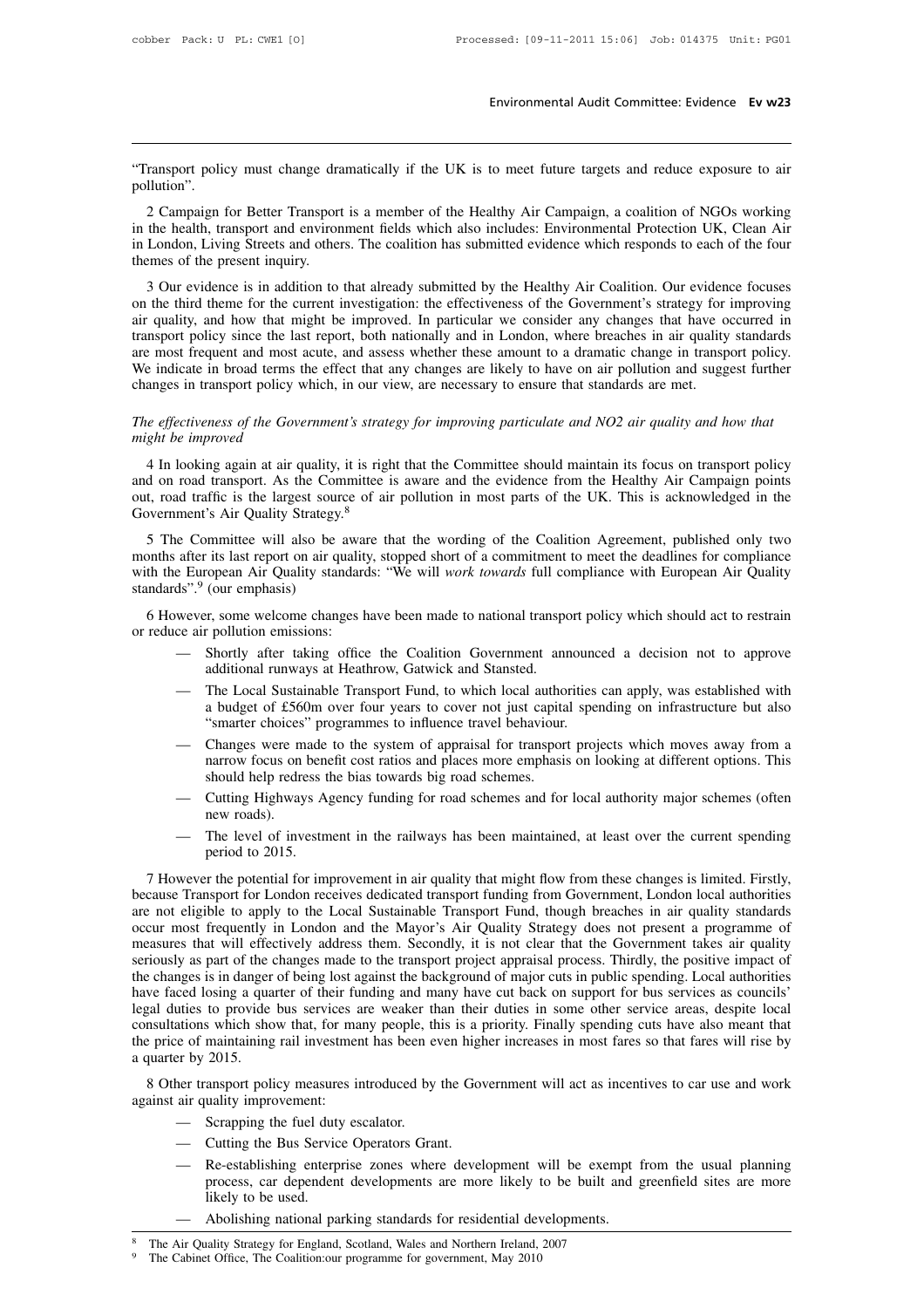# **Ev w24** Environmental Audit Committee: Evidence

9 The Government response to the Environmental Audit Report on Air Quality in the UK relied on the<br>19 The Government response to the Environmental Audit Report on Air Quality in the UK relied on the<br>10 Ilowing examples to Following examples to support its claim to be looking "at all options for how to further reduce air pollution<br>
following examples to support its claim to be looking "at all options for how to further reduce air pollution<br> **Ev w24** Environmental Audit Committee: Evidence<br>
9 The Government response to the Environmental Audit Report on Air Quality in<br>
following examples to support its claim to be looking "at all options for how to furthe<br>
from e Government response to the Environmental Audit Report on Air Quality in the U<br>ng examples to support its claim to be looking "at all options for how to further red<br>ansport".<sup>10</sup><br>— The confirmation of grants towards the p e Government response to the Environmental Audit Report on Air Quality in the UI<br>ng examples to support its claim to be looking "at all options for how to further redu-<br>ansport":<sup>10</sup><br>— The confirmation of grants towards th more transport":<sup>10</sup><br>
— The confirmation of grants towards the purchase of low emission cars.<br>
— The expectation of unspecified measures to be adopted by local authorities.<br>
— Changes to the appraisal process for transport

- 
- 
- 
- 

11 The confirmation of grants towards the purchase of low emission cars.<br>
11 The expectation of unspecified measures to be adopted by local authorities.<br>
11 The Government's endorsement of electric vehicles is unlikely to after the deadlines for compliance with EU air quality standards, for at least four reasons: first, the models are -- The expectation of unspecified measures to be adopted by local authorities.<br>-- Changes to the appraisal process for transport projects (as mentioned above).<br>-- Keeping under review emerging evidence on particulates from - Changes to the appraisal process for transport projects (as mentioned above).<br>
- Keeping under review emerging evidence on particulates from brake, tyre and road wear.<br>
10 The Government's endorsement of electric vehicle is slow anyway, electric vehicles may remain more expensive. 10 The Government's endorsement of electric vehicles is unlikely to have much impact until the 2020s, long<br>er the deadlines for compliance with EU air quality standards, for at least four reasons: first, the models are<br>t g For the dovernment sumdosement of electric venters is unitacry to fave intertingent until the 2020s, ong<br>after the deadlines for compliance with EU air quality standards, for at least four reasons: first, the models are<br>no not generally not yet available; second, the existing car fleet will only gradually be replaced; third, the necessary charging infrastructure is not ready across the UK and fourth, despite the Government grant for which ta

arging infrastructure is not ready across the UK and fourth, despite the Government grant for which take up<br>slow anyway, electric vehicles may remain more expensive.<br>11 Campaign for Better Transport believes that these cha is slow anyway, electric vehicles may remain more expensive.<br>
11 Campaign for Better Transport believes that these changes and the other changes referred to will not be<br>
sufficient to achieve the necessary improvement in a 11 Campaign for Better Transport believes that these changes and the other changes referred to will not be sufficient to achieve the necessary improvement in air quality and do not amount to a dramatic change in national t Friestant to achieve the necessary improvement in air quality and do not amount to a dramatic change in antional transport policy. Nor has any such change occurred in London.<br>
12 We have already referred to the fact that b Surficient to achieve the necessary improvement in an quality and to not amount to a dramate entarge in<br>national transport policy. Nor has any such change occurred in London.<br>12 We have already referred to the fact that br national transport poincy. Foor has any such change occurred in Eohdori.<br>12 We have already referred to the fact that breaches of EU air quality standards are more serious and more<br>frequent in London than elsewhere in the 12 We have already referred to the fact that breaches of EU air quality standards are more serious and more frequent in London than elsewhere in the UK. It is true that the Mayor has retained much of his predecessor's pla frequent in London than elsewhere in the UK. It is true that the Mayor has retained much of his predecessor's plan for improving the public transport network and that this largely survived the Spending Review. He also has plan for improving the public transport network and that this largely survived the Spending Review. He also<br>has an objective, in the Transport Strategy and draft London Plan, of encouraging more walking, cycling and<br>trave has an objective, in the Transport Strategy and draft London Plan, of encouraging more walking, cycling and travel by public transport in order to promote a shift from car use to more sustainable modes. But modal shift ca 13 Well publicised transport policy decisions in London have also been working against meeting air quality standards are the reversed in the medium to longer term, indeed the Mayor's Transport Strategy predicts a 14% expre Exam co-exist with greater can denote<br>traffic volumes in London (whi<br>met) could be reversed in the r<br>increase in congestion by 203<br>not agree<br>13 Well publicised transport<br>standards. These include:<br>- Postponement of P would be reversed in the medium to longer term, indeed the Mayor's Transport Strategy predicts a 14<br>
in congestion by 2031<sup>11</sup> though some in Transport for London, which made the predictions,<br>
ee<br>
Vell publicised transport

- 
- 
- Postponement of Phase 3 of the Low Emission Zone from October 2010 to January 2012.<br>
 Abolishing the Western Extension of the Congestion Charging Zone.<br>
 Dropping the 10 year age limit for taxis which had been proposed Foll publicised transport policy decisions in London have also been working against meeting air quality<br>ds. These include:<br>— Postponement of Phase 3 of the Low Emission Zone from October 2010 to January 2012.<br>— Abolishing ublicised transport policy decisions in London have also been working against meeting air quality<br>hese include:<br>Postponement of Phase 3 of the Low Emission Zone from October 2010 to January 2012.<br>Abolishing the Western Ext hese include:<br>Postponement of Phase 3 c<br>Abolishing the Western Ex<br>Dropping the 10 year age 1<br>Strategy and reducing the 1<br>for engine emissions.<br>hber of policy changes whi

14 A number of policy changes which would work for increased car use and against improved policy changes in the Consession Changing Zone.<br>
14 A number of policy changes which would work for increased car use and against im — Abolishing the Western Extension of the Congestion Charging Zone.<br>
— Dropping the 10 year age limit for taxis which had been proposed in the Mayor's draft Air Quality<br>
Strategy and reducing the requirement from every yea - Dropping the 10 year age limit for taxis which had been proposed in the Mayor's draft Air Quality<br>Strategy and reducing the requirement from every year to every other year for taxis to be checked<br>for engine emissions.<br>14 for engine emissions.<br>
14 A number of policy changes which would work for increased car use and against improved air quality<br>
14 A number of policy changes which would work for increased car use and against improved air qu for engine emissions.<br>
The policy changes which would work for increas<br>
the policy changes which would work for increas<br>
the policy to achieve traffic reduction.<br>
The policy to achieve traffic reduction.<br>
Abandoning the ro mumber of policy changes which would work for increased car use and against improved air quality<br>
roposed in the draft replacement London Plan. The final replacement plan has not yet been published<br>
ong the Examination in bet of poncy enanges which would we<br>ed in the draft replacement London Pl:<br>e Examination in Public and the public<br>1 Plan included:<br>Dropping the policy to achieve traffic r<br>Abandoning the road user hierarchy v<br>users over th mg the Examination in Public and the publication of the Panel Report. The proposed policy changes in<br>
and Plan included:<br>
— Dropping the policy to achieve traffic reduction.<br>
— Abandoning the road user hierarchy which prio

- 
- In Plan included:<br>Dropping the policy to<br>Abandoning the road<br>users over the needs of<br>Relaxing parking stans<br>in outer London.<br>Relaxing the environm — Dropping the policy to achieve traffic reduction.<br>
— Abandoning the road user hierarchy which prioritises pe<br>
users over the needs of motorists.<br>
— Relaxing parking standards in outer London town centres<br>
in outer London
- 
- 

15 Other transport measures likely to have air quality impacts which are being pursued by the Mayor include<br>
15 Other transport measures likely to have air quality impacts which are being pursued by the Mayor include<br>
15 O a programme to smooth traffic flow which will improve air quality by reducing stop-start traffic conditions.<br>
The likely to have air quality impacts which are being pursued by the Mayor include<br>
a programme to smooth traff - Relaxing parking standards in outer London town centres and for office and retail developments<br>
in outer London.<br>
- Relaxing the environmental standards for new roads.<br>
15 Other transport measures likely to have air qual in outer London.<br>
— Relaxing the environmental standards for new roads.<br>
15 Other transport measures likely to have air quality impacts which are being pursued by the Mayor include<br>
a programme to smooth traffic flow which — Relaxing the environmental standards for new roads.<br>
15 Other transport measures likely to have air quality impacts which are being pursued by the Mayor include<br>
a programme to smooth traffic flow which will improve air (Parliament Square and Elephant and Castle). Recent mayoral planning decisions have approved large traffic 15 Other transport measures likely to have air quality impacts which are being pursued by the Mayor include<br>a programme to smooth traffic flow which will improve air quality by reducing stop-start traffic conditions.<br>But t a programme to smooth traffic flow which will improve air quality by reducing stop-start traffic conditions.<br>But these would also enlarge the capacity of the road network, allow a greater volume of traffic and increase<br>the But these would also enlarge the capacity of the road network, allow a greater volume of traffic and increase<br>the likelihood of congestion and air pollution if unforeseen incidents occur as they always do. Public realm<br>imp the likelihood of congestion and air pollution if unforeseen incidents occur as they always do.<br>improvement schemes have been cancelled or compromised because of their anticipated impact (Parliament Square and Elephant and provenient schemes have ocen canceled or compromised oceause of their anticipated impact on traine how<br>arliament Square and Elephant and Castle). Recent mayoral planning decisions have approved large traffic<br>nerating devel The Mayor and Elephant and Caste). Recent mayoral planning decisions have approved rage traint generating developments at Brent Cross (a total of 20,000 car parking spaces) and Battersea Power Station, a small part of the generating developments at Bient Cross (a small part of the Vauxhall/ Nine Elms/ Batt<br>a new extension to the Northern Line). The idespite almost unparalleled accessibility by<br>16 Though often worthwhile in themselv<br>the May

a new extension to the Northern Line). The so-called "Stratford City" developments (10,000 car p<br>despite almost unparalleled accessibility by public transport), are about to come on stream.<br>16 Though often worthwhile in t 10 Government response to the Environmental Audit Committee Report on Air Quality in the UK<br>
<sup>10</sup> Government response to the Environmental Audit Committee Report on Air Quality in the UK<br>
<sup>11</sup> Greater London Authority, May quality improvements. These include:<br>
— An investment plan to boost cycling.<br>
<sup>10</sup> Government response to the Environmental Audit Committee Report on Air Quality in the UK<br>
<sup>11</sup> Greater London Authority, Mayor's Transport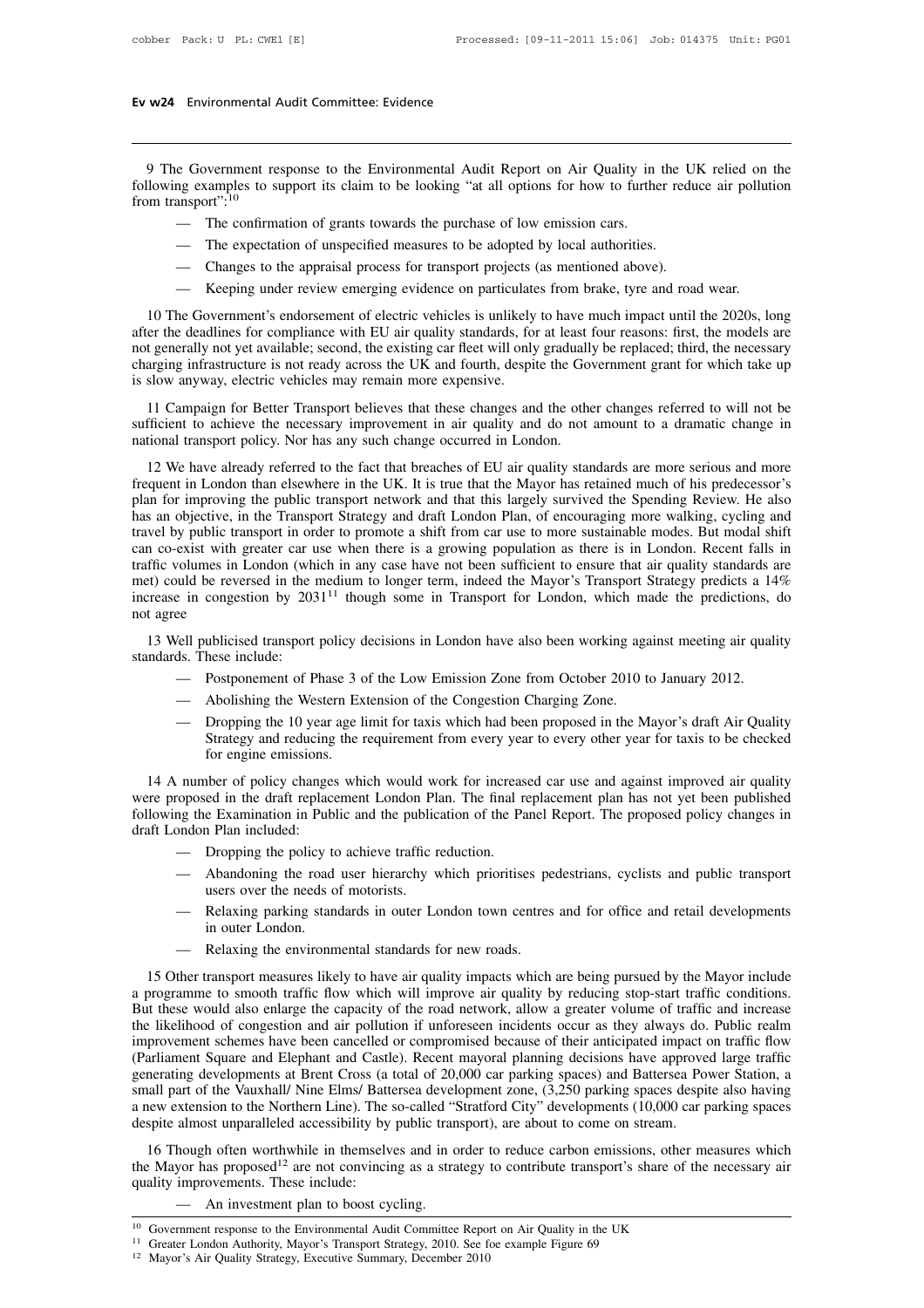- Environmental Audit Committee: Evidence Ev w25<br>— Encouraging the use of electric vehicles, convert London buses to hybrid or low emission and<br>— Including larger vans and minibuses in the Low Emission Zone from January 2012 - Encouraging the use of electric vehicles, convert London buses to hybrid or low emission and clean up London's taxi fleets.<br>- Including larger vans and minibuses in the Low Emission Zone from January 2012.<br>- Introducing Encouraging the use of electric vehicles, convert London buses to hybrid or low emis<br>clean up London's taxi fleets.<br>— Including larger vans and minibuses in the Low Emission Zone from January 2012.<br>— Introducing a new NO<sub></sub> — Encouraging the use of electric vehicles, convert London bu<br>
clean up London's taxi fleets.<br>
— Including larger vans and minibuses in the Low Emission Zon<br>
— Introducing a new NO<sub>x</sub> standard for the LEZ from 2015.<br>
— Re — Encouraging the use of electric vehicles, convert London buses to hybrid or low emission and<br>
clean up London's taxi fleets.<br>
— Including larger vans and minibuses in the Low Emission Zone from January 2012.<br>
— Introduc Encouraging the use of electrical<br>clean up London's taxi fleets<br>Including larger vans and mi<br>Introducing a new NO<sub>x</sub> stand<br>Reducing emissions from freconsolidation facilities.<br>Working with boroughs to introducting trials
- 
- 
- clean up London's taxi fleets.<br>
 Including larger vans and minibuses in the Low Emission Zone from January 2012.<br>
 Introducing a new NO<sub>x</sub> standard for the LEZ from 2015.<br>
 Reducing emissions from freight vehicles by p Including larger vans and minibuses in the Low Emission Zone from January 2011<br>Introducing a new  $NO_x$  standard for the LEZ from 2015.<br>Reducing emissions from freight vehicles by promoting Delivery and Servicing P<br>consolid — Introducing a new NO<sub>x</sub> stand<br>
— Reducing emissions from fre<br>
consolidation facilities.<br>
— Working with boroughs to in<br>
conducting trials of dust supp<br>
— Tackling vehicle idling.<br>
here are obvious difficulties with s
- Reducing emissions from freight vehicles by promoting De<br>
consolidation facilities.<br>
 Working with boroughs to implement targeted action plan<br>
conducting trials of dust suppressants (already underway in<br>
 Tackling vehi consolidation facilities.<br>
— Working with boroughs to implement targeted action plans at air quality priority locations; and<br>
conducting trials of dust suppressants (already underway in central London).<br>
— Tackling vehicle
	-

- 
- Working with boroughs to implement targeted action plans at an quality priority locations, and<br>conducting trials of dust suppressants (already underway in central London).<br>— Tackling vehicle idling.<br>here are obvious diff Tackling vehicle idling<br>Tackling vehicle idling<br>are obvious difficulties<br>The target to boost cyc<br>The proposal to wider<br>the original date.<br>Measures are principal<br>traffic which is private — Tacking venter ating.<br>
— The target to boost cycling to 5% of journeys by 2020 is unchallenging.<br>
— The proposal to widen the scope of the Low Emission Zone in early 2012 is a postponement of<br>
the original date.<br>
— Measu are obvious difficulties with some<br>The target to boost cycling to 5%<br>The proposal to widen the scope<br>the original date.<br>Measures are principally targeted<br>traffic which is private cars.<br>As we have said, electric vehicle — The target to boost cycling to 5% of journeys by 2020 is unchallenging.<br>
— The proposal to widen the scope of the Low Emission Zone in early 2012 is a postpon<br>
the original date.<br>
— Measures are principally targeted at c
- 
- 

18 The proposal to widen the scope of the Low Emission Zone in early 2012 is a postponement of<br>
18 At a recent same principally targeted at commercial and public service vehicles not at the bulk of road<br>
18 At a recent May the original date.<br>
— Measures are principally targeted at commercial and public service v<br>
traffic which is private cars.<br>
— As we have said, electric vehicle are unlikely to have much impact is<br>
18 At a recent Mayor's Qu diant winch is private cars.<br>
As we have said, electric vehicle are unlikely to have much impact until the 2020s.<br>
a recent Mayor's Question Time, the Mayor listed transport measures which a £5 million grant from<br>
Clean Ai - As we have said, electric vehicle are unlikely to have much impact until the 2020s.<br>
18 At a recent Mayor's Question Time, the Mayor listed transport measures which a £5 million grant from<br>
the DfT Clean Air Fund would a

- 
- Reducing idling at priority locations through the provision of taxi marshals and improved signage<br>and infrastructure.<br>— Installing Diesel Particulate Filters (DPFs) on buses travelling on certain streets.<br>— Installing gr
- 
- Clean Air Fund would allow him to pursue:<sup>13</sup><br>
 Increased application of dust suppressants at priority locations.<br>
 Reducing idling at priority locations through the provision of taxi marshals and improved signage<br>
and i - Increased application of dust suppressants at priority locations.<br>
- Reducing idling at priority locations through the provision of taxi marshals and improved signage<br>
and infrastructure.<br>
- Installing Diesel Particulate

19 This list is starting to sound increasingly desperate. What is missing in any of the proposals from the matic change of transport in the Committee called for in its last report.<br>
19 This list is starting to sound increa and infrastructure.<br>
— Installing Diesel Particulate Filters (DPFs) on buses travelling on certain streets.<br>
— Installing green infrastructure, such as trees, green walls, green screens and green guard rail at<br>
priority lo

dramatic change of transport policy that the Committee called for in its last report.<br>
20 Evidence from the Healthy Air Coalition to the Environmental Audit Committee shows how the<br>
Government's approach to reducing harmfu — Installing green infrastructure, such as trees, green walls, green screens and green guard rail at priority locations.<br>
19 This list is starting to sound increasingly desperate. What is missing in any of the proposals fr priority locations.<br>
19 This list is starting to sound increasingly desperate. What is missing in any of the proposals from the<br>
Government or the Mayor is a willingness to reduce demand for car travel, reduce traffic volu 19 This list is starting to sound increasingly desperate. What is missing in any of the proposals from the Government or the Mayor is a willingness to reduce demand for car travel, reduce traffic volumes or make the dramat The rins inst is starting to sound increasingly desperate. What is missing in any of the proposals from the Government or the Mayor is a willingness to reduce demand for car travel, reduce traffic volumes or make the drama amatic change of transport policy that the Committee called for in its last report.<br>
20 Evidence from the Healthy Air Coalition to the Environmental Audit Committee shows how the<br>
vernment's approach to reducing harmful em

20 Evidence from the Healthy Air Coalition to the Environmental Audit Committee shows how the Government's approach to reducing harmful emissions from vehicles has relied on technical solutions whose performance has been i Evidence from the freamly An Coantion to the Environmental Addit Committee shows how the<br>Government's approach to reducing harmful emissions from vehicles has relied on technical solutions whose<br>performance has been inadeq From and subsequent of transportant of transportant consistent and the method in the method of international method on non-technical measures to reduce traffic as well as to promote travel by more sustainable means.<br>
21 Me performance has ocen madequate to ensure that an quanty standards are met. It concludes that more focus is<br>needed on non-technical measures to reduce traffic as well as to promote travel by more sustainable means.<br>21 Measu 21 Measures sue<br>intended to mitigat<br>Scrappage scheme<br>transport operators,<br>all have an importalso required.<br>22 Traffic reduc 21 Measures such as dust suppressants, planting trees and targeted action plans at priority locations are<br>ended to mitigate the impacts of air pollution. Much more must be done to tackle the problem at source.<br>rappage sche Scrappage schemes, incentives to replace older, more polluting vehicles, procurement policies by public transport operators, public service providers and operators of large fleets, retrofitting of abatement equipment all h

Betappage schemes, metallies to replace onder, more pointing venters, procurement policies by puont transport operators, public service providers and operators of large fleets, retrofitting of abatement equipment all have all have an important role to play. However, use of a range of possible measures to reduce traffic volumes is<br>also required.<br>22 Traffic reduction measures may perhaps be placed under four headings. Some measures under each also required.<br>
22 Traffic reduction<br>
heading are already be<br>
quality into line with<br>
would take longer to b<br>
are many more):<br>
— Managing<br>
pricing co raffic reduction measures may perhaps be placed under four headings. Some measures under each<br>
gare already being pursued though not with sufficient vigour to avoid the health impacts and bring air<br>
into line with EU stand reduction measures may perhaps be placed un<br>already being pursued though not with sufficient<br>line with EU standards. Some are capable of bei<br>onger to bear fruit. The headings are as follows (e<br>ore):<br>Managing the demand for Face an early being pursued though not what sufficient vigour to avoid the health inpacts and oring and into line with EU standards. Some are capable of being implemented in the short term while others ake longer to bear f would take longer to bear fruit. The headings are as follows (examples are given under each heading but there<br>
are many more):<br>
— Managing the demand for travel ("smarter choices" programmes to influence travel behaviour,

- 
- 
- more):<br>
 Managing the demand for travel ("smarter choices" programmes to influence travel behaviour, road<br>
pricing, congestion charging, road closures).<br>
 Improving access to services and amenities (measures to reduce th Managing the demand for travel ("smarter choices" program<br>pricing, congestion charging, road closures).<br>Improving access to services and amenities (measures to ree<br>by promoting local shops or other services, measures to cu pricing, congestion charging, road closures).<br>
— Improving access to services and amenities (measures to reduce the number and length of journeys<br>
by promoting local shops or other services, measures to cut travel to or wh Improving access to services and an<br>by promoting local shops or other<br>Designing highways and the pub<br>conditions for walking, cycling and<br>Supporting public transport (impro-<br>public transport information).
- 

by promoting local shops or other services, measures to cut travel to or while at work).<br>
— Designing highways and the public realm (lower speed limits, redesigning roads to improve<br>
conditions for walking, cycling and pub — Designing highways and the public realm (lower speed limits, redesigning roads to improve<br>conditions for walking, cycling and public transport).<br>— Supporting public transport (improving access to stations, more bus prior conditions for walking, cycling and public transport).<br>
— Supporting public transport (improving access to stations, more bus priority lanes, providing more<br>
public transport information).<br>
23 The number of premature death - Supporting public transport (improving access to stations, more bus priority lanes, prepublic transport information).<br>
23 The number of premature deaths attributable to poor air quality has not moved either nation<br>
gover public trans<br>
23 The number of pr<br>
government sufficiently<br>
It is hoped that hosting<br>
air quality standards we<br>
2 *June 2011* It is hoped that hosting the Olympics in 2012, when the eyes of the world will be on London and breaches of air quality standards would be a national embarrassment, will be enough of a driving force.<br>
2 June 2011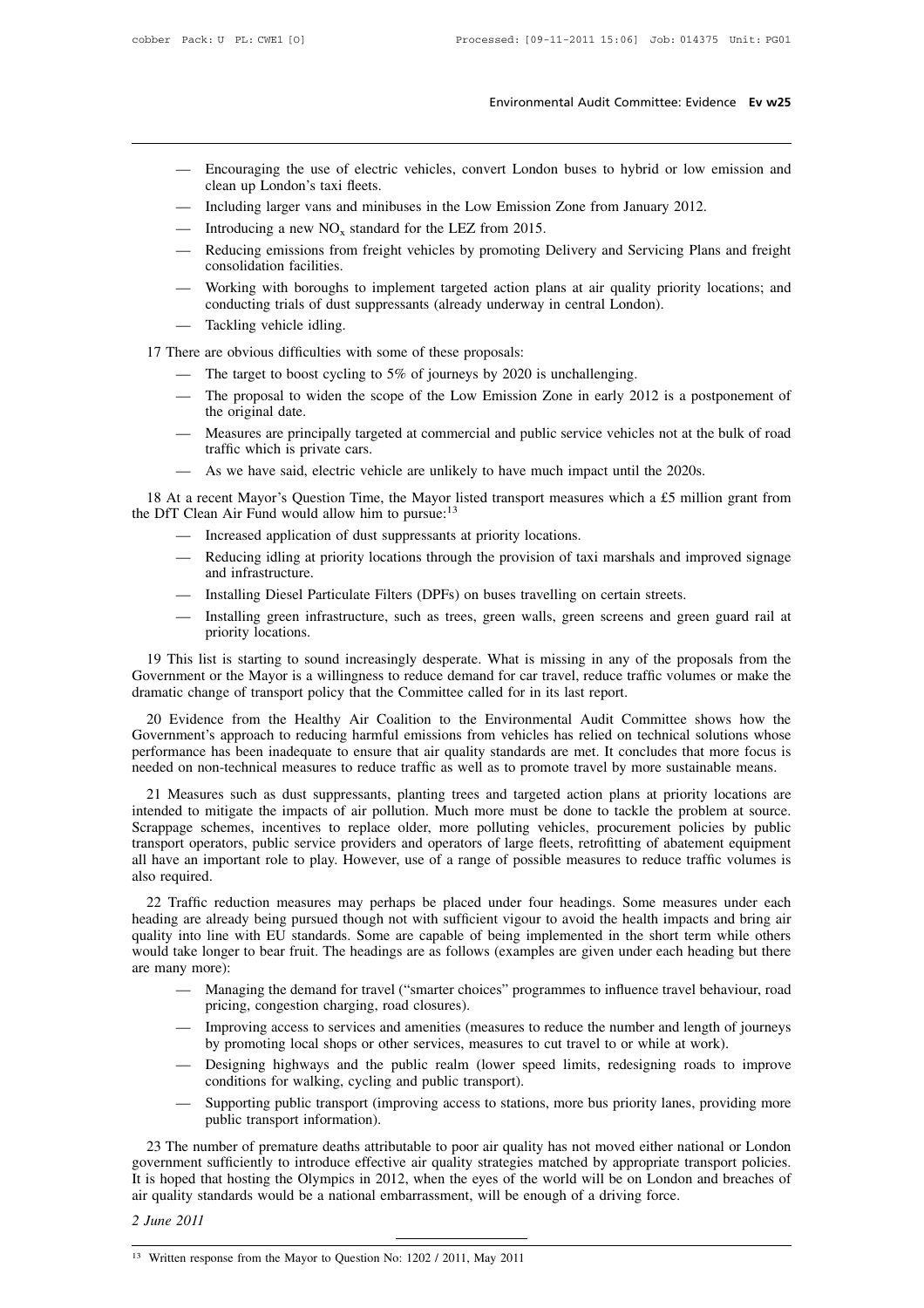# **Ev w26** Environmental Audit Committee: Evidence

# **Written evidence submitted by the Chartered Institute of Environmental Health**

### **SUMMARY**

- Written evidence submitted by the Chartered Institute of Environmental Health<br>
 The CIEH is the Professional Body for environmental health practitioners (EHPs). Many EHPs in local<br>
government perform a range of functions Written evidence submitted by the Chartered Institute of Environmental Health<br>RY<br>The CIEH is the Professional Body for environmental health practitioners (EHPs). Many EHPs in local<br>government perform a range of functions c Written evidence submitted by the Chartered Institute of Environmental Health<br>RY<br>The CIEH is the Professional Body for environmental health practitioners (EHPs). Many EHPs in local<br>government perform a range of functions c Written evidence submitted by the Chartered Inst<br>RY<br>The CIEH is the Professional Body for environmental heal<br>government perform a range of functions concerned with<br>EHPs are also in private sector positions with an involver MMARY<br>
— The CIEH is the Professional Body for environmental health practitioners (EHPs). Many EHPs in local<br>
government perform a range of functions concerned with the monitoring and control of air quality.<br>
EHPs are also In The CIEH is the Professional Body for environmental health practitioners (EHPs). Many EHI<br>government perform a range of functions concerned with the monitoring and control of a<br>EHPs are also in private sector positions — The CEFT is the Froncessional Body for christominental headth plactuonicity (EIT s). Many EIT s in local government perform a range of functions concerned with the monitoring and control of air quality.<br>EHPs are also in
- 
- EHPs are also in private sector positions volterined with the momenting and control of an quanty.<br>EHPs are also in private sector positions with an involvement in air quality, for example in respect of<br>workplace health and EHPs are also in private sector positions with an involvement in air quality, for example in respect of workplace health and safety and transport emissions.<br>
— The CIEH, in partnership with AEA Technology, is the largest p — The CIEH, in partnership with AEA Technology, is the largest provider of training to local authorities<br>in the monitoring and control of industrial emissions and local air quality management.<br>— Much is already known about The CETT, in pathership with AT<br>in the monitoring and control of in<br>Much is already known about the<br>on the environment but there is<br>Government and others in identify<br>Government policies for improving be done in a short tim — Much is already known about the impacts of particulate and NO2 pollution on human and health and<br>on the environment but there is a need for more research. Organisations like the CIEH can assist<br>Government and others in i
- 
- more is ancady known about the impacts of particulate and NO2 pointion of human and heath and<br>on the environment but there is a need for more research. Organisations like the CIEH can assist<br>Government and others in identi From the environment out there is a need for more research, organisations like the CEFT can assisted Sovernment and others in identifying appropriate research subjects.<br>
Government policies for improving air quality have n Government and others in identifying appropriate research subjects.<br>Government policies for improving air quality have not been as effective as hoped and more needs to<br>be done in a short timescale.<br>The Government's stated Government policies for in<br>the done in a short timesca<br>The Government's stated p<br>more effective action to in<br>expertise available) but also<br>new public health agenda<br>to local action plans. expertise available) but also obstacles (lack of relevant data at local level, public spending cuts). The<br>new public health agenda in England specifically has the potential to give added impetus and urgency<br>to local action

### About the CIEH

The education plans.<br>
The education plans are professional specifically has the potential to give added impetus and urgency<br>
to local action plans.<br>
ABOUT THE CIEH<br>
1. As a Chartered professional body, the CIEH sets standa to local action plans.<br>
ABOUT THE CIEH<br>
1. As a Chartered professional body, the CIEH sets standards and accredits courses and qualifications for<br>
the education of its professional members and other environmental health pr ABOUT THE CIEH<br>
1. As a Chartered professional body, the CIEH sets standards and accredits courses and qualifications for<br>
the education of its professional members and other environmental health practitioners. In partners ABOUT THE CIEH<br>1. As a Chartered professional body, the CIEH sets standards and accredits courses and qualifications for<br>the education of its professional members and other environmental health practitioners. In partnershi The critical professional body, the CIEH sets standards and accredits courses and qualifications for the education of its professional members and other environmental health practitioners. In partnership with AEAT, the CIE 1. As a Chartered professional body, the CIEH sets stand<br>the education of its professional members and other enviro<br>AEAT, the CIEH provides the UK's most extensive trainin<br>monitoring of air quality. Members of the CIEH are ality through schemes like AirText. The CIEH also provides evidence and policy advice to local and national<br>vernment, environmental and public health practitioners and industry. The CIEH is a registered charity with<br>er 10,

mortality and cost impacts of poor air quality. The CIEH is a registered charity with<br>over 10,500 members.<br>THE SCALE OF THE AIR POLLUTION CHALLENGE<br>2. As the Committee's earlier report<sup>14</sup> explained, there is some research over 10,500 members.<br>THE SCALE OF THE AIR POLLUTION CHALLENGE<br>2. As the Committee's earlier report<sup>14</sup> explained, there is some research evidence as to the substantial<br>mortality and cost impacts of poor air quality. The Co THE SCALE OF THE AIR POLLUTION CHALLENGE<br>2. As the Committee's earlier report<sup>14</sup> explained, there is some research evidence as to the substantial<br>mortality and cost impacts of poor air quality. The Committee called for f THE SCALE OF THE AIR POLLUTION CHALLENGE<br>
2. As the Committee's earlier report<sup>14</sup> explained, there is some research evidence as to the substantial<br>
mortality and cost impacts of poor air quality. The Committee called for 2. As the Committee's earlier report<sup>14</sup> explained, there is some research evidence as to the substantial mortality and cost impacts of poor air quality. The Committee called for further research to be carried out, for ex mortanty and cost impacts of poor an quanty. The committee cancel for further research to be carried out, to<br>example into the costs to the NHS, and for more data to be made available relevant to localities. To date, the<br>CI

EXERENT IS not aware of any improvement on, nor differentiation of, the Defra figures for economic impacts in the range £8 billion to £17 billion.<sup>15</sup> The GLA has produced a report on estimation of mortality impacts of pa ELT is not aware of any improvement on, not direct<br>entation of, the Detaa lignes for economic impacts in<br>the range £8 billion in London.<sup>15</sup><br>3. There remains a need for further research and the Government has not yet resp the range to omion to 117 omion. The GLA has produced a report on estimation of the particulate air pollution in London.<sup>16</sup><br>3. There remains a need for further research and the Government has not yet responded<br>Committee's 3. There remains a need for further research and the Government has not yet responded positively to the pommittee's earlier recommendation in taking forward this research. The CIEH and others are currently vestigating whet 9. Thete femants a need for funder research and the Government has not yet responded positively to the Committee's earlier recommendation in taking forward this research. The CIEH and others are currently investigating whe

Example is called the there may be other avenues for commissioning relevant research, for example research into the costs to the NHS of poor air quality. There is a need for evidence also to support the quantification of t investigating whether there may be other avenues for commissioning relevant research, for example research into the costs to the NHS of poor air quality. There is a need for evidence also to support the quantification of t The COM and the course of their duties, are something of an un-tapped national resource.<br>
The CIEH would be interested in taking part in deliberations as to how to make best use of the expertise of,<br>
The data generated by,

### Policy Responses

The CIEH would be interested in taking part in deliberations as to how to make best use of the expertise of,<br>and the data generated by, these EHPs.<br>POLICY RESPONSES<br>5. Clearly, existing public policy is not leading to impr FOLICY RESPONSES<br>
FOLICY RESPONSES<br>
5. Clearly, existing public policy is not leading to improvements in air quality on the scale required. The EU<br>
Commission continues to threaten the UK with large fines over levels of pa POLICY RESPONSES<br>5. Clearly, existing public policy is not leading to improvements in air quality on the scale required. The EU<br>Commission continues to threaten the UK with large fines over levels of particulate pollution. 6. Clearly, existing public policy is not leading to improvements in air quality on the scale required. The EU<br>
mmission continues to threaten the UK with large fines over levels of particulate pollution. The<br>
overnment's

5. Clearly, existing public policy is not leading to improvements in air quality on the scale required. The EU Commission continues to threaten the UK with large fines over levels of particulate pollution. The Government' Commission commass to uncated the OK with hage lines over levels or particulate pointation. The Government's responses of seeking further exemptions and passing the obligation to pay those fines to local authorities do not determinants of poor health and health inequalities may provide added impetus at the local level,<br>anthorities do not, in our view, amount in themselves to an effective policy response to the challenges faced.<br>6. Notwithsta databionics do not, in our view, amount in intenserves to an effective poincy response to the enancinges raced.<br>
6. Notwithstanding, the policy development in respect of public health services in England by the Marmot rep provides a platform from which to argue the urgency of the need for action on poor air quality. Raising the profile of public health services (and not least local environmental health services) in tackling such wider dete profile of public health services (and<br>determinants of poor health and healt<br>local level. Better evidence is noneth<br> $\frac{14}{14}$  5th Report 22 March 2010 HC 229-I & 1<br><sup>15</sup> Updated Third Report of the Interdepart<br><sup>16</sup> Dr. B determinants of poor health and heal<br>
local level. Better evidence is noneth<br>
<sup>14</sup> 5th Report 22 March 2010 HC 229-I &<br>
<sup>15</sup> Updated Third Report of the Interdepart<br>
<sup>16</sup> Dr. Brian G Miller June 2010<br>
<sup>17</sup> Fair Society, He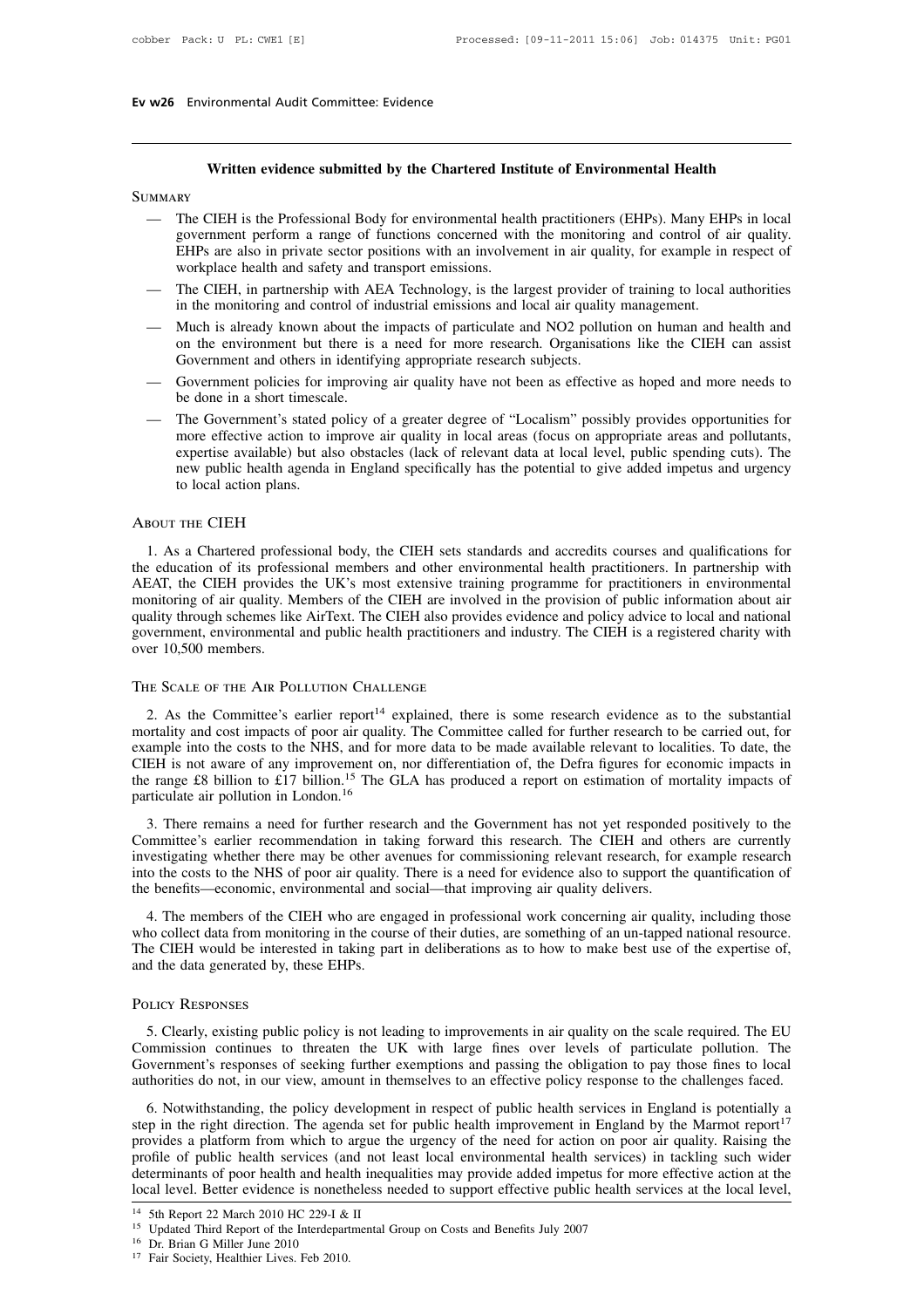Environmental Audit Committee: Evidence Ev w27<br>however, including area-specific data on the scale of the problem: mortality, morbidity, cost to healthcare<br>services, costs to employers in lost productivity and so on. Envir<br>Services, costs to employers in lost productivity and so on.<br>Solution 2011 *2<br>bowever, including are<br>services, costs to emplo<br><i>3 June 2011* Equisible 2014 and the scale of the problem: mortality, morbidity, cost to<br>
written evidence submitted by the British Heart Foundation<br>
Foundation (BHF) is the UK's leading heart charity. Our vision is of a world

Vices, costs to employers in lost productivity and so on.<br> *Iune 2011*<br> **Written evidence submitted by the British Heart Foundation**<br>
1. The British Heart Foundation (BHF) is the UK's leading heart charity. Our vision is o **Solution 3 June 2011**<br> **Our difference submitted by the British Heart Foundation**<br>
1. The British Heart Foundation (BHF) is the UK's leading heart charity. Our vision is of a world where no-<br>
one dies prematurely of heart **Example 1**<br>despite recent improvements, death rates from cardiovascular disease is the UK's single biggest killer, and<br>despite recent improvements, death rates from cardiovascular disease (CVD) in the UK are relatively hi **Written evidence subm**<br>1. The British Heart Foundation (BHF) is the<br>one dies prematurely of heart disease. Heart a<br>despite recent improvements, death rates from<br>compared to other developed countries.<sup>1</sup> 2. We have focussed this brief response of the heart health impacts of particulate matter (PM) air pollution,<br>2. We have focussed this brief response of the heart health impacts of particulate matter (PM) air pollution,<br>2.

### **INTRODUCTION**

despite recent improvements, death rates from cardiovascular disease (CVD) in the UK are relatively high<br>compared to other developed countries.<sup>1</sup><br>INTRODUCTION<br>2. We have focussed this brief response of the heart health im nitrogen dioxide, may also pose cardiovascular risk alone or in conjunction with PM exposure, however, further exports is where the majority of research has been focussed to date. Other air pollutants, such as ozone or in The search is needed to find out about the potential effects of particulate matter (PM) air pollution,<br>2. We have focussed this brief response of the heart health impacts of particulate matter (PM) air pollution,<br>3 as this 2. We have focussed this brief response of the heart health impacts of particulate matter (PM) air pollution, as this is where the majority of research has been focussed to date. Other air pollutants, such as ozone or nitr

this is where the majority of research has been focussed to date. Other air pollutants, such as ozone or rogen dioxide, may also pose cardiovascular risk alone or in conjunction with PM exposure, however, further earch is ntrogen dioxide, may also pose cardiovascular risk alone or in conjunction with PM exposure, however, further research is needed to find out about the potential effects of these pollutants.<sup>2</sup><br>3. Research shows that PM air levels. cardiovascular events including heart attacks and strokes amongst vulnerable groups.<br>4. Given the large number of people living in the UK with heart disease and the lik<br>to air pollution, it is vital that UK governments tak 4. Given the large number of people living in the UK with heart disease and the likelihood of their exposure<br>air pollution, it is vital that UK governments take action to improve air quality at both national and local<br>vels

Expectively. It is vital that UK governments take action to improve air quality at both national and local<br>levels.<br>**PARTICULATE MATTER AIR POLLUTION AND HEART DISEASE**<br>5. The cardiovascular effects of air pollution were fi deaths during the three MATTER AIR POLLUTION AND HEART DISEASE<br>
5. The cardiovascular effects of air pollution were first observed after the major smog that occurred in<br>
London in 1952. Based on available data from the pre PARTICULATE MATTER AIR POLLUTION AND HEART DISEASE<br>5. The cardiovascular effects of air pollution were first observed afte<br>London in 1952. Based on available data from the previous year, it was e<br>deaths during the three we RTICULATE MATTER AIR POLLUTION AND HEART DISEASE<br>5. The cardiovascular effects of air pollution were first observed after the major smog that occurred in<br>modon in 1952. Based on available data from the previous year, it w

5. The cardiovascular effects of air pollution were first observed after the major smog that occurred in London in 1952. Based on available data from the previous year, it was estimated that there were 4,000 extra deaths 2. The canovascular chects of an pointion were first observed and the inglor sing that occurred in London in 1952. Based on available data from the previous year, it was estimated that there were 4,000 extra deaths during London in 1992. Based on available data Hom the previous year, it was essimated that there were 4,000 extra deaths during the three weeks after the smog began.<sup>3</sup> Since the 1970s hundreds of epidemiological studies have d demonstrated an association between PM and adverse health effects.<br>
6. Particles are grouped according to their size, which ranges from clusters of molecules called ultrafine<br>
particles (UFPs), through to fine particles w 6. Particles are grouped according to their size, which ranges from clusters of molecules called ultrafine particles (UFPs), through to fine particles with a diameter of 2.5 $\mu$ m or less (PM<sub>2.5</sub>), and coarse particles wi

paractics (Or Fs), unough to the particles while a transference of 2.5 Jun of tess (FM2.5), and coalse particles while<br>a diameter between 2.5 Jun and 10 Jum (PM<sub>10</sub>). Most studies show a stronger link between cardiovascul a diameter setween 2.5pm and 10pm (1 M<sub>10</sub>). Most staties show a stronger link setween callowascular shocks and PM<sub>2.5</sub> than other size particles, and there is now sufficient evidence to support a causal link.<sup>4</sup> PM<sub>2.5</sub> The mortality.<sup>2</sup> 8. The health effects of PM air pollution are seen following short-term, as well as long-term exposure.<br>Breathing in PM for a few heads are seen for the Medical Effects of Air Pollutants reported that th and a fluid in PM for a few thours or weeks can file on mortality, and that this is almost certainly a causal relationship.<sup>5</sup> In a review of the evidence, the American Heart Association concluded that the evidence is con

association between long term exposure to  $1.1925$  and criters on instantly, and that this is amost certainly a causal relationship.<sup>5</sup> In a review of the evidence, the American Heart Association concluded that the eviden as consistent with a causal relationship between  $PM_{2.5}$  exposure and cardiovascular disease and cardiovascular mortality.<sup>2</sup><br>8. The health effects of PM air pollution are seen following short-term, as well as long-term ill individuals, such as older people with existing correct individuals and strokes, amongst vulnerable groups. Reducing PM levels can help decrease cardiovascular mortality within a timeframe as short as a few years.<sup>2</sup> 9

Example 1.1 The matrix of the displacement and section to the displacement, as we has followed a strokes, amongst vulnerable groups. Reducing PM levels can help decrease cardiovascular mortality within a timeframe as shor busiest, most polluted roads because it tends to be cheaper.<sup>6</sup> 10. It appears that there is no safe threshold for PM<sub>2.5</sub>. Adverse health effects appear to have a linear relationship with exposure, and there is no safe t 9. Increases in cardiovascular morbidity and mortality are mainly amongst susceptible, although not critically<br>ill individuals, such as older people with existing coronary heart disease.<sup>2</sup> Individuals and families with a Final individuals, such as<br>income may also be d<br>busiest, most polluted<br>10. It appears that<br>relationship with expc<br>consistently safe.<br>11. The BHF provid

The BHF provides a fact sheet on air pollution, included with this response. As aerobic physical activity of the benching with exposure, and there is no clear threshold below which pollution levels have found to be insist busiest, most polluted roads because it tends to be cheaper.<sup>8</sup><br>10. It appears that there is no safe threshold for  $PM_{2.5}$ . Adverse health effects appear to have a linear<br>relationship with exposure, and there is no clear 10. It appears that there is no safe threshold for  $PM_{2.5}$ . Adverse health effects appear to have a linear relationship with exposure, and there is no clear threshold below which pollution levels have found to be consist relationship with exposure, and there is no clear threshold below which pollution levels have found to be consistently safe.<br>
11. The BHF provides a fact sheet on air pollution, included with this response. As aerobic phys nsistently sate.<br>
11. The BHF provides a fact sheet on air pollution, included with this response. As aerobic physical activity<br>
very good for the heart, the benefits of exercising outdoors outweigh the risks associated wi

11. The BHF provides a fact sheet on air pollution, included with this response. As aerobic physical activity<br>is very good for the heart, the benefits of exercising outdoors outweigh the risks associated with air pollution In the EIT provides a fact sheet on an pondaton, included with this response. As acroote physical activity<br>is very good for the heart, the benefits of exercising outdoors outweigh the risks associated with air pollution<br>fo Is very good for the heart, the benefits of exercity for most people. However, people with corona areas where traffic pollution is likely to be hig 12. More research is needed to understand biological mechanisms behind thi For further information please contact Katie Chruszcz mailto:chruszczk@bhf.org.uk<br>For further information please contact Alley is currently funding several studies in this<br>vestigating the effects of air pollution on the he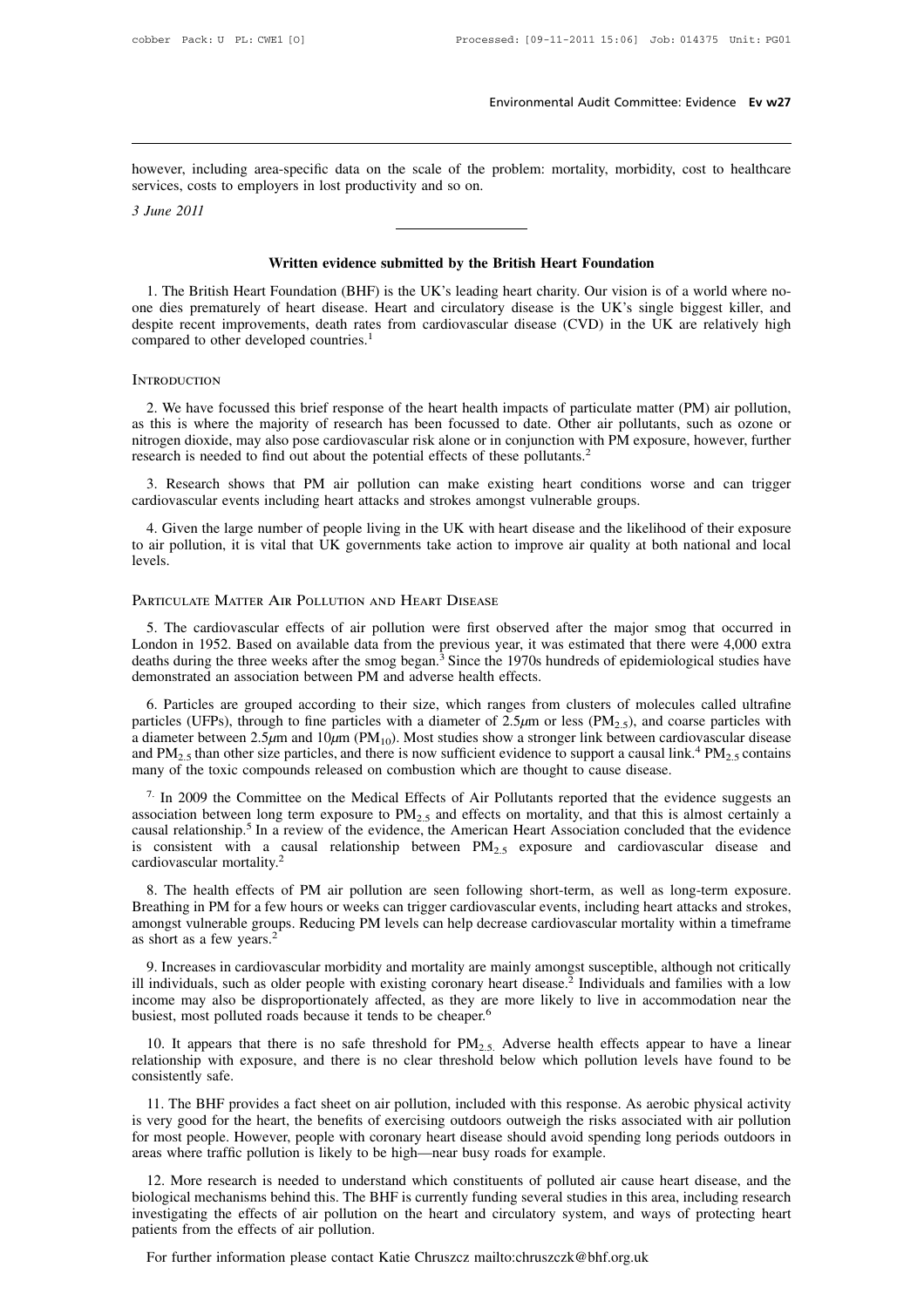# **Ev w28** Environmental Audit Committee: Evidence

### **REFERENCES**

1. British Heart Foundation Health promotion Research Group (2010). *Coronary Heart Disease Statistics 2010*.<br>1. British Heart Foundation Health promotion Research Group (2010). *Coronary Heart Disease Statistics 2010*.<br>2. REFERENCES<br>1. British Heart Foundation Health promotion Research Group (2010). *Coronary Heart Disease Statistics 2010*.<br>2. American Heart Association (2010) *Particulate matter air pollution and cardiovascular disease. An REFERENCES*<br>
1. British Heart Foundation Health promotion Research Group (2010). *Coronary Heart Disease S*<br>
2. American Heart Association (2010) *Particulate matter air pollution and cardiovascular disea<br>
to the scientif* REFERENCES<br>1. British Heart Foundation Health promotion Research Group (2010). *Coronary Heart Disease Statistics 2010*.<br>2. American Heart Association (2010) *Particulate matter air pollution and cardiovascular disease. An* 1. British Heart Foundation Health promotion Research Group (2010). *Coronary Heart Disease Sta*<br>2. American Heart Association (2010) *Particulate matter air pollution and cardiovascular disease*<br>*to the scientific stateme* 2. American Heart Association (2010) *Particulate matter air pollution and cardio*<br>to the scientific statement from the American Heart Association. Circulation 10 Ma<br>3. Wilkins, E.T. (1954). Air pollution and the London fo

*to the scientific statement from the American Heart*<br>
3. Wilkins, E.T. (1954). Air pollution and the Lond<br>
4. Brook et al (2008) *Cardiovascular effects of air*  $\mu$ <br>
5. COMEAP (2009) *Long term exposure to air poll*<br>
6. 1. Schwartz. J, et al (2008) *Cardiovascular effects of air pollution*. Clinical Science 115, 175–187.<br>
1. Brook et al (2008) *Cardiovascular effects of air pollution*. Clinical Science 115, 175–187.<br>
5. COMEAP (2009) *Lon A.* Brook et al (2008) *Cardiovascular effects of air pollution*. Clinical Science 115, 175–187.<br>
5. COMEAP (2009) *Long term exposure to air pollution: effect on mortality.*<br>
6. LACORS (2010) "*A Clean Bill of Health*".<br> *and survival.* Eviron Health Perspect. 116:64. **Sample 18 Start Start End of the Submitted by the Natural Environment Research Council**<br> **Submitted by the Natural Environment Research Council** 

### **INTRODUCTION**

1. The Natural Environment Research Council<br>
1. The Natural Environment Research Council (NERC) is one of the UK's seven Research Councils. It funds<br>
1. The Natural Environment Research Council (NERC) is one of the UK's se **EXECUTE SCIENCISE SCIENCISE SCIENCISE SCIENCISE IN SERVICE THE NATURE CONCRETE:**<br>
1. The Natural Environment Research Council (NERC) is one of the UK's seven Research Councils. It funds<br>
and carries out impartial scientif Submitted by the Natural Environment Research Council<br>
1. The Natural Environment Research Council (NERC) is one of the UK's seven Research Councils. It funds<br>
and carries out impartial scientific research in the sciences 2. Details of NERC's Research and Collaborative Centres and Major programmes are available at the NERC's Research and Collaborative Centres and Major programmes are available at the NERC's Research and Collaborative Centre

www.nerc.ac.uk.

1. The Natural Environment Research Council (NERC) is one of the UK's seven Research Councils. It funds<br>d carries out impartial scientific research in the sciences of the environment. NERC trains the next generation<br>indepe and carries out impartial scientific research in the sciences of the environment. NERC trains the next generation<br>of independent environmental scientists.<br>2. Details of NERC's Research and Collaborative Centres and Major p of independent environmental scientists.<br>
2. Details of NERC's Research and Collaborative Centres and Major programmes are available at<br>
www.nerc.ac.uk.<br>
3. NERC's comments are based on input from Professor Roy Harrison, P 3. NERC's comments are based on input from Professor Roy Harrison, Professor of Environmental Health at the University of Birmingham and NERC Theme Leader for Environment, Pollution and Human, the NERC National Centre for ww.nerc.ac.uk.<br>3. NERC's comments are based on input from Professor Roy Harrison, Professor of Environmental Health<br>the University of Birmingham and NERC Theme Leader for Erology and Hydrology and Human, the NERC<br>tional Ce

3. NERC's comments are based on input from Professor Roy Harrison, Professor of Environmental Health<br>at the University of Birmingham and NERC Theme Leader for Environment, Pollution and Human, the NERC<br>National Centre for 3. NERC s comments are based on input from Professor Roy Harrison, Professor of Environmental Health at the University of Birmingham and NERC Theme Leader for Environment, Pollution and Human, the NERC National Centre for are the University of Birmingham and NERC Theme Leader for Environment, Pollution and Human, the NERC National Centre for Atmospheric Sciences, the NERC Centre for Ecology and Hydrology and NERC Swindon Office staff.<br>
4. N **EXECUTE:** National Centre for Atmospheric Science<br>Office staff.<br>4. NERC provided written evidence<sup>18</sup><br>published in March 2010. Here we provid<br>two themes of the inquiry: *The causes of<br>reduced most effectively*; and *the i* First and Materia 2010. Here we provide information about ongoing PERC support for research relevant to<br>o themes of the inquiry: The causes of particulate and NO2 air pollution in the UK and how these can be<br>duced most eff

### NERC Research

between NERC Research Council (MRC), the Department from particulate and NO2 pollution,<br>and how these should be measured.<br>NERC RESEARCH<br>5. The Environmental Exposure & Health Initiative<sup>19</sup> (budget £7M, lifespan 2009–15) RERC RESEARCH<br>
S. The *Environmental Exposure & Health Initiative<sup>19</sup>* (budget £7M, lifespan 2009–15) is a joint initiative<br>
between NERC, the Medical Research Council (MRC), the Department of Health (DH), the Economic & THERC RESEARCH<br>
5. The *Environmental Exposure & Health Initiative<sup>19</sup>* (budget £7M, lifespan 2009–15) is a joint initiative<br>
between NERC, the Medical Research Council (MRC), the Department of Health (DH), the Economic & NERC RESEARCH<br>5. The *Environmental Exposure & Health Initiative<sup>19</sup>* (budget £7M, lifespan 2009–15) is a joint initiative<br>between NERC, the Medical Research Council (MRC), the Department of Health (DH), the Economic & Soc EXC NESEARCH<br>5. The *Environmental Exposure & Health Initiative<sup>19</sup>* (budget £7M, lifespan 2009–15) is a joint initiative<br>between NERC, the Medical Research Council (MRC), the Department of Health (DH), the Economic & Soc between NERC, the Medical Research Council (MRC), the Department of Health (DH), the Economic & Social Research Council (ESRC), and Department for Environment, Food & Rural Affairs (Defra), launched under the umbrella of t between NERC, the Medical Research Council (MRC), the Department of Health (DH), the Research Council (ESRC), and Department for Environment, Food & Rural Affairs (L the umbrella of the Living with Environmental Change (LW Search Council (ESKC), and Department for Environment, Pood & Kural Arian's (Deria), faulted under<br>
e umbrella of the Living with Environmental Change (LWEC) partnership. It will provide important new<br>
owledge on the inte the uniotent of the Erving with Environment<br>
knowledge on the interconnections and<br>
exposure routes and health effects in hu<br>
risks. This integrated understanding is<br>
that will reduce the adverse health effec<br>
6. Several g metric results and health effects in humans, including variations in susceptibility and the definition of health<br>
This integrated understanding is vital to inform development of evidence-based policies and practices<br>
I re

- ntegrated understanding is vital to inform development of evidence-based policies and practices<br>uce the adverse health effects of contaminated water, land, food or air.<br>
I grants<sup>20</sup> associated with this programme were awa The intertance the adverse health effects of contaminated water, land, food or air.<br>
I grants<sup>20</sup> associated with this programme were awarded funding in August 2010; those relevant<br>
y are outlined below:<br>
Air pollution an pollutants<sup>20</sup> associated with this programme were awarded funding in August 2010; those relevant y are outlined below:<br>Air pollution and weather-related health impacts—methodological study based on spatio-<br>temporally disa I grants<sup>20</sup> associated with this programme were awarded funding in August 2010; those relevant<br>y are outlined below:<br>Air pollution and weather-related health impacts—methodological study based on spatio-<br>temporally disag y are outlined below:<br>Air pollution and weather-related health impacts—methodolc<br>temporally disaggregated multi-pollutant models<sup>21</sup> (budget c. £1<br>Aims to provide new epidemiological evidence on the health is<br>pollutants. I — Air pollution and weather-related health impacts—methodological study based on spatio-<br>temporally disaggregated multi-pollutant models<sup>21</sup> (budget c. £1.5 million, lifespan 2011–14)—<br>Aims to provide new epidemiological temporally disaggregated multi-pollutant models<sup>21</sup> (budget c. £1.5 million, lifespan 2011–14)—<br>Aims to provide new epidemiological evidence on the health impacts of exposure to multiple<br>pollutants. It will examine the im
- Aims to provide new epidemiological evidence on the health impacts of exposure to multiple<br>pollutants. It will examine the implications of such evidence for the regulation and control of air<br>quality and assess how uncertai pollutants. It will examine the implications of such evidence for the regulation and control of air<br>quality and assess how uncertainties in evidence affect its translation into actionable evidence-<br>based policies and the e quality and assess how uncertainties in evidence affect its translation into actionable evidence-<br>based policies and the evaluation of their costs and benefits.<br>From Airborne Exposures to Biological Effects: the impact of based policies and the evaluation of their costs and benefits.<br>
— From Airborne Exposures to Biological Effects: the impact of nanoparticles on<br>
c £1.75 million, lifespan 2011–14)—Nanoparticles are found in vehicle and in

<sup>19</sup> http://www.nerc.ac.uk/research/programmes/eehi/

<sup>20</sup> http://gotw.nerc.ac.uk/list\_them.asp?them=EEHI

<sup>&</sup>lt;sup>21</sup> http://gotw.nerc.ac.uk/list\_short.asp?searchterm=Air+pollution+and+weather+related+health+impacts+&Submit=Search&sb=t

<sup>22</sup> http://gotw.nerc.ac.uk/list\_short.asp?searchterm=From+Airborne+Exposures+to+Biological+Effects+&Submit=Search&sb=t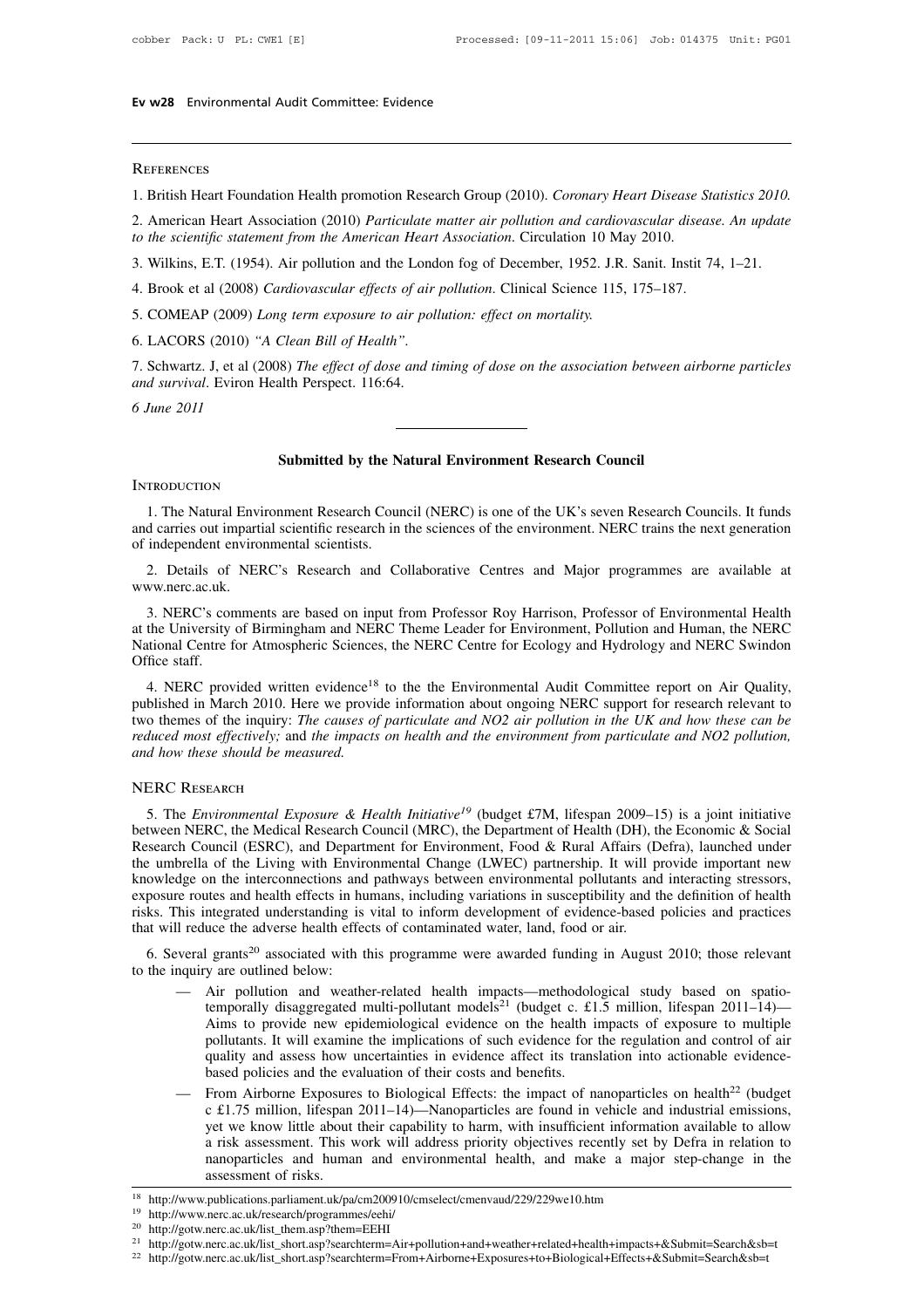Environmental Audit Committee: Evidence Ev w29<br>— Traffic pollution and health in London<sup>23</sup> (budget c £2 million lifespan, 2001–15)—Research will<br>elucidate the more toxic components of the pollution mix in London, with par Environmental Audit Committee: Evidence Ev w29<br>Traffic pollution and health in London<sup>23</sup> (budget c £2 million lifespan, 2001–15)—Research will<br>elucidate the more toxic components of the pollution mix in London, with parti Environmental Audit Committee: Evidence Ev w29<br>Traffic pollution and health in London<sup>23</sup> (budget c £2 million lifespan, 2001–15)—Research will<br>elucidate the more toxic components of the pollution mix in London, with part Traffic pollution and health in London<sup>23</sup> (budget c  $£2$  million lifespan,  $2001-15$ )—Research will elucidate the more toxic components of the pollution mix in London, with particular emphasis on traffic generated partic Traffic pollution and health in London<sup>23</sup> (budget c £2 million lifespan, 2001–15)—Research will elucidate the more toxic components of the pollution mix in London, with particular emphasis on traffic generated particles Traffic pollution and health in London<sup>23</sup> (budget c £2 million lifespan, 2001–15)—Research will elucidate the more toxic components of the pollution mix in London, with particular emphasis on traffic generated particles Traffic pollution and health in<br>elucidate the more toxic comportraffic generated particles to in<br>vehicle emissions and ambient a<br>exposures to inform more focus<br>of investigations to examine the<br>health will be carried out.<br>b Final at the more toxic components of the pointuon mix in London, while particular emphasis on traffic generated particles to inform a more focussed and efficient policy process for regulating vehicle emissions and ambien Figure 1.1 The Urban Atmospheric Science programme<sup>24</sup> (budget files). It will provide better information on spatial and temporal exposures to inform more focussed traffic and infrastructure planning and management. A num

Figure 2.4 The Urban Amore in the multimated in the multimated infrastructure planning and management. A number of investigations to examine the relationship between chronic exposure to traffic pollution and health will b Exposites to mionin mote focussed traint and imrastructure planning and malagement. A number<br>of investigations to examine the relationship between chronic exposure to traffic pollution and<br>health will be carried out.<br>7. T The Urban Atmospheric Science programme<sup>24</sup> (budget £2.9 million, lifespan 2009–12) was designed as<br>part of the LWEC accredited Environment & Human Health programme, with the input of several LWEC<br>partners, including EPSR 7. The Urban Atmospheric Science programme<sup>24</sup> (budget £2.9 million, lifespan 2009–12) was designed as part of the LWEC accredited Environment & Human Health programme, with the input of several LWEC partners, including E 7. The Urban Atmospheric Science programme<sup>24</sup> (budget £2.9 million, lifespan 2009–12) was designed as part of the LWEC accredited Environment & Human Health programme, with the input of several LWEC partners, including E part of the LWEC accredited Environment & Human Health programme, with the input of several LWEC<br>partners, including EPSRC, MRC, and the Environment Agency (along with valuable advice from others,<br>including the Health Prot partners, including EPSRC, MRC, and the Environment Agency (along with valuable advice from others, including the Health Protection Agency). NERC has invested the £2.9 million budget of this programme in ClearfLo,<sup>25</sup> to b including the Health Protection Agency). NERC has invested the £2.9 million budget of this programme in ClearfLo,<sup>25</sup> to be carried by a consortium of universities and NERC research centres, led by University of Reading. ClearfLo,<sup>25</sup> to be<br>Reading. ClearfLc<br>loading of London<br>of life and increasi<br>be used for long<br>measurements will<br>affect health.<br>8. The *Network*. Examples CeariLo with provide integrated measurements of the meteorology, composition and particulate<br>ading of London's atmosphere to improve the prediction of air quality—a key priority for improving quality<br>life and incr is usually dotating of London's atmosphere to improve the prediction of air quality—a key priority for improving quality of life and increasing life expectancy in cities. The new measurement capabilities established by Cl

be used for long-term measurements and intensive observation periods. Analysis and modelling of the measurements will establish key processes responsible for producing the main pollutants in urban areas which affect healt be used for fong-term measurements and mensive observation periods. Analysts and modeling of the<br>measurements will establish key processes responsible for producing the main pollutants in urban areas which<br>affect health.<br>8 *neessurements win establish key processes responsible for producing the main politiants in tirban areas which affect health.*<br> *8. The Networks of Sensors—Demonstration High Resolution Networks<sup>26</sup> programme is a five-yea* 8. The *Networks of Sensors—Demonstration High Resolution Networks<sup>26</sup> programme is a five-year NERC research programme (2010–14) that is supporting six collaborative demonstration projects exploiting the potential of dis* 8. The *Networks of Sensors—Demonstration High Resolution Networks<sup>26</sup> programme is a five-year NERC research programme (2010–14) that is supporting six collaborative demonstration projects exploiting the potential of dis* research programme (2010–14) that is supporting six collaborative demonstration projects exploiting the potential of distributed high density networks of sensors, with the objective of discovering new insights in the envir be environment. As part of this programme NERC has invested around £1 million in a *High density sensor* twork system for air quality studies at Heathrow airport<sup>27</sup>. The overall scientific objective is to demonstrate pot network system for air quality studies at Heathrow airport<sup>27</sup>. The overall scientific objective is to demonstrate<br>the potential of low cost sensor network systems for characterising air quality in the urban environment, t

network system for air quality staties at Treatmow atiport. The overall scientific objective is to definistate<br>the potential of low cost sensor network systems for characterising air quality in the urban environment, to<br>un Incertional of low cost sciisor network systems for characterising an quanty in the urban chyriominent, to<br>understand the factors which influence pollutant distributions on local scales. The project will develop and<br>demons investment are research in the responses of coal scales. The project win develop and demonstrate a sensor network system in and around London Heathrow Airport for an extended period.<br>9. The NERC National Centre for Atmosph definolisatic a sensor network system in and around Eondon Heathow Aliport for an extended period.<br>9. The NERC National Centre for Atmospheric Science (NCAS) conducts a long-term programme of<br>research in to air quality. Th 9. The NERC National Centre for Atmospheric Science (NCAS) conducts a long-term programme of research in to air quality. The ambition of this programme is to improve the prediction of human exposure to air pollution and th research in to air quality. The ambition of this programme is to improve the prediction of human exposure to air pollution and the attribution of contributing sources. This forms one of four central NCAS science challenges air pollution and the attribution of contributing sources. This forms one of four central NCAS science challenges (along with short and long term climate science and high impact weather). NERC makes an investment of around challenges (along with short and long term climate science and high impact weather). NERC makes an investment of around £1.5 million per annum in this on-going research through NCAS (distinct from other investments outline investment of around £1<br>investments outlined in t<br>term research grants hig<br>the NCAS science direct<br>The activity is conduct<br>undergoing the process of<br>research activities:<br>assessment of<br>continents are nents outlined in this memorandum). NCAS also provides underpinning support for many of the fixed-<br>search grants highlighted elsewhere in the response. The Air Quality research theme is led by one of<br>AS science directors, It is grants highlighted elsewhere in the response. The Air Quality research theme is led by one of<br>cience directors, Prof. Ally Lewis, and draws on research staff based a number of key Universities.<br>It is conducted in clo As science unectors, F101. Any Lewis, and draws on research start based a number of key chrvessites.<br>tivity is conducted in close consultation with Defra (Atmosphere and Local Environment) and is<br>ing the process of LWEC ac Is conducted in close consulation<br>the process of LWEC accreditation.<br>sites:<br>assessment of how atmospheric contonents and develop understandin<br>quantification of the changing back<br>controlling future air quality;<br>prediction o

- 
- matrivities:<br>
 assessment of how atmospheric composition varies over space scales frequencies and develop understanding of how processes operating on these quantification of the changing background in atmospheric composit — assessment of how atmospheric composition varies over space scales from the street canyon to<br>
continents and develop understanding of how processes operating on these various scales interact;<br>
— quantification of the cha continents and develop understanding of hov<br>quantification of the changing background i<br>controlling future air quality;<br>prediction of the frequency and severity of p<br>reduction in uncertainty in the chemical ar<br>particle for — quantification of the changing background in atmospheric composition and the effects of this in<br>
— prediction of the frequency and severity of poor air quality events;<br>
— reduction in uncertainty in the chemical and phy
- 
- controlling future air quality;<br>prediction of the frequency and severity of poor air quality events;<br>reduction in uncertainty in the chemical and physical mechanisms associated wi<br>particle formation and transformation;<br>im — prediction of the frequency and severity of poor air quality events;<br>
— reduction in uncertainty in the chemical and physical mechanisms associated with aerosol and<br>
particle formation and transformation;<br>
— improving e
- 
- 

10. The NERC Centre for Ecology and Hydrology coordinates a large-scale collaborative projection and the decalized air quality and in particular O<sub>3</sub> and NO<sub>2</sub>; and<br>
20. The NERC Centre for Ecology and Hydrology coordinate particle formation and transformation;<br>
— improving estimates of key biogenic and anthropogenic atmospheric emissions that influence both<br>
background and localized air quality and in particular O<sub>3</sub> and NO<sub>2</sub>; and<br>
— asses *strategies for European ecosystems* (ECLAIRE, 2011–14), which will questions on the effect of future strategies for European ecosystems (ECLAIRE, 2011–14), which will investigate the effect of air quality and response str background and localized air quality and in particular  $O_3$  and  $NO_2$ ; and<br>
— assessment of the adequacy of existing UK observation networks and air quality prediction models.<br>
10. The NERC Centre for Ecology and Hydrolo The Section models.<br>
10. The NERC Centre for Ecology and Hydrology coordinates a large-scale collaborative project co-funded<br>
by the EC 7th Framework programme *Effects of climate change on air pollution impacts and respon* - assessment of the adequacy of existing UK observation networks and air quality prediction models.<br>
10. The NERC Centre for Ecology and Hydrology coordinates a large-scale collaborative project co-funded<br>
by the EC 7th Fr 10. The NEKC Centre for Ecology and Hydrology coordinates a farge-scale conaborative project co-funded<br>the EC 7th Framework programme *Effects of climate change on air pollution impacts and response*<br>ategies for *European* by the EC 7th Frankwork programme Effects of climate change on air polition imputs and response<br>strategies for European ecosystems (ECLAIRE, 2011–14), which will investigate the effect of air quality and<br>climate change on strategies for European ecosystems (ECEATRE, 2011–14), which will investigate the effect of an quanty and<br>climate change on ecosystems, including carbon sequestration and ecosystem services. This project brings<br>together 3

<sup>27</sup> http://gotw.nerc.ac.uk/list\_short.asp?searchterm=

<sup>25</sup> http://gotw.nerc.ac.uk/list\_short.asp?searchterm=clearflo&Submit=Search

<sup>&</sup>lt;sup>26</sup> http://www.nerc.ac.uk/research/programmes/nos/<br><sup>27</sup> http://esty.nere.ac.uk/list\_short\_son?searchterm

High+density+sensor+network+system+for+air+quality+studies+at+Heathrow+airport+&Submit=Search

<sup>28</sup> http://www.rotap.ceh.ac.uk/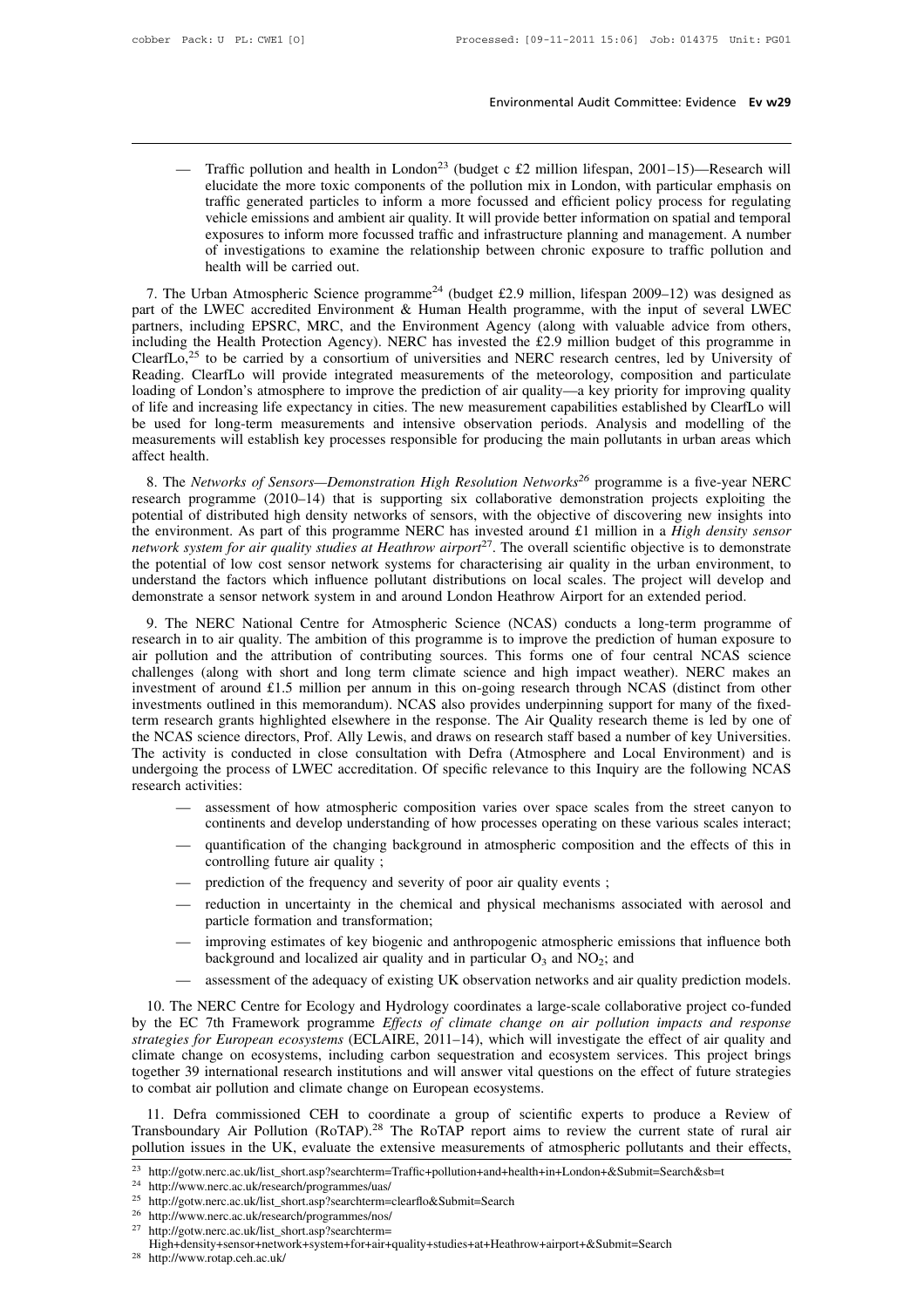# **Ev w30** Environmental Audit Committee: Evidence

**Ev w30** Environmental Audit Committee: Evidence<br>
and produce a synthesis of current understanding which will be used to determine air quality policies. The<br>
review focuses on the main chemicals causing acid deposition, eu **Ev w30** Environmental Audit Committee: Evidence<br>and produce a synthesis of current understanding which will be used to determine air quality policies. The<br>review focuses on the main chemicals causing acid deposition, eut **Ev w30** Environmental Audit Committee: Evidence<br>
and produce a synthesis of current understanding which will be used to determine air quality policies. The<br>
review focuses on the main chemicals causing acid deposition, e and produce a synthesis of current understanding which will be used to determine air quality policies. The<br>review focuses on the main chemicals causing acid deposition, eutrophication, ground level ozone and heavy<br>metal p and produce a synthesis of current understanding which will be used to determine air quality policies. The review focuses on the main chemicals causing acid deposition, eutrophication, ground level ozone and heavy metal p and produce a synthesis of current understanding which will be used to determine air quality policies. The review focuses on the main chemicals causing acid deposition, eutrophication, ground level ozone and heavy metals, From the main chemical examples are provided (SO<sub>2</sub>), nitrogen oxides (NO<sub>3</sub>), ammonia (NH<sub>3</sub>), are expected to (particulate matter), heavy metals, nitric acid (HNO<sub>3</sub>) and ozone (O<sub>3</sub>). The RoTAP report reviews all of th

- available to the group on these pollutants and their contribution to acidification, eutrophication,<br>
cozone and heavy metal deposition in the UK. A draft copy of the RoTAP report is available.<sup>29</sup><br>
C is currently supporti corrigonal metally supporting numerous other grants relevant to air quality, constituting an investment consideration. Several examples are provided below:<br> *Demonstrating Techniques for Air Pollution Source Performance As* The used to exploring numerous of the grants relevant to air quality, constituting an investment<br>includion. Several examples are provided below:<br>Demonstrating Techniques for Air Pollution Source Performance Assessment<sup>30</sup> ERC is currently supporting numerous other grants relevant to air quality, constituting an investment  $\pm 5$  million. Several examples are provided below:<br>
— *Demonstrating Techniques for Air Pollution Source Performance Demonstrating Techniques for Air Pollution Source Performance Assessment<sup>50</sup> (budget c £225K, lifespan 2009–12)—This research aims to demonstrate the advantages of "smarter" forms of aerometric analysis to a wide range of*
- litespan 2009–12)—This research aims to demonstrate the advantages of "smarter" forms of<br>aerometric analysis to a wide range of air-quality practitioners. It will show how existing and novel<br>techniques can be used to expl aerometric analysis to a wide range of air-quality practitioners. It will show how existing and novel<br>techniques can be used to exploit air-quality data more fully and rigorously, and crucially how the<br>extra information ca techniques can be used to exploit air-quality data more fully and rigorously, and crucially how the extra information can benefit operational and policy decisions.<br> *Improving representation of wildfire smoke transport and* extra information can benefit operational and policy decisions.<br> *Improving representation of wildfire smoke transport and effects in a key operational atmospheric monitoring and forecasting scheme<sup>31</sup> (budget c £100K, lif* Improving representation of wildfire smoke transport and effects in a key operational atmospheric<br>monitoring and forecasting scheme<sup>31</sup> (budget c £100K, lifespan 2011–12)—UK air quality can<br>be significantly affected by lon monitoring and forecasting scheme<sup>31</sup> (budget c £100K, lifespan 2011–12)—UK air quality can<br>be significantly affected by long-range transport of smoke from European and Russian wildfires<br>particularly when particulates and particularly when particulates and trace gases are injected high into the atmosphere. This work<br>will exploit the findings from two previous successful NERC research grants to provide major<br>improvements to the current presc
- will exploit the findings from two previous successful NERC research grants to provide major<br>improvements to the current prescription of wildfire smoke plume injection height in the prototype<br>Global Monitoring for Environm improvements to the current prescription of wildfire smoke plume injection height in the prototype<br>Global Monitoring for Environment and Security UK/European atmospheric monitoring and<br>forecasting scheme.<br>AErosol model ROb Global Monitoring for Environment and Security UK/European atmospheric monitoring and<br>forecasting scheme.<br>*AErosol model RObustness and Sensitivity study for improved climate and air quality prediction*<br>(*AEROS*)<sup>32</sup> (budg forecasting scheme.<br>AErosol model RObustness and Sensitivity study for improved climate and air quality prediction<br>(AEROS)<sup>32</sup> (budget c £337K, lifespan 2010–13)—AEROS is a collaboration of the University of<br>Leeds, Oxford AErosol model RObustness and Sensitivity study for improved climate and air quality prediction (AEROS)<sup>32</sup> (budget c £337K, lifespan 2010–13)—AEROS is a collaboration of the University of Leeds, Oxford University, the UK M  $(AEROS)^{32}$  (budget<br>Leeds, Oxford University effects.<br>Programme to computate for improved this proposal will<br>distribution that are<br>quality effects. Eeeas, Ox<br>
Programme<br>
strategies f<br>
of this pro<br>
distribution<br>
quality effe<br>
6 June 2011 Most the proposal was the fundamental requirements for accurate prediction of aerosol climate and air quality effects.<br>
Written evidence submitted by Councilor Paul Braithwaite, London Borough of Camden<br>
the last nine mont

For the last nine months Camden's Health Scrutiny Committee, London Borough of Camden<br>For the last nine months Camden's Health Scrutiny Committee has had a cross-party working group of<br>buncillors investigating the effects Written evidence submitted by Councilor Paul Braithwaite, London Borough of Camden<br>For the last nine months Camden's Health Scrutiny Committee has had a cross-party working group of<br>Councillors investigating the effects on **And Finaryor Written evidence submitted by Councilor Paul Braithwaite, London Borough of Camden**<br>For the last nine months Camden's Health Scrutiny Committee has had a cross-party working group of<br>Councillors investigating Written evidence submitted by Councilor Paul Braithwaite, London Borough of Camden<br>For the last nine months Camden's Health Scrutiny Committee has had a cross-party working group of<br>Councillors investigating the effects on **Written evidence submitted by Councilor Paul Braithwaite, London Borough of Camden**<br>For the last nine months Camden's Health Scrutiny Committee has had a cross-party working group of<br>Councillors investigating the effects For the last nine months Camden's Health Scrutiny Committee has had a cross-party working group of ouncillors investigating the effects on residents' health of air quality (AQ). On 1 June the group's draft report d recomme

mgConvert2PDF.aspx?ID=3684&T=10

### Summary of EAC Submission

1. (Item 9 of Camden Council agenda and attached PDF) http://democracy.camden.gov.uk/<br>2Convert2PDF.aspx?ID=3684&T=10<br>1. The health scrutiny working group started from being concerned about the effects of pollution on the<br>a 1. The health scrutiny working group started from being concerned about the effects of pollution on the health of those who live and work in Camden. We recognise that, going forward, we will need to work co-operatively wit mgConvert2PDF.aspx?ID=3684&T=10<br>SUMMARY OF EAC SUBMISSION<br>1. The health scrutiny working group started from being concerned about the effects of pollution on the<br>health of those who live and work in Camden. We recognise th SUMMARY OF EAC SUBMISSION<br>1. The health scrutiny working group started from being c<br>health of those who live and work in Camden. We recognise<br>operatively with neighbouring boroughs and will be dependent<br>we aspire for Camde 2. The health scrutiny working group started from being concerned about the effects of pollution on the alth of those who live and work in Camden. We recognise that, going forward, we will need to work coeratively with nei 1. The health scrutiny working group started from being concerned about the effects of pollution on the health of those who live and work in Camden. We recognise that, going forward, we will need to work co-<br>operatively wi

morbidity, the day-to-day wellbeing of our residents. The coincidence about the crices of pontation of the dependent of those who live and work in Camden. We recognise that, going forward, we will need to work cooperativel is counter-intuitive and simply not understood. It is alarming that in March, we will lied to work contract a weak applies that needs to be a leading exemplar borough.<br>2. The biggest issue that needs to be addressed is the We aspire for Camden to be a leading exemplar borough.<br>
2. The biggest issue that needs to be addressed is the public's understanding—through raising awareness of<br>
the health ramifications of not only mortality (up to 10 y 2. The biggest issue that needs to be addressed is the public's understanding—through raising awareness of the health ramifications of not only mortality (up to 10 years off the life of those most at risk) but also morbidi 2. The biggest issue that needs to be addressed is the public's understanding—through raising awarenes the health ramifications of not only mortality (up to 10 years off the life of those most at risk) but morbidity, the d 3. In the last three years there have been retrograde and woefully inadequate measures three we been forty days out of ninety with airTEXT health warning that in March, April and May this year, there we been forty days out Example into any wear-to-since with six alarming that in March, April and May this year, there is counter-intuive and simply not understood. It is alarming that in March, April and May this year, there have been forty day

required air quality standards during the Olympics—to the nation's disgraed and the present carbon reduction is centre stage but the consequences of air pollution needs to be elevated to similar prominence, because of its mive been forty tarys out of imitely with an EEXT heath warmings of poor an quanty in elantich. At present carbon reduction is centre stage but the consequences of air pollution needs to be elevated to similar prominence,

<sup>29</sup> http://www.rotap.ceh.ac.uk/documents

<sup>30</sup> http://gotw.nerc.ac.uk/list\_full.asp?pcode=NE%2FG001138%2F1&classtype=

<sup>&</sup>lt;sup>31</sup> http://gotw.nerc.ac.uk/list\_full.asp?pcode=NE%2FI022116%2F1&classtype=

<sup>32</sup> http://gotw.nerc.ac.uk/list\_full.asp?pcode=NE%2FG006172%2F1&classtype=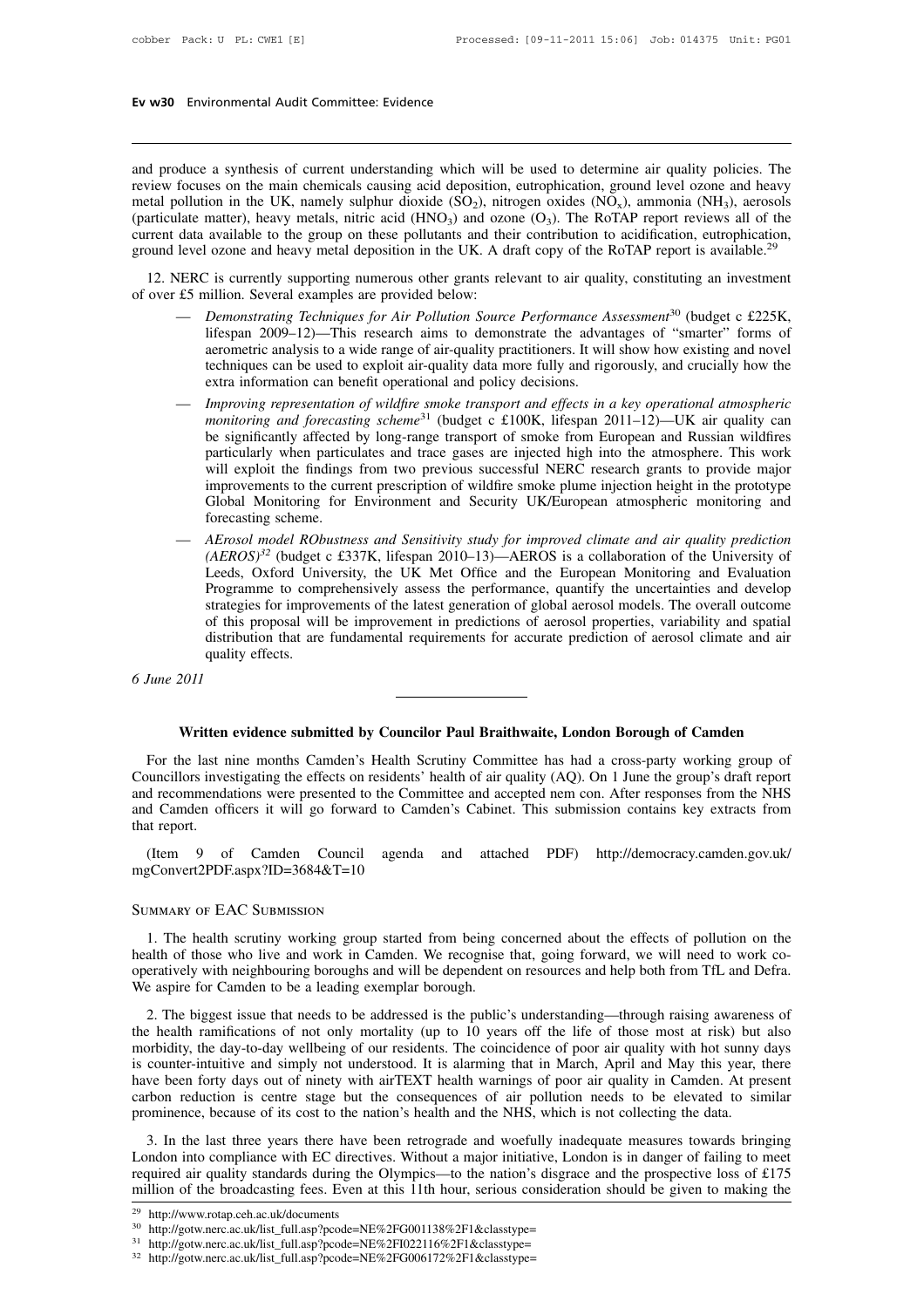Environmental Audit Committee: Evidence Ev w31<br>existing inner-London congestion zone, enforced by the camera network, an LEZ in time for the Olympics<br>with the banning of all dissel vehicles that fail to meet the Euro 4 sta Environmental Audit C<br>existing inner-London congestion zone, enforced by the camera network, an LH<br>with the banning of all diesel vehicles that fail to meet the Euro 4 standard.<br>4. The single biggest short-term gain could

isting inner-London congestion zone, enforced by the camera network, an LEZ in time for the Olympics<br>th the banning of all diesel vehicles that fail to meet the Euro 4 standard.<br>4. The single biggest short-term gain could existing inner-London congestion zone, enforced by the camera network, an LEZ in time for the Olympics<br>with the banning of all diesel vehicles that fail to meet the Euro 4 standard.<br>4. The single biggest short-term gain c Existing inner-London congestion zone, enforced by the camera network, an LEZ is<br>with the banning of all diesel vehicles that fail to meet the Euro 4 standard.<br>4. The single biggest short-term gain could be achieved by ad LEZ in time for the Olympics<br>don's 23,000 black cabs, which<br>PM<sub>10</sub> particulates. Additionally,<br>This could be overcome by an existing inner-London congestion zone, enforced by the camera networ<br>with the banning of all diesel vehicles that fail to meet the Euro 4 standa<br>4. The single biggest short-term gain could be achieved by addressing<br>the May th the banning of all diesel vehicles that fail to meet the Euro 4 standard.<br>
4. The single biggest short-term gain could be achieved by addressing London's 23,000 black cabs, which<br>  $e$  Mayor recognised are responsible f 4. The single biggest short-term gain could be achieved by addressing London's 23,000 black cabs, which<br>the Mayor recognised are responsible for more than 30% of central London's PM<sub>10</sub> particulates. Additionally,<br>London'

4. The single orgest short-term gain could be achieved by addessing London's 25,000 black cabs, which<br>the Mayor recognised are responsible for more than 30% of central London's PM<sub>10</sub> particulates. Additionally,<br>London's the Mayor recognised are responsible for line than 30% of a<br>London's particulate filters on its 8,000 buses raise levels of<br>urgent programme of retrofitting them with SCR electrolytic<br>5. Camden is a pioneer of bio-methane Exent programme of retrofitting them with SCR electrolytic filters.<br>
5. Camden is a pioneer of bio-methane fuelled vehicles, with 17 of our own fleet, plus trials with John Lewis<br>
d Waitrose delivery vehicles, based out of 5. Camden is a pioneer of bio-methane fuelled vehicles, with 17 of our own fleet, plus trials with John Lewis and Waitrose delivery vehicles, based out of our Kings Cross transport depot. This fuel has the benefits of bein

9. Callider is a plotter of bio-literative tellered ventices, with 17 of our own heet, pus thas with John Lewis<br>and Waitrose delivery vehicles, based out of our Kings Cross transport depot. This fuel has the benefits of<br>be Focussing on awareness-raising with groups most at risk, such as the NHS, coincidental with the move of responsibility for Public Health into Local Authorities, with lead to funding, the group recommends production of a se 2. The working group proposes to hold an Air Quality summit this September bringing together all involved tries, stakeholders and interested local citizens. Also, given adequate funding, the group recommends oduction of a 6. The working group proposes to hold an Air Quality summit this September bringing together all involved parties, stakeholders and interested local citizens. Also, given adequate funding, the group recommends production o o. The working group proposes to not an Art Quanty summit tins september oringing together an involved<br>parties, stakeholders and interested local citizens. Also, given adequate funding, the group recommends<br>production of a

*From the chairman's foreward*:<br> **From the chairman's foreward:** 8. We althorities, will lead to funding evaporating, staff quitting and activity initiatives—for example walking and outdoor gyms—becoming neglected "Cindere

Verbatim Extracts from the Report by Camden's Health Scrutiny Sub-committee

activity initiatives—for example walking and outdoor gyms—becom<br>
VERBATIM EXTRACTS FROM THE REPORT BY CAMDEN'S HEALTH SC<br>
From the chairman's foreward:<br>
8. London's Air Quality (AQ) is consistently in breach of EC lave<br>
to

ERBATIM EXTRACTS FROM THE REPORT BY CAMDEN'S HEALTH SCRUTINY SUB-COMMITTEE<br>
9. London's Air Quality (AQ) is consistently in breach of EC laws for air quality standards, which are there<br>
protect the health of our residents From the chairman's foreward:<br>
8. London's Air Quality (AQ) is consistently in breach of EC laws for air quality standards, which are there<br>
to protect the health of our residents and working population.<br>
9. In Camden we h From the chairman's foreward:<br>
8. London's Air Quality (AQ) is consistently in breach<br>
to protect the health of our residents and working popula<br>
9. In Camden we have several hot-spots of pollution<br>
Road, Finchley Road, Th

10. The pollution every day around Kings Cross and St Pancras stations is caused by emissions from the pollution.<br>
10. The Camden we have several hot-spots of pollution and they relate to traffic volumes: Tottenham Court<br> to protect the health of our residents and working population.<br>
9. In Camden we have several hot-spots of pollution and they relate to traffic volumes: Tottenham Court<br>
Road, Finchley Road, Theobald's Road, Camden Road, Ke 9. In Camden we have several hot-spots of pollution and they relate to traffic volumes: Tottenham Court Road, Finchley Road, Theobald's Road, Camden Road, Kentish Town Road, Kilburn High Road for example.<br>The worst example 9. In Canual We have several not-spots of Road, Finchley Road, Theobald's Road, Camde<br>The worst example in Camden is the Euston Ro<br>10. The pollution every day around Kings C<br>thousands of taxis with diesel engines that que<br> is the pollution every day around Kings Cross and St Pancras stations is caused by emissions from the pusands of taxis with diesel engines that queue and drop off and it is exacerbated by the diesel trains that Il arrive a 10. The pollution every day around Kings Cross and St Pancras stations is caused by emissions from the thousands of taxis with diesel engines that queue and drop off and it is exacerbated by the diesel trains that still ar

For the pointion every day around Kings Cross and St Palcias stations is caused by emissions from the thousands of taxis with diesel engines that queue and drop off and it is exacerbated by the diesel trains that still arr and in a practical long-term solutions<br>and the still arrive at both stations. The taxi problem<br>addressing with a London-wide approach.<br>11. Very little has been achieved in the last<br>modelling and seeking delays and waivers, dressing with a London-wide approach.<br>
11. Very little has been achieved in the last three years by Defra, or by the GLA. Their focus has been on<br>
delling and seeking delays and waivers, rather than concentrating on bold a 11. Very little has been achieved in the last three years by Defra, or by the GLA. Their focus has been on modelling and seeking delays and waivers, rather than concentrating on bold action to redress our poor AQ. Spraying

net we have the last three years by Defia, or by the GLA. Their locus has been on<br>modelling and seeking delays and waivers, rather than concentrating on bold action to redress our poor AQ.<br>Spraying the worst roads with sup bio-methanic and seeking delay<br>Spraying the worst roads wit<br>and is not a practical long-ter-<br>12. We need to discourage<br>handedly transform central<br>neighbouring inner-London bio-methane clean fuel.<br>13. Mayor Ken Livingston d is not a practical long-term solution.<br>
12. We need to discourage journeys and encourage cleaner engined vehicles. Whilst Camden cannot single-<br>
Indedly transform central London's AQ, we can encourage and participate in

12. We need to discourage journeys and encourage cleaner engined vehicles. Whilst Camden cannot single-<br>handedly transform central London's AQ, we can encourage and participate in co-operation between<br>neighbouring inner-Lo 12. We fieed to discourage journeys and encourage cleaner engined ventices. Whilst Cannon cannot single-<br>handedly transform central London's AQ, we can encourage and participate in co-operation between<br>neighbouring inner-L neighbouring inner-London boroughs and the GLA by sharing our expertise, for example in our pioneering of<br>bio-methane clean fuel.<br>13. Mayor Ken Livingstone made big strides by introducing a Low Emissions Zone (LEZ) for hea Mayor Ken Livingstone made big strides by introducing a Low Emissions Zone (LEZ) for heavy goods<br>
is inside the M25 in 2008, introduced an inner London congestion zone and added particulate filters to<br>
condon's buses. Sinc r Ken Livingstone made big strides<br>de the M25 in 2008, introduced ar<br>on's buses. Since 2008 Mayor Boi<br>e problem in a number of ways:<br>Delaying the start date for introduc<br>Oct 2010 until January 2012.<br>Abolished the western e Mayor Kell Livingstone made big strides by intoducing a Low Ellissions Zone (LEZ) is<br>inside the M25 in 2008, introduced an inner London congestion zone and added part<br>condon's buses. Since 2008 Mayor Boris Johnson has made London's buses. Since 2008 Mayor Boris Johnson has made more modest strides and indeed he has<br>
ed the problem in a number of ways:<br>
— Delaying the start date for introducing cleaner engine requirement for "white vans" and

- 
- 
- the problem in a number of ways:<br>
Delaying the start date for introducing clear<br>
Oct 2010 until January 2012.<br>
Abolished the western extension congestio<br>
He is removing all bendy buses from Lon<br>
the number of buses to repl Oct 2010 until January 2012.<br>Abolished the western extension congestion zo<br>He is removing all bendy buses from London<br>the number of buses to replace them.<br>He has reprieved taxis age for acceptable re<br>originally proposed),
- Delaying the start date for introducing cleaner engine requirement for "white vans" and taxis from<br>
Oct 2010 until January 2012.<br>
 Abolished the western extension congestion zone (WEZ) in December 2010.<br>
 He is removin

14. Unfavourable weather orditions and emissions conditions and before 2012, with consequential increase in<br>
26. The is removing all bendy buses from London's road before 2012, with consequential increase in<br>
26. The has r molecular member of buses to replace them.<br>
The has reprieved taxis age for acceptable re-registration to 15 years (instead of the 10 years originally proposed), from January 2012.<br>
14. Unfavourable weather conditions and the number of buses to replace them.<br>
— He has reprieved taxis age for acceptable re-registration to 15 years (instead of the 10 years<br>
originally proposed), from January 2012.<br>
14. Unfavourable weather conditions and emis

16. ALL diesel vehicles emit particulate matter. Diesel cars are however encouraged by the fiscal policies<br>14. Unfavourable weather conditions and emissions carried from Europe has led to much elevated air<br>15. ALL diesel v originally proposed), from January 2012.<br>
14. Unfavourable weather conditions and emissions carried from Europe has led to much elevated air<br>
pollution levels in London almost daily since mid-March this year. This also res 14. Unfavourable weather conditions and emissions carried from Europe has led to much elevated air pollution levels in London almost daily since mid-March this year. This also resulted in a formal Smog incident over the E Fig. Christopher weakener conduitions and emissions carried from Europe has fed to much elevated an pollution levels in London almost daily since mid-March this year. This also resulted in a formal Smog incident over the Figure 16. ALL diesel vehicles emit particulate matter. Diesel cars are however encouraged by the fiscal policies<br>set by the Department for Transport (DfT). The Vehicle Excise Duty (VED) rewards low CO<sub>2</sub> emitting vehicles 15. ALL diesel vehicles emit particulate matter. Diesel cars are however encouraged by the fiscal policies<br>t by the Department for Transport (DfT). The Vehicle Excise Duty (VED) rewards low  $CO_2$  emitting vehicles<br>iilst t 15. ALL dieser venicies einit particulate matter. Dieser cars are nowever encouraged by the iscar poincies<br>set by the Department for Transport (DfT). The Vehicle Excise Duty (VED) rewards low CO<sub>2</sub> emitting vehicles<br>whils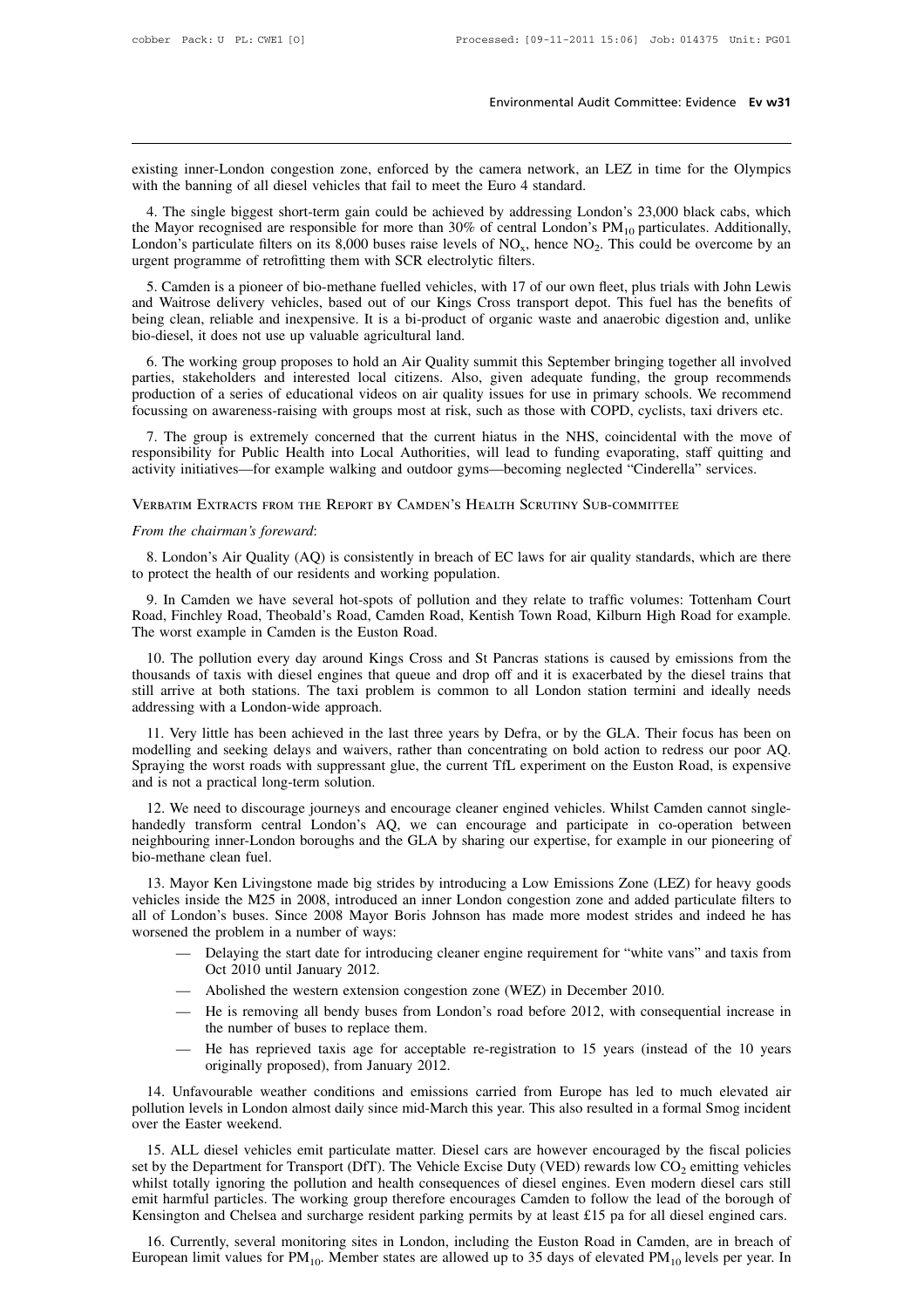# **Ev w32** Environmental Audit Committee: Evidence

2011, in the 106 days to Easter, London had already exceeded this annual quota. This is clinical evidence to<br>2011, in the 106 days to Easter, London had already exceeded this annual quota. This is clinical evidence to<br>the the European Commission that London had already exceeded this annual quota. This is clinical evidence to the European Commission that London is not, despite warm words, anywhere near compliance despite the waivers granted Ev w32 Environmental Audit Committee: Evidence<br>
2011, in the 106 days to Easter, London had alre<br>
the European Commission that London is not, d<br>
waivers granted and aspirational assurances.<br>
17. It is the immediate preroga 11, in the 106 days to Easter, London had already exceeded this annual quota. This is clinical evidence to<br>
European Commission that London is not, despite warm words, anywhere near compliance despite the<br>
ivers granted a 2011, in the 106<br>the European Co<br>waivers granted<br>17. It is the in<br>Justice to impose<br>be lengthy.<br>18. Perhaps r

2011, in the 106 days to Easter, London had already exceeded this annual quota. This is clinical evidence to the European Commission that London is not, despite warm words, anywhere near compliance despite the waivers gra European Commission that London is not, despite warm words, anywhere near compliance despite the<br>ivers granted and aspirational assurances.<br>17. It is the immediate prerogative of the Commission to instigate proceedings in

wavers granted and aspirational assurances.<br>
17. It is the immediate prerogative of the Commission to instigate proceedings in the European Court of<br>
Justice to impose a penalty of up to £300m for London's  $PM_{10}$  particu 17. It is the immediate prerogative of the Commission to instigate proceedings in the European Court of Justice to impose a penalty of up to £300m for London's  $PM_{10}$  particulate breaches. Such proceedings would be lengt For A is the immediate perogative of the Commission to instigate proceedings in Justice to impose a penalty of up to £300m for London's  $PM_{10}$  particulate breaches.<br>be lengthy.<br>(ODA) withholding 25% of the broadcast reve 18. Perhaps more immediately attention-getting is the prospect of the Olympic Development Authority DA) withholding 25% of the broadcast revenue from the Olympics, £175 million, if London's AQ is in ceedence during the Oly 18. Perhaps more immediately attention-getting is the prospect of the Olympic Development Authority (ODA) withholding 25% of the broadcast revenue from the Olympics, £175 million, if London's AQ is in exceedence during the

(DA) withholding 25% of the broadcast revenue from the Olympics, £175 million, if London's AQ is in ceedence during the Olympics. This looks to be highly likely, given the proposed dedicated road lane network of Olympic tr exceedence during the Olympics. This looks to be highly likely, given the proposed dedicated road lane network<br>for Olympic traffic, which is bound to exacerbate traffic congestion in London.<br>19. Despite assurances to the c for Olympic traffic, which is bound to exacerbate traffic congestion in London.<br>19. Despite assurances to the contrary, to avoid that costly penalty, it may be necessary to introduce a daily<br>alternate odds and evens number 19. Despite assurances to the contrary, to avoid that costly penalty, it may be necessary to introduce a daily alternate odds and evens number plate ban during the Olympics, as happened in the Bejing.<br>20. While this report to increase public understanding of this worr<br>
a number of practical recommendations co<br>
Camden's Cabinet to make improving AQ a<br>
21. RECOMMENDATIONS (IN FULL):<br> *Developing public understanding*<br>
21.1 The working group re

### 21. Recommendations (in full):

- A number of practical recommendations commended to Camden's Councillors and officers. We encourage<br>Camden's Cabinet to make improving AQ a priority alongside its serious commitment to carbon reduction.<br>21. RECOMMENDATIONS den's Cabinet to make improving AQ a priority alongside its serious commitment to carbon reduction.<br>
Recommend AT FULL):<br> *loping public understanding*<br>
The working group recommend that Camden Council hosts an Air Quality Recommendations (IN FULL):<br> *loping public understanding*<br>
The working group recommend that Camden Council hosts an Air Quality Summit in S<br>
participation by residents and third sector organisations to hear from Kings Coll 21. RECOMMENDATIONS (IN FULL):<br>
Developing public understanding<br>
21.1 The working group recommend that Camden Council hosts an Air Quality Summit in September to invite<br>
participation by residents and third sector organisa
- *loping public understanding*<br>The working group recommend that Camden Council hosts an Air Quality Summit in September to invite<br>participation by residents and third sector organisations to hear from Kings College, Defra, reping public understanding<br>The working group recommend that Camden Council hosts an Air Quality Summit in September to invite<br>participation by residents and third sector organisations to hear from Kings College, Defra, Tf The working group recommend that Camden Council hosts an Air Quality Summit in September to invite<br>participation by residents and third sector organisations to hear from Kings College, Defra, TfL, CAL and<br>the NHS about Air participation by residents<br>the NHS about Air Qualit<br>We recommend that Cam<br>at both polluters and thos<br>pollution and produce a<br>Foundation, European Co<br>for primary schools.<br>We recommend a link wit<br>Ann and the soon-to-be-re 21.2 We recommend that Camden's Sustainability team looks at implementing targeted air quality campaigns at both polluters and those most vulnerable (for example cyclists AND taxi drivers) to the effects of air pollution a We recommend that Camden's Sustainability team looks at implementing targeted air quality campaigns at both polluters and those most vulnerable (for example cyclists AND taxi drivers) to the effects of air pollution and pr at both polluters and those most vulnerable (for exam<br>pollution and produce a strategy and prospective bud<br>Foundation, European Commission, TfL, Wellcome Tr<br>for primary schools.<br>We recommend a link with Camden North Reach
- 
- 21.3 We recommend that the Council pilot air quality awareness days through the Council and local NHS<br>21.3 We recommend a link with Camden North Reach team to utilise the successful Kings College smartphone<br>21.3 We recomme For primary schools.<br>We recommend a link with Camden North Reach team to utilise the successful Kings College smartphone<br>App and the soon-to-be-revised AirTEXT system with COPD rehabilitation service patients, incorporatin for primary schools.<br>
21.3 We recommend a link with Camden North Reach team to utilise the successful Kings College smartphone<br>
App and the soon-to-be-revised AirTEXT system with COPD rehabilitation service patients, incor 21.4 We recommend that the Council pilot air quality awareness days through the Council and local NHS<br>websites and staff intranets. Further, the Council should encourage local communities to propose local<br>car-free days and

### *Transport*

- metric commend that the Council phot an quality awareness days unough the Council and local NTS<br>websites and staff intranets. Further, the Council should encourage local communities to propose local<br>car-free days and cycle of the notation of the notation of the non-<br>that do not meet that do not meet Euro 4 standards, to be introduced as an emergency measure for the Olympics—with a<br>view to extending subsequently. The working group recognises sport<br>We recommend that the Council work in partnership with neighbouring boroughs, the GLA and TFL to<br>create a Berlin-type central London LEZ inside the congestion zone, banning all diesel engine vehicles<br>that do not meet Supert<br>We recommend that the Council work in partnership with neighbouring boroughs, the GLA and TFL to<br>create a Berlin-type central London LEZ inside the congestion zone, banning all diesel engine vehicles<br>that do not mee 21.5 We recommend that the Council work in partnership with neighbouring boroughs, the GLA and TFL to create a Berlin-type central London LEZ inside the congestion zone, banning all diesel engine vehicles that do not meet We recommend that the Council work in partnership with neighbouring boroughs, the GLA and TFL to create a Berlin-type central London LEZ inside the congestion zone, banning all diesel engine vehicles that do not meet Euro
- create a Berlin-type central London LEZ inside the congestion zone, banning all diesel engine vehicles<br>that do not meet Euro 4 standards, to be introduced as an emergency measure for the Olympics—with a<br>view to extending s that do not meet Euro 4 standards, to be introduced as an emergency measure for the Olympics—with a<br>view to extending subsequently. The working group recognises the complexity of this task but notes the<br>likelihood of £175 view to extending subsequently. The working group recognises the complexity of this task but notes the likelihood of £175 million withholding of broadcast rights revenue unless such a measure is instigated. We suggest a Lo ikelihood of £175 million withholding of broadcast rights revenue unless such a measure is instigated.<br>
21.6 We suggest a London-wide approach to Taxi pollution. We recommend TfL introduce a telephone hotline<br>
for Londoner 21.6 We suggest a London-wide approach to Taxi pollution. We recommend TfL introduce a telephone hotline<br>for Londoners to report both buses and taxis that are emitting soot, as traps are obviously proving<br>ineffective. We e for Londoners to report both buses and taxis that are emitting soot, as traps are obviously proving<br>ineffective. We encourage working with the PCO and Defra towards fast-track introduction of clean fuel<br>taxis through a scr ineffective. We encourage working with the PCO and Defra towards fast-track introduction of clear<br>taxis through a scrappage scheme and an urgent focus on an immediate pan-London approach to s<br>termini queuing and loading. C
- 21.8 We recommend that the Sustainability team considers and reports on how the Council plans to state action against idling vehicles.<br>
21.7 Camden should seek to share its expertise (for example pioneering bio-methane cle Erinin queung and roading.<br>positions at Kings Cross and<br>Camden should seek to share<br>co-operation between neight<br>the GLA to work on project:<br>We recommend that the Sust<br>against idling vehicles. 21.7 Canneer should seek to share its expertise (for example profeemig of o-including co-operation between neighbouring boroughs (for example, reciprocal use of channeer the GLA to work on projects to improve AQ, increase
- 

- the GLA to work on projects to improve AQ, increase transparency and public understanding.<br>
21.8 We recommend that the Sustainability team considers and reports on how the Council plans to take action<br>
against idling vehic We recommend that the Sustainability team considers and reports on how the Council plans to take action<br>against idling vehicles.<br>*den's Air Quality Action Plan, communication and partnership working*<br>The working group reco of raising public understanding that Considers and reports on now the Council plans to take action<br>against idling vehicles.<br>The working group recognise that Camden has a comprehensive Air Quality Action Plan. However, we<br>r den's Air Quality Action Plan, communication and partnership working<br>The working group recognise that Camden has a comprehensive Air Quality Action Plan. However, we<br>recommend that AQ is elevated up the sustainability agen den's Air Quality Action Plan, communication and partnership working<br>The working group recognise that Camden has a comprehensive Air Quality Action Plan. However, we<br>recommend that AQ is elevated up the sustainability agen den's Air Quality Action Plan, communication and partnership working<br>The working group recognise that Camden has a comprehensive Air Quality Action Plan.<br>recommend that AQ is elevated up the sustainability agenda within C 21.9 The working group recognise that Camden has a comprehensive Air Quality Action Plan. However, we recommend that AQ is elevated up the sustainability agenda within Camden Council, especially in terms of raising public
-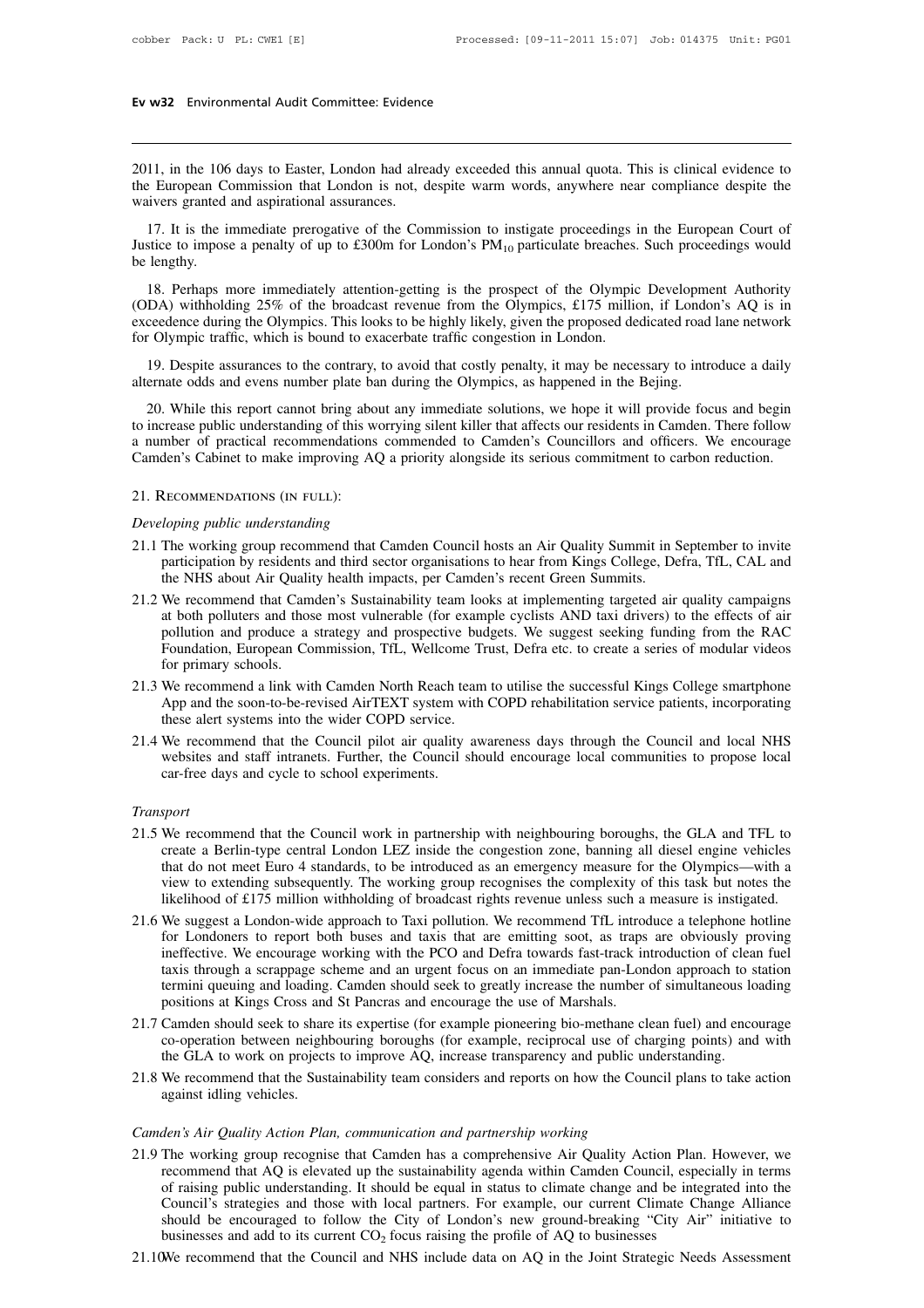Environmental Audit Committee: Evidence Ev w33<br>and use this as the springboard for negotiating local strategies and as a platform for raising understanding<br>and awareness of AQ issues.<br>We recommend that Camden's Sustainabil and use this as the springboard for<br>and awareness of AQ issues.<br>We recommend that Camden's Simplementing a Council/NHS Con-

- 21.11 We recommend that Camden's Sustainability team establishes links with the NHS for joint working by<br>21.11 We recommend that Camden's Sustainability team establishes links with the NHS for joint working by<br>21.11 We rec and use this as the springboard for negotiating local strategies and as a platform for raising understanding<br>and awareness of AQ issues.<br>We recommend that Camden's Sustainability team establishes links with the NHS for joi and use this as the springboard for negotiating local strategies and as a platform for raising understanding<br>and awareness of AQ issues.<br>We recommend that Camden's Sustainability team establishes links with the NHS for joi and use this as the springboard for negotiating local strategies and as a platform for raising understanding<br>and awareness of AQ issues.<br>We recommend that Camden's Sustainability team establishes links with the NHS for joi and use this as the springboard for negotiating local strategies and as a platform for raising understar<br>and awareness of AQ issues.<br>We recommend that Camden's Sustainability team establishes links with the NHS for joint w 21.11 We recommend that Camden's Sustainability team establishes links with the NHS for joint working by implementing a Council/NHS Communications plan on AQ. The current process of absorption of Public Health within the l We recommend that Camden's Sustannability team establishes links with the NHS for joint working by<br>implementing a Council/NHS Communications plan on AQ. The current process of absorption of Public<br>Health within the local a mplementing a Council/NHS Communication<br>Health within the local authority is noted to<br>opportunity to strengthen and integrate. The S<br>project and act as a conduit for the key player<br>2We recommend that the Council and NHS se
- 

### Councillors Paul Braithwaite, Samata Khatoon and Maya de Souza

### *Transport*

### *Taxis*

22. The working group has grave concerns about the number of dirty-engined old taxis in London. Just 23,000 back cabs are responsible for more than  $30\%$  of  $PM_{10}$  emissions in Central London, in part due to queuing at 23,000 back cabs are responsible for more than 30% of PM<sub>10</sub> emissions in Central London. Just<br>23,000 back cabs are responsible for more than 30% of PM<sub>10</sub> emissions in Central London, in part due to<br>23,000 back cabs are r Transport<br>
Taxis<br>
22. The working group has grave concerns about the number of dirty-engined old taxis in London. Just<br>
23,000 back cabs are responsible for more than 30% of  $PM_{10}$  emissions in Central London, in part du Taxis<br>22. The working group has grave concerns about the number of dirty-engined old taxis in London. Just<br>23,000 back cabs are responsible for more than  $30\%$  of  $PM_{10}$  emissions in Central London, in part due to<br>queui Taxis<br>22. The working group has grave concerns about the number of dirty-engined old taxis in London. Just<br>23,000 back cabs are responsible for more than 30% of  $PM_{10}$  emissions in Central London, in part due to<br>queuing 22. The working group has grave concerns about the number of dirty-engined old taxis in London. Just 23,000 back cabs are responsible for more than 30% of  $PM_{10}$  emissions in Central London, in part due to queuing at and 22. The working group has grave concerns about the number of dirty-engined old taxis in London. Just 23,000 back cabs are responsible for more than 30% of  $PM_{10}$  emissions in Central London, in part due to queuing at and 23,000 back cabs are responsible for more than 30% of  $PM_{10}$  queuing at and rat-running to railway stations. The GLA is inti and Euston but there are doubts whether this can succeed in per The working group wishes to fur

### *Buses*

East mey have a Euro 4 engine. But this is a London-wide issue and would best be addressed by the Central<br>indon Transport Partnership. We recommend a new TfL 24-hour dedicated hotline to report both taxis and<br>ses emitting London Transport Partnership. We recommend a new TIL 24-hour dedicated notline to report both taxis and<br>buses emitting soot, using photo proof from smart phones.<br> *Buses*<br>
23. With regard to improving emissions from Londo *Buses*<br> *Buses*<br>
23. With regard to improving emissions from London's bus fleet, Camden has encouraged TfL to consider<br>
the use of biomethane gas. This would significantly reduce air pollutant emissions when compared to *Buses*<br>23. With regard to improving emissions from London's bus fleet, Camden has encouraged TfL to consider<br>the use of biomethane gas. This would significantly reduce air pollutant emissions when compared to the diesel<br> onsider<br>
e diesel<br>
lld also<br>
ic NO<sub>x</sub><br>
, hence<br>
with £5  $NO<sub>2</sub>$ . With the recent news that the Transport Secretary is providing the Mayor of London's office with £5 million to improve air quality in London, it is hoped that this fund could be used in such a way. 3. With regard to improving emissions from London's bus fleet, Camden has encouraged TfL to consider use of biomethane gas. This would significantly reduce air pollutant emissions when compared to the diesel  $-PM_{10}$  by 9 23. With regard to improving emissions from London's bus fleet, Camden has encouraged TfL to the use of biomethane gas. This would significantly reduce air pollutant emissions when compared to the fleet—PM<sub>10</sub> by 90% and

### *Motorcycles*

24. The side effect of the congestion zone being free to motorbikes has been detrimental. This is because it of the side effect of the congestion zone being free to motorbikes has been detrimental. This is because it shug NO<sub>2</sub>. With the recent news that the Transport Secretary is providing the Mayor of London's office with £5 million to improve air quality in London, it is hoped that this fund could be used in such a way.<br> *Motorcycles*<br>
2 multion to improve air quality in London, it is hoped that this fund could be used in such a way.<br> *Motorcycles*<br>
24. The side effect of the congestion zone being free to motorbikes has been detrimental. This is because it Motorcycles<br>24. The side effect of the congestion zone being free to motorbikes has been detrimental. This is because it<br>has hugely boosted sales of scooters and motorbikes for commuters. Contrary to the public's perceptio Motorcycles<br>24. The side effect of the congestion zone being free to motorbikes has been detrimental. This is because it<br>has hugely boosted sales of scooters and motorbikes for commuters. Contrary to the public's perceptio 24. The side effect of the congestion zone being free to motorbikes has been detrimental. This is because it has hugely boosted sales of scooters and motorbikes for commuters. Contrary to the public's perception, motorbike

### *Cycling*

Exercise of multers are contributing to central London's pollution whilst riders enjoy a free ride, it is doing nothing for the rider's health. The Mayor's experiment of allowing motorbikes alongside bicycles bus lanes has whilst doing nothing for the rider's health. The Mayor's experiment of allowing motorbikes alongside bicycles<br>in bus lanes has been poorly received by cyclists and has apparently not reduced motorbike accident rates.<br>Cycli London in recent pass and poor in received by cyclists and has apparently not reduced motorbike accident rates.<br>
Cycling<br>
25. The working group has concerns about the effect that air pollution has on all people who take st Cycling<br>25. The working group has concerns about the effect that air pollution has on all people who take strenuous<br>physical exercise outdoors on or close to main roads in the borough. Cycling has increased enormously in<br>L Cycling<br>25. The working group has concerns about the effect that air pollution has on all people who take strenuous<br>physical exercise outdoors on or close to main roads in the borough. Cycling has increased enormously in<br>L 25. The working group has concerns about the effect that air pollution has on all people who take strenuous<br>physical exercise outdoors on or close to main roads in the borough. Cycling has increased enormously in<br>London in 25. The working group has concerns about the effect that air pollution has on all people who take strenuous physical exercise outdoors on or close to main roads in the borough. Cycling has increased enormously in London in physical exercise outdoors on or close to main roads in the borough. Cycling has increased enorm<br>London in recent years and Camden has led the way. The Barclay bike hire scheme has given cycl<br>boost and has introduced thous boost and has introduced thousands of newcomers to the benefits of cycling, many of whom have become<br>
new cycling commuters. This has been encouraged by the Mayor of London's introduction of new "Cycling<br>
Superhighways". H

pernignways . However, these radial routes have been superimposed on and around aready overloaded main<br>erial roads, such as the A23 through Clapham.... There is a need to educate cyclists (and pedestrians) to use<br>rallel si arterial roads, such as the Az3 through Clapham.... There is a heed to educate cyclists (and pedestrians) to use<br>parallel side roads wherever possible and understand how bad our clogged roads are for health.<br>Bio-methane fu parallel side roads wherever possible and understand now bad our clogged roads are for health.<br> *Bio-methane fuel*<br>
26. Biomethane gas is a clean and renewable transport fuel. It has attractive financial benefits, being pr Bio-methane fuel<br>
26. Biomethane gas is a clean and renewable transport fuel. It has attractive financial benefits, being priced<br>
at approximately 20% below diesel. Lorries and large vans which run on biomethane comply wit Bio-methane fuel<br>26. Biomethane gas is a clean and renewable transport fuel. It has attractive financial benefits, being priced<br>at approximately 20% below diesel. Lorries and large vans which run on biomethane comply with 26. Biomethane gas is a clean and renewable transport fuel. It has attractive financial benefits, being priced<br>at approximately 20% below diesel. Lorries and large vans which run on biomethane comply with the<br>particulate particulate matter emission standards set by the London Low Emission Zone, hence saving a £200 daily charge.<br>Biomethane gas vehicles operating before 2012 are exempt from the Mayor's congestion charge scheme. Gasrec<br>is the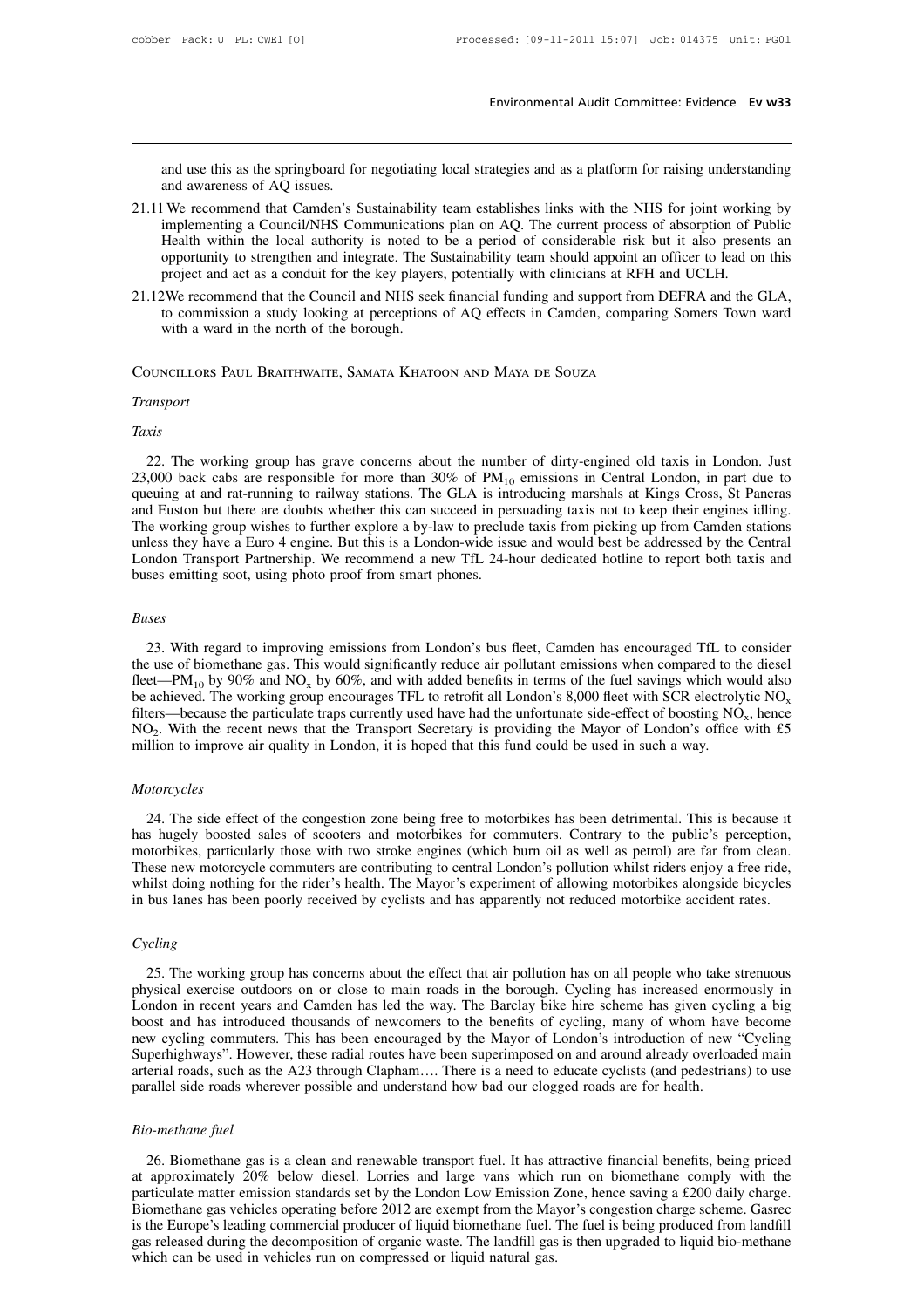# **Ev w34** Environmental Audit Committee: Evidence

**Low 34** Environmental Audit<br> *Low Emission Zones*<br>
27. The working group is WE Environmental Audit Committee: Evidence<br>
27. The working group is interested in Low Emission Zones (LEZs) and whether we could implement an<br>
27. The working group is interested in Low Emission Zones (LEZs) and whether w Low Emission Zones<br>
27. The working group is interested in Low Emission Zones (LEZs) and whether we could implement an<br>
LEZ in Camden in partnership with other boroughs through the Central London Air Quality Cluster Group. Low Emission Zones<br>
27. The working group is interested in Low Emission Zones (LEZs) and whether we could implement an<br>
LEZ in Camden in partnership with other boroughs through the Central London Air Quality Cluster Group. **Solution Example 15 Second Standards (EEZS)** and whether we could implement an LEZ in Camden in partnership with other boroughs through the Central London Air Quality Cluster Group.<br>An LEZ aims to reduce the pollution of Low Emission Zones<br>27. The working group is interested in Low Emission Zones (LEZs) and whether we could implement an<br>LEZ in Camden in partnership with other boroughs through the Central London Air Quality Cluster Group.<br>A 27. The working group is interested in Low Emission Zones (LEZs) a<br>LEZ in Camden in partnership with other boroughs through the Central<br>An LEZ aims to reduce the pollution of diesel-powered vehicles in Lond<br>specific emissi An LEZ aims to reduce the pollution of diesel-powered vehicles in London by surcharging vehicles that fail specific emission standards (eg Euro 4). Like the congestion charge, an LEZ could be monitored using automatic numb ecinc emission standards (eg Euro 4). Like the congestion charge, an LEZ could be monitored using<br>tomatic number plate recognition cameras. It is proposed that different vehicles would be affected over time<br>d tougher emiss

29. Camden residents can access the airTEXT service which provides AQ alerts via a free text message, Example *Public Understanding*<br>28. Thus far the view has prevailed that authorities should not risk causing public concern. The working<br>29. Camden residents can access the airTEXT service which provides AQ alerts via a fre Developing Public Understanding<br>
28. Thus far the view has prevailed that authorities should not risk causing public concern. The working<br>
group takes the alternative view that it is time to be more candid, so that AQ does Developing T ablit Understanding<br>28. Thus far the view has prevailed that authorities should not risk causing public concern. The working<br>group takes the alternative view that it is time to be more candid, so that AQ does 28. Thus far the view has prevailed that authorities should not risk causing public concern. The working group takes the alternative view that it is time to be more candid, so that AQ does not stay below the radar.<br>29. Cam is an urgent need to upgrade this service and publicise it. COMEAP is in the process of bringing in new contemporary thresholds.<br>
Additionally the trigger thresholds that are used were set in 1998 and do not match those re 29. Camden residents can a<br>voicemail or email about the p<br>Additionally the trigger thresh<br>World Health Authority (WHC<br>is an urgent need to upgrade<br>contemporary thresholds.<br>30. The working group was 30. The working group was very impressed with the King's College iPhone App and although it is recognised by the orld Health Authority (WHO). The working group recognise that this is a London-wide scheme but there an urgen Additionally the trigger thresholds that are used were set in 1998 and do not match those recognised by the World Health Authority (WHO). The working group recognise that this is a London-wide scheme but there is an urgent Additionally the trigger thresholds that are used were set in 1998 and do not match those recognised by the World Health Authority (WHO). The working group recognise that this is a London-wide scheme but there is an urgent

31. Camden has in hand a new exemplar innovation:<br>31. Camden has in hand a new exemplar innovation:<br>31. Camden has in hand a new exemplar innovation:<br>31. Camden has in hand a new exemplar innovation:<br>31. Camden has in hand

The working group was very impressed with the King's College iPhone App and although it is recognised<br>this service is not universally accessible it was interesting to hear that their most subscribed site for users<br>e App is The working group was very impressed with the King's College iPhone App and although it is recognised<br>this service is not universally accessible it was interesting to hear that their most subscribed site for users<br>e App is this service is not universally accessible it was interesting to hear that their most subscribed site for users<br>
e App is in Bloomsbury.<br>
. Camden has in hand a new exemplar innovation:<br>
a real-time visual display to be er e App is in Bloomsbury.<br>
a real-time visual display to be erected soon on the Euston Road, beside the Town Hall (south side). Given<br>
that the Euston Road is one of London's worst hot spots, the working group recommend that a real-time visual display to be erected soon on the Euston Road, beside the Town Hall (south side). Given<br>that the Euston Road is one of London's worst hot spots, the working group recommend that this sign<br>(funded by Defr a real-time visual c<br>that the Euston Re<br>(funded by Defra)<br>pedestrians, cyclis<br>weeks, so it will c<br>3 June 2011 weeks, so it will certainly be seen by vast numbers of drivers, bus passengers and pedestrians.<br> *Me 2011*<br>
Written evidence submitted by the Royal College of Physicians

### **INTRODUCTION**

Written evidence submitted by the Royal College of Physicians<br>
1. The Royal College of Physicians (RCP) welcomes the House of Commons Environmental Audit<br>
1. The Royal College of Physicians (RCP) welcomes the House of Comm 1. The Royal College of Physicians (RCP) welcomes the House of Commons Environmental Audit Committee's inquiry into Air Quality in the UK. We value the opportunity to provide evidence.

### **COMMENTS**

1. The Royal College of Physicians (RCP) welcomes the House of Commons Environmental Audit<br>mmittee's inquiry into Air Quality in the UK. We value the opportunity to provide evidence.<br>DMMENTS<br>2. Our experts believe that the A committee's inquiry into Air Quality in the UK. We value the opportunity to provide evidence.<br>
COMMENTS<br>
2. Our experts believe that the follow-up report might usefully consider nanomaterials (in particular, fuel<br>
additi COMMENTS<br>COMMENTS<br>2. Our experts believe that the follow-up report might usefully consider nanomaterials (in particular, fuel<br>additives) which are increasingly used to improve the efficiency of fuel consumption in engines. determined: 2. Our experts believe that the follow-up report might usefully consider nanomaterials (in particular, fuel additives) which are increasingly used to improve the efficiency of fuel consumption in engines. As stands, routin

- 
- 
- how long nanoparticles persist and with what biological effects.

3. Do we know we know enough about how air pollutants (including nanoparticles) interact, and with what effect? 12. Solution we know enough about how air pollutants (including nanoparticles) interact, and with<br>
2. Do we know we know enough about how air pollutants (including nanoparticles) interact, and with<br>
2. Do we know we know e — who is ex<br>— where nar<br>— how long<br>3. Do we know w<br>what effect?<br>4. How does air qua

4. How does air quality influence the behaviour of people with regard to spending time outdoors? At a time with the people with regard to spending time outdoors? At a time with regard to spending time outdoors? At a time w when the population is encouraged to spending time exercising or simply being outdoors? At a time what effect?<br>4. How does air quality influence the behaviour of people with regard to spending time outdoors? At a time when In a book that what biological encets.<br>
3. Do we know we know enough about how air pollutants (including nanoparticles) interact, and with<br>
what effect?<br>
4. How does air quality influence the behaviour of people with regar

5. Bowe know we know chough about how all politiciants (including manoparticles) interact, and with that effect?<br>4. How does air quality influence the behaviour of people with regard to spending time outdoors? At a time<br>th 4. How does air quality influence the behaviour of people with regard to spending time outdoors? At a time<br>when the population is encouraged to spend time exercising or simply being outdoors, this would appear<br>important (e 4. How does air quality influence the behaviour of people with regard to spending time outdoors? At a time when the population is encouraged to spend time exercising or simply being outdoors, this would appear important (e When the population is encouraged to spend time exercising or simply being outdoors, this would appear<br>important (especially given the fact that 85% live in urban environments where air pollution is most severe).<br>5. How do important (especially given the fact that  $85\%$  live in urban<br>5. How do the policies of the Department of Health, Dej<br>to minimise air pollution and its damaging effects ? We bel<br>also with the Ministry of Defence—is requi 5. How do<br>to minimise<br>also with the<br>travel". Suc<br>cancer rates,<br>3 June 2011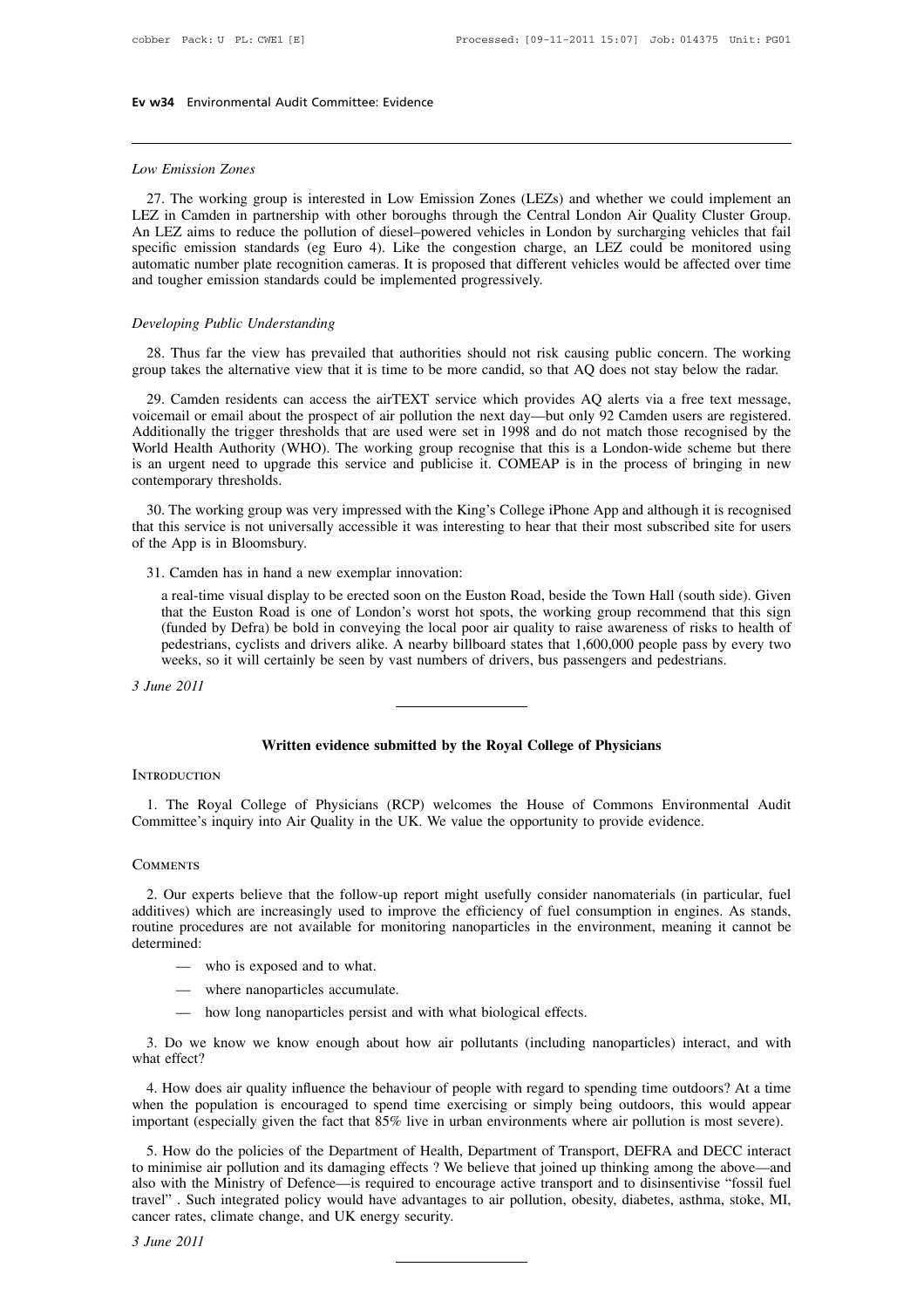Environmental Audit Committee: Evidence Ev w35<br>
Written evidence submitted by UKLPG<br>
UKLPG<br>
UKLPG welcomes the opportunity to respond to the Inquiry by the Environmental Audit Committee on Air<br>
Quality. UKLPG is the trade Environmental Audit Committee: Evidence Ev w35<br>
UKLPG<br>
UKLPG welcomes the opportunity to respond to the Inquiry by the Environmental Audit Committee on Air<br>
ustry. UKLPG is the trade body for the Liquefied Petroleum Gas (L **EMEDIMENTATATE COMMEDE CONDENSE IN SURFER 1999.**<br> **Written evidence submitted by UKLPG**<br>
UKLPG welcomes the opportunity to respond to the Inquiry by the Environmental Audit Committee on Air<br>
Quality. UKLPG is the trade bo Written evidence submitted by UKLPG<br>UKLPG welcomes the opportunity to respond to the Inquiry by the Environmental Audit Committee on Air<br>Quality. UKLPG is the trade body for the Liquefied Petroleum Gas (LPG) industry and r **Solution Written evidence submitted by UKLPG**<br>UKLPG welcomes the opportunity to respond to the Inquiry by the Environmental Audit Committee on Air<br>Quality. UKLPG is the trade body for the Liquefied Petroleum Gas (LPG) i **Written evidence submitted by UKLPG**<br>UKLPG welcomes the opportunity to respond to the Inquiry by the Environmental Audit Committee on Air<br>Quality. UKLPG is the trade body for the Liquefied Petroleum Gas (LPG) industry and WHEE EVIDENCE SUMMARY<br>
WHEE EVIDENCE SUPPORTED UNIT OF SUPPORT ON THE QUALITY OF SUPPORT CONTAINS (LEVER SUPPORT) companies, LPG conversion equipment suppliers and vehicle<br>
DUM SUPPORT SUPPORT SUPPORT WE WANTED TO ALL THE the the LPG industry's views generally on the current Air Quality approach in the UK, specifically relating<br>the role of transport policy. We would be happy to discuss any of the issues raised in this response and in<br>e cons outlines the LPG industry's views generally on the current Air Quality approach in the UK, specifically relating<br>to the role of transport policy. We would be happy to discuss any of the issues raised in this response and

### 1. Executive Summary

EXECUTIVE SUMMARY<br>
1.1. LPG autogas is a popular, clean and green fuel with the potential to help to meet the UK's public policy<br>
jectives on clean air as well as  $CO_2$  emissions.<br>
1.2. UKLPG fully supports London's and t objectives on clean air as well as  $CO_2$  emissions.<br>
1.2. UKLPG fully supports London's and the UK's objectives of meeting the Air Quality Directive's PM<br>
limit values by 2011 and  $NO_x$  limit values by 2015.<br>
1.3. Measures 1.2. UKLPG fully supports London's and the UK's objectives of meeting the Air Quality Directive's PM

1.1. LPG autogas is a popular, clean and green fuel with the potential to help to meet the UK's public policy<br>jectives on clean air as well as CO<sub>2</sub> emissions.<br>1.2. UKLPG fully supports London's and the UK's objectives of 1.1. LPG autogas is a popular, clean and green fuel with the potential to help to meet the UK's public policy<br>objectives on clean air as well as  $CO_2$  emissions.<br>1.2. UKLPG fully supports London's and the UK's objectives bijectives on clean air as well as  $CO_2$  emissions.<br>
1.2. UKLPG fully supports London's and the UK's objectives of meeting the Air Quality Directive's PM<br>
limit values by 2011 and NO<sub>x</sub> limit values by 2015.<br>
1.3. Measure 1.2. UKLPG fully supports London's and the UK's objectives of m<br>limit values by 2011 and  $NO_x$  limit values by 2015.<br>1.3. Measures to support innovation, research and development as w<br>welcome, UKLPG would however emphasise 1.3. Measures to support innovation, research and development as well as the take up of new products are lcome, UKLPG would however emphasise the role that existing technology could play. LPG autogas is an ablished and pr

1.3. Measures to support innovation, research and development as well as the take up of new products are welcome, UKLPG would however emphasise the role that existing technology could play. LPG autogas is an established a 1.3. Measures to support innovation, research and development as wen as the take up of new products are welcome, UKLPG would however emphasise the role that existing technology could play. LPG autogas is an established an of the role of transport fuels in meeting emissions targets, and ignore the role of transmitted without the need to scrap and replace a large number of vehicles.<br>
1.4. Air Quality Strategy tends to focus on only two trans 2.1. UKLPG is the trade body for the Liquefied Petroleum Gas (LPG) industry and represents all the major<br>2.1. UKLPG is the trade body for the Liquefied Petroleum Gas (LPG) industry and represents all the major<br>2.1. UKLPG LPG support fusions, such as LPG autogas.<br>
2. ABOUT UKLPG<br>
2.1. UKLPG is the trade body for the Liquefied Petroleum Gas (LPG) industry and represents all the major<br>
2.1. UKLPG is the trade body for the Liquefied Petroleum

### 2. ABOUT UKLPG

2.1. UKLPG<br>2.1. UKLPG is the trade body for the Liquefied Petroleum Gas (LPG) industry and represents all the major<br>2.2. This document has been produced by the LPG autogas division of UKLPG, and focuses on LPG as a<br>nsport 2. ABOUT UKLPG<br>
2.1. UKLPG is the trade body for the Liquefied Petroleum Ga<br>
LPG supply companies, LPG conversion equipment suppliers and<br>
2.2. This document has been produced by the LPG autogas d<br>
transport fuel for passe

2.1. UKLPG is the trade body for the Liquefied Petroleum Gas (LPG) industry and represents all the major G supply companies, LPG conversion equipment suppliers and vehicle converters in the UK.<br>2.2. This document has been 2.1. UKLPG is the trade body for the Liquefied Petroleum Gas (LPG) industry and represents all the major<br>LPG supply companies, LPG conversion equipment suppliers and vehicle converters in the UK.<br>2.2. This document has bee LPG supply companies, L<br>2.2. This document has<br>transport fuel for passenge<br>2.3. Member companies<br>sales and the participants<br>vehicle conversions.<br>2.4. LPG autogas, also 2.3. Member companies cover over 95% of the total LPG sales in the UK, around 8<br>sales and the participants in the UKLPG Approved Autogas Installer Scheme acce<br>vehicle conversions.<br>2.4. LPG autogas, also known as propane, i

2.2. This document has been produced by the LPG autogas division of UKLPG, and focuses on LPG as a msport fuel for passenger and light commercial vehicles.<br>
2.3. Member companies cover over 95% of the total LPG sales in th transport fuel for passenger and light commercial vehicles.<br>
2.3. Member companies cover over 95% of the total LPG sales in the UK, around 80% of autogas equipment<br>
sales and the participants in the UKLPG Approved Autogas is and the participants in the UKLPG Approved Autogas Installer Scheme account for around 70% of<br>hicle conversions.<br>2.4. LPG autogas, also known as propane, is a clean and readily available, low carbon alternative fuel. Th

vehicle conversions.<br>
2.4. LPG autogas, also known as propane, is a clean and readily available, low carbon alternative fuel. There<br>
are over 160,000 LPG vehicles in the UK, served by over 1,400 refuelling sites and a nati 2.4. LPG autogas, also known as propane, is a clean and readily available, low carbon alternative fuel. There are over 160,000 LPG vehicles in the UK, served by over 1,400 refuelling sites and a national network of vehicle 2.4. LFG attogas, also known as propane, is a clean and readily available, low care over 160,000 LPG vehicles in the UK, served by over 1,400 refuelling site vehicle installers, representing a £50 million investment from t 2.1. LPG is a by-product of oil refining and/or natural gas importation, supplied to market as a liquid gas a current announced in 2006 that fuel duty on  $^{\circ}$ G would be fixed to 2018. The market is now growing to over 10

LPG would be fixed to 2018. The market is now growing to over 100,000 conversions per annum. Vehicle manufacturers are now producing factory fitted LPG options for the market.<br>
3. LPG AUTOGAS AS A CLEAN FUEL<br>
3.1. LPG is manufacturers are now producing factory fitted LPG options for the market.<br>
3. LPG AUTOGAS AS A CLEAN FUEL<br>
3.1. LPG is a by-product of oil refining and/or natural gas importation, supplied to market as a liquid gas<br>
unde 3. LPG AUTOGAS AS A CLEAN FUEL<br>
3.1. LPG is a by-product of oil refining and/or natural gas importati<br>
under pressure. It is supplied to petrol stations by road tanker and is st<br>
a similar way to petrol through a dedicated LPG AUTOGAS AS A CLEAN FUEL<br>3.1. LPG is a by-product of oil refining and/or natural gas importation, supplied to market as a liquid gas<br>der pressure. It is supplied to petrol stations by road tanker and is stored in a tan

3.1. LPG is a by-product of oil refining and/or natural gas importation, supplied to market as a liquid gas under pressure. It is supplied to petrol stations by road tanker and is stored in a tank and delivered to cars in  $\mu$  inquited gas<br>
d to cars in<br>
annufacture,<br>
ls and new<br>  $\mu$ m/km NO<sub>x</sub><br>
, and 0.005<br>
Testing and a similar way to petrol through a dedicated pump. Cars are either converted to LPG at point of manufacture,<br>or retrofitted, at a cost between approximately £1,300 and £2,500.<br>3.2. LPG is a clean fuel, exceeding the hi a sininar way to petror infough a dedicated pump. Cars are either converted to ET of or retrofitted, at a cost between approximately £1,300 and £2,500.<br>3.2. LPG is a clean fuel, exceeding the highest performing combinatio 3.2. LPG is a clean fuel, exceeding the highest performing combinations of conventional fuels and new<br>hicles in terms of air quality. Proposed Euro VI limits for diesel commercial vehicles are 0.08 gm/km NO<sub>x</sub><br>d 0.005 gm/ 3.4. LPG autogas has additional benefits in terms of noise pollution and CO<sub>2</sub> emissions. Wehicles running on LPG autogas has additional benefits in terms of noise pollution and CO<sub>2</sub> emissions. Vehicles running on LPG au

targets.

3.3. Increased uptake of LPG autogas in the UK could make significant contributions to meeting the UK's targets.<br>3.4. LPG autogas has additional benefits in terms of noise pollution and  $CO_2$  emissions. Vehicles running o

3.3. Increased uptake of LPG autogas in the UK could make significant contributions to meeting the UK's gets.<br>3.4. LPG autogas has additional benefits in terms of noise pollution and  $CO_2$  emissions. Vehicles running LPG 3.3. Increased uptake of LPG autogas in the UK could make significant contributions to meeting the UK's targets.<br>
3.4. LPG autogas has additional benefits in terms of noise pollution and  $CO_2$  emissions. Vehicles running<br> targets.<br>
3.4. LPG autogas has additional benefits in terms of noise pollution and  $CO_2$  emissions. Vehicles running<br>
on LPG are estimated to reduce noise pollution by 50% when compared with diesel.<br>
Life cycle (well to w 3.4. LPG autogas has additioned<br>on LPG are estimated to reduce n<br>Life cycle (well to wheel) ana<br>10% lower CO<sub>2</sub> emissions than its<br>vehicles, but the vast majority of<br>exhaust CO<sub>2</sub> emissions improved.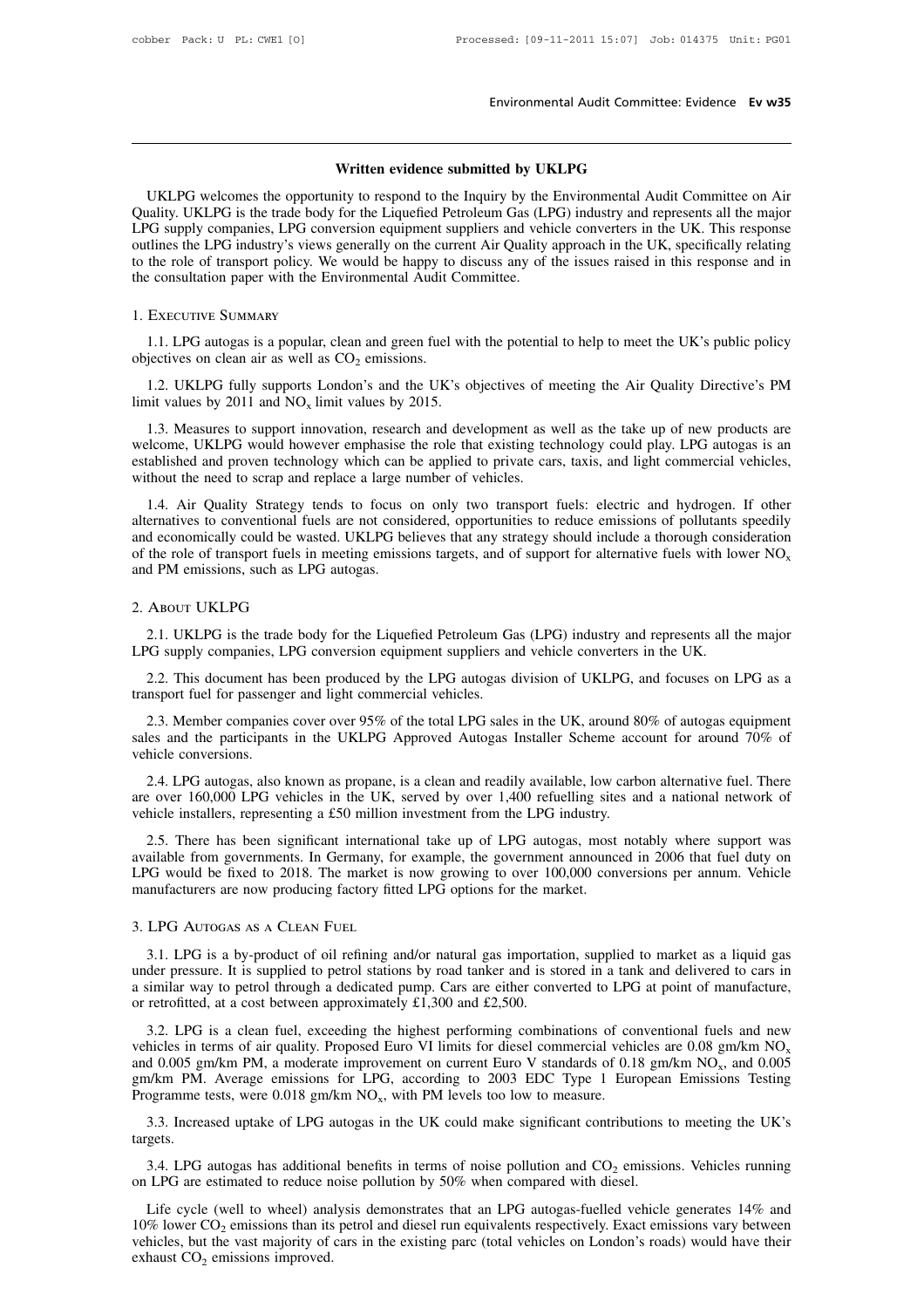# **Ev w36** Environmental Audit Committee: Evidence

w36 Environmental Audit Committee: Evidence<br>3.5. LPG autogas is a retrofitted solution, meaning that there are immediate opportunities for Londoners to<br>duce their emissions by converting to LPG. Other solutions, such as el Form We are their emissions by converting to LPG. Other solutions, such as electric vehicles, are only adopted where their emissions by converting to LPG. Other solutions, such as electric vehicles, are only adopted where Ev w36 Environmental Audit Committee: Evidence<br>
3.5. LPG autogas is a retrofitted solution, meaning that there are immediate opportunities for Londoners to<br>
reduce their emissions by converting to LPG. Other solutions, suc 3.5. LPG autogas is a retrofitted solution, meaning that there are immediate opportunities for Londoners to duce their emissions by converting to LPG. Other solutions, such as electric vehicles, are only adopted where embe

3.5. LPG autogas is a retrofitted solution, meaning that there are immediate opportunities for Londoners to reduce their emissions by converting to LPG. Other solutions, such as electric vehicles, are only adopted where me 3.5. LPG autogas is a retrofitted solution, meaning that there are immediate opportunities for Londoners to reduce their emissions by converting to LPG. Other solutions, such as electric vehicles, are only adopted where me reduce their emissions by converting to LPG. Other solutions, such as electric vehicles, are only a<br>members of the public purchase a new car.<br>3.6. LPG autogas is an innovative, low cost and low carbon technology with a ful 3.6. LPG autogas is an innovative, low cost and low carbon technology with a fully established national<br>nversion and refuelling network—a network created by the private sector, with no cost to Government. The<br>frastructure 3.6. LPG autogas is an innovative, low cost and low carbon technology with a fully established national conversion and refuelling network—a network created by the private sector, with no cost to Government. The infrastruct conversion and refuelling network—a network created by the private sector, with no cost to Government<br>infrastructure is in place to provide LPG capability and consequent emissions reductions to the 20 million<br>petrol vehicl

3.7. There is a mature network of LPG autogas filling stations in the UK, including several within the major<br>3.7. There is a mature network of LPG autogas filling stations in the UK, including several within the major<br>ies

vehicles, providing back up power for when batteries run out. Hybrid solutions in the UK, including several within the major cities such as London and Birmingham. These filling stations are operated by both well-known bran 3.7. There is a mature network of LPG autogas filling stations in the UK, including several within the major cities such as London and Birmingham. These filling stations are operated by both well-known brands such as Shell cities such as London and Birmingham. These filling stations are operated by both well-known brands such as Shell, Total, BP, Sainsburys, Morrisons and Co-Op, as well as many independent suppliers of LPG.<br>3.8. There are nu

### 4. Conclusion

4.1. LPG autogas can play a key role in meeting the EU targets. As a proven and established technology<br>4.1. LPG autogas can play a key role in meeting the EU targets. As a proven and established technology<br>4.1. LPG autoga that can be applied to existing vehicles, LPG autogas can deliver reductions in NO<sub>x</sub> and PM levels quickly and cheaply. Figure 3. Part of the<br>4.1. LPG autog<br>that can be applie<br>and cheaply.<br>UKLPG would CONCLUSION<br>4.1. LPG autogas can play a key role in meeting the EU targets. As a proven and established technology<br>at can be applied to existing vehicles, LPG autogas can deliver reductions in  $NO_x$  and PM levels quickly<br>d 4.1. LPG autogas<br>that can be applied to<br>and cheaply.<br>UKLPG would be<br>please contact:

PG would be delighted to discuss the content of this document in further detail. For further information,<br> **APPENDIX**<br>
CASE STUDY: LPG LIGHT COMMERCIAL VEHICLES VERSUS EURO 5 STANDARDS<br>
erted Euro IV light commercial vehic

### **APPENDIX**

**CASE STUDY: LPG LIGHT COMMERCIAL VEHICLES VERSUS EURO 5 STANDARDS**<br>Converted Euro IV light commercial vehicles converted to LPG autogas are cleaner than Euro V standards.<br>The V converted vehicles are not yet available to EURO STANDARDS<br>
CASE STUDY: LPG LIGHT COMMERCIAL VEHICLES VERSUS EURO 5 STANDARDS<br>
Converted Euro IV light commercial vehicles converted to LPG autogas are cleaner than Euro V standards.<br>
Euro V converted vehicles are not CASE STUDY: LPG LIGHT COMMERCIAL VEHICLES VERSUS EURO 5 STANDARDS<br>Converted Euro IV light commercial vehicles converted to LPG autogas are cleaner than Euro V standards.<br>Euro V converted vehicles are not yet available to t CASE STUDY: LPG LIGHT COMMERCIAL VEHICLES VERSUS EURO 5 STANDARDS<br>Converted Euro IV light commercial vehicles converted to LPG autogas are cleaner than Euro V standards.<br>Iro V converted vehicles are not yet available to t

Converted Euro IV light commercial vehicles converted to LPG autogas are cleaner than Euro V standards.<br>Euro V converted vehicles are not yet available to test, but with Euro IV converted already bettering the Euro<br>V stan Converted Euro IV<br>Euro V converted vel<br>V standard then even<br>The comparisons 1<br>demonstrate the conti<br>better on  $NO_x$  than p<br>petrol on complex hy than petrol and diesel; infinitely better than diesel on particulates, and considerably bettering the Euro even greater benefits can be expected in the future.<br>
Sisons below show two typical LPG LCV results for type N1 and Euro V converted vehicles are not yet<br>V standard then even greater benefits of<br>The comparisons below show two<br>demonstrate the continuing advantage<br>better on NO<sub>x</sub> than petrol and diesel;<br>petrol on complex hydrocarbons.<br>Di For greater benefits can be expected in the future.<br>
In sphere of LPG LCV results for type N1 and type N2. By<br>
Differentiating advantage of LPG in comparison with petrol and diesel light commer<br>
in petrol and diesel; infi

|                         |       | Diesel LCV Type $NI^{(1)}$ | Diesel LCV Type $N2^{(2)}$ |       |                          |
|-------------------------|-------|----------------------------|----------------------------|-------|--------------------------|
| $Emission^{(3)}$ Euro V |       | $LPG$ Average $(4)$        | $Emission^{(3)}$           |       | Euro V LPG Average $(4)$ |
| NOx                     | 0.180 | 0.010                      | NOx                        | 0.180 | 0.010                    |
|                         |       | Below measurable           |                            |       | Below measurable         |
| <b>PMs</b>              | 0.005 | levels                     | <b>PMs</b>                 | 0.005 | levels                   |

| Petrol LCV Type $NI^{(1)}$ |       |                                           | <b>Petrol LCV Type <math>N2^{(2)}</math></b> |       |                                                                         |
|----------------------------|-------|-------------------------------------------|----------------------------------------------|-------|-------------------------------------------------------------------------|
|                            |       | $Emission^{(3)}$ Euro V LPG Average $(4)$ |                                              |       | <i>Emission</i> <sup>(3)</sup> <i>Euro V LPG Average</i> <sup>(4)</sup> |
| NOx                        | 0.060 | 0.010                                     | NOx                                          | 0.180 | 0.010                                                                   |
| <b>THC</b>                 | 0.100 | 0.054                                     | <b>THC</b>                                   | 0.160 | 0.071                                                                   |

ld.php THC 0.100 0.054 THC 0.160 0.071<br>
1 Based on a 1.6 Citroen Berlingo<br>
2 Based on a 2.3 Ford Transit<br>
3 Euro standards limits as per European Emission Regulations—source www.dieselnet.com/sta<br>
1d.php<br>
4 Figures taken from emi *1* Based on<br> *2* Based on<br> *3* Euro stand<br> *d*.php<br> *4* Figures tal<br> *3 June 2011*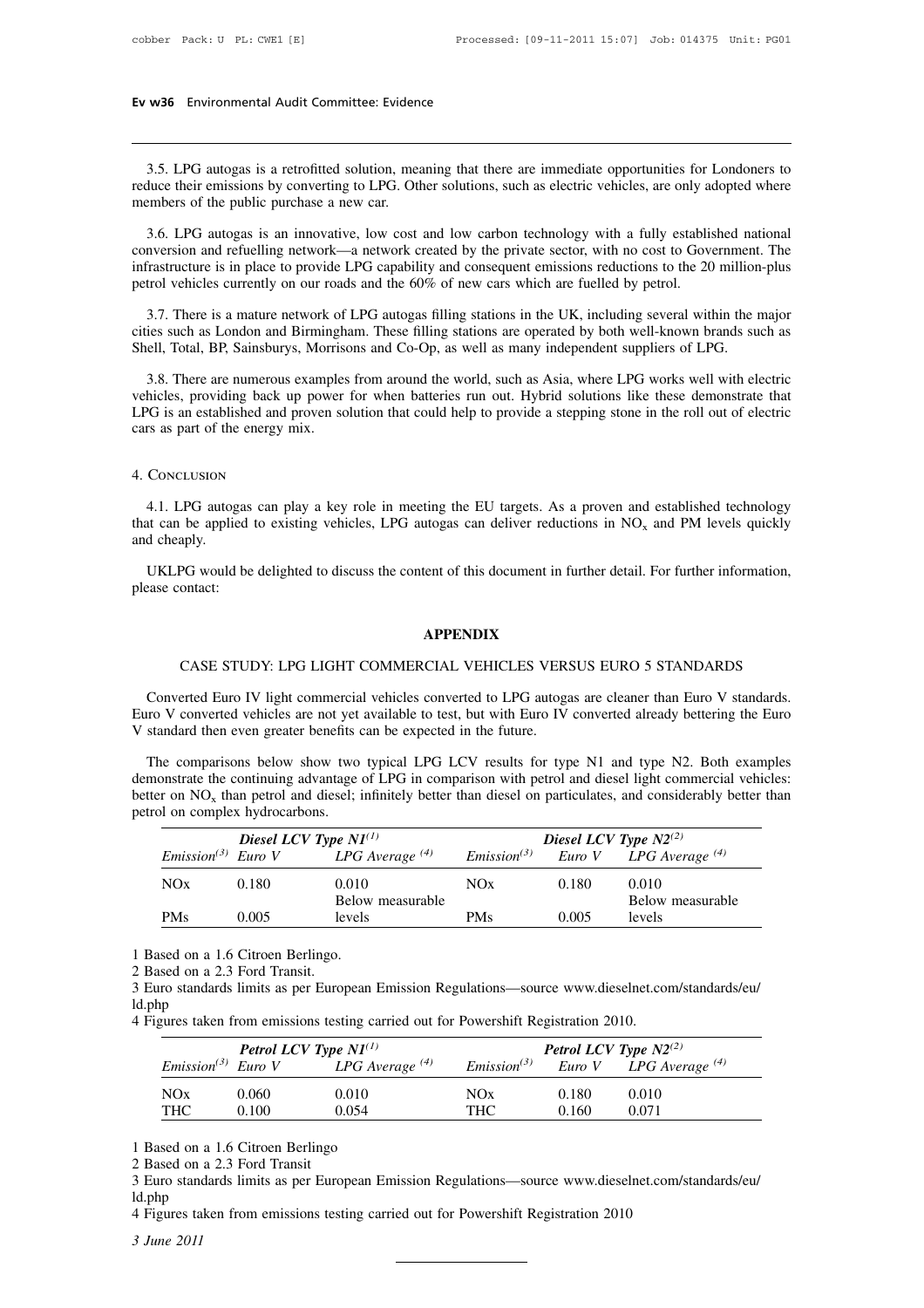# Environmental Audit Committee: Eviden<br> **Written evidence submitted by Countrystyle Recycling Ltd**<br>
Integral and Ltd welcomes the opportunity to comment on this inquiry.

Environmental Audit Committee: Evidence Ev w37<br>
Written evidence submitted by Countrystyle Recycling Ltd<br>
Countrystyle Recycling Ltd<br>
Countrystyle Recycling Ltd<br>
We intend to build a number of Anaerobic Digestion plants an Written evidence submitted by Countrystyle Recycling Ltd<br>Countrystyle Recycling Ltd welcomes the opportunity to comment on this inquiry.<br>We intend to build a number of Anaerobic Digestion plants and the gas thus generated **Example 19 Countrystyle Recycling Ltd**<br>Countrystyle Recycling Ltd welcomes the opportunity to comment on this inquiry.<br>We intend to build a number of Anaerobic Digestion plants and the gas thus generated will be injected **Example 10** Written evidence submitted by Countrystyle Recycling Ltd<br>Countrystyle Recycling Ltd welcomes the opportunity to comment on this inquiry.<br>We intend to build a number of Anaerobic Digestion plants and the gas th **Countrystyle Recycling Ltd**<br>Countrystyle Recycling Ltd welcomes the opportunity to comment on this inquiry.<br>We intend to build a number of Anaerobic Digestion plants and the gas thus generated will be injected into<br>the gr Countrystyle Recycling Ltd welcomes th<br>We intend to build a number of Anaerob<br>the grid. Each plant will inject in excess of<br>are in discussions with a London Borough<br>collection vehicles to run on compressed na<br>wish to progr We intend to build a number of Anaerobic Digestion plants and the gas thus generated will be injected into egrid. Each plant will inject in excess of 25,000,000 kWh of biomethane per annum. In at least one case we in discu we mend to bund a number of Anaerobic Digestion plants and the gas thus generate<br>the grid. Each plant will inject in excess of 25,000,000 kWh of biomethane per annum. I<br>are in discussions with a London Borough who want to e in discussions with a London Borough who want to provide a gas filling station to enable their waste<br>llection vehicles to run on compressed natural gas (CNG) and it is likely a number of other authorities will<br>sh to prog

on vehicles to run on compressed natural gas (CNG) and it is likely a number of other authorities will<br>progress CNG filling stations.<br>for heavy goods vehicles compared to diesel substantially reduces the levels of NOx and fress CNG filling stations.<br>heavy goods vehicles compared to diesel substantially reduces the levels of NOx and PM10<br>inittee know are a significant contributor to poor air quality in London.<br>with the comments made by CNG s

- 
- For heavy goods vehicles compared to diesel substantially reduces the levels of NOx and PM10s which<br>
Committee know are a significant contributor to poor air quality in London.<br>
gree with the comments made by CNG services intered know are a significant contributor to poor air quality in London.<br>
with the comments made by CNG services and enclose a copy of their supporting statement.<br>
Natural gas as a vehicle fuel provides significant benefi significant benefits in terms of local air quality<br>problems such as Los Angeles, Rome, Delhi.<br>Ing gas especially when generated from waste an<br>erms of improving air quality compared to diese<br>the Government to review the ben

We agree with the comments made by CNG services and enclose a copy of their supporting statement.<br>
— Natural gas as a vehicle fuel provides significant benefits in terms of local air quality and is the<br>
fuel of choice in - Natural gas as a vehicle fuel provides signific<br>fuel of choice in cities with air quality problem<br>- The embodied energy principles of using gas<br>webicle fuel has significant benefits in terms of<br>We believe that now is an

The embodied energy principles of using gas especially when generated from waste and then for<br>
The embodied energy principles of using gas especially when generated from waste and then for<br>
vehicle fuel has significant ben should also follow this path and request that this option is reviewed by the Environmental Audit Committee. **3** We believe that now relation to air quality as Much of the world is should also follow this 3 June 2011 Much of the world is introducing natural gas vehicles; we believe the UK commercial vehicle and bus sectors<br>
written and request that this option is reviewed by the Environmental Audit Committee.<br> *June 2011*<br>
Written evid Much of the world is introducing natural gas vehicles; we believe the UK commercial vehicle and bus sectors<br>should also follow this path and request that this option is reviewed by the Environmental Audit Committee.<br>*3 Jun* 

Via External Audity Management Resource Centre, University of the West of<br>
England, Bristol<br>
This letter constitutes a response to the Environmental Audit Committee's latest call for evidence on air<br>
ality. The points made Written evidence submitted by Air Quality Management Resource Centre, University of the West of<br>England, Bristol<br>This letter constitutes a response to the Environmental Audit Committee's latest call for evidence on air<br>qua Written evidence submitted by Air Quality Management Resource Centre, University of the West of<br>England, Bristol<br>This letter constitutes a response to the Environmental Audit Committee's latest call for evidence on air<br>qua **Written evider**<br>This letter cor<br>quality. The poin<br>submission shoul<br>as follows:<br>— Ther<br>quali **England, Bristol**<br> **England, Bristol**<br>
Letter constitutes a response to the Environmental Audit Committee's latest call for evidence on air<br>
The points made in our submission to the last call for evidence in December 2009 r constitutes a response to the Environmental Audit Committee's latest call for evidence on air points made in our submission to the last call for evidence in December 2009 still stand and this should be seen as additional

- r constitutes a response to the Environmental Audit Committee's latest call for evidence on air points made in our submission to the last call for evidence in December 2009 still stand and this should be seen as additional points made in our submission to the last call for evidence in December 2009 still stand and this should be seen as additional to those. The key points made in our response can be summarised There is an important relations should be seen as additional to those. The key points made in our response can be summarised<br>There is an important relationship that needs to be maintained between action to improve air<br>quality at a national level and at a There is an importation<br>quality at a national<br>that that there is a re<br>of "localism" and "<br>quality targets.<br>There is currently a<br>good air quality for — There is an important relationship that needs to be maintained between action to improve air quality at a national level and at a local level. For a number of reasons this relationship has not been sufficient so far to a quality at a national level and at a local level. For a number of reasons this relationship has not<br>been sufficient so far to achieve the UK air quality objectives and limit values, however we feel<br>that that there is a rea
- been sufficient so far to achieve the UK air quality objectives and limit values, however we feel<br>that that there is a real danger that the government's current intentions with respect to the agendas<br>of "localism" and "der that that there is a real danger that the government's current intentions with respect to the agendas<br>of "localism" and "deregulation" pose a significant threat to the likelihood of achieving the air<br>quality targets.<br>There of "localism" and "deregulation" pose a significant threat to the likelihood of achieving the air quality targets.<br>There is currently a great focus on the failure of EU vehicle emission standards to have achieved good air quality targets.<br>There is currently a great focus on the failure of EU vehicle emission standards to have achieved<br>good air quality for all. Whilst important, this discussion distracts from the underlying cause of<br>poor air There is currently a great focus<br>good air quality for all. Whilst<br>poor air quality which lies with<br>vehicles are as clean as possibl<br>rather than on addressing the w<br>likely to be successful within<br>continual growth in traffic good air quality for all. Whilst important, this discussion distracts from the underlying cause of<br>poor air quality which lies with the unrelenting growth in traffic levels. Whilst it is important that<br>vehicles are as clea poor air quality which lies with the unrelenting growth in traffic levels. Whilst it is important that vehicles are as clean as possible, there has been too great a reliance on technological solutions rather than on addres vehicles are as clean as possible, there has been too great a reliance on technological solutions rather than on addressing the wider transport problem itself. Local action on air quality is never likely to be successful w
- 

### About the Air Quality Management Resource Centre at UWE, Bristol

1. The AQMRC is based at the University of the West of England, Bristol and was formed in 1998. Between<br>1. The AQMRC is based at the University of the West of England, Bristol and was formed in 1998. Between<br>1. The AQMRC i 1999 and November 2010, it held (in partnership with Air Quality Consultants Ltd.) a contract with Defra (and formerly with DETR) for undertaking management tasks in relation to the Local Air Quality Management process. Th Formerly with DETR) for undertaking management tasks in relation to the Local Air Quality Manneson.<br>
1. The AQMRC is based at the University of the West of England, Bristol and was formed in 1998. Between<br>
1999 and Novembe 1999 and November 2010, it held (in partnership with Air Quality Consultants Ltd.) a contract with Defra (and formerly with DETR) for undertaking management tasks in relation to the Local Air Quality Management process. Th THE AIR QUALITY MANAGEMENT RESOURCE CENTRE AT UWE, BRISTOL<br>
e AQMRC is based at the University of the West of England, Bristol and w<br>
d November 2010, it held (in partnership with Air Quality Consultants Ltd<br>
y with DETR) de AQMRC is based at the University of the West of England, Bristol and was formed in 1998<br>
and November 2010, it held (in partnership with Air Quality Consultants Ltd.) a contract with J<br>
y with DETR) for undertaking mana d November 2010, it held (in partnership with Air Quality Consultants Ltd.) a contract with Defra (and<br>y with DETR) for undertaking management tasks in relation to the Local Air Quality Management<br>. These tasks included:<br> formerly with DETR) for undertaking management tasks in relation to the Local Air Quality Management<br>process. These tasks included:<br>— the appraisal of local authority Review and Assessment reports;<br>— the management of arch

- 
- 
- These tasks included:<br>
 the appraisal of local authority Review and Assessment reports;<br>
 the maintenance of atabases to record and track these documents and other elements and<br>
indicators of progress within the LAQM sys - the appraisal of local authority Review and Assessment reports;<br>
- the management of archives of reports and Air Quality Management Area orders;<br>
- the maintenance of databases to record and track these documents and oth
- 
- the management of archives of reports and Air Quality Management Area orders;<br>
 the maintenance of databases to record and track these documents and other elements and<br>
indicators of progress within the LAQM system;<br>
 Administrations.

indicators of progress within the LAQM system;<br>
— the operation of a telephone, email and internet-based helpdesk service to help local authorities<br>
with their work; and<br>
— support in the writing and updating of official g 2. In addition to the LAQM contract with Defra and the Devolved Administrations, AQMRC has also carried out a wide-range of other LAQM work for UK local authorities. This has included carrying out and providing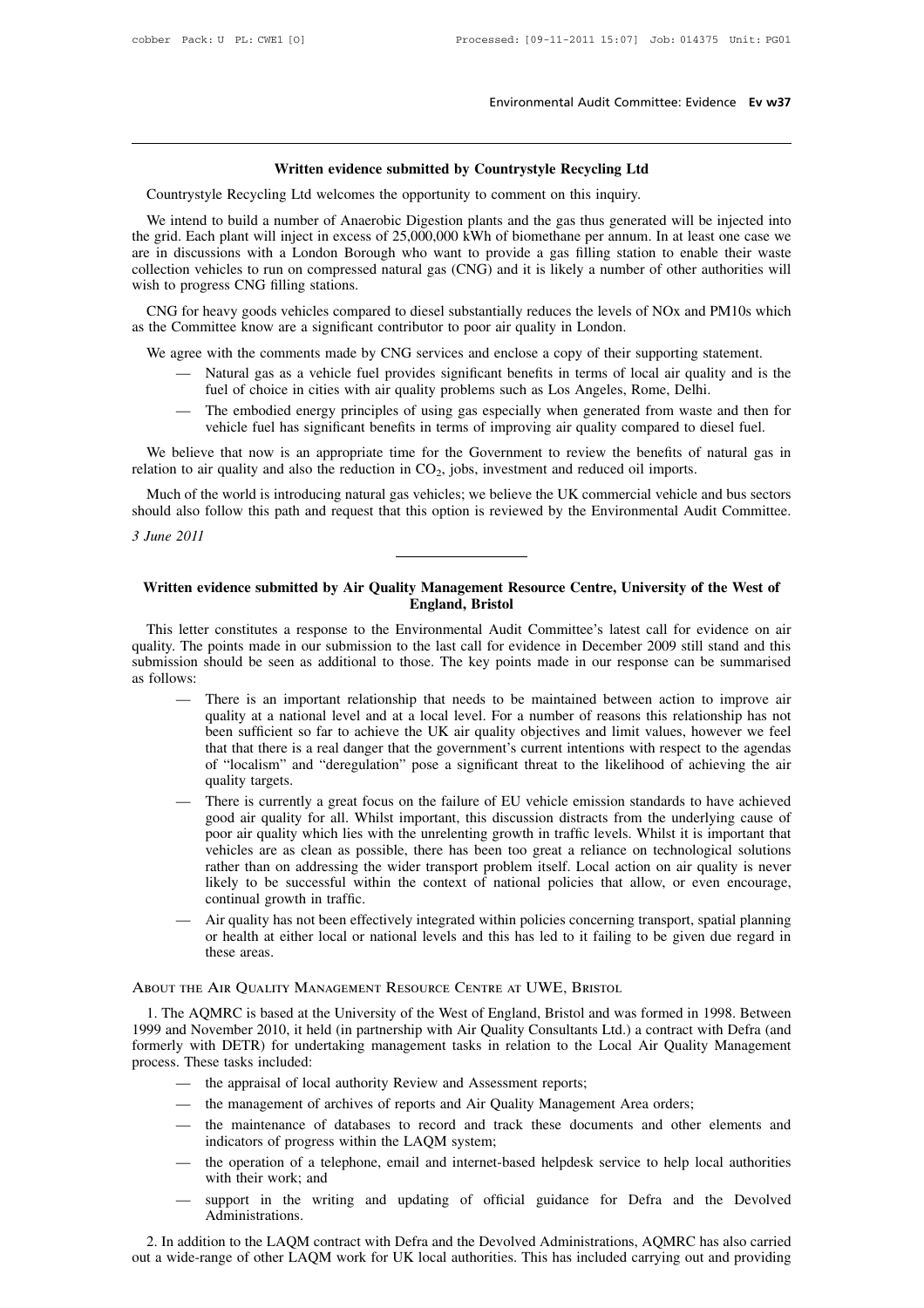# **Ev w38** Environmental Audit Committee: Evidence

Ev w38 Environmental Audit Committee: Evidence<br>
assistance for review and assessment work and air quality action planning, support and facilitation for<br>
consultation and engagement exercises with the public and other key s Ev w38 Environmental Audit Committee: Evidence<br>
assistance for review and assessment work and air quality action planning, support and facilitation for<br>
consultation and engagement exercises with the public and other key s Ev w38 Environmental Audit Committee: Evidence<br>
assistance for review and assessment work and air quality action planning, support and facilitation for<br>
consultation and engagement exercises with the public and other key s assistance for review and assessment work and air quality action planning, support and facilitation for consultation and engagement exercises with the public and other key stakeholders, and training provision to enhance ca assistance for review and assessment work and air quality action planning, support and facilitation for consultation and engagement exercises with the public and other key stakeholders, and training provision to enhance ca assistance for review and assessment work and air quality action planning, support and facilitation for consultation and engagement exercises with the public and other key stakeholders, and training provision to enhance ca assistance for review and assessment work and air quality action planning, support and facilitation for consultation and engagement exercises with the public and other key stakeholders, and training provision to enhance ca consultation and engagement exercises with the public and other key stakeholders, and training provision to enhance capability and capacity, specifically for LAQM but also in related areas of air pollution, climate change, enhance capability and capacity, specifically for LAQM but<br>change, and land-use and transport planning. AQMRC has a<br>quality management funded by prestigious research organisat<br>has generated an extensive peer reviewed publi ange, and fand-use and dansport planning. AQNNC has a significant research background based of an<br>ality management funded by prestigious research organisations including ESRC, NERC and EPSRC. This<br>s generated an extensive quanty management runded by presugnous research organisations including ESRC, NERC and EFSRC. This<br>has generated an extensive peer reviewed publications list, and has allowed the development of a renowned<br>track record in s

The UK LAQM Framework as good practice in a range of contexts, including the EU Framework variational in the design and development of the Institute of Air Quality Management in order to promote and support the increasing INTEGAIRE (Integration of the Institute of Air Quality Management in order to promote and support the<br>increasing number of professionals working in this field.<br>3. AQMRC are internationally recognised for their leadership i increasing number of professionals working in this field.<br>
3. AQMRC are internationally recognised for their leadership in the field and have been involved in a<br>
number of major international projects. The group has also h development of the South African National Framework on Air Quality (which used the UK system as a basic model).<br>
A The South African African African African African African African African African Air Quality in Europe) pr 3. AQMRC are internationally recognised for their leadership in the field and have been involved in a number of major international projects. The group has also had significant involvement in the promotion of the UK LAQM F From The AQMRC is a part of the Institute for Sustainability, Health and Environmental sustainability.<br>4. The AQMRC is a part of the Institute for Sustainability, Health and Environment (ISHE). This is an site model).<br>4. T INTEGAIRE (Integration of Environmental Governance and Air Quality in Europe) project, the provision of support for the development of air quality capacity in Bangkok Metropolitan Administration, and in the development of EXTESTANE (Integration of Environmental Governance and All Quality in Europe) project, the provision component of the development of air quality capacity in Bangkok Metropolitan Administration, and in the development of th

**Example 19 and 19 and 19 and 19 and 19 and 19 and 19 and 19 and 19 and 19 and 19 and 19 and 19 and 19 and 19 and 19 and 19 and 19 and 19 and 19 and 19 and 19 communities and the built environment; public health and well-b** 4. The AQMRC is a part of the Institute for Sustainability, Health and Environment (ISHE). This is an situate comprising a wide-range of research groups covering key areas of research into: sustainable mmunities and the b Institute comprising a wide-range of research groups covering key areas of research into: sustainable<br>communities and the built environment; public health and well-being; and environmental sustainability.<br>Causes of partic

minumities and the built environment; public health and well-being; and environmental sustainability.<br>
suses of particulate and  $NO_2$  air pollution in the UK and how these can be reduced most effectively<br>
5. The cause of Causes of particulate and  $NO_2$  air pollution in the UK and how these can be reduced most effectively<br>5. The cause of air pollution problems in the UK are predominantly emissions of pollutants from road traffic<br>within env

5. The cause of air pollution problems in the UK are predominantly emissions of pollutants from road traffic<br>thin environments where there is poor dispersion of pollution and exposure of members of the public.<br>6. Efforts 5. The cause of air pollution problems in the UK are predominantly emissions of pollutants from road traffic within environments where there is poor dispersion of pollution and exposure of members of the public.<br>6. Effort within environments where there is poor dispersion of pollution and exposure of members of the public.<br>6. Efforts to reduce pollution from vehicle tailpipes is not working, and is becoming increasingly ineffectual<br>with ea 8. Efforts to reduce pollution from vehicle tailpipes is not working, and is becoming increasingly ineffectual<br>th each new Euro Standard.<br>7. It is generally estimated that 50% or more of  $PM_{10}$  related to vehicles is ass with each new Euro Standard.<br>
7. It is generally estimated that 50% or more of  $PM_{10}$  related to dusts. Particularly as PM from exhausts, and tyre and brake wear<br>
significant source. Therefore measures to actually reduce 7. It is generally estimated that 50% or more of  $PM_{10}$  related to vehicles is associated with resuspended road sts. Particularly as PM from exhausts, and tyre and brake wear is reduced this will become a much more enfic

dusts. Particularly as PM from exhausts, and tyre and brake wear is redusignificant source. Therefore measures to actually reduce road speeds and 8. Problems with nitrogen dioxide are often associated with very low vehicle *Impacts on health and the environment from particulate and NO<sub>2</sub> <i>pollution, and how these should be*<br>*Impacts on health and the environment from particulate and NO<sub>2</sub> <i>pollution, and how these should be*<br>*Impacts on heal* 

# *measured*

9. Significant efforts need to be made to control and reduce levels of motorised traffic in built-up areas; this<br>n only be done through aligned efforts at national and local levels.<br>pacts on health and the environment fro can only be done through aligned efforts at national and local levels.<br> *Impacts on health and the environment from particulate and*  $NO_2$  *pollution, and how these should be*<br>  $measured$ <br>
10. There is not necessarily a problem Impacts on health and the environment from particulate and  $NO_2$  pollution, and how these should be<br>measured<br>10. There is not necessarily a problem with how impacts of air pollution are measured, so much as how the<br>measur *Impacts on health and the environment from particulate and NO<sub>2</sub> pollution, and how these should be measured*<br>10. There is not necessarily a problem with how impacts of air pollution are measured, so much as how the meas ed 10. There is not necessarily a problem with how impacts of air pollution are measured, so much as how the asurements are reported. Despite increasing evidence regarding he impacts of air pollution on health (which we sh 10. There is not necessarily a problem with how impacts of air pollution are measured, so much as how the measurements are reported. Despite increasing evidence regarding he impacts of air pollution on health (which have s

For the also increased. Despite increasing evidence regarding he impacts of air pollution on health (which have shown previous estimates of the impacts to be significant underestimates) there has been little attempt to eff measurements are reported. Despite increasing evidence regulate<br>have shown previous estimates of the impacts to be signific<br>effectively engage the public over this issue.<br>11. Defra last asked a question on air quality in t ectively engage the public over this issue.<br>
11. Defra last asked a question on air quality in their Quality of Life survey in 2001<sup>33</sup>. The response<br>
licated that air quality was the most important of the government's env 11. Defra last asked a question on air quality in their Quality of Life survey in 2001<sup>33</sup>. The response indicated that air quality was the most important of the government's environmental indicators for sustainability wit Fig. Detra last asked a question on an quanty in their Quanty of Ene survey in 2001. The response indicated that air quality was the most important of the government's environmental indicators for sustainability with 95% o

th 95% of respondents rating it as either Very or Fairly Important. There is little evidence that the government<br>s taken up this opportunity for engaging the public.<br>12. Within public engagement work done by AQMRC it is c has taken up this opportunity for engaging the public.<br>
12. Within public engagement work done by AQMRC it is common to find air quality rated higher than<br>
climate change as a priority amongst local people, yet this is ra 12. Within public engagement work done by AQMRC it is common to find air quality rated higher than climate change as a priority amongst local people, yet this is rarely reflected in messages from national government. This Fig. Within public engagement work done by AQMNC it is common to find an quanty rated ingiter than climate change as a priority amongst local people, yet this is rarely reflected in messages from national government. This alone having declared Air Quality Management Areas for PM<sub>10</sub>. The effective action on both issues.<br>13. One problem that is apparent in the recording and reporting of pollution is the discrepancies between<br>modelled polluti problems evidenced through the LAQM process. Particularly with regard to  $PM_{10}$  the national modelling<br>appears to significantly underestimate the scale of the problem in the UK with 59 local authorities in England<br>alone

between the scale of the problem in the UK with 59 local authorities in England<br>one having declared Air Quality Management Areas for  $PM_{10}$ .<br> *e effectiveness of the Government's strategy for improving particulate and NO* The effectiveness of the Government's strategy for improving particulate and  $NO_2$  air quality, and how that might be improved<br>night be improved<br>14. The Local Air Quality Management process as set out and developed by the The effectiveness of the Government's strategy for improving particulate and  $NO_2$  air quality, and how that<br>might be improved<br>14. The Local Air Quality Management process as set out and developed by the 1995 Environment designed to meet the eventual challenge.<br><sup>33</sup> http://www.defra.gov.uk/statistics/files/pas-survey2001.pdf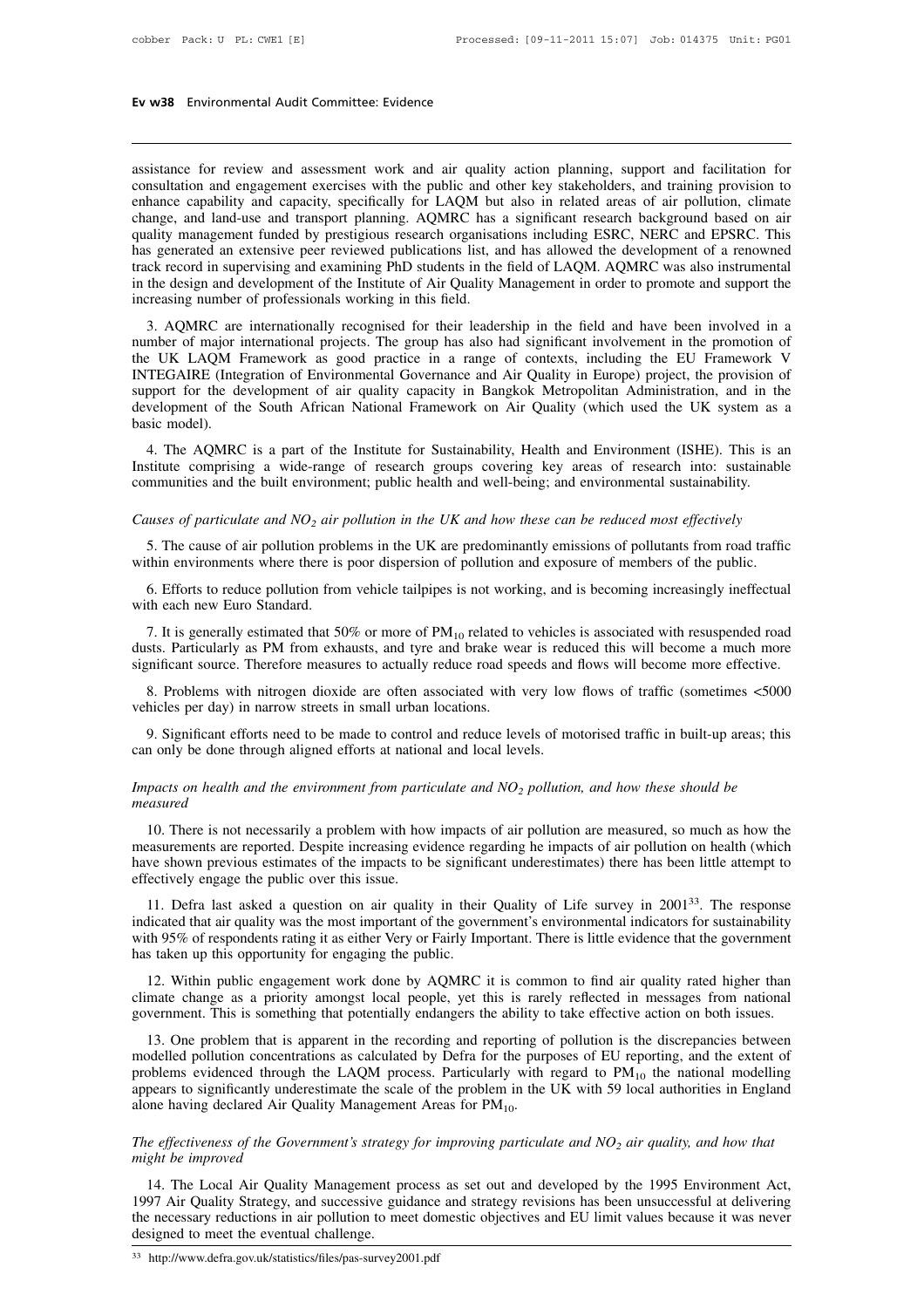Environmental Audit Committee: Evidence Ev w39<br>15. In the mid-1990s, following very successful reductions in pollution emissions from industry, through<br>the mificant regulation, and from transport through the introduction o Environmental Audit Committee: Evidence Ev w39<br>15. In the mid-1990s, following very successful reductions in pollution emissions from industry, through<br>significant regulation, and from transport through the introduction of Environmental Audit Committee: Evidence Ev w39<br>
15. In the mid-1990s, following very successful reductions in pollution emissions from industry, through<br>
significant regulation, and from transport through the introduction 15. In the mid-1990s, following very success<br>significant regulation, and from transport thre<br>anticipated that future measures at a national lev<br>standards in all but a handful of locations.<br>16. The Local Air Quality Managem 15. In the mid-1990s, following very successful reductions in pollution emissions from industry, through mificant regulation, and from transport through the introduction of catalytic convertors, it was widely tricipated th 15. In the mid-1990s, following very successful reductions in pollution emissions from industry, through significant regulation, and from transport through the introduction of catalytic convertors, it was widely anticipate

problems in over 60% of Local Authority areas. A far greater problem than had ever been envisaged when the process was established.<br>
17. If the find-1990s, following very successful reduction of catalytic convertors, it wa significant regulation, and if<br>anticipated that future measur<br>standards in all but a handful<br>16. The Local Air Quality<br>Action Planning. The Review<br>problems in over 60% of Loca<br>process was established.<br>17. The current frame ndards in all but a handful of locations.<br>
16. The Local Air Quality Management process can be divided into 2 parts: Review and Assessment and<br>
16. The Local Air Quality Management process was very successful in terms of i

16. The Local Air Quality Management process can be divided into 2 parts: Review and Assessment and<br>Action Planning. The Review and Assessment process was very successful in terms of identifying air quality<br>problems in ove not achieving objectives, was never devised for a situation where air quality problems in over 60% of Local Authority areas. A far greater problem than had ever been envisaged when the process was established.<br>
17. The cur Action Framing. The Review<br>problems in over 60% of Loo<br>process was established.<br>17. The current framework<br>plan and implementing it in<br>not achieving objectives, wa<br>and is now out of date.<br>18. With such extensive corrided to the responsibility for devising an action<br>17. The current framework for action planning, where LAs are given the responsibility for devising an action<br>18. With such extensive, was never devised for a situation

17. The current framework for action planning, where LAs are given the responsibility for devising an action<br>plan and implementing it in relative independence from national government, and with no clear penalties for<br>not a 17. The current framework for action planning, where EAs are given the responsionity for devising an action<br>plan and implementing it in relative independence from national government, and with no clear penalties for<br>not a plan and implementing it in relative independence from national government, and with no clear penatues for<br>not achieving objectives, was never devised for a situation where air quality problems were so widespread,<br>and is n by local residents, was never devised for a situation where an quality problems were so widespread, and is now out of date.<br>
18. With such extensive problems occurring, it is obvious that the problem, to some extent, exis 18. With such extensive problems occurring, it is c<br>national level and there is therefore a need to pay muo<br>policies and local problems. One example of this is<br>Demonstrations<sup>34</sup> that showed that whilst local efforts t<br>by 19. Whil such extensive problems occuring, it is obvious that the problem, to some extent, exists at a tional level and there is therefore a need to pay much closer attention to the interaction between national licies and mational level and there is therefore a need to pay intict closer attention to the interaction between national<br>policies and local problems. One example of this is from the findings of the Sustainable Travel Town<br>Demonstra

Demonstrations<sup>34</sup> that showed that whilst local efforts to reduce traffic might achieve a 9% reduction in trips<br>by local residents, when overall traffic flows were examined, this was reduced to a reduction of only 2% in<br> Definoistrations that showed that whilst local enorts to reduce trainc implit actneve a 9% reduction in trips<br>by local residents, when overall traffic flows were examined, this was reduced to a reduction of only 2% in<br>tra by local residents, when overall dalife hows were examined, this was reduced to a reduction of omly 2% in traffic flows due to the impact of non-local traffic.<br>
19. The LAQM Framework was developed at a time when there was transport in the ability of LAS to reduce air pollution is significantly entered as a strong in growth in road traffic (c.f. The 1997 Road Traffic Reduction Act, 1998 New Deal for and 2000 Ten Year Transport Plan). If thes growth in road traffic (c.f. The 1997 Road Traffic Reduction Act, 1998 New Deal for Transport White Paper<sup>35</sup>, and 2000 Ten Year Transport Plan). If these intentions had been successful there would have been much less diff and 2000 Ten Year Transport Plan). If these intentions had been<br>difficulty for Local Authorities in developing and implementir<br>However, in the context of national policies failing to effectively<br>transport, the ability of L

20. As described above, we believe that the failure of UK air quality policies and *arguably* encouraging) growth in apport, the ability of LAs to reduce air pollution is significantly constrained.<br> *Mential effects of the* and EU Limit Values lies largely with national government and proposed reforms of public health provision on local authorities' capacity for tackling poor air quality<br>
20. As described above, we believe that the failure of Potential effects of the Government's localism agenda and proposed reforms of public health local authorities' capacity for tackling poor air quality<br>20. As described above, we believe that the failure of UK air quality po intential effects of the Government's localism agenda and proposed reforms of public health provision on<br>cal authorities' capacity for tackling poor air quality<br>20. As described above, we believe that the failure of UK air

is a *local authorities' capacity for tackling poor air quality*<br>
20. As described above, we believe that the failure of UK air quality policy in achieving the UK objectives<br>
and EU Limit Values lies largely with national 20. As described above, we believe that the failure of UK air quality policy in achieving the UK objectives and EU Limit Values lies largely with national government and not local government. Whilst more power and influenc 20. As described above, we betieve that the raintie of OK an quanty policy in achieving the OK objectives<br>and EU Limit Values lies largely with national government and not local government. Whilst more power and<br>influence and EO Linn values hes largely while national government and not local<br>influence at a local level is a good thing, a number of key issues need to<br>21. There must be sufficient statutory obligation on local authorities to<br>pr 21. There must be sufficient statutory obligation on local authorities to tackle air quality to ensure that they invirtionmental protection doesn't become an option, leaving the protection of the health of the most sadvant 21. There must be sumchent statutory obtigation on local authorities to tackle an quality to ensure that environmental protection doesn't become an option, leaving the protection of the health of the most disadvantaged to profits a sufficiently to control e effectively to the<br>environmental protection doesn't become an option,<br>disadvantaged to the chances of a postcode lottery.<br>disadvantaged who most often suffer the ill-effects of ai<br>22. Lo

Subtrantaged to the chances of a postcode lottery. Local political priorities are rarely decided by the sadvantaged who most often suffer the ill-effects of air pollution.<br>
22. Local action must take place in the context o

disadvantaged who most often suffer the ill-effects of air pollution.<br>
22. Local action must take place in the context of national policies that support local action and work in the<br>
same direction. It is no good cutting l 22. Local action must take place in the context of national policies that support local action and work in the same direction. It is no good cutting local authorities loose and expecting them to tackle the problems caused 22. Local action must take place in the collect of national policies that support local same direction. It is no good cutting local authorities loose and expecting them to tack by a national failure to control road traffic a national failure to control road traffic growth.<br>
23. Local authorities need to be adequately resourced in order to carry out effective work in their areas. The<br>
st year of the new administration has seen swingeing cuts

23. Local authorities need to be adequately resourced in order to carry out effective work in their areas. The first year of the new administration has seen swingeing cuts in local authority budgets that have resulted in a 25. Local authorities lieed to be adequately resourced in order to carry out effective work in then areas. The<br>first year of the new administration has seen swingeing cuts in local authority budgets that have resulted in a Inst year of the hew administration has seen swingeing cuts in locar authority budgets that have resulted in a<br>large number of air quality staff being made redundant. We consider it highly unlikely that this will lead to<br>s reficient capacity in local authorities to undertake efficient action on air quality.<br>
24. Whilst much is being made of the proposed move of Public Health from the NHS to Local Authorities,<br>
particularly in respect of the suncient capacity in local authorities to undertake efficient action on an quality.<br>24. Whilst much is being made of the proposed move of Public Health from the NHS to Local Authorities,<br>particularly in respect of the pote 24. Whilst much is being made of the proposed move of Public Health from the NHS to Local Authorities, particularly in respect of the potential for linking to environmental health issues, there are some significant problem particularly in respect of the potential for linking to environmental health issues, there are some significant<br>problems to be overcome. The greatest of these is the issue of the two-tier Local Authority system in England. problems to be overcome. The greatest of these is the issue of the two-tier Local Authority system in England.<br>Over 50% of English LAs are district authorities rather than unitary, and therefore the proposed health service departments will be able to actively engage with county level public health teams without clearly ring-fenced reforms will establish public health responsibilities at a county level, in a different organisation to<br>environmental health which resides at the district level. Although there is some rhetoric regarding the fact that<br>this 25. AQMRC has been involved in a wide range of research and consultancy work that has involved and inference of working the departure of many members of staff) that it is very hard to envisage how district environmental he Ins with local authorities at the district level suggests that pressures on staff and resources are so tight (resulting<br>in the departure of many members of staff) that it is very hard to envisage how district environmental

whil local authorities at the ustrict lever suggests that pressures on start and resources are so tight (resulting<br>in the departments will be able to actively engage with county level public health teams without clearly ri in the departments will be able to actively eng<br>departments will be able to actively eng<br>resources being allocated to them.<br>25. AQMRC has been involved in<br>examining or working across the cross-tie<br>generally indicate that i resources being allocate<br>25. AQMRC has be<br>examining or working a<br>generally indicate that<br>implementation of effect<br>3 June 2011 35 June 2011<br>34 http://www.dft.gov.uk/pgr/sustainable/smarterchoices/smarterchoiceprogrammes/<br>35 Launched by John Prescott stating "I will have failed if in five years time there are not fewer journeys made in a car"

<sup>34</sup> http://www.dft.gov.uk/pgr/sustainable/smarterchoices/smarterchoiceprogrammes/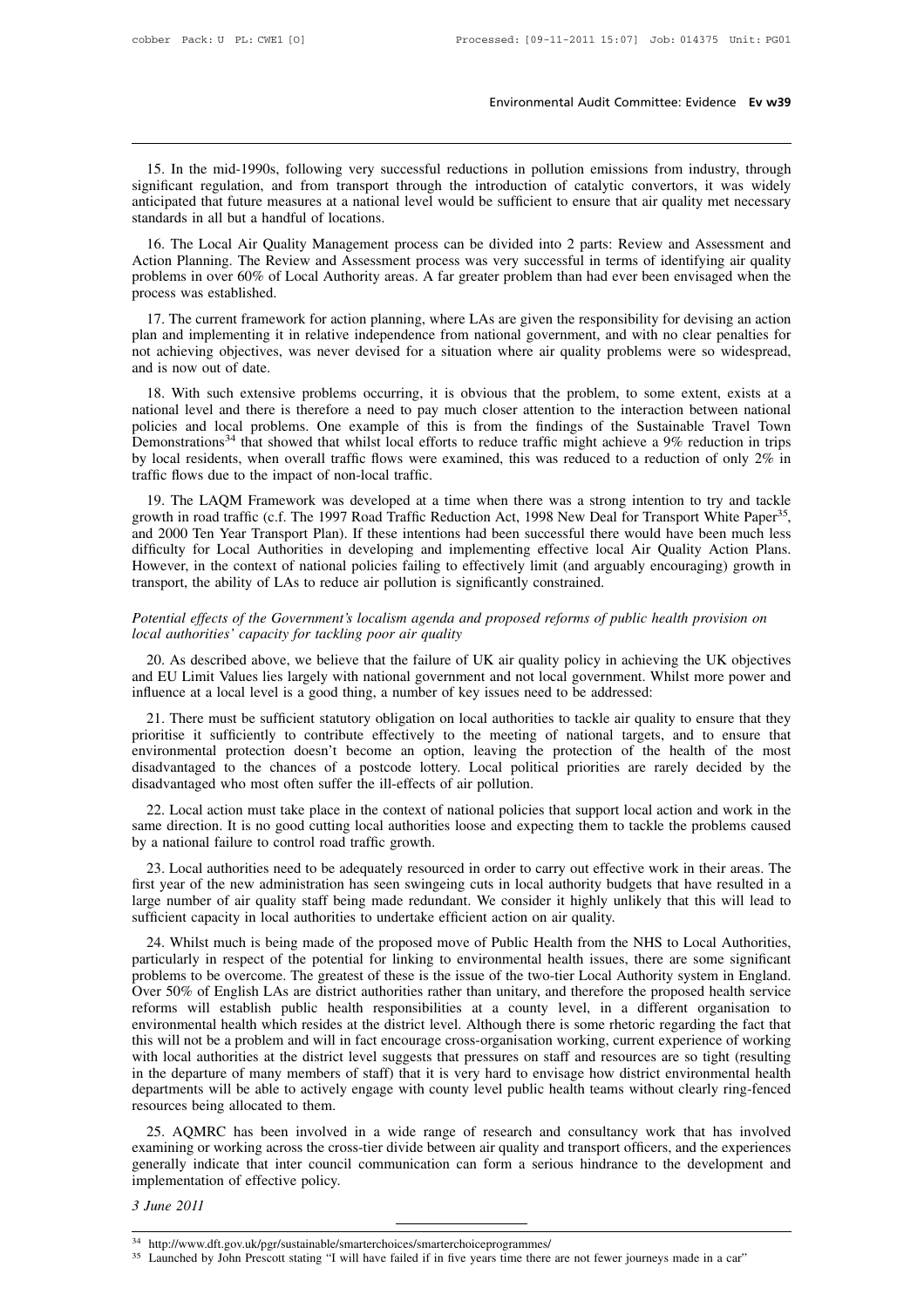# **Ev w40** Environmental Audit Committee: Evidence

# **Written evidence submitted by the Transport and Environment**

mittee: Evidence<br> **COMMITTEE, LONDON COUNCILS**<br>
COMMITTEE, LONDON COUNCILS<br>
2 London boroughs, the City of London, the Metrop Written evidence submitted by the Transport and Environment<br>COMMITTEE, LONDON COUNCILS<br>London Councils represents all 32 London boroughs, the City of London, the Metropolitan Police Authority<br>d the London Fire and Emergenc Written evidence submitted by the Transport and Environment<br>COMMITTEE, LONDON COUNCILS<br>London Councils represents all 32 London boroughs, the City of London, the Metropolitan Police Authority<br>and the London Fire and Emerge Written evidence submitted by the Transport and Environment<br>COMMITTEE, LONDON COUNCILS<br>London Councils represents all 32 London boroughs, the City of London, the Metropolitan Police Authority<br>and the London Fire and Emerge Written evidence submitted by the Transport and Environment<br>COMMITTEE, LONDON COUNCILS<br>London Councils represents all 32 London boroughs, the City of London, the Metropolitan Police Authority<br>and the London Fire and Emerge COMMITTEE, LONDON COUNCILS<br>London Councils represents all 32 London boroughs, the City of London, th<br>and the London Fire and Emergency Planning Authority. We are committed to<br>London and getting the best possible deal for L London Councils represents all 32 London boroughs, the City of London, the Metropolitan I<br>d the London Fire and Emergency Planning Authority. We are committed to fighting for fa<br>mdon and getting the best possible deal for

Summary of Comments

- velop policy and do all we can to help boroughs improve the services they offer. We also run a range of<br>vices ourselves which are designed to make life better for Londoners.<br>This response has been developed by our borough is ourselves which are designed to make life better for Londoners.<br>
response has been developed by our borough officer Air Quality Steering Group.<br>
RY OF COMMENTS<br>
Road traffic is the main source of particulate and nitrog response has been developed by our borough officer Air Quality Steering Group.<br>
RY OF COMMENTS<br>
Road traffic is the main source of particulate and nitrogen dioxide (NO<sub>2</sub>) air pollution in the UK. The<br>
increase in the prop response has been developed by our borou<br>
RY OF COMMENTS<br>
Road traffic is the main source of particul<br>
increase in the proportion of diesel vehicl<br>
air quality. Emissions from heating both do<br>
amount to local pollution in MMARY OF COMMENTS<br>
— Road traffic is the main source of particulate and nitrogen dioxide  $(NO<sub>2</sub>)$  air pollution in the UK. The<br>
increase in the proportion of diesel vehicles over the past  $10-20$  years has been damagin Road traffic is the main source of particulate and nitrogen dioxide  $(NO_2)$  air pollution in the UK. The increase in the proportion of diesel vehicles over the past  $10-20$  years has been damaging for urban air quality. E Road traffic is the main source of particulate and nitrogen dioxide  $(NO_2)$  air pollumicrease in the proportion of diesel vehicles over the past  $10-20$  years has been air quality. Emissions from heating both domestic and
- 
- merease in the proportion of dieser venticles over the past 10—20 years has been danlaging for urban<br>air quality. Emissions from heating both domestic and commercial buildings also contribute a significant<br>amount to local an quanty. Emissions from leating bout domestic and commercial butidings also contribute a sigmineant<br>amount to local pollution in London.<br>In West London there is the added complication of the presence of Heathrow Airport, amount to local pollution in London.<br>In West London there is the added complication of the presence of Heathrow Airport, the operation of<br>which contributes significantly to a specific nitrogen dioxide hotspot. This situati
- In west London there is the added compincation of the presence of realmow Aliport, the operation of<br>which contributes significantly to a specific nitrogen dioxide hotspot. This situation could deteriorate<br>further as the which colubules signineality to a specific intogen dioxide hospot. This studied could deteriorate further as the airport is not yet operating to its permitted maximum capacity.<br>The government has relied on advancements in The government has relied on advancements in vehicle technology to reach air quality targets, but the anticipated improvements have not materialised. More emphasis needs to be placed on behavioural change than has been giv Clean Air Act 1993, could deliver a significant reduction in emissions from all medium and large sized boilers going forward.<br>There is a wealth of information available about the health impacts of particulate and  $NO<sub>2</sub>$ mucripated improvements have not materialised. More emphasis needs to be placed on behavioural<br>change than has been given to date.<br>— The government is encouraging the roll out of wood fuel biomass across the country to mee The government is encouraging the roll out of wood fuel biomass across the country to meet renewable<br>heat targets, with insufficient regard to urban air quality. Slight alterations to the legislation, such as the<br>Clean Ai The government is encouraging the roll out of wood fuel biomass across the country to meet renewable<br>heat targets, with insufficient regard to urban air quality. Slight alterations to the legislation, such as the<br>Clean Ai
- The most significant health effects are associated with  $PM_{2.5}$ . The most recent COMEAP report highlights the 340,000 life years lost every year in the UK due to fine particulate air pollution, which equates to approxima The government's air pollution banding system does not reflect the serious impacts to be much clearer<br>
The most significant health effects are associated with PM<sub>2.5</sub>. The most recent COMEAP report<br>
highlights the 340,000
- There is a wealth of information available about the health impacts of particulate and  $NO_2$  pollution.<br>The most significant health effects are associated with  $PM_{2.5}$ . The most recent COMEAP report<br>highlights the 340,00 There is a wealth of information available about the health impacts of particulate and  $NO_2$  pollution.<br>The most significant health effects are associated with  $PM_{2.5}$ . The most recent COMEAP report<br>highlights the 340,00 The most significant health effects are associated wit<br>highlights the 340,000 life years lost every year in the U<br>equates to approximately 29,000 premature deaths.<br>The government's air pollution banding system does not r<br>t The government's air pollution banding system does not reflect the serious impact of long term exposure<br>to air pollution. Air quality in the UK has a greater impact on mortality than passive smoking, yet this<br>information Equates to approximately 29,000 premature dealins.<br>The government's air pollution banding system does not reflect the serious impact of long term exposure<br>to air pollution. Air quality in the UK has a greater impact on mo
- The government's air pollution banding system does not reflect the serious impact of long term exposure<br>to air pollution. Air quality in the UK has a greater impact on mortality than passive smoking, yet this<br>information to air pollution. Air qu<br>
information is not wide<br>
so it can be fully unde<br>
The government does<br>
for dealing with NO<sub>2</sub> i<br>
cannot rely on Euro S<br>
London by 2015.<br>
London local authoritie<br>
fines from the Europe The government does not appear to have a strategy for dealing with  $PM_{2.5}$ . The government's strategy<br>
The government does not appear to have a strategy for dealing with  $PM_{2.5}$ . The government's strategy<br>
for dealing w So it can be funy understood by the general public.<br>The government does not appear to have a strategy for dealing with  $PM_{2.5}$ . The government's strategy<br>for dealing with  $NO_2$  is not clear. Given the problems with Europ
- The government does not appear to have a strategy for dealing with  $PM_{2.5}$ . The government's strategy<br>for dealing with  $NO_2$  is not clear. Given the problems with European Vehicle Emission Standards, we<br>cannot rely on Eu for dealing with  $NO_2$  is not clear. Given the problems with European Vehicle Emission Standards, we<br>cannot rely on Euro Standard based Low Emission Zones alone to meet the  $NO_2$  Limit Value across<br>London by 2015.<br>— Londo London by 2015.<br>
— London local authorities are concerned that the localism agenda could result in the government passing<br>
fines, from the European Commission, down to local authorities where air quality does not meet the London by 2015.<br>London local authorities are concerned that the localism agenda could result in the government passing<br>fines, from the European Commission, down to local authorities where air quality does not meet the<br>Limi
- London local authorities are concerned that the localism agenda could result in the government passing<br>fines, from the European Commission, down to local authorities where air quality does not meet the<br>Limit Values. This w matters. Detailed comments are provided below in each of the four areas requested by the Committee:<br>
RETAILED COMMENTS<br>
ETAILED COMMENTS<br>
Detailed comments are provided below in each of the four areas requested by the Committee:<br>

### Detailed Comments

The causes of particulate and NO<sub>2</sub> air pollution in the UK, and how these can be reduced most effectively<br>The causes of particulate and NO<sub>2</sub> air pollution in the UK, and how these can be reduced most effectively<br>1. The m ETAILED COMMENTS<br>
Detailed comments are provided below in each of the four areas requested by the Committee:<br> *e causes of particulate and*  $NO_2$  *air pollution in the UK, and how these can be reduced most effectively*<br>
1 Detailed comments are provided below in each of the four areas requested by the Committee:<br>
The causes of particulate and  $NO_2$  air pollution in the UK, and how these can be reduced most effectively<br>
1. The main cause of Detailed comments are provided below in each of the four areas requested by the Committee:<br>
The causes of particulate and NO<sub>2</sub> air pollution in the UK, and how these can be reduced most effectively<br>
1. The main cause of The causes of particulate and  $NO_2$  air pollution<br>1. The main cause of particulate and  $NO_2$  is<br>exhaust, and in the case of particulates, also fis<br>ignificantly more pollution than petrol. The is<br>has been damaging for urba *e causes of particulate and*  $NO_2$  *air pollution in the UK, and how these can be reduced most effectively*<br>1. The main cause of particulate and  $NO_2$  air pollution in the UK is road traffic. Emissions arise from the<br>hau

1. The main cause of particulate and  $NO<sub>2</sub>$  air pollution in the UK is road traffic. Emissions arise from the exhaust, and in the case of particulates, also from the general wear of tyres and brakes. Diesel vehicles c F. The main cause of particulate and  $NO_2$  an pointion in the OK is toad train. Emissions arise from the exhaust, and in the case of particulates, also from the general wear of tyres and brakes. Diesel vehicles create si exhaust, and in the case of particulates, also from the general wear of tyles and brakes. Dieser venices create significantly more pollution than petrol. The increase in diesel vehicles in the UK over the past 10—20 years significantly inde political train petrol. The increase in theser venicles in the OK over the past 10—20 years<br>has been damaging for urban air quality.<br>2. In West London there is the added complication of the presence of H as been danaging for urban an quanty.<br>
2. In West London there is the added complication of the presence of Heathrow Airport, the operation of<br>
which contributes significantly to a specific nitrogen dioxide hotspot. Althou 2. In West London there is the added complication of the presence of Heathrow Airport, the operation of which contributes significantly to a specific nitrogen dioxide hotspot. Although surrounded by heavily used parts of t which contributes significantly to a specific nitrogen dioxide hotspot. Although surrounded by heavily used parts of the strategic road network including the M4, M25 and A312, airport operation, in terms of passenger and f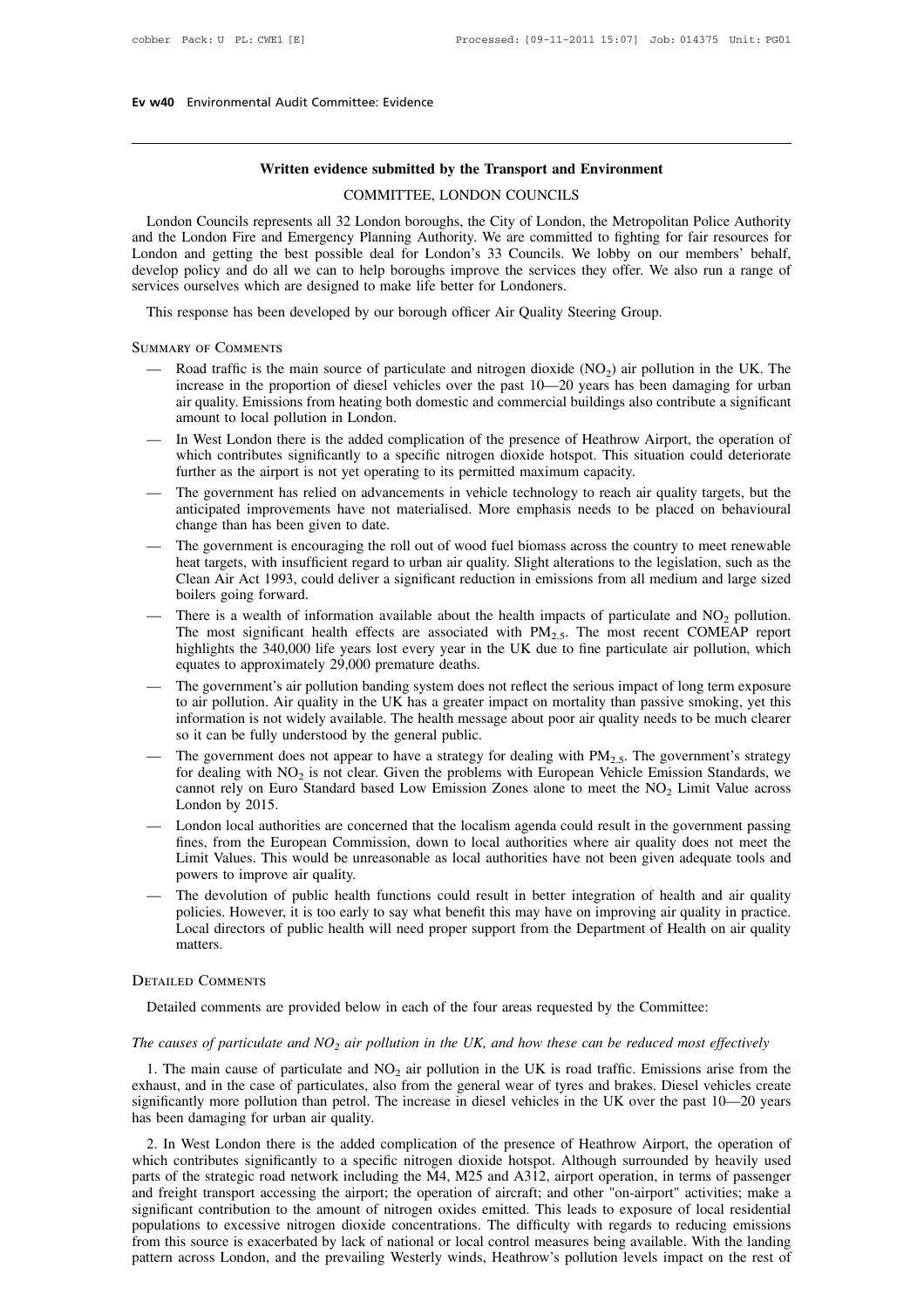Environmental Audit Committee: Evidence Ev w41<br>
London and therefore undermine efforts to reduce emissions elsewhere in the capital. This situation could<br>
deteriorate further as the airport is not yet operating to its perm Environmental Audit Committee: Evidence Ev w41<br>
London and therefore undermine efforts to reduce emissions elsewhere in the capital. This situation could<br>
deteriorate further as the airport is not yet operating to its perm

2. There has been a government series to reduce emissions elsewhere in the capital. This situation could<br>deriorate further as the airport is not yet operating to its permitted maximum capacity.<br>3. There has been a governme London and therefore undermine efforts to reduce emissions elsewhere in the capital. This situation could deteriorate further as the airport is not yet operating to its permitted maximum capacity.<br>3. There has been a gover London and therefore undermine efforts to redeteriorate further as the airport is not yet operation.<br>
3. There has been a government assumption<br>
to deliver the required improvements in air quali<br>
particularly at roadside, mdon and therefore undermine efforts to reduce emissions elsewhere in the capital. This situation could<br>teriorate further as the airport is not yet operating to its permitted maximum capacity.<br>3. There has been a governmen

deteriorate further as the airport is not yet operating to its permitted maximum capacity.<br>
3. There has been a government assumption that advancements in vehicle technology would be a sufficient<br>
to deliver the required i 3. There has been a government assumption that advancements in vehicle technology would be a sufficient<br>to deliver the required improvements in air quality. However concentrations of nitrogen dioxide across London,<br>particu 3. There has been a government assumption that advancements in ventere technology would be a surficent to deliver the required improvements in air quality. However concentrations of nitrogen dioxide across London, particu is ineffective in urban driving conditions. These findings are very significant when considerations of multiplet in the mission standards for NOx, brought in by Euro Standards, have not been working for diesel vehicles.<sup>3</sup> particularly at Foatstue, Fernant very high.<br>
4. A recent piece of research published by DEFRA has revealed that increasingly stringent vehicle emission<br>
standards for NOx, brought in by Euro Standards, have not been worki standards for NOx, brought in by Euro Standards, have not been working for diesel vehicles.<sup>36</sup> For diesel cars<br>and vans, the report suggests that there has been little change in total NOx emissions over the past 15 years. and vans, the report suggests that there has been little ch<br>The report also details that selective catalytic reduction us<br>is ineffective in urban driving conditions. These findin<br>appropriate action to take to work towards ineffective in urban driving conditions. These findings are very significant when considering the most propriate action to take to work towards the  $NO_2$  Limit Values. Any Low Emission Zone to deal with  $NO_2$  ould need ve is interture in urban driving conductors. These imangs are very significant when considering the most appropriate action to take to work towards the  $NO_2$  Limit Values. Any Low Emission Zone to deal with  $NO_2$  would need

appropriate action to take to work towards the NO<sub>2</sub> Emit values. Any Eow Emission Zole to deal with NO<sub>2</sub> would need very careful consideration and further research into what retrofit technology would be effective in urb would heed very caleful consideration and futule research into what fetront dechinology would be enective in<br>urban areas. Given the findings of the report, it would appear that compliance by simple Euro Standard, i.e.<br>date and a teas. Orven the imangs of the report, it would appear that compinance by simple Euro Standard, i.e.<br>date of vehicle registration, would not be sufficient.<br>5. A significant proportion of NOx emissions in London origi 3. A significant proportion of NOx emissions in London originate from boilers used to heat domestic and commercial premises. The Clean Air Acts of 1956 and 1968, subsequently replaced by the Clean Air Act 1993, were intro  $SO_2$ , are n A significant proportion of NOx emissions in London originate from boilers used to h<br>mercial premises. The Clean Air Acts of 1956 and 1968, subsequently replaced by the Cle<br>e introduced to deal with smoke, and associated ed to heat domestic and<br>the Clean Air Act 1993,<br>ings. The Clean Air Acts<br>ol Area", in which only<br>st be installed. Exempt<br>or smoke, and associated<br>. The exempt appliance<br>sion standards for  $PM_{10f}$ <br>nn be emitted from a gas commercial premises. The Clean Air Acts of 1956 and 1968, subsequently replaced by the Clean Air Acts have been very effective in the past. A local authority can declare a "Smoke Control Area", in which only authorised fu have been very effective in the past. A local authority can declare a "Smoke Control Area", in which only authorised fuel can be burned (i.e. smokeless fuel) or, an "exempt appliance" must be installed. Exempt appliances authorised fuel can be burned (i.e. smokeless fuel) or, an "exempt appliance" must be installed. Exempt appliances must meet strict smoke emission limits. However the emission standards for smoke, and associated SO<sub>2</sub>, ar appliances must meet strict s<br>
SO<sub>2</sub>, are now out-dated as t<br>
standards behind the Clean A<br>  $2.5$  and NOx. As an example,<br>
boiler, however, in a smoke e<br>
emission limit such as a dry N<br>
in London significantly.<br>
6. The go be the governments drive for renewable heat and specifically policies to increase the amount of biomass of the governments drive for renewable heat and specifically policies to increase the amount of biomass London signif Standards befinid the Clean Afr Act 1993 collid be attered to include appropriate emission standards for FM<sub>10/25</sub> and NOx. As an example, there is currently no limit on the amount of NOx that can be emitted from a gas bo

 $2.5$  and NOx. As an example, there is currently no mint on the amount of NOx that can be emitted from a gas boiler, however, in a smoke control area, a new gas boiler above a certain size could be required to meet an emi Group at King's College London has revealed that wood burning already contributes approximately  $3g/m^3$  to PM<sub>10</sub> in winter, which equates to about 15% of background concentrations. Biomass is being encouraged emission limit such as a dry NOx emission rate of <40mg/kWhr. Over time this would decrease NOx emissions<br>in London significantly.<br>6. The governments drive for renewable heat and specifically policies to increase the amou through the Government's Renewable heat and specifically policies to increase the amount of biomass (wood) burned in the UK is a concern. A recent piece of research undertaken by the Environment Research Group at King's C in London signinearily.<br>
6. The governments drive for renewable heat and specifically policies to increase the amount of biomass<br>
(wood) burned in the UK is a concern. A recent piece of research undertaken by the Environm 6. The governments drive for renewable heat and specifically policies to increase the amount of biomass (wood) burned in the UK is a concern. A recent piece of research undertaken by the Environment Research Group at King (wood) burned in the UK is a concern. A recent piece of research undertaken by the Environment Research Group at King's College London has revealed that wood burning already contributes approximately  $3g/m^3$  to  $PM_{10}$  in Group at King's College London has revealed that wood burning already contributes approximately  $3g/m^3$  to  $PM_{10}$  in winter, which equates to about 15% of background concentrations. Biomass is being encouraged through th  $PM_{10}$  in winter, wh<br>through the Governn<br>standards for bioma<br>Department for Ener<br>rather than an issue<br>of non-combustion<br>quality targets.<br>7. DEFRA publis ough the Government s Renewable rieat incentive (KIT) scheme. A communition to include strict an quality indicats for biomass through the RHI has been progressively watered down by the Government. The partment for Energy a Standards for biomass unough the KIT has been progressively watered down by the Government. The<br>Department for Energy and Climate Change (DECC) appears to regard air quality as a barrier to be overcome,<br>rather than an issu Department for Energy and Ciniate Changrather than an issue that can be helped by<br>of non-combustion renewable energy in t<br>quality targets.<br>7. DEFRA published a document in 20<br>integrated more closely.<sup>37</sup> London Council<br>of

on-combustion renewable energy in urban areas, as this would help with both climate change and air<br>ty targets.<br>DEFRA published a document in 2010 outlining how air quality and climate change policies should be<br>rated more c ty targets.<br>
DEFRA published a document in 2010 outlining how air quality and climate change policies should be<br>
rated more closely.<sup>37</sup> London Councils understands that this document is aimed at local authorities. One<br>
e DEFRA published a document in 2010 outlining how air quali<br>rated more closely.<sup>37</sup> London Councils understands that this do<br>e key messages in the report is:<br>"These air quality/climate change co-benefits will be realised th

egrated more closely.<sup>37</sup> London Councils understands that this document is aimed at local authorities. One<br>the key messages in the report is:<br>"These air quality/climate change co-benefits will be realised through actions of the key messages in the report<br>
"These air quality/climate c<br>
carbon vehicles, renewable<br>
measures, and reducing agr<br>
Unfortunately, this advice ap<br>
targets for renewable heat.<br>
8. Biomass is being promoted

These air quality/climate change co-benefits will be realised through actions such as promoting ultra low-<br>carbon vehicles, renewable sources of electricity which do not involve combustion, energy efficiency<br>measures, and carbon vehicles, renewable sources of electricity which do not involve combustion, energy efficiency<br>measures, and reducing agricultural demand for nitrogen".<br>Unfortunately, this advice appears to be being ignored by DECC measures, and reducing agricultural demand for nitrogen".<br>
Unfortunately, this advice appears to be being ignored by DECC in its desire to achieve its own policy<br>
targets for renewable heat.<br>
8. Biomass is being promoted a Unfortunately, this advice appears to be being ignored<br>targets for renewable heat.<br>8. Biomass is being promoted as a low carbon renewable<br>paid to the wider impacts of burning wood, such as the rel<br>and the impact that they Solutions, Solutions, Solutions, Solutions, Solutions, Solutions, Solutions, Solutions, Solutions, Solutions, Solutions, Solutions, Solutions, Solutions, Solutions, And The wider impact that they have on climate change. Th 8. Biomass is being promoted as a low carbon renewable fuel. However, it appears that little regard is being paid to the wider impacts of burning wood, such as the release of black carbon, methane and nitrous oxides and th

The Wild with the start of the New CHO and the intervalse included the matter in the solely point of the wider impact of burning wood, such as the release of black carbon, methane and nitrous oxides and the impact that the pant to the wheel impacts of butting<br>and the impact that they have on c<br>biodiversity from burning wood on st<br>9. Adequate controls over emissions<br>On-site CHP is being rolled out rapidl<br>targets for new developments. Howev<br>in 9. Adequate controls over emissions from Combined Heat and Power (CHP) plant in urban areas are required.<br>9. Adequate controls over emissions from Combined Heat and Power (CHP) plant in urban areas are required.<br>10. Little

9. Adequate controls over emissions from Combined Heat and Power (CHP) plant in urban areas are required.<br>On-site CHP is being rolled out rapidly to work towards energy efficiency, energy security and carbon reduction<br>targ Framework for community engagement (CITP) plant in the diate as all equilibration.<br>Con-site CHP is being rolled out rapidly to work towards energy efficiency, energy security and carbon reduction<br>targets for new developmen on-she Crir is being folied out raphary to work towards energy entiency, energy security and carbon reduction<br>targets for new developments. However, this policy is bringing electricity production and associated increases<br>i recently been working with businesses to raise the profile of air quality and obtain the profile attention has been given to date to community engagement to help improve air quality. The government should develop a clear h 10. Little attention has been given to date to community engagement to help improve air quality. The government should develop a clear health message about air quality that is easy for everyone to understand and provide a 10. Little attention has been given to date to community engagement to help improve air quality. The government should develop a clear health message about air quality that is easy for everyone to understand and provide a and provide a framework for community engagement (see paragraphs 13—15). Local authorities will then be able to build on this message to engage with their local communities. The City of London Corporation has recently bee

<sup>110303</sup>\_Draft\_NOx\_NO2\_trends\_report.pdf

<sup>&</sup>lt;sup>37</sup> Air Pollution: Action in a Changing Climate http://www.defra.gov.uk/publications/files/pb13378-air-pollution.pdf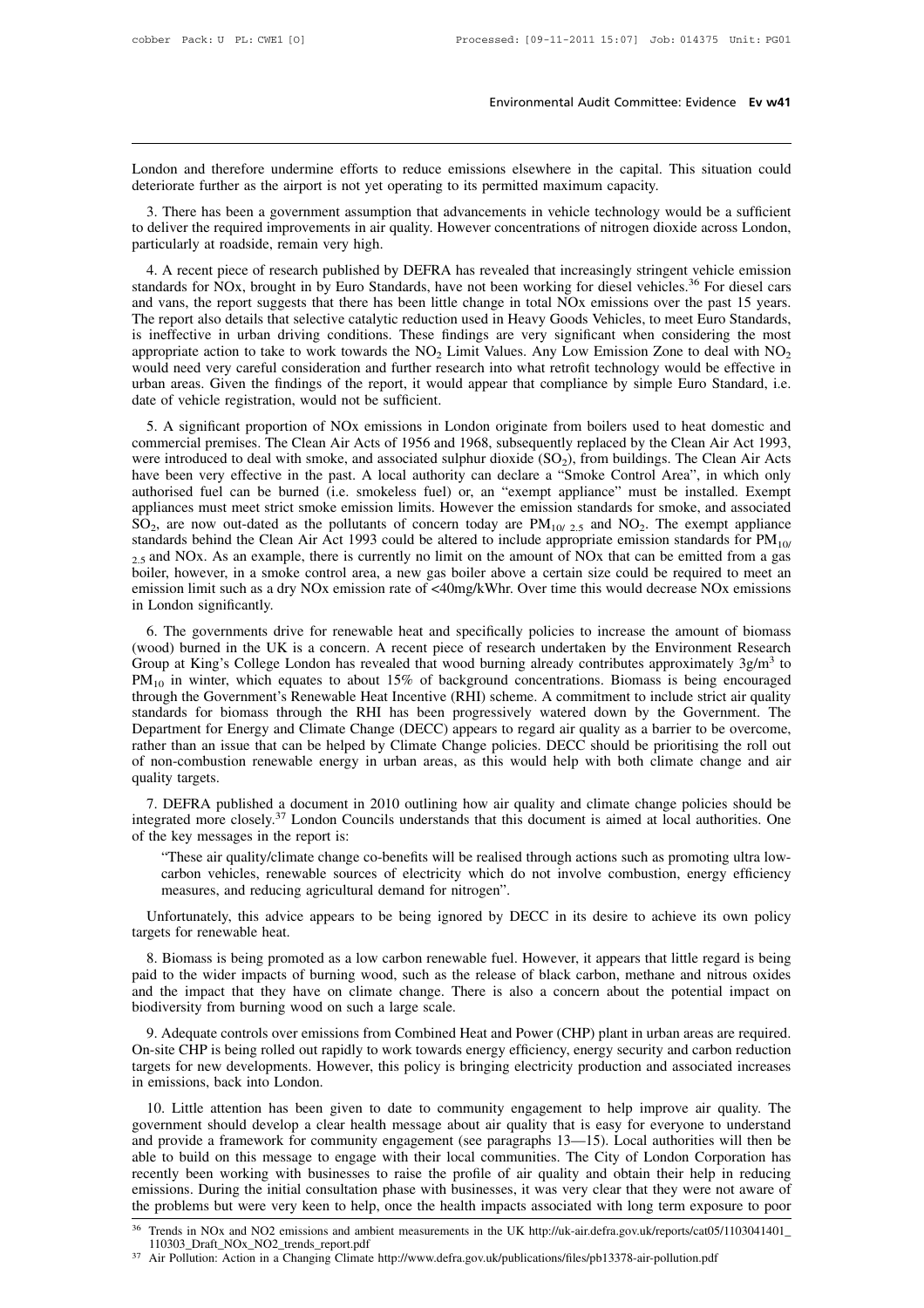# **Ev w42** Environmental Audit Committee: Evidence

**EV W42** Environmental Audit Committee: Evidence<br>
air quality were explained.<sup>38</sup> All businesses interviewed felt that, given the health effects, air quality should<br>
that a higher profile. Ev w42 Environmental Au<br>
air quality were explained.<br>
have a higher profile.<br>
11. The London Boroug

11. The London Borough of Harrow has worked with schools to raise the profile of air quality should<br>11. The London Borough of Harrow has worked with schools to raise the profile of air quality by linking<br>11. The London Bor The school wave a higher profile.<br>
11. The London Borough of Harrow has worked with schools to raise the profile of air quality by linking<br>
"walk to school" events with air quality. Teaching plans, games and puzzles were d air quality were explained.<sup>38</sup> All businesses interviewed felt that, given the health effects, have a higher profile.<br>
11. The London Borough of Harrow has worked with schools to raise the profile of air ("walk to school" The Royal Borough of Harrow has worked with schools to raise the profile of air quality should<br>
11. The London Borough of Harrow has worked with schools to raise the profile of air quality by linking<br>
12. In the Condinent

have a higher profile.<br>
11. The London Borough of Harrow has worked with schools to raise the profile of air quality by linking<br>
"walk to school" events with air quality. Teaching plans, games and puzzles were developed t 11. The London Borough of Harrow has worked with schools to raise the profile of air quality by linking "walk to school" events with air quality. Teaching plans, games and puzzles were developed to highlight the problems The Existence of the product of The Polena of The Polena of The Control of the School" events with air quality. Teaching plans, games and puzzles were developed to problems of increased air pollution. The feed back from t *The impacts on health and the environment from particulate and NO<sub>2</sub> <i>pollution*. The impacts on health and the Knightsbridge Association, often works with the Council in lobbying to improve local air quality. It has been

## *measured*

improve local air quality. It has been particularly concerned about the prospect fines from the European<br>mmission for failing to meet the PM<sub>10</sub> objective as the 2012 Olympic Games approach.<br>*ie impacts on health and the* Commission for failing to meet the  $PM_{10}$  objective as the 2012 Olympic Games approach.<br>
The impacts on health and the environment from particulate and  $NO_2$  pollution, and how these should be<br>
measured<br>
13. There is a w The impacts on health and the environment from particulate and  $NO_2$  pollution, and how these should be<br>measured<br>13. There is a wealth of information available about the health impacts of particulate and  $NO_2$  pollution.<br> The impacts on health and the environment from particulate and  $NO_2$  pollution, and how these should be<br>measured<br>13. There is a wealth of information available about the health impacts of particulate and  $NO_2$  pollution.<br> The mipacts on neath and the environment from particulate and NO<sub>2</sub> potition, and now mese should be<br>measured<br>13. There is a wealth of information available about the health impacts of particulate and NO<sub>2</sub> pollution.<br>The <sup>201</sup> 13. There is a wealth of information available about the health impacts of particulate and NO<sub>2</sub> pollution.<br>The most significant health effects are associated with  $PM_{2.5}$ . The government's advisers, the Committee 13. There is a wealth of information available about the health impacts of particulate and NO<sub>2</sub> pollution.<br>The most significant health effects are associated with PM<sub>2.5</sub>. The government's advisers, the Committee On<br>the The most significant health effects are associated with  $PM_{2.5}$ . The gothe Medical Effects of Air Pollutants (COMEAP) published a report years are lost every year in the UK due to fine particulate air pollutio to 29,000 14. The current government air pollution banding system, which is used to convey air quality information and see a contribution to the early deaths, by up to two years, of 200,000 penel. This is a very of 08 could have ma The public of the public is at odds with the European Limit Values. It gives the impression that air pollution in 2008 could have made a contribution to the early deaths, by up to two years, of 200,000 people. This is a ve 2008 could have made a contribution to the early deaths, by up to two years, of 200,000 people. This is a ver<br>confusing message. If we are to engage the public we need the government to deliver a clear and simp<br>message bas

ising message. If we are to engage the public we need the government to deliver a clear and simple age based on these statistics that is understood by everyone.<br>
The current government air pollution banding system, which i

age based on these statistics that is understood by everyone.<br>
The current government air pollution banding system, which is used to convey air quality information<br>
be public, is at odds with the European Limit Values. It The current government air pollution banding system, which is used to convey air quality information e public, is at odds with the European Limit Values. It gives the impression that air pollution is generally "in London a The current government air pollution banding system, which is used to convey air quality information e public, is at odds with the European Limit Values. It gives the impression that air pollution is generally "in London a and cancer. Booking the must be more surely with the European Limit Values. It gives the impression that air pollution is generally "in London and occasionally "moderate". The health information on the DEFRA web site reads "Generally if you are young and in a good state of health, moderate air pollution levels are unlikely to have any serious short term effects. However, elevated levels and/or long term exposure to air pollution can lead to in the UK, and possibly quite significantly in the most heavily of the most are inneed to more serious symptoms and conditions affecting human health. This mainly affects the respiratory and inflammatory systems, but can a

that poor air quality and have on children. A recent study of children in East London has reacted that the lung or heart conditions may be more serious conditions such as heart disease and cancer. People with lung or heart can icad to note schous symptoms and conditions ariccing numan head. This manny arices the respiratory and inflammatory systems, but can also lead to more serious conditions such as heart disease and cancer. People with lu Furthermore, seven per cent of the children have lung function reduced to a level regarded as "hazardous".<br>This deficit becomes ever per cent study of children in East London has revealed that the lung<br>capacity of 8 and 9 and cancer. Topic with lung of heart conditions hay be more siscuptione to the effects of an portudion.<br>15. The information fails to convey to the public that air pollution reduces the life expectancy of everyone<br>in the UK 15. The information fails to convey to the public that air pollution reduces the life expectancy of everyone in the UK, and possibly quite significantly in the most heavily polluted areas. It also fails to convey the impac in the UK, and possibly quite significantly in the most heavily polluted areas. It also fails to convey the impact<br>that poor air quality can have on children. A recent study of children in East London has revealed that the that poor air quality can have on children. A recent study of children in East London has revealed that the lung capacity of 8 and 9 year-olds is five per cent lower than the national average due to poor air quality. Furth capacity of 8 and 9 year-olds is five per cent lower than the national average due to poor air quality.<br>Furthermore, seven per cent of the children have lung function reduced to a level regarded as "hazardous".<br>This defici Furthermore, seven per cent of the children have lung function reduced to a level regarded as "hazardous".<br>This deficit becomes ever more prejudicial in later years. Air quality has a greater impact on mortality than<br>passi deficit becomes ever more prejudicial in later years. Air quality has a greater impact on mortality than<br>we smoking, yet this information is not widely available. An effective health message may encourage<br>le to help improv The concept might be concept in the same of the school gates, or walk rather than using motorised transport. However, is no incentive to take any action while the public is told that pollution is "low" or occasionally lera

"moderate", with the following health messages:<br>
"Low pollution: Effects are unlikely to be noticed even by individuals who know they are sensitive to<br>
air pollutants".<br>
"Moderate pollution: Mild effects, unlikely to requi

individuals".

16. In the UK, we are required to measure PM<sub>10</sub> as total weight in a given volume of air, represented as incrogrammes per metre cubed". However, PM<sub>10</sub> as total weight in a given volume of air, represented as incrogramme "Low pollution: Effects are unlikely to be noticed even by individuals who know they are sensitive to air pollutants".<br>
"Moderate pollution: Mild effects, unlikely to require action, may be noticed amongst sensitive indiv are pollutants".<br>
"Moderate pollution: Mild effects, unlikely to require action, may be noticed amongst sensitive<br>
individuals".<br>
16. In the UK, we are required to measure  $PM_{10}$  as total weight in a given volume of air, "Moderate pollution: Mild effects, unlikely to require action, may be noticed amongst sensitive individuals".<br>16. In the UK, we are required to measure  $PM_{10}$  as total weight in a given volume of air, represented as "mic  $\mu$  individuals".<br>
individuals".<br>
16. In the UK, we are requ<br>
"microgrammes per metre culwhich are more hazardous to<br>
also measure particle type, in<br>
hazardous particles first. 16. In the UK, we are required to measure  $PM_{10}$  as total weight in a given volume of air, represented as "microgrammes per metre cubed". However,  $PM_{10}$  is made up of a variety of different particle types, some of whic "microgrammes per metre cul<br>
which are more hazardous to<br>
also measure particle type, in<br>
hazardous particles first.<br>
The effectiveness of the gover<br>
might be improved<br>
17. The government's strat

17. The government's strategy for reducing particulate and  $NO_2$  air quality, and how these the improved<br>
17. The government's strategy for improving particulate and  $NO_2$  air quality, and how these<br>
17. The government's For progressively tighter European Emission standards to deal with the problem. This strategy for improving particulate and  $NO_2$  air quality, and how these might be improved<br>17. The government's strategy for reducing par The effectiveness of the gov<br>might be improved<br>17. The government's sti<br>for progressively tighter Eu<br>particularly for  $NO_2$ , in larg<br>concentrations of  $NO_2$  hav<br>focussed on compliance wit the government's strategy for improving particulate and  $NO_2$  air quality, and how these<br>ent's strategy for reducing particulate and  $NO_2$  pollution appears to be based on waiting<br>ther European Emission standards to deal The effectiveness of the government's strategy for improving particulate and  $NO_2$  air quality, and how these<br>might be improved<br>17. The government's strategy for reducing particulate and  $NO_2$  pollution appears to be base The englements of the government's strategy for improving particulate and  $NO_2$  and quality, and now mest might be improved<br>17. The government's strategy for reducing particulate and  $NO_2$  pollution appears to be based 17. The government's strategy for reducing particulate and  $NO_2$  pollution appears to be based on waiting<br>for progressively tighter European Emission standards to deal with the problem. This strategy has not worked,<br>parti Transport. concentrations of NO<sub>2</sub> have not decreased over the past five years. The 2007 Air Quality Strategy is not focussed on compliance with achieving Limit Values or maximising health benefits, any future strategy should be deve be developed with other departments such as the Department of Health, DECC and the Department for<br>Transport.<br><sup>38</sup> www.cityoflondon.gov.uk/cityair<br><sup>39</sup> The Mortality Effects of Long-Term Exposure to Particulate Air Pollutio

<sup>38</sup> www.cityoflondon.gov.uk/cityair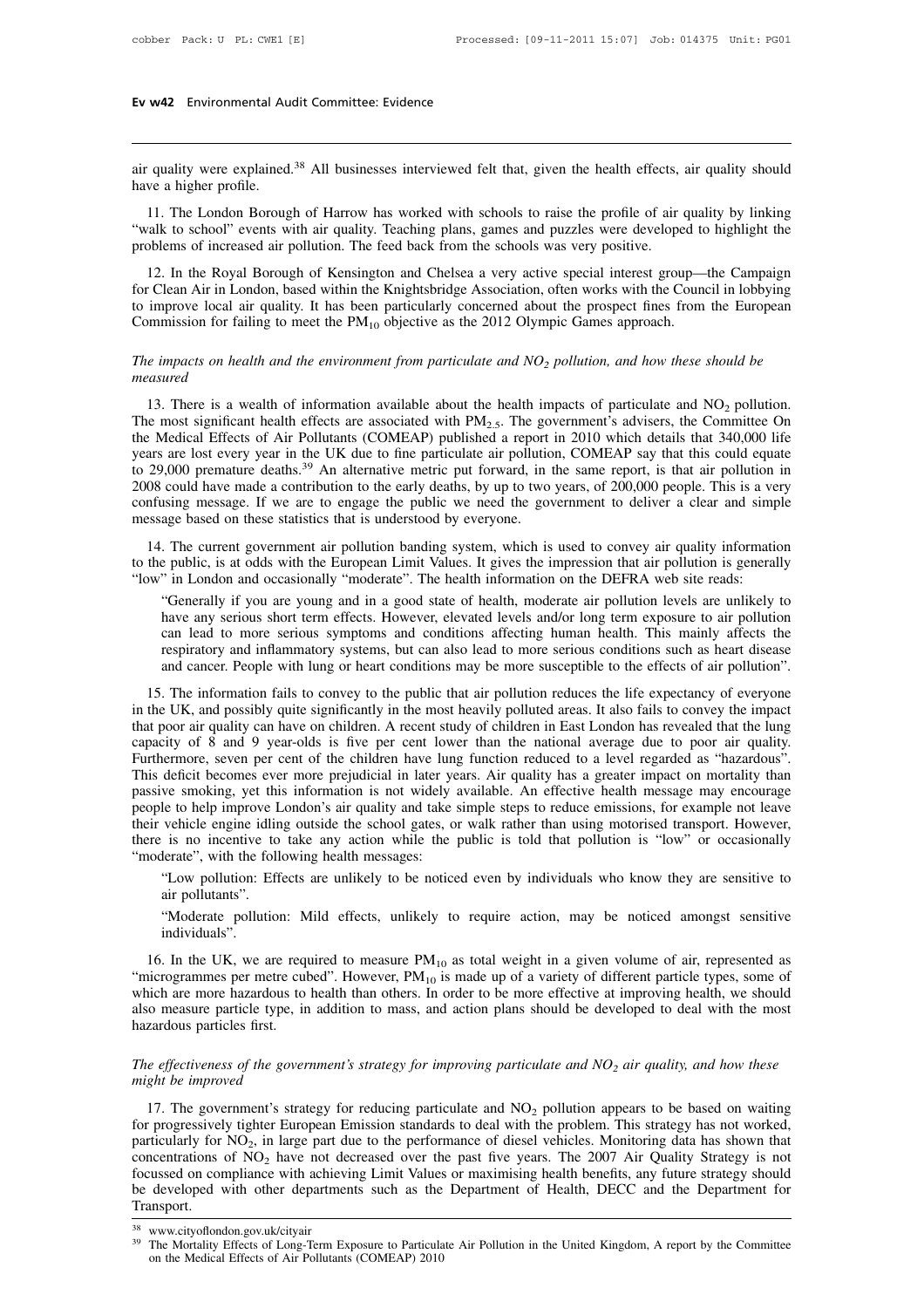Environmental Audit Committee: Evidence Ev w43<br>18. DEFRA will shortly be consulting on their time extension notification for NO<sub>2</sub> and this should contain<br>assures to ensure that we meet the NO<sub>2</sub> Limit Values by 2015. Give Environmental Audit Committee: Evidence Ev w43<br>
18. DEFRA will shortly be consulting on their time extension notification for NO<sub>2</sub> and this should contain<br>
measures to ensure that we meet the NO<sub>2</sub> Limit Values by 2015. 18. DEFRA will shortly be consulting on their time extension notification for  $NO_2$  and this should contain measures to ensure that we meet the  $NO_2$  Limit Values by 2015. Given the very high levels of  $NO_2$  across London 18. DEFRA will shortly be consulting on their time extension notification for NO<sub>2</sub> ameasures to ensure that we meet the NO<sub>2</sub> Limit Values by 2015. Given the very high London, particularly in the centre, this will be a v 18. DEFRA will shortly be consulting on their time extension notification for NO<sub>2</sub> and this should contain easures to ensure that we meet the NO<sub>2</sub> Limit Values by 2015. Given the very high levels of NO<sub>2</sub> across mdon, p

London, particularly in the centre, this will be a very challenging and will need to include traffic reduction<br>proposals, in addition to technological solutions. Any Low Emission Zone for compliance with NO<sub>2</sub> Limit<br>Value London, particularly in the centre, this will be a very challenging and will need to include traffic reduction<br>proposals, in addition to technological solutions. Any Low Emission Zone for compliance with  $NO_2$  Limit<br>Value proposals, in addition to technological solutions. Any Low Emission Zone for compliance with NO<sub>2</sub> I<br>Values would need to be based on appropriate retrofit, rather than Euro Standards.<br>19. Apart from a small number of "pri 19. Apart from a small number of "priority locations" as designated by the Mayor of London, it appears that no further action is underway to deal with PM<sub>10</sub> in London, as it has been assumed that the UK will comply with no further action is underway to deal with PM<sub>10</sub> in London, as<br>with the PM<sub>10</sub> Limit Values. This is of concern, as reducing fine<br>The government doesn't appear to have a strategy at all to reduce<br>The potential effects of

Equivalent doesn't appear to have a strategy at all to reduce  $PM_{2.5}$  as we move towards 2020.<br>
London local effects of the government's Localism Agenda and proposed reform of public health provision on<br>
cal authorities' The potential effects of the government's Localism Agenda and proposed reform of public health provision on local authorities' capacity for tacking poor air quality<br>20. London local authorities are concerned that the local The potential effects of the government's Localism Agenda and proposed reform of public health provision on local authorities' capacity for tacking poor air quality<br>20. London local authorities are concerned that the local The potential effects of the government's Local local authorities' capacity for tacking poor air 20. London local authorities are concerne attempting to pass European Commission fines Limit Values. This would be unreasonab 20. London local authorities are concerned that the localism agenda could result in the government<br>empting to pass European Commission fines down to local authorities, where air quality does not meet the<br>mit Values. This w 20. London local authorities are concerned that the localism agenda could result in the government<br>attempting to pass European Commission fines down to local authorities, where air quality does not meet the<br>Limit Values. T

attempting to pass European Commission fines down to local authorities, where air quality does not meet the Limit Values. This would be unreasonable as local authorities have not been given the necessary tools and powers t Limit Values. This would be unreasonable as local authorities have not been given the necessary tools and<br>powers to adequately improve air quality.<br>21. Other aspects of localism sit uncomfortably with the need for coordina powers to adequately improve air quality.<br>
21. Other aspects of localism sit uncomfortably with the need for coordinated regional and national action<br>
to improve air quality. For instance there has been little advice on ro 21. Other aspects of localism sit uncomfortably with the need for coordinated regional and national action<br>to improve air quality. For instance there has been little advice on robust mechanisms to replace regional<br>planning 21. Other aspects of localism sit uncomfortably with the need for coordinated regional and national action<br>to improve air quality. For instance there has been little advice on robust mechanisms to replace regional<br>planning to improve air quality. For instance there has been little advice on robust mechanisms to repla<br>planning, i.e. for local authorities "to work together on *(regional)* planning issues", in which a<br>likely to be a significant ely to be a significant consideration. The proposed obligation for developers of large schemes to directly nsult the local community is welcome, although already established best practice among the more responsible veloper consult the local community is welcome, although already established best practice among the more responsible developers, but does not necessarily result in air quality issues being adequately addressed, or an obligation t

developers, but does not necessarily result in air quality issues being adequately addressed, or an obligation to target air pollution, especially if the agenda is dominated by other issues. It would be useful if planning target air pollution, especially if the agenda is dominated by other issues. It would be useful if planning<br>conditions could control vehicle routes to a site and the type of vehicles to be used—slot in.<br>22. The devolution conditions could control vehicle routes to a site and the type of vehicles to be used—slot in.<br>22. The devolution of public health functions could result in better integration of health and air quality<br>policies, but it is 22. The devolution of public health functions could result in better integration of health and air quality policies, but it is too early to say what benefit this may have on improving air quality in practice. Local directo 22. The devolution of public health functions could result in better integration of health and air quality policies, but it is too early to say what benefit this may have on improving air quality in practice. Local directo policies, but it is too e<br>directors of public health<br>central government staff<br>The generic nature of the<br>for road closures but this<br>in Sutton will hopefully<br>sustainable modes.<br>7 June 2011 central government staffing reductions in this area do not inspire confidence that this support will be available.<br>The generic nature of the issue would make it difficult for any local initiatives to achieve major results, Written evidence submitted by ClientEarth

**SUMMARY** 

- 
- Written evidence submitted by ClientEarth<br>
 The Government does not have an effective strategy for improving either NO<sub>2</sub> or particulate pollution.<br>
 Legally binding limits for levels of NO<sub>2</sub> continue to be exceeded by Written evidence submitted by ClientEarth<br>
— The Government does not have an effective strategy for improving either  $NO_2$  or particulate pollution.<br>
— Legally binding limits for levels of  $NO_2$  continue to be exceeded by **EXECUTE:**<br>The Government does not have an effective strategy for improving either NO<sub>2</sub> or particulate pollution.<br>Legally binding limits for levels of NO<sub>2</sub> continue to be exceeded by huge margins since coming into<br>force RY<br>The Government does not have an effective strategy for improving either  $NO_2$  or particulate pollution.<br>Legally binding limits for levels of  $NO_2$  continue to be exceeded by huge margins since coming into<br>force on 1 Ja The Government does not have an effective strategy for improving either  $NO_2$  or particulate pollution.<br>Legally binding limits for levels of  $NO_2$  continue to be exceeded by huge margins since coming into<br>force on 1 Janua The Government does not nave an enective strategy for improving either  $NO_2$  or particulate portution.<br>Legally binding limits for levels of  $NO_2$  continue to be exceeded by huge margins since coming into<br>force on 1 Janu Legally binding limits for levels of  $NO_2$  continue to be exceeded by huge margins since coming into force on 1 January 2010. These legal breaches are particularly severe in London, where levels of  $NO_2$  are thought to be force on 1 January 2010. These legal breaches are particularly severe in London, where levels of  $NO<sub>2</sub>$  are thought to be the worst of any capital city in the EU. Defra is in the process of drawing up a plan for  $NO$ are thought to be the worst of any capital city in the EU. Defra is in the process of drawing up a plan<br>for NO<sub>2</sub> prior to submitting a time extension notification to the European Commission. However,<br>Defra's continued del for  $NO_2$  prior to submitting a<br>Defra's continued delays in publi<br>individuals are as yet unable to co<br>has reneged on a firm commitme<br>that the plan would be published<br>to allow a public consultation of<br>by the September dead Definal scolumed delays in publishing this plain linear that Cheffer and and other concerned groups and<br>individuals are as yet unable to comment on its effectiveness. In delaying publication of this plan, Defra<br>has renege maryiduals are as yet unable to comment on its enectiveness. In detaying publication of this plan, Deria<br>has reneged on a firm commitment made to ClientEarth in the course of pre-litigation correspondence<br>that the plan wo
- mas reneged on a firm communient made to Chemical in the couse of pre-ingation correspondence<br>that the plan would be published in May. This delay also means that there will now be insufficient time<br>to allow a public consul mat the plan would be published in May. This delay also means that there win how be insulficient this<br>to allow a public consultation of reasonable length prior to submission of the plan to the Commission<br>by the September to allow a public consultation of reasonable length prior to submission of the plan to the Commission<br>by the September deadline.<br>The Government and Mayor of London's approach to tackling  $PM_{10}$  in London seems to have be — The Government and Mayor of London's approach to tackling  $PM_{10}$  in London seems to have been to<br>do the bare minimum necessary to avoid the escalation of infringement action by the Commission. The<br>Mayor's strategy focu The Government and Mayor of London's approach to tacking  $FM_{10}$  in London seems to flave been to<br>do the bare minimum necessary to avoid the escalation of infringement action by the Commission. The<br>Mayor's strategy focused
- do the bare minimum necessary to avoid the escalation of infiringement action by the Commission. The Mayor's strategy focused on targeting pollution "hotspots" with a number of experimental local measures. The inadequacy o measures. The inadequacy of this approach was exposed by the high pollution episodes experienced in March and April 2011, which were the worst since 2007.<br>Defra has displayed a lack of good faith and transparency in its de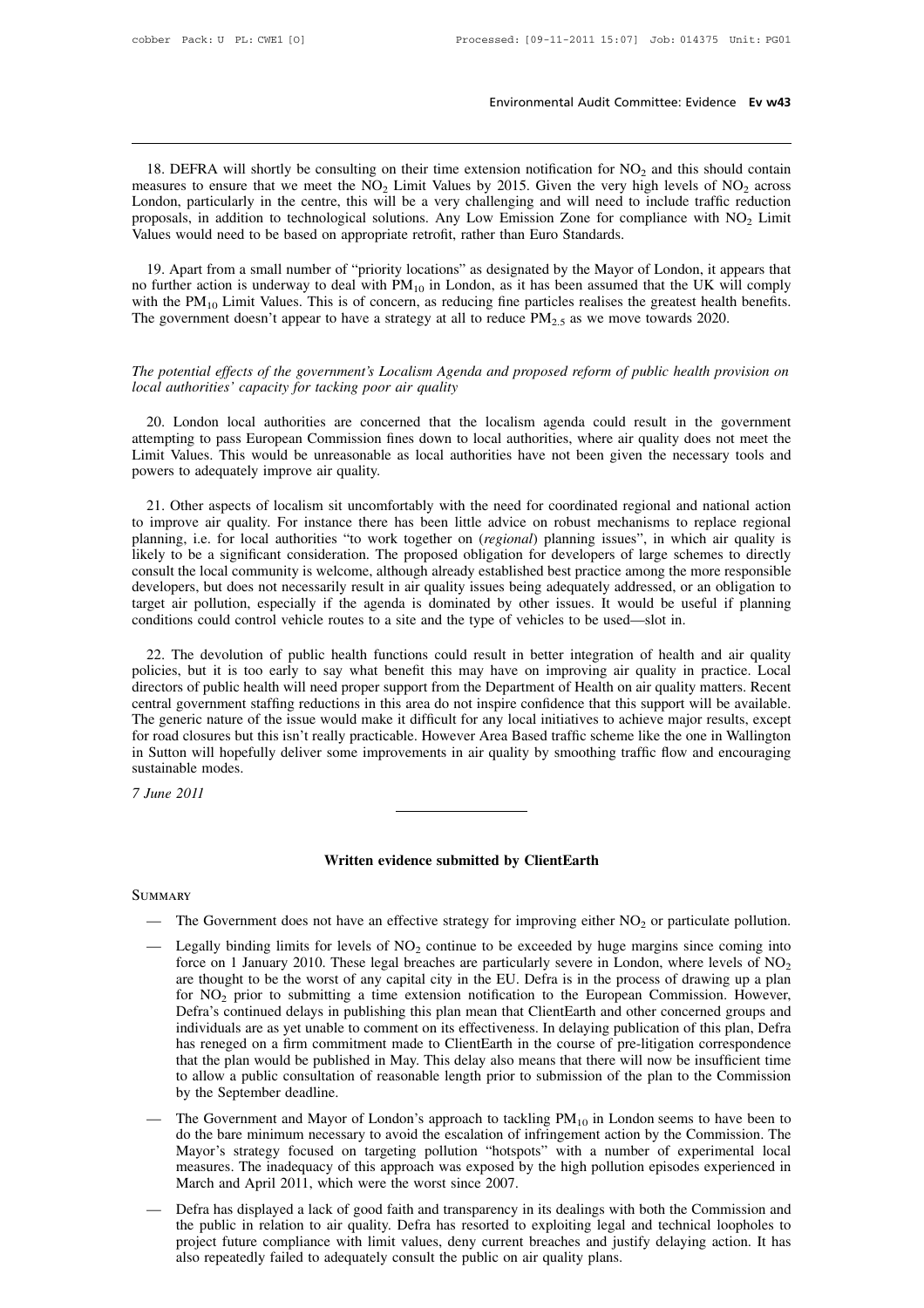# **Ev w44** Environmental Audit Committee: Evidence

- WAA Environmental Audit Committee: Evidence<br>
 These failures are symptomatic of a systemic failure in air quality policy and governance. This is partly<br>
due to the complex and ineffective legal and institutional framework Environmental Audit Committee: Evidence<br>These failures are symptomatic of a systemic failure in air quality policy and governance. This is partly<br>due to the complex and ineffective legal and institutional framework. The ex Intertamental Audit Committee: Evidence<br>
These failures are symptomatic of a systemic failure in air quality policy and governance. This is partly<br>
due to the complex and ineffective legal and institutional framework. The These failures are symptomatic of a systemic failure in air quality policy and governance. This is partly due to the complex and ineffective legal and institutional framework. The existence of two separate legal frameworks These failures are symptomatic of a systemic failure in air quality policy and governance. This is partly due to the complex and ineffective legal and institutional framework. The existence of two separate legal frameworks These failures are symptomatic of a systemic failure in air quality policy and governance. This is partly due to the complex and ineffective legal and institutional framework. The existence of two separate legal frameworks These failures are symptomatic of a systemic failure in air quality policy and governance. T<br>due to the complex and ineffective legal and institutional framework. The existence of t<br>legal frameworks creates confusion over due to the complex and ineffective legal and institutional framework. The existence of two separate<br>legal frameworks creates confusion over legal duties. The legal framework also fails to provide for<br>effective and dissuasi legal frameworks creates confusion over legal duties. The legal framework also effective and dissuasive sanctions in the event of breaches of its provisions, as Instead reliance is placed on judicial review claims being br methed also also alternations in the event of breaches of its provisions, as required by Eo haw.<br>Instead reliance is placed on judicial review claims being brought by groups and individuals for breaches<br>of air quality laws
- 
- Instead chance is placted on judicial review claims being brought by groups and individuals for orderies of air quality laws by the Government, which is wholly inadequate given the cost, complexity and length of time invol length of time involved in legally challenging government failures in the High Court.<br>
— The legal framework needs to be streamlined and simplified—this would be consistent with the aims<br>
of both the "Red Tape Challenge" a

### **BACKGROUND**

The legal framework also needs to be made effective. This requires effective and dissuasive sanctions<br>to be available where air quality laws are broken by the Government, as required by EU law. This will<br>necessitate an ind In a state an independent regulator being given powers to enforce air quality laws.<br>
BACKGROUND<br>
1. ClientEarth is a not-for-profit organisation of environmental lawyers. Our CleanAir programme was<br>
launched in July 2009 w necessitate an independent regulator be<br>
BACKGROUND<br>
1. ClientEarth is a not-for-profit organisat<br>
launched in July 2009 with the aim of achievi<br>
of the Olympic Games in Summer 2012.<br>
2. ClientEarth is a member of the "Hea 1. ClientEarth is a not-for-profit organisation of environmental lawyers. Our CleanAir programme was<br>unched in July 2009 with the aim of achieving full compliance with air quality laws in London by the start<br>the Olympic Ga

BACKGROUND<br>
1. ClientEarth is a not-for-profit organisation of environmental lawyers. Our CleanAir programme was<br>
launched in July 2009 with the aim of achieving full compliance with air quality laws in London by the star 1. ClientEarth is a not-for-profit organisation of environmental lawyers. Our CleanAir programme was launched in July 2009 with the aim of achieving full compliance with air quality laws in London by the start of the Olym Fractional Islam and Hot-To-profit organisation of chynomical Tawyers. Our CleanAll programme launched in July 2009 with the aim of achieving full compliance with air quality laws in London by the of the Olympic Games in 2011. In the previous EAC report on air quality, the Mayor adopted his final Air Quality Strategy in S. Since the previous EAC report on air quality, the Mayor adopted his final Air Quality Strategy in S. Since the previo

### PARTICULATE POLLUTION

and Clean Air in London. After consultation with these groups, ClientEarth has decided to focus on the fourth<br>
issue: The effectiveness of the Government's strategy for improving particulate and  $NO_2$  air quality.<br>
PARTIC issue: The effectiveness of the Government's strategy for improving particulate and  $NO_2$  air quality.<br>
PARTICULATE POLLUTION<br>
3. Since the previous EAC report on air quality, the Mayor adopted his final Air Quality Strat PARTICULATE POLLUTION<br>
3. Since the previous EAC report on air quality, the Mayor adopted his final Air Quality Strategy in<br>
December 2010. This strategy projected that compliance with  $PM_{10}$  limit values would be achiev PARTICULATE POLLUTION<br>
3. Since the previous EAC report on air qu<br>
December 2010. This strategy projected that con<br>
so deferred implementation of most measures un<br>
of priority areas which were most at risk of breat<br>
"local nce the previous EAC report on air quality, the Mayor adopted his final Air Quality Stever 2010. This strategy projected that compliance with  $PM_{10}$  limit values would be achieved implementation of most measures until 20 meant and previous Eric Teport of an quality<br>over 2010. This strategy projected that complementation of most measures until<br>ity areas which were most at risk of breachi<br>measures on these areas, including:<br>— a six-month tri red implementation of most measures until 2012 and after. However, the stity areas which were most at risk of breaching the daily limit value in 2011 measures on these areas, including:<br>
— a six-month trial of dust suppres

- 
- 
- 

 $\text{Area}^2$  measures on these areas, including:<br>  $-$  a six-month trial of dust suppression techniques along two heavily polluted routes.<br>  $-$  measures to reduce vehicle idling.<br>  $-$  redeployment of the cleanest buses along value for PM<sub>10</sub> in Greater London, in accordance with Article 22 of Directive 2008/50/EC (the "Directive").<br>The Commission rejected the initial time extension to meet the daily limit value for PM<sub>10</sub> in Greater London, i - a six-month trial of dust suppression techniques along two neavily polluted routes.<br>
- measures to reduce vehicle idling.<br>
- redeployment of the cleanest buses along the most polluted roads.<br>
4. Since the previous EAC r — measures to reduce vehicle idling.<br>
— redeployment of the cleanest buses along the most polluted roads.<br>
4. Since the previous EAC report, the Government reapplied for a time extension to meet the daily limit<br>
value for — redeployment of the cleanest buses along the most polluted roads.<br>4. Since the previous EAC report, the Government reapplied for a time extension to meet the daily limit<br>value for  $PM_{10}$  in Greater London, in accordanc <sup>1</sup> 4. Since the previous EAC report, the Government reapplied for a time extension to meet the daily limit value for PM<sub>10</sub> in Greater London, in accordance with Article 22 of Directive 2008/50/EC (the "Directive"). The 4. Since the previous EAC report, the Government reapplied for a time extension to meet the daily limit value for  $PM_{10}$  in Greater London, in accordance with Article 22 of Directive 2008/50/EC (the "Directive"). The Com value for  $PM_{10}$  in Greater London, in accordance with Article 22<br>The Commission rejected the initial time extension notification bec<br>would be achieved by the extended deadline of 11 June 2011. Client<br>of the revised subm show the extended dealine of 11 June 2011. ClientEarth and obter groups were highly critical the revised submission, which did not put forward any additional measures, but merely used alternative and modelling methodologie of the revised submission, which did not put forward any additional measures, but merely used alternative<br>monitoring and modelling methodologies to demonstrate that compliance would be achieved by the extended<br>deadline. Cl toring and modelling methodologies to demonstrate that compliance would be achieved by the extended<br>
line. ClientEarth and other groups repeatedly expressed concern that Defra was using overly optimistic<br>
unreliable method line. ClientEarth and other groups<br>nnreliable methodologies to project<br>In March 2011 the Commission app<br>was amended to include short term<br>"... effective for controlling or, whe<br>limit values being exceeded".<br>e Commission ga

5. In March 2011 the Commission approved a time extension for London on the<br>an was amended to include short term measures which were:<br>"... effective for controlling or, where necessary, suspending activities which<br>limit va

In March 2011 the Commission approved a time extension for London on the condition that the air quality was amended to include short term measures which were:<br>"... effective for controlling or, where necessary, suspending was amended to include short term measures which were:<br>
"... effective for controlling or, where necessary, suspending activities which contribute to the risk of the<br>
limit values being exceeded".<br>
"In view of the very nar ... effective for controllimit values being exceed<br>e Commission gave the<br>"In view of the very<br>Commission considers t<br>exemption period".<br>London and the South l The Commission gave the following reason for imposing this condition:<br>
"In view of the very narrow margin by which compliance in [Greater London] is projected, the<br>
Commission considers that there may still be a risk that

The Commission gave the following reason for imposing this condition:<br>
"In view of the very narrow margin by which compliance in [Greater London] is projected, the<br>
Commission considers that there may still be a risk that "In view of the very narrow margin by which compliance in [Greater London] is projected, the Commission considers that there may still be a risk that the daily limit value is exceeded after the exemption period".<br>6. Londo Example 1.1 The commission considers that there may still be a risk that the daily limit value is exceeded after the exemption period".<br>
6. London and the South East of England experienced very high levels of  $PM_{10}$  poll commission considers duat direct may start occurries and the darry mint value is executed after the exemption period".<br>
6. London and the South East of England experienced very high levels of  $PM_{10}$  pollution in March an exemption period".<br>
6. London and the South East of England experienced very high levels of  $PM_{10}$  pollution in March and<br>
April 2011. These episodes proved ClientEarth's and the Commission's concerns regarding the Gover 7. The Government's response to the Commission's concerns regarding the Government's and the Commission's concerns regarding the Government's mas to be well founded. Defra's resubmitted time extension notification had proj Figure 2011: These episodes provided chemical and a the commission is concerns regarding the covernment is plans to be well founded. Defra's resubmitted time extension notification had projected that there would be 32 exc

exceedances of the daily limit value, less than half way through the calendar year.<br>
7. The Government's response to the Commission's conditional time extension was to allocate £5million to<br>
a "Clean Air Fund" to be used b the Marylebone Road. However, data from this monitoring station shows that there have already been 40<br>ceedances of the daily limit value, less than half way through the calendar year.<br>7. The Government's response to the Co exceedances of the daily limit value, less than half way through the calendar year.<br>
7. The Government's response to the Commission's conditional time extension was to allocate £5million to<br>
a "Clean Air Fund" to be used b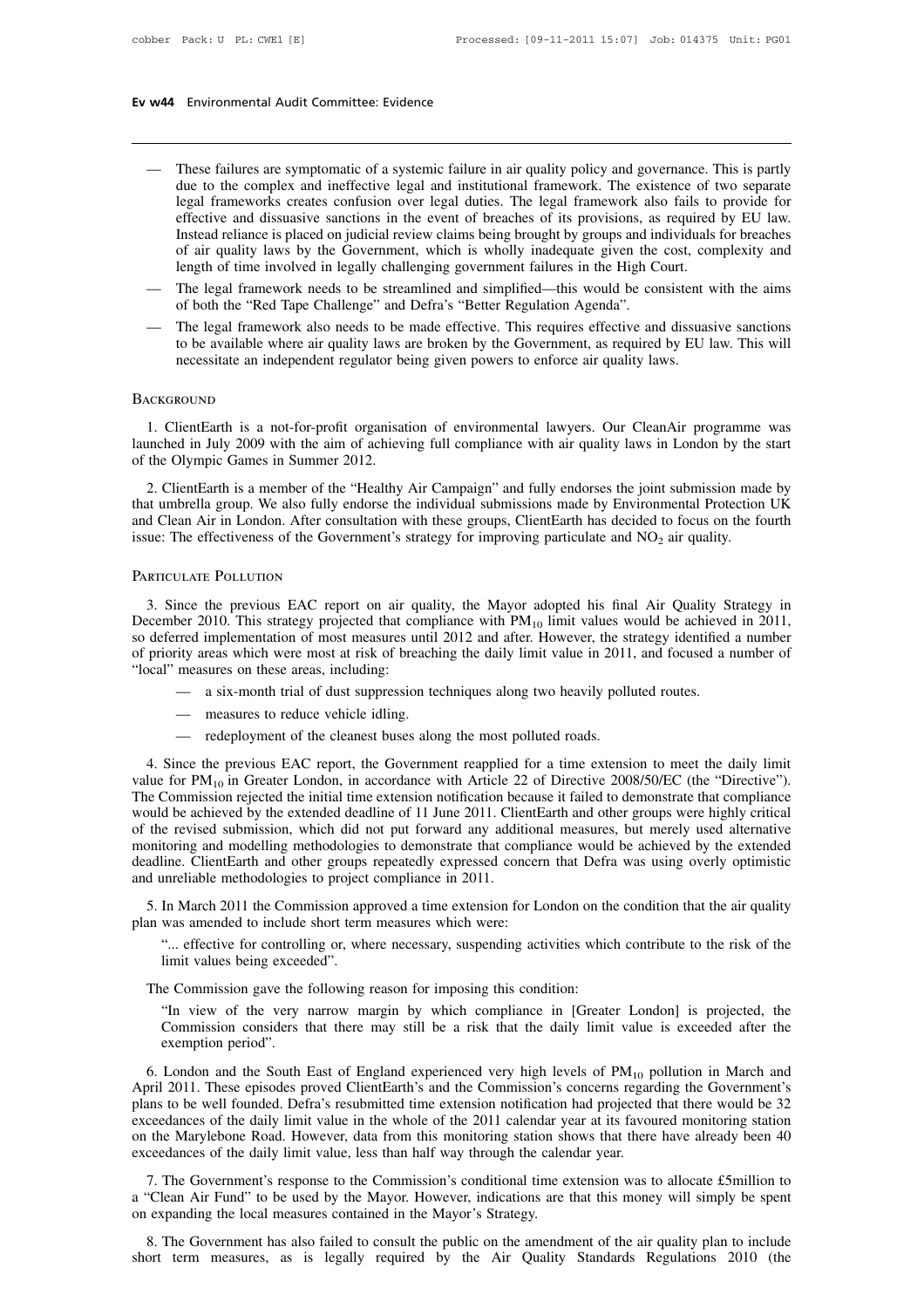Environmental Audit Committee: Evidence Ev w45<br>
"Regulations").<sup>40</sup> Public participation in the production and amendment of air quality plans is essential to<br>
allow concerned groups to scrutinise measures that are being pr Environmental Audit Committee: Evidence Ev w45<br>
"Regulations").<sup>40</sup> Public participation in the production and amendment of air quality plans is essential to<br>
allow concerned groups to scrutinise measures that are being pr "Regulations").<sup>40</sup> Public participa<br>allow concerned groups to scrutir<br>prevent further exceedences.<br>NO<sub>2</sub> POLLITION egulations").<sup>40</sup> Public participation in the production and amendment of air quality plans is essential to<br>ow concerned groups to scrutinise measures that are being proposed and ensure that they are adequate to<br>D<sub>2</sub> POLL

### NO<sub>2</sub> POLLUTION

2010. The hourly limit value sets a maximum of 18 hours in a calendar year in which levels of NO<sub>2</sub> was 1 January<br>2010. The deadline for achieving compliance with the hourly and annual limit values for NO<sub>2</sub> was 1 January 2010. The hourly limit value sets a maximum of 18 hours in a calendar year in which levels of  $NO<sub>2</sub>$  can exceed NO<sub>2</sub> Polen radiated exceedances.<br>
9. The deadline for achieving compliance with the hourly and annual limit values for NO<sub>2</sub> was 1 January<br>
2010. The hourly limit value sets a maximum of 18 hours in a calendar year in wh NO<sub>2</sub> Polaturion Solution Compliance with the hourly and annual limit values for NO<sub>2</sub> was 1 January 2010. The hourly limit value sets a maximum of 18 hours in a calendar year in which levels of NO<sub>2</sub> can exceed 200 micro 9. The deadline for achieving compliance with the hourly and annual limit values for NO<sub>2</sub> was 1 January 2010. The hourly limit value sets a maximum of 18 hours in a calendar year in which levels of NO<sub>2</sub> can exceed 200 m 9. The deadline for achieving compliance with the hourly and annual limit values for NO<sub>2</sub> was 1 January 2010. The hourly limit value sets a maximum of 18 hours in a calendar year in which levels of NO<sub>2</sub> can exceed 200 m 200 micrograms per cubic metre ( $g/m^3$ ). This maximum was breached in London on 18 January 2010. In total<br>there were 534 exceedances of the hourly limit value in London in 2010, with an annual mean of 98  $g/m^3$ ,<br>almost do o incrograms per cubic interestigant). This maximum was breached in Eondon on 16 Jan<br>ree were 534 exceedances of the hourly limit value in London in 2010, with an annual<br>most double the limit value. These are the statisti on 18 January 2010. In total<br>an annual mean of 98 g/m<sup>3</sup>,<br>toring station at Marylebone<br>e, such as Brixton Road in<br>mit value have continued in<br> $[O_2]$ .<br>limits are being exceeded in almost double the limit value. These a<br>almost double the limit value. These a<br>Road. However, there are sites in L<br>Lambeth and Putney High Street in<br>2011, and there has been little or no<br>10. Unlike the problems with  $PM_1$ <br>

band. However, there are sites in London where levels of  $NO_2$  are even worse, such as Brixton Road in mbeth and Putney High Street in Wandsworth. Exceedances of the hourly limit value have continued in 11, and there has Lambeth and Putney High Street in Wandsworth. Exceedances of the hourly limit value have continued in 2011, and there has been little or no discernible improvement in mean levels of  $NO_2$ .<br>10. Unlike the problems with  $PM_{$ 2011, and there has been little or no discernible improvement in mean levels of  $NO_2$ .<br>
10. Unlike the problems with  $PM_{10}$ , which is principally a London issue,  $NO_2$  limits are being exceeded in<br>
urban areas throughout 10. Unlike the problems with  $PM_{10}$ , which is principally a London issue,  $NO_2$  limits are being exceeded in urban areas throughout the UK.<br>11. In light of the breaches of the limit values in London in 2010, ClientEarth I. In light of the breaches of the limit values in London in 2010, ClientEarth issued a "letter before claim"<sup>41</sup> against the Secretary of State for Environment, Food and Rural Affairs (the "SoS") on 30 November 2010. The claim"<sup>41</sup> against the Secretary of State for Environment, Food and Rural Affairs (the "SoS") on 30 November 2010. The letter before claim is a requirement of the pre action protocol, which requires that before applying t In light of the breaches of the limit values in London in 2010, ClientEarth issued a "letter before  $1$  against the Secretary of State for Environment, Food and Rural Affairs (the "SoS") on 30 November The letter before c inst the Secretary of State for Environment<br>tert before claim is a requirement of the<br>Court, potential claimants should attempt<br>im and the action that the defendant is<br>That the SoS had breached her statutory du<br>with the N In the first period of the SoS had breached her statutory duty under the Regulations. The letter alleged, as:<br>
— That the SoS had breached her statutory duty under the Regulations by failing to ensure compliance with the N

- 
- Court, potential claimants should attempt to resolve the uspute by setting out the grounds of the<br>im and the action that the defendant is expected to take to avoid litigation. The letter alleged,<br>That the SoS had breached Regulations.

- That the SoS had breached her statutory duty under the Regulations by failing to ensure compliance<br>with the NO<sub>2</sub> limit values; and<br>That the SoS had unlawfully failed to produce an air quality plan demonstrating how com with the NO<sub>2</sub> limit values; and<br>
— That the SoS had unlawfully failed to produce an air quality plan demonstrating how compliance<br>
with the limit values would be achieved in the shortest time possible, as required by the - T<br>
w<br>
R<br>
12. The lett<br>
an air quality<br>
of 2012.<br>
13. Defra's with the limit values would be achieved in the shortest time possible, as required by the<br>Regulations.<br>12. The letter called on the SoS to acknowledge the breaches of limit values and within three months publish<br>air qualit

reasons.<br>
Figure 12. The letter called on the SoS to acknowledge the breaches of limit values and within three months publish<br>
an air quality plan for public consultation which demonstrated how compliance would be achieve 12. The letter called on the SoS to acknowledge the breac<br>an air quality plan for public consultation which demonstra<br>of 2012.<br>13. Defra's response refused to acknowledge that the l<br>reasons. First, they sought to rely on is breaches of limit values and within three months publish constrated how compliance would be achieved by the end<br>t the limit values had been breached, for a number of<br>sion provisions of the Directive. The Directive allow 12. The fetter caned of the sos to acknowledge the breaches of mint values and whilm three months publish<br>an air quality plan for public consultation which demonstrated how compliance would be achieved by the end<br>of 2012. an an quanty pian for public consultation which definiostrated flow compinance would be achieved by the end<br>of 2012.<br>13. Defra's response refused to acknowledge that the limit values had been breached, for a number of<br>rea 13. Defra's response refused to acknowledge that the limit values had reasons. First, they sought to rely on the time extension provisions of the I member state to postpone compliance with the  $NO_2$  limit values until Jan 15. Defra also response ferused to acknowledge that the finit values had been breached, for a number of sisons. First, they sought to rely on the time extension provisions of the Directive. The Directive allows a ember st Easons. First, they sought to fery on the time extension provisions of the Driective. The Driective anows a member state to postpone compliance with the  $NO_2$  limit values until January 2015, with the approval of the Comm

member state to pospone compilance with the NO<sub>2</sub> mint values than January 2015, while the approval of the Commission, if it produces a credible strategy which demonstrates that compliance will be achieved by the extended commission, it it produces a credible strategy winch demoistrates that compilance with be achieved by the extended deadline. However, Defra had not at that time, and still has not, published the air quality plan, let alon Externeed deadline. Trowever, Defia had not at that three, and still has not, published the ail quality plan, let<br>alone had the time extension notification approved by the Commission.<br>14. Defra also claimed it was not pos 14. Defra also claimed it was not possible to confirm whether limit values had been breached in January 2010 until several months into 2011. In doing so they relied on a provision in the Directive which gives member state 14. Defra also claimed it was not possible to confirm whether limit values had been breached in January 2010 until several months into 2011. In doing so they relied on a provision in the Directive which gives member state 16. The unit several months into 2011. In dollar so they felled on a provision in the Difective which gives<br>
2016 ember states to report exceedances of limit values to the Commission by no later than nine months after the<br> member states to report exceduates or mint values to the Commission by no later than line months after the<br>end of the calendar year in which the exceedence took place.<sup>42</sup> Their reliance on this provision and failure to<br>ac

end of the calendar year in which the exceedence took place. Their renance on this provision and rather to acknowledge these exceedances in the face of incontrovertible evidence from their own monitoring stations was in Cl by ClientEarth in 2009, Defra had previously assured us that the time extension notification would be published for public consultation in May. Despite this commitment to publish its draft air quality plan for public consu was in Chemician Svew a cylicar<br>in London.<br>15. After careful consideration, Cli<br>commitment to publish its draft air q<br>have now been informed that the plar<br>by ClientEarth in 2009, Defra had pre<br>for public consultation in 20 15. After careful consideration, ClientEarth eventually decided to put legal action on hold, relying on Defra's mmitment to publish its draft air quality plan for public consultation in May. Despite this commitment, we we 15. After careful consideration, Chemicaati eventually decided to put legar action on hold, felying on Defia's<br>commitment to publish its draft air quality plan for public consultation in May. Despite this commitment, we<br>ha

commitment to publish its draft air quality plan for public consultation in May. Despite this commitment, we have now been informed that the plan will now not be published until June. In response to an earlier complaint by *least 12 weeks with consideration given to longer timescales where feasible and sension position would be published for public consultation in 2010.*<br> **16.** Defra's repeated delays in publishing its air quality plan have of the NO<sub>2</sub> problem and the complex technical information which consultation in 2009, Defra's repeated delays in publishing its air quality plan have also meant that a reasonable timescale for public consultation is no l 16. Defra's repeated delays in publishing its air quality plan have also meant that a reasonable timescale for<br>public consultation is no longer possible. The Regulations require that reasonable timescales are allowed for<br> 16. Defra's repeated delays in publishing its air quality plan have also meant that a reasonable timescale for<br>public consultation is no longer possible. The Regulations require that reasonable timescales are allowed for<br> public consultation. The relevant code of practice recommends that Consultations should normally tast for all least 12 weeks with consideration given to longer timescales where feasible and sensible."<sup>43</sup> Given the severi of the NO<sub>2</sub> problem and the complex technical information which consultees need to digest in order to properly scrutinise air quality plans, 12 weeks would be the minimum reasonable timescale in the circumstances. Howeve

the NO<sub>2</sub> problem and the complex technical information which consultees need to digest in order to properly<br>utinise air quality plans, 12 weeks would be the minimum reasonable timescale in the circumstances.<br>wever, even scrutinise air quality plans, 12 weeks would be the minimum reasonable timescale in the circumstances.<br>
However, even if Defra publish the draft plan in the next week, there will not be sufficient time to hold a 12<br>
<sup>40</sup> R metric, even in Definite plains interestany of State must consult the public where the Secretary of State proposes to prepare, modify or review an air quality plan or a short-term action plan. It also requires the Secretar <sup>40</sup> Regulaton 28 provides that the Secretary of State must consult the modify or review an air quality plan or a short-term action plan. I the proposal, any relevant background information and the right of a reasonable t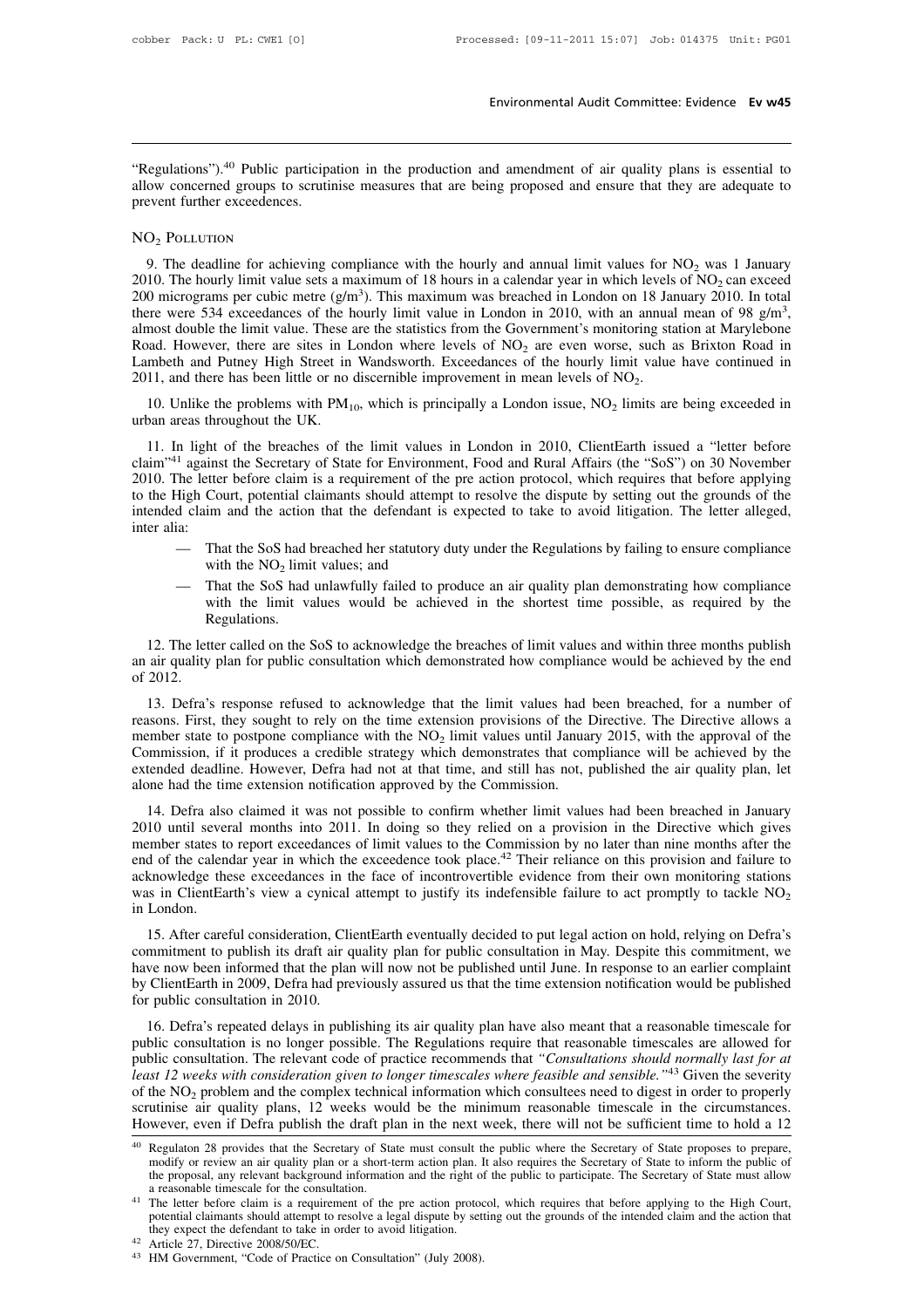# **Ev w46** Environmental Audit Committee: Evidence

Ev w46 Environmental Audit Committee: Evidence<br>
week consultation and take responses into consideration before finalising the plan and submitting it to the<br>
Commission by the end of September. Ev w46 Environmental Audit Committee: Ev<br>week consultation and take responses into<br>Commission by the end of September.<br>17. Because of these delays, we are as ye

17. Because of these delays, we are as yet unable to comment on whether the Government has an effective ategy for reducing NO<sub>2</sub> pollution. If the plan does not contain credible measures which demonstrate that the nit valu strategy for reducing NO<sub>2</sub> pollution. If the plan does not comment on whether the Government has an effective strategy for reducing NO<sub>2</sub> pollution. If the plan does not contain credible measures which demonstrate that th limit values week consultation and take responses into consideration before finalising the plan and submitting it to the Commission by the end of September.<br>
17. Because of these delays, we are as yet unable to comment on week consultation and take responses into consideration before finalising the plan and submitting it to the Commission by the end of September.<br>
17. Because of these delays, we are as yet unable to comment on whether the Fraction by the end of Sept<br>17. Because of these delays,<br>strategy for reducing  $NO_2$  pollu<br>limit values will be achieved w<br>will, as soon as practicable, se<br>breach of statutory duties.<br>18. The Mayor's Air Quality 17. Because of these delays, we are as yet unable to comment on whether the Government has an effective<br>ategy for reducing NO<sub>2</sub> pollution. If the plan does not contain credible measures which demonstrate that the<br>init va 17. Because of these delays, we are as yet different of whether the Government has an effective strategy for reducing  $NO_2$  pollution. If the plan does not contain credible measures which demonstrate that the limit values

strategy for reducing two<sub>2</sub> pointion. It the plan does not contain eledible measures which demonstrate that the limit values will be achieved within the shortest time possible, and no later than 1 January 2015, ClientEar 15. However, it makes a number of recommendations for measures that need to be taken by the Government achieve compliance by that date. However the Government has not committed itself to adopting these easures.<br>ECOMMENDATI

### **RECOMMENDATIONS**

EU and the compliance by that date. However the Government has not committed itself to adopting these<br>measures.<br>RECOMMENDATIONS<br>19. There is clearly a lack of political will to implement the ambitious measures which are ne RECOMMENDATIONS<br>
19. There is clearly a lack of political will to implement the ambitious measures which are necessary to<br>
ensure limit values are complied with and human health protected. However, underlying this is an in RECOMMENDATIONS<br>19. There is clearly a lack of political will to implement the ambitious measures which are necessary to<br>ensure limit values are complied with and human health protected. However, underlying this is an inef RECOMMENDATIONS<br>19. There is clearly a lack of political will to in<br>ensure limit values are complied with and human h<br>and overly complex legal framework which urgent!<br>able to repeatedly fail to meet its legal obligations<br>p 19. There is clearly a lack of political will to implement the ambitious measures which are necessary to sure limit values are complied with and human health protected. However, underlying this is an ineffectual d overly c For the legal framework which urgently needs the anomous measures which are necessary to ensure limit values are complied with and human health protected. However, underlying this is an ineffectual and overly complex legal

and overly complex legal framework which urgently needs strengthening and simplifying. The Government is able to repeatedly fail to meet its legal obligations in relation to air quality because the legislation does not pro able to repeatedly fail to meet its legal obligations in relation to air quality because the legislation does not<br>provide for effective and dissuasive sanctions.<br>20. ClientEarth's previous submission to the EAC (attached) for effective and dissuasive sanctions.<br>
ClientEarth's previous submission to the EAC (attached) made a number of recommendations for<br>
iving and improving the legal framework governing air quality. These recommendations w

- 
- ClientEarth.
- I. However, events since the previous EAC report have strengthened the case for reform of the legislative<br>titutional framework. These include:<br>— The lack of progress in achieving compliance with limit values for  $PM_{10}$  a The lack of progress in achieving compliance with limit values for  $PM_{10}$  and  $NO_2$ .<br>
Defra's tactics of delay, denial and obfuscation in its dealings with both the Commission and<br>
ClientEarth.<br>
The recent introduction o The lack of progress in achieving compliance v<br>Defra's tactics of delay, denial and obfuscatic<br>ClientEarth.<br>The recent introduction of the Civil Sanctions re<br>that the legal architecture is now in place w<br>quality laws by an — Defra's tactics of delay, denial and obfuscation in its dealings with both the Commission and<br>ClientEarth.<br>— The recent introduction of the Civil Sanctions regime and the Environmental Tribunal, which mean<br>that the legal ClientEarth.<br>
— The recent introduction of the Civil Sanctions in<br>
that the legal architecture is now in place w<br>
quality laws by an independent regulator.<br>
21. This submission therefore repeats the recommen-<br>
refinement t The recent introduction of the Civil Sanctions regime and the Environmental Tribunal, which mean<br>
that the legal architecture is now in place which would facilitate effective enforcement of air<br>
quality laws by an independ

21. This submission therefore repeats the recommendations made in our first submission, with some<br>inement to take into account recent developments.<br> *commendation 1*<br>
22. The existing legal framework should be consolidated down by the Environment Act 1995. The consultation document accompanying the transposition of the Directive stated that Defra is already considering taking this step. This would clarify the legal duties and refinement to take into account recent developments.<br>
Recommendation 1<br>
22. The existing legal framework should be consolidated so that there is only one legal framework which<br>
incorporates the requirements of the Directiv Recommendation 1<br>22. The existing legal framework should be consolidated so that there is only one legal framework which<br>incorporates the requirements of the Directive and the system of local air quality management current Recommendation 1<br>22. The existing legal framework should be consolidated so that there is only one legal framework which<br>incorporates the requirements of the Directive and the system of local air quality management current Recommentation 1<br>22. The existing legal framework should be consolidated so that there is only one legal framework which<br>incorporates the requirements of the Directive and the system of local air quality management current 22. The existing legal framework should be consolidated so that there is only one legal framework which incorporates the requirements of the Directive and the system of local air quality management currently laid down by t incorporates the requirements of the Directive and the system of local air quality managemedown by the Environment Act 1995. The consultation document accompanying the trans. Directive stated that Defra is already consider Directive stated that Defra is<br>powers of central government,<br>delivery air quality improver<br>Challenge" and Defra's "Bette<br>amendments to improve the et<br>*Recommendation* 2<br>23. The consolidated legal It is a state of the consistent with the aims of both the "Red Tape and Lenge" and Defra's "Better Regulation Agenda". This would also be an ideal opportunity to make further endments to improve the effectiveness of the le Challenge" and Defra's "Better Regulation Agenda". This would also be an ideal opportunity amendments to improve the effectiveness of the legal system. (see recommendation 2)<br>Recommendation 2<br>23. The consolidated legal fra

23. The consolidated legal framework should provide for effective and dissuasive penalties where local,<br>23. The consolidated legal framework should provide for effective and dissuasive penalties where local,<br>24. While the Recommendation 2<br>
23. The consolidated legal framework should provide for effective and dissuasive penalties where local,<br>
central or devolved government fail to comply with statutory duties in relation to quality.<br>
24. Wh Recommendation 2<br>23. The consolidated legal framework should provide for effective and dissuasive penalties where local,<br>central or devolved government fail to comply with statutory duties in relation to quality.<br>24. While The consolidated legal framework should provide for effective and dissuasive penalties where local, al or devolved government fail to comply with statutory duties in relation to quality.<br>
While the Regulations place a lega adopted pursuant to this Directive and shall take all measures necessary to ensure that they are inplement States shall lay down the rules on penalties applicable to infringement of the national provisions adopted pursuant

impose any penalties for failing to do so. This is a failure to implement Article 30 of the Directive which<br>requires that:<br>"Member States shall lay down the rules on penalties applicable to infringement of the national pro

pose any penalties for failing to do so. This is a failure to implement Article 30 of the Directive which<br>quires that:<br>"Member States shall lay down the rules on penalties applicable to infringement of the national provisi requires that:<br>
"Member States shall lay down the rules on penalties applicable to infringement of the national provisions<br>
adopted pursuant to this Directive and shall take all measures necessary to ensure that they are<br> "Member States shall lay down the rules on penalties applicable to infringement of the national provisions adopted pursuant to this Directive and shall take all measures necessary to ensure that they are implemented. The p Member 3<br>adopted pu<br>implemente<br>25. Defra just<br>remedies available and the High C<br>air quality.<br>26. A system implemented. The penalties provided for must be effective, proportionate and dissuasive".<br>
25. Defra justified their failure to implement this requirement on the basis that there were judicial review<br>
medies available for

25. Defra justified their failure to implement this requirement on the basis that there were judicial review<br>remedies available for infringements by the SoS. However, judicial review remains expensive, time-consuming,<br>and 25. Detta justined their failure to implement airs requirement of the basis that there were judicial review<br>remedies available for infringements by the SoS. However, judicial review remains expensive, time-consuming,<br>and t Functions available for immigeneins by the SoS. Howevel, judicial fevicw femalis expensive, time-consuming, and the High Court is ill equipped to deal with the complex technical issues raised in disputes relating to air qu and the High Court is ill equipped to deal with the complex technical issues raised in disputes relating to air quality.<br>
26. A system of effective, proportionate and dissuasive penalties for breaches of air quality laws w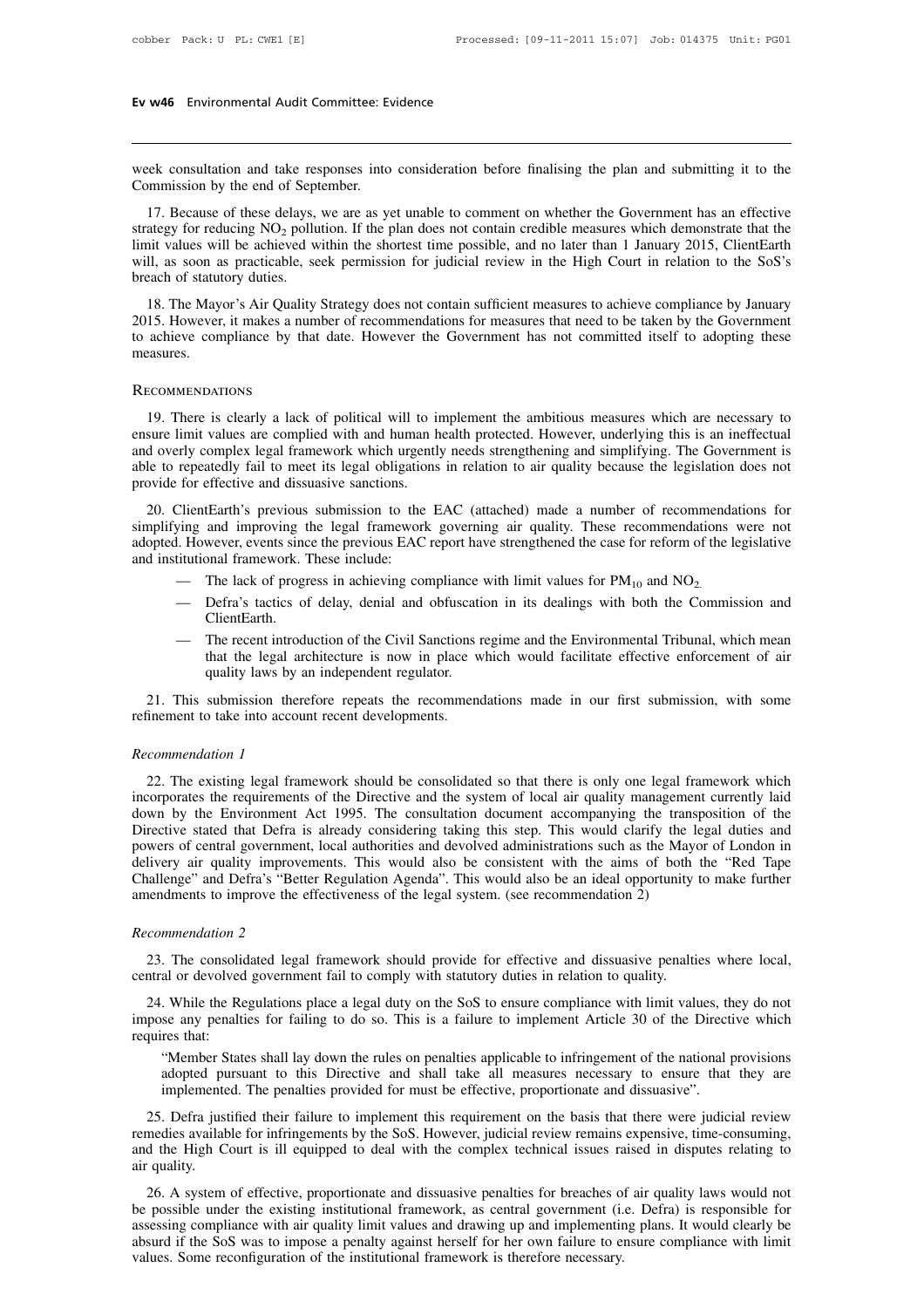Environmental Audit Committee: Evidence Ev w47<br>27. An independent regulator should be given legal responsibility for enforcing compliance with air quality<br>int values and scrutinising regional and national air quality plans Environmental Audit Committee: Evidence Ev w47<br>27. An independent regulator should be given legal responsibility for enforcing compliance with air quality<br>limit values and scrutinising regional and national air quality pla Environmental Audit Committee: Evidence Ev w47<br>
27. An independent regulator should be given legal responsibility for enforcing compliance with air quality<br>
limit values and scrutinising regional and national air quality p 27. An independent regulator should be given legal responsibility for enforcing compliance with air quality limit values and scrutinising regional and national air quality plans. To carry out this function, this regulator 27. An independent regulator should be given legal responsibility for enforcing compliance with air quality limit values and scrutinising regional and national air quality plans. To carry out this function, this regulator 27. An independent regulator should be given legal responsibility for enforcing compliance with a<br>limit values and scrutinising regional and national air quality plans. To carry out this function, this<br>would need to have c in the previous and scrutinising regional and national air quality plans. To carry out this function, this regulator<br>ould need to have considerable autonomy from the Government, and be granted wide statutory powers,<br>cludin would need to have considerable autonomy from the Government, and be granted wide statutory powers, including the power to give directions to the Government, and where these directions are not followed, enforce them throug including the power to give directions to the Government, and where these directions are not followed, enforce<br>them through the courts. The Environment Agency would seem to be the most appropriate body for this role,<br>altho

Fourtheet and the method is entire a regulator of the method in the set incident of the previous EAC inquiry, environmental regulators including the Environment Agency have been range of flexible enforcement tools under th 28. Since the previous EAC inquiry, environmental regulators including the Environment Agency have been<br>ven a range of flexible enforcement tools under the civil sanctions regime, which came into force on 6 April<br>10.<sup>44</sup> T ince the previous EAC inquiry, environmental regulators including the Environment Agency have been<br>
range of flexible enforcement tools under the civil sanctions regime, which came into force on 6 April<br>
These include the is e of flexible enforcement tools under the civil sanctions regime, which c<br>se include the following sanctions:<br>Compliance Notices—a regulator's written notice requiring actions to c<br>return to compliance, within a specifi

- Compliance Motices—a regulator's written in return to compliance, within a specified peri<br>— Stop Notices—a written notice which requinerious harm or presents a significant risk of<br>— Fixed and variable monetary penalties.
- 
- 

29. Currently civil sanctions are only available to regulators for certain types of breaches of environmental<br>29. Currently civil sanctions are only available to regulators for certain types of breaches of environmental<br>29 1930 – Stop Notices—a written notice which requires an immediate stop to an activity that is causing<br>1930 serious harm or presents a significant risk of causing serious harm.<br>1930 – Fixed and variable monetary penalties.<br>1 would give the independent regulator a flexible range of sanctions to ensure compliance with air quality laws<br>without recourse to the courts.<br>We are entirely civil sanctions are only available to regulators for certain typ — Fixed and variable monetary penalties.<br>
29. Currently civil sanctions are only available to regulators for certain types of breaches of environmental<br>
law by private entities. However this could be widened to include bre 29. Currently civil sanctions are only available to regulators for certain types of breaches of environmental<br>w by private entities. However this could be widened to include breaches of air quality limit values. These<br>suld

29. Currently civil sanctions are only available to regulators for certain types of breaches of environmental<br>law by private entities. However this could be widened to include breaches of air quality limit values. These<br>wo Iaw by private entities. However this could be widened to include breaches of air quality limit values. These<br>would give the independent regulator a flexible range of sanctions to ensure compliance with air quality laws<br>wi would give the independent regulator a flexible range of sanctions to ensure compliance with air quality laws<br>without recourse to the courts.<br>30. Appeals against civil sanctions can be made to the Environmental Tribunal, w January 2011. This would give the SoS the opportunity to appeal against any directions or fines issued by the regulator. The Environmental Tribunal is a more appropriate forum for environmental disputes than the High Court 30. Appeals against civil sanctions can be made to the Environmental Tribunal, which was established in<br>nuary 2011. This would give the SoS the opportunity to appeal against any directions or fines issued by the<br>gulator. T January 2011. This would give the SoS the opportunity to appeal against any directions or fines issued by the regulator. The Environmental Tribunal is a more appropriate forum for environmental disputes than the High Court

regulator. The Environmental Tribunal is a more appropriate forum for environmental disputes than the High<br>Court, as it has a remit to develop expertise in the complexities of environmental law and policy, and can call<br>on Court, as it has a remit to develop expertise in the complexities of environmental law and policy, and can call<br>on technical experts as well as judges when hearing appeals.<br>31. Third parties, including environmental and he on technical experts as well as judges when hearing appeals.<br>31. Third parties, including environmental and health groups and individuals should also be given access to<br>the Environmental Tribunal to appeal decisions by the 31. Third parties, including environmental and health groups and individuals should also be given access to the Environmental Tribunal to appeal decisions by the regulator, in addition to breaches of air quality limit val 31. Third parties, including environmental<br>the Environmental Tribunal to appeal decision<br>values and adoption of air quality plans. This<br>Convention,<sup>45</sup> which requires that concerned<br>there environmental laws are breached. T Convention,<sup>45</sup> which requires that concerned groups and individuals have access to a review procedure where there environmental laws are breached. This would also be consistent with the aims of the Government's "Big Socie

32. The EAC should call on the Government to appoint a cross-governmental "Clean Air Task Force" to<br>32. The EAC should call on the Government to appoint a cross-governmental "Clean Air Task Force" to<br>32. The EAC should ca deramination 3<br>decommendation 3<br>draw up a new National Air Quality Strategy. This strategy should include the Government's plans for achieving<br> $NO_2$  and  $PM_{10}$  limit values in the shortest time possible in those zones w Recommendation 3<br>32. The EAC should call on the Government to appoint a cross-governmental "Clean Air Task Force" to<br>draw up a new National Air Quality Strategy. This strategy should include the Government's plans for ach Recommendation 3<br>32. The EAC should call on the Government to appoint a cross-governmental "Clean Air Task Force" to<br>draw up a new National Air Quality Strategy. This strategy should include the Government's plans for ach Recommendation 3<br>32. The EAC should call on the Government to appoint a cross-governmental "Clean Air Task Force" to<br>draw up a new National Air Quality Strategy. This strategy should include the Government's plans for ach 32. The EAC should call on the Government to appoint a cross-governmental "draw up a new National Air Quality Strategy. This strategy should include the Govern NO<sub>2</sub> and  $PM_{10}$  limit values in the shortest time possible *Recommendation BM<sub>10</sub> limit values in* as well as more long-term poli<br>The strategy should contain estimates of air quality improv<br>*Recommendation 5*<br>33. The EAC should call of

The strategy should contain firm commitments to timetables for implementing measures and reasonable estimates of air quality improvements that can be achieved by these measures.<br> *Recommendation 5*<br>
33. The EAC should cal Recommendation 5<br>33. The EAC sh<br>air quality plan for<br>quality plans. 33. The EAC should call of air quality plan for London, a<br>quality plans.<br>*Recommendation 6*<br>34. The EAC should call on

34. The EAC should call on the Government to produce a credible, ambitious and robust air quality plan for<br>34. The EAC should call on the Government to produce a credible, ambitious and robust air quality plan for<br> $D_2$  w Recommendation 6<br>
34. The EAC should call on the Government to produce a credible, ambitious and robust air quality plan for<br>
NO<sub>2</sub> which complies with all statutory requirements, including achieving compliance with the li Recommendation 6<br>34. The EAC should call on the Government to produce a credible, ambitious and robust air quality plan for<br>NO<sub>2</sub> which complies with all statutory requirements, including achieving compliance with the lim Recommendation 6<br>34. The EAC should call on the Government to produce a credible, ambitious an<br>NO<sub>2</sub> which complies with all statutory requirements, including achieving complia<br>the shortest time possible. The NO<sub>2</sub> air qu *34.* The EAC should<br>*NO*<sub>2</sub> which complies we<br>the shortest time poss<br>recommendations inclu<br>*3 June 2011* 44 The Environmental Civil Sanctions (England) Order 2010.<br>
44 The Environmental Civil Sanctions (England) Order 2010.<br>
45 The UNECE Convention on United Nations Economic Commission for Europe, Convention on Access to Inf

The UNECE Convention on United Nations Economic Commission for Europe, Convention on Access to Information, Public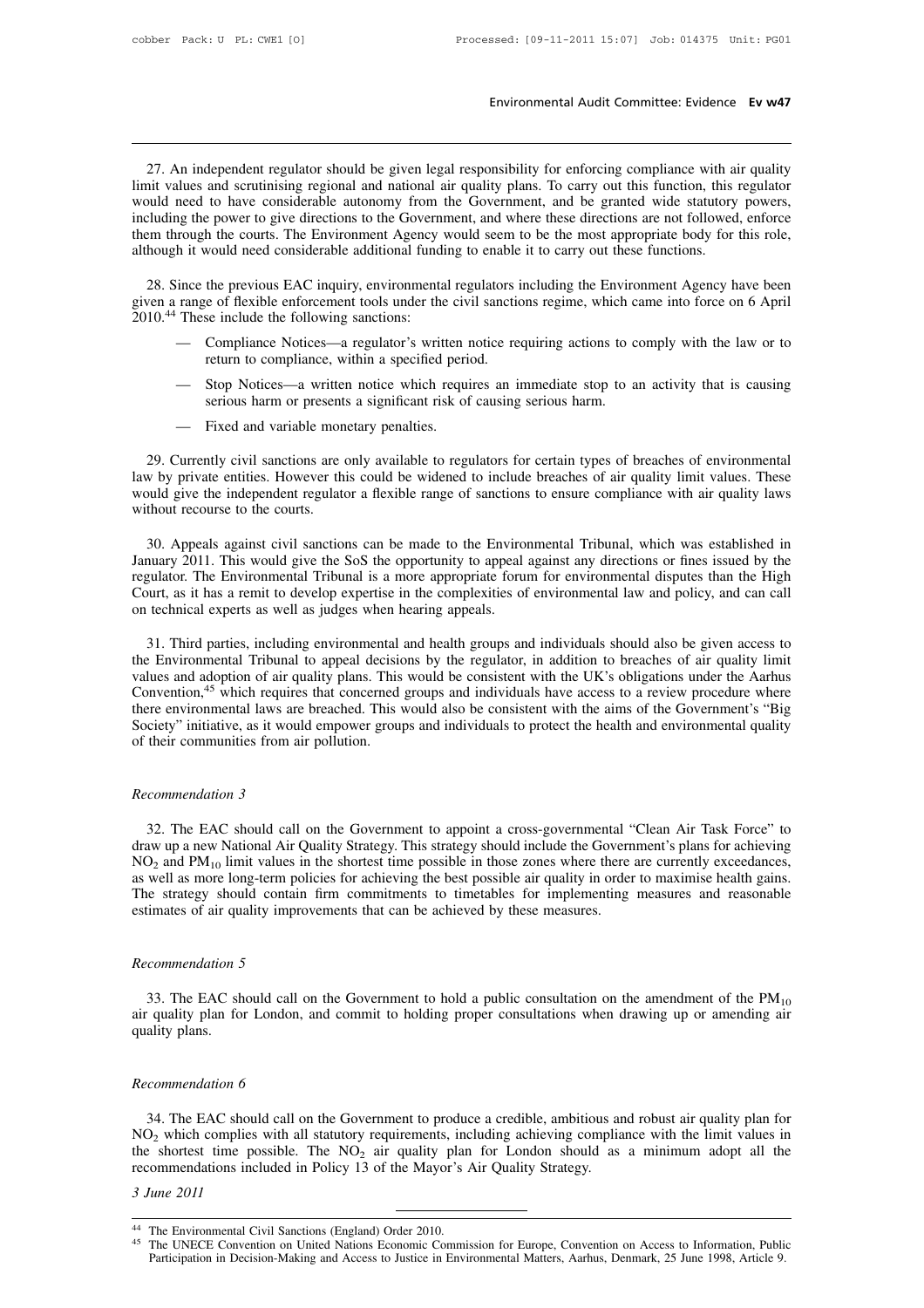# **Ev w48** Environmental Audit Committee: Evidence

**Ev w48** Environmental Audit Committee: Evidence<br> **Written evidence submitted by the Institute for Air Quality Management**<br>
1. The Institute for Air Quality Management (http://www.iaqm.co.uk/index.html) is the UK's profess 1. The Institute for Air Quality Management<br>
1. The Institute for Air Quality Management<br>
1. The Institute for Air Quality Management (http://www.iaqm.co.uk/index.html) is the UK's professional<br>
1. The Institute of Air Qua **body**<br> **body** for those working in the field of air quality management.<br>
The Institute for Air Quality Management (http://www.iaqm.co.uk/index.html) is the UK's professional<br>
body for those working in the field of air qua Written evidence submitted by the Institute for Air Quality Management<br>1. The Institute for Air Quality Management (http://www.iaqm.co.uk/index.html) is the UK's professional<br>body for those working in the field of air qual Written evidence submitted by the Institute for Air Quality Man<br>1. The Institute for Air Quality Management (http://www.iaqm.co.uk/index.html)<br>body for those working in the field of air quality management. The Institute of Written evidence submitted by the Institute for Air Quality Management<br>
1. The Institute for Air Quality Management (http://www.iaqm.co.uk/index.html) is the UK's professional<br>
dy for those working in the field of air qual 1. The Institute for Air Quality Management (body for those working in the field of air qualit (IAQM) seeks to maintain, enhance and promote t quality and for the professional development of the 2. The IAQM does not develo 3. The IAQM oses to maintain, enhance and promote the highest standards of working practices in the field of air quality and for the professional development of those who undertake this work.<br>
2. The IAQM does not develop

2. The IAQM does not develop policy, but it generally commends the approach put forward to the Audit<br>Committee by Environmental Protection UK.<br>3. The Environmental Audit Committee has requested responses in each of four ar

3. The Environmental Audit Committee has requested responses in each of four areas. The IAQM have 3. The Environmental Audit Committee has requested responses in each of four areas. The IAQM have<br>mmarised in a few words its view of current understanding in these areas.<br>lestion: *The causes of particulate and NO<sub>2</sub> air* 

# *effectively* Question: *The causes of particulate and*  $NO<sub>2</sub>$  *air pollution in the UK and how these can be reduced most effectively*<br>Answer It is not easy to reduce these pollutants as technical measures have mostly delivered w Question: *The causes of particulate and*  $NO_2$  *air pollution in the UK and how these can be reduced most effectively*<br>Answer It is not easy to reduce these pollutants as technical measures have mostly delivered what the

ectively<br>Answer It is not easy to reduce these pollutants as technical measures have mostly delivered what they can.<br>nestion: *The impacts on health and the environment from particulate and*  $NO_2$  *pollution, and how these* Answer It is not easy to reduce these pollutants as technical measures have mostly delivered what they can.<br>Question: *The impacts on health and the environment from particulate and*  $NO<sub>2</sub>$  *pollution, and how these* Situation: The impacts considerable<br>should be measured<br>Answer The impacts<br>subject to considerable<br>situations difficult.<br>Ouestion: The effectiven Should be measured<br>
Should be measured<br>
Answer The impacts are thought to be large, so that the broad solution is clear. The precise linkages are<br>
subject to considerable uncertainty, making decisions as to what is the mos *how the impacts are thought to*<br>
subject to considerable uncertainty, m<br>
situations difficult.<br>
Question: *The effectiveness of the Gove<br>
how that might be improved*<br>
Answer It is unclear what the strate bject to considerable uncertainty, making decisions as to what is the most appropriate action in local uations difficult.<br>
uestion: *The effectiveness of the Government's strategy for improving particulate and NO<sub>2</sub> air q* 

Situations difficult.<br>
Question: The effectiveness of the Government's strategy for improving particulate and  $NO_2$  air quality, and<br>
how that might be improved<br>
Answer It is unclear what the strategy is, but it appears t

# Question: *The effectiveness of the Government's strategy for improving particulate and*  $NO_2$  *air quality, and* how that might be improved<br>Answer It is unclear what the strategy is, but it appears to be based mainly on *provision in the community is to be encouraged by ensuring that there is sufficient local support.*<br>*Question: The potential effects of the Government's localism agenda and proposed reforms of public health provision on l*

Answer It is unclear what the strategy is, but it appears to be based mainly on non-technical local action.<br>
ccal action in the community is to be encouraged by ensuring that there is sufficient local support.<br>
lestion: *T* Local action in the community is to be encouraged by ensuring that there is sufficient local support.<br>Question: *The potential effects of the Government's localism agenda and proposed reforms of public health provision on* Question: *The potential effects of the Government's localism agenda and proposed reforms of public health provision on local authorities' capacity for tackling poor air quality<br>Answer These are mechanisms for increasing s* Question: *The potential effects of the Government's localism agenda and proposed reforms of public health provision on local authorities' capacity for tackling poor air quality<br>Answer These are mechanisms for increasing s* Question. The potential effects of the Government's tocalism agental and proposed reforms of public health<br>provision on local authorities' capacity for tackling poor air quality<br>Answer These are mechanisms for increasing s provision on tocal authorities capacity for tacking poor air quality<br>Answer These are mechanisms for increasing support for local non-technical measures which may be<br>unpopular with some sections of the local community. In Answer These are mechanisms for increasing support for local non-technical measures which may be unpopular with some sections of the local community. In theory, the proposed public health measures present an opportunity fo unpopular with some sections of the local community. In theory, the proposed public health measures present an opportunity for addressing air quality issues in a unified manner with a firm focus on achieving health benefit an opportunity for addressi<br>benefits, rather than "tickin<br>serious reservations about 1<br>months. In particular the pr<br>third round of Local Trans<br>ignored. Localism could acc<br>in south east England.<br>4. If there is broad con There is, rather than the serious about the possible impacts of localism given some of the measures proposed in recent<br>onths. In particular the proposed redrafting of Planning Policy Statements by DCLG and the forthcoming<br> be in the right local measures of inclusion in the right solution in the right months. In particular the proposed redrafting of Planning Policy Statements by DCLG and the forthcoming third round of Local Transport Plans ap

Thom and the proposed reducting of Framing Forcy Statements by DCLG and the forthcoming<br>third round of Local Transport Plans appear to relegate air quality to a minor issue which can largely be<br>ignored. Localism could acce ignored. Localism could accentuate the use of the motor vehicle and road transport in the short term, especially<br>in south east England.<br>4. If there is broad consensus on the above, then the serious issue facing the air qua be good enough, resulting in local criticism, loss of credibility, and repercussions from Europe over whether European legislation is being inplemented properly.<br>
The substitute of determine. The UK Government needs to ens to determine. The UK Government needs to ensure that the quality of the evidence which supports local action<br>is good enough and can deliver better air quality. The IAQM have grave concerns that the evidence may not<br>be good 4. It there is bload consensus of the above, then the serious issue racing the an quanty management of desirable at the right local measures on improving air quality, although highly desirable, may be difficult determine. incorporated into the local air quality. The LAQM have grave concerns that the evidence may not be good enough and can deliver better air quality. The IAQM have grave concerns that the evidence may not be good enough, resu to determine. The OK Government need<br>is good enough and can deliver better a<br>be good enough, resulting in local critic<br>European legislation is being implement<br>5. The UK Government should adop<br>incorporated into the local ai

good enough, resulting in local criticism, loss of credibility, and repercussions from Europe over whether<br>ropean legislation is being implemented properly.<br>5. The UK Government should adopt a leadership role to ensure tha European legislation is being implemented properly.<br>
5. The UK Government should adopt a leadership role to ensure that<br>
incorporated into the local air quality management system. There is a nee<br>
current science and unders e UK Government should adopt a leadership role to ensure that the latest knowledge and science is<br>
rated into the local air quality management system. There is a need for continual update and review of<br>
science and underst

science and understanding.<br>
he role of Europe in UK environmental policy is now dominant. The EU Air Quality Directive will be<br>
in 2013. Examples of relevant questions for UK action are:<br>
— Does the effort on particulate m 6. The role of Europe in UK environmental policy is now dominant. The EU Air Quality Directive will be revised in 2013. Examples of relevant questions for UK action are:<br>
— Does the effort on particulate matter and NO2 fai

- pollutants?
- 

Vised in 2013. Examples of relevant questions for UK action are:<br>
— Does the effort on particulate matter and NO2 fairly reflect the degree concern over these<br>
pollutants?<br>
— Should more attention be paid to ammonia if the — Does the effort on particulate matter and NO2 fairly reflect the degree concern over these<br>
pollutants?<br>
— Should more attention be paid to ammonia if the country is concerned with critical loads, either to<br>
address acid pollutants?<br>
- Should more attention be paid to ammonia if the country is concerned with critical loads, either to<br>
address acidification or an excess of nutrients?<br>
7. There is a lack of guidance on implementing EU Direct For Should more attention be paid to ammonia if the country is concerned with critical loads, either to address acidification or an excess of nutrients?<br>
7. There is a lack of guidance on implementing EU Directives. The FA and a variable on the set of number and the country is concerned with citied today, enter to address acidification or an excess of nutrients?<br>
7. There is a lack of guidance on implementing EU Directives. The FAIRMODE (For address acid<br>
7. There is a lack of<br>
Modelling in Europe) and<br>
are making international<br>
papers be consistent with<br>
advice has been availab<br>
much consultation.<br>
8. There needs to be F. There is a fack of guidance on implementing EO Difectives. The PAIRWODE (Forum for Afr Quality of codelling in Europe) and AQMEII (Air Quality Modelling Evaluation International Initiative) programmes e making internati operation, is subject to the highest standards. The IAQM is not confident that the present departmental system, appear is subject to the highest standards. The IAQM is not confident that the present departmental system, ap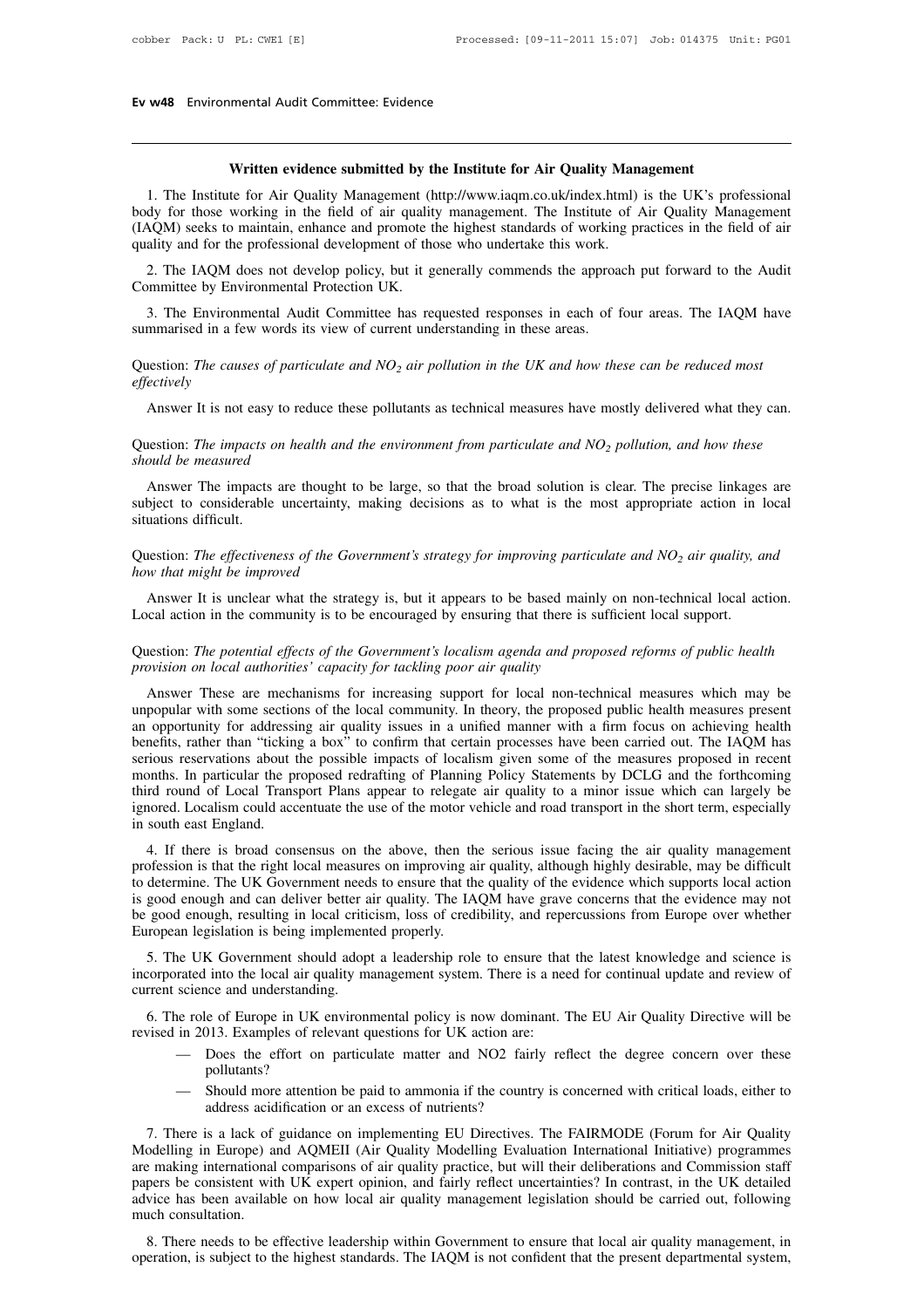Environmental Audit Committee: Evidence Ev w49<br>which has a tendency to adopt a silo mentality and short-term thinking, is able to tackle the broad and<br>undoubtedly difficult policy measures relating to further improvement i Environmental Audit Committee: Evidence Ev w49<br>which has a tendency to adopt a silo mentality and short-term thinking, is able to tackle the broad and<br>undoubtedly difficult policy measures relating to further improvement i Environmental Audit Committee: Evidence Evidence Evidence<br>
which has a tendency to adopt a silo mentality and short-term thinking, is able to tackle the broad and<br>
undoubtedly difficult policy measures relating to further which has a tendency to adopt a silo mentality and short-term thinking, is able to tackle the broad and undoubtedly difficult policy measures relating to further improvement in air quality. It must also engage fully in dis 9. At the present time the reduction in resources available to local air quality. It must also engage fully discussions with Europe to ensure that UK experience and practice is taken into account when European quirements a which has a tendency to adopt a silo mentality and short-term thinking, is able to tackle the broad and undoubtedly difficult policy measures relating to further improvement in air quality. It must also engage fully in dis

which has a tendency to adopt a sho memanty and short-term uninking, is able to tackie the broad and undoubtedly difficult policy measures relating to further improvement in air quality. It must also engage fully in discus in discussions with Europe to ensure that UK experience and practice is taken into account when European requirements are drafted.<br>
9. At the present time the reduction in resources available to local air quality managemen management are balanced correctly in the overall national interest.<br>
The same practice requirements are drafted.<br>
9. At the present time the reduction in resources available to local a<br>
deficit is addressed should not be i 9. At the present tin deficit is addressed show air quality and in the seleadership role is ever management are balance of *June 2011* **EXECUTE:** Thus the conduct of the conducts are to be expected. Thus the field to address the correctly in the overall national interest.<br> **Written evidence submitted by Johnson Matthey PLC** 

### 1. BACKGROUND

Vietne evidence submitted by Johnson Matthey PLC<br>BACKGROUND<br>Johnson Matthey welcomes this new inquiry into air quality, and would like to comment in particular on the<br>ps that need to be taken to ensure that air quality tar **Steps 1. BACKGROUND**<br>1. BACKGROUND<br>Johnson Matthey welcomes this new inquiry into air quality, and would like to comment<br>steps that need to be taken to ensure that air quality targets will be met in the future.<br>As one of

Written evidence submitted by Johnson Matthey PLC<br>Johnson Matthey welcomes this new inquiry into air quality, and would like to comment in particular on the<br>ps that need to be taken to ensure that air quality targets will For the control of air pollution since the late 1960's and has supplied one third of all autocatalysts for the control of air pollution since the late 1960's and has supplied one third of all autocatalysts made since produ 1. BACKGROUND<br>Johnson Matthey welcomes this new inquiry into air quality, and would like to comment in particular on the<br>steps that need to be taken to ensure that air quality targets will be met in the future.<br>As one of t Johnson Matthey welcomes this new inquiry into air quality, and would like to comment in particular on the steps that need to be taken to ensure that air quality targets will be met in the future.<br>As one of the largest UK ps that need to be taken to ensure that air quality targets will be met in the future.<br>As one of the largest UK companies in the chemicals sector, Johnson Matthey has been supplying catalysts<br>reduction of air pollution si As one of the largest UK companies in the chemicals sector, Johnson Matthey has been supplying catalysts<br>for the control of air pollution since the late 1960's and has supplied one third of all autocatalysts made since<br>pr As one of the rages<br>for the control of air p<br>production first starte<br>supporting our emission<br>The technologies de<br>hydrocarbons (HC) are<br>regulation levels.<br>Johnson Matthey ha

by duction first started in 1974. Johnson Matthey has 15 manufacturing sites and 9 technology centres<br>pporting our emission control technologies business around the world.<br>The technologies developed at Johnson Matthey hav supporting our emission control technologies business around the world.<br>
The technologies developed at Johnson Matthey have made it possible to reduce oxides of nitrogen (NO<sub>x</sub>),<br>
hydrocarbons (HC) and carbon monoxide (CO The technologies developed at Johnson Matthey have made it possible to reduce oxides of nitrogen  $(NO_x)$ ,<br>hydrocarbons  $(HC)$  and carbon monoxide  $(CO)$  from petrol powered vehicles by over 95% from pre-<br>regulation levels.<br>J The technologies develope<br>hydrocarbons (HC) and ca<br>regulation levels.<br>Johnson Matthey has also<br>mass of particulate matter (I<br>Johnson Matthey is the own<br>the UK retrofit market.<br>The Johnson Matthey SC gulation levels.<br>Johnson Matthey has also developed diesel particulate filter (DPF) technologies to reduce emissions of the<br>sss of particulate matter (PM) from diesel engines by over 90% and the number of particles by over Johnson Matthey has also developed diesel particulate filter (DPF) technologies t<br>mass of particulate matter (PM) from diesel engines by over 90% and the number<br>Johnson Matthey is the owner of CRT<sup>®</sup> and SCRT<sup>®</sup> technolog

EVE retrofit market.<br>
The Johnson Matthey SCRT<sup>®</sup> system combines CRT<sup>®</sup> DPF technology with selective catalytic reduction<br>
CR) to reduce emissions of all four regulated pollutants from diesel engines.<br>
SUMMARY OF KEY POIN Johnson Matthey SCRT<sup>®</sup> system combine<br>to reduce emissions of all four regulated p<br>MARY OF KEY POINTS<br>Johnson Matthey's December 2009 respo<br>specific emissions reduction options.<br>Johnson Matthey welcomes the importance

2. Summary of Key Points

- EXECT COMMARY OF KEY POINTS<br>
CR) to reduce emissions of all four regulated pollutants from diesel engines.<br>
SUMMARY OF KEY POINTS<br>
 Johnson Matthey's December 2009 response to the previous inquiry contains information rel
- 
- SUMMARY OF KEY POINTS<br>
 Johnson Matthey's December 2009 response to the previous inquiry contains information relating to<br>
specific emissions reduction options.<br>
 Johnson Matthey welcomes the importance placed by the Com MARY OF KEY POINTS<br>Johnson Matthey's December 2009 response to the previous inquiry contains information relating to<br>specific emissions reduction options.<br>Johnson Matthey welcomes the importance placed by the Committee on specific emissions reduction options.<br>
— Johnson Matthey welcomes the importance placed by the Committee on improving air quality.<br>
— Central government has a key role to play in incentivising and encouraging lower emissio specific emissions reduction options.<br>
— Johnson Matthey welcomes the importance placed by the Committee on improving air quality.<br>
— Central government has a key role to play in incentivising and encouraging lower emissio Form International Principle.<br>
Johnson Matthey welcomes the importance placed by the Committee on improving air quality.<br>
Central government has a key role to play in incentivising and encouraging lower emissions<br>
combusti — Central government has a key role to play in incentivising and encouraging lower emissions from combustion sources, in particular transport, through low emissions schemes as well as through stricter planning guidance.<br>— Centrat government has a key fole to play in incentryising and encour<br>combustion sources, in particular transport, through low emissions scher<br>planning guidance.<br>Localism can play an important part in enforcement of local
- 
- 

### 3. Central Government's Role in Improving Air Quality

enforcing planning conditions, but clear direction from central government will be essential.<br>
— It was encouraging that the previous inquiry identified a National Framework for Low Emission Zones<br>
as an important strategy Figures 1 and Framework for Low Emission Zones<br>
as an important strategy in bringing about air quality improvement.<br>
3. CENTRAL GOVERNMENT'S ROLE IN IMPROVING AIR QUALITY<br>
Johnson Matthey acknowledges that the Government w does have a role to play in bringing strong direction. The Covenance of the Covenance and the SOC and the Covenance of the Covenance of policy issues to local authorities. As transport and related emissions are by nature m as an important strategy in oringing about an quality improvement.<br>3. CENTRAL GOVERNMENT'S ROLE IN IMPROVING AIR QUALITY<br>Johnson Matthey acknowledges that the Government wishes to devolve decision-making on a number of<br>pol CENTRAL GOVERNMENT'S ROLE IN IMPROVING AIR QUALITY<br>Johnson Matthey acknowledges that the Government wishes to devolve decision-making on a number of<br>licy issues to local authorities. As transport and related emissions are Johnson Matthey acknowledges that the Government wishes to devolve decision-making on a number of policy issues to local authorities. As transport and related emissions are by nature mobile, central Government does have a Franklink That the Covernment wishes<br>policy issues to local authorities. As transport and related emissi<br>does have a role to play in providing strong direction. This will er<br>when creating low emission zones that could affe

### 4. Local Authorities' Role in Improving Air Quality

In spite of the financial constraints facing the Government, the Committee's conclusion from the last inquiry<br>at potential fines should be included in any cost-benefit analysis should be heeded and used to provide<br>entives authorities, but risk being ineffective if not applied within a tight framework. With many local authorities, but risk being ineffective if not applied within a tight framework. With many local authorities, but risk being facing resourcing resourcing resourcing issues in the field of air quality, clear guidance is needed so they are for local authorities, but risk being ineffective if not applied within a tight framework. With many local au 4. LOCAL AUTHORITIES' ROLE IN IME<br>
Enforcement of air quality impro<br>
authorities, but risk being ineffective<br>
facing resourcing issues in the field of<br>
realistic options to choose from.<br>
Planning conditions can and should LOCAL AUTHORITIES' ROLE IN IMPROVING AIR QUALITY<br>Enforcement of air quality improvement tools such as low emission zones is clearly a role for local<br>thorities, but risk being ineffective if not applied within a tight frame Enforcement of air quality improvement tools such as low emission zones is clearly a role for local authorities, but risk being ineffective if not applied within a tight framework. With many local authorities facing resour Enforcement of an quanty improvement tools such as fow emission zones is clear<br>authorities, but risk being ineffective if not applied within a tight framework. With r<br>facing resourcing issues in the field of air quality, c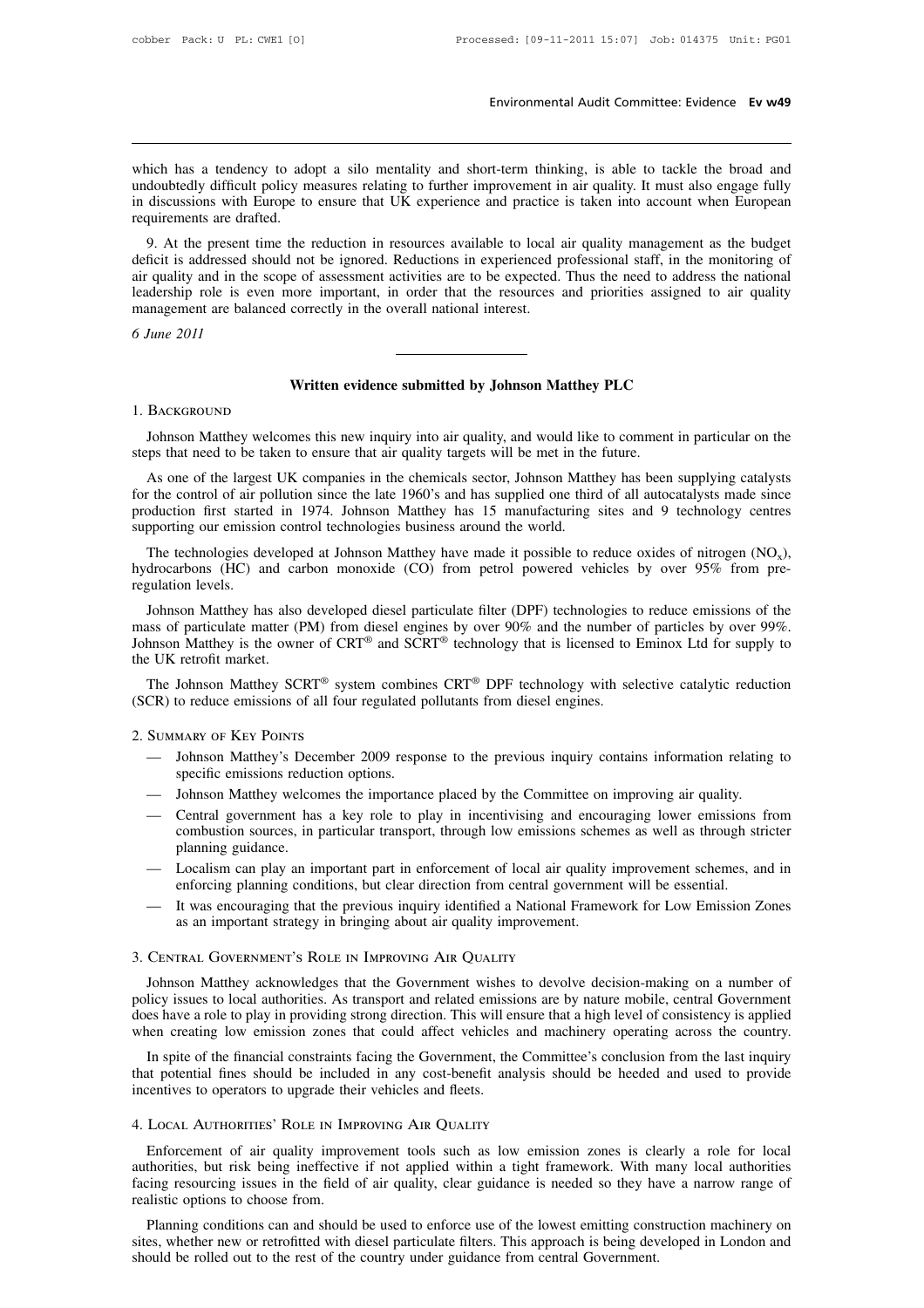# **Ev w50** Environmental Audit Committee: Evidence

### 5. National Framework for Low Emission Zones

**INATIONAL FRAMEWORK FOR LOW EMISSION ZONES**<br>
It is encouraging that Defra and DfT have started to look at the possibility of implementing a National<br>
amework for Low Emission Zones since the Committee reported on its las FRAMEWORK FOR LOW EMISSION ZONES<br>
It is encouraging that Defra and DfT have started to look at the possibility of implementing a National<br>
Framework for Low Emission Zones since the Committee reported on its last inquiry. 5. NATIONAL FRAMEWORK FOR LOW EMISSION ZONES<br>It is encouraging that Defra and DfT have started to look at the possibility of implementing a National<br>Framework for Low Emission Zones since the Committee reported on its las

NATIONAL FRAMEWORK FOR LOW EMISSION ZONES<br>It is encouraging that Defra and DfT have started to look at the possibility of implementing a National<br>amework for Low Emission Zones since the Committee reported on its last inq 5. NATIONAL FRAMEWORK FOR LOW EMISSION ZONES<br>It is encouraging that Defra and DfT have started to look at the possibility of implementing a National<br>Framework for Low Emission Zones since the Committee reported on its las  $NO<sub>2</sub>$ , but a is encouraging that Defra and DfT have started to look at the possibility of implementing a National<br>nework for Low Emission Zones since the Committee reported on its last inquiry. Johnson Matthey has<br>actively engaged in It is encouraging that Deria and D11 have statied to look at the possibility of implementing a National Framework for Low Emission Zones since the Committee reported on its last inquiry. Johnson Matthey has been actively Framework for Low Emission Zones since the<br>been actively engaged in the process, contribu<br>We would encourage the Committee to ens<br>inform the report to the European Commissio<br>NO<sub>2</sub>, but also take the recommendations for<br>tim We would encourage the Committee to ensure that Government departments not only use this process to<br>form the report to the European Commission requesting a delay to the UK's obligation to meet limits on<br> $Q_2$ , but also ta We would elicolarge the Committee to ensure that Government departments flot only use this process to inform the report to the European Commission requesting a delay to the UK's obligation to meet limits on NO<sub>2</sub>, but als forthcoming, particularly if set against the size of potential fines from European Communisation requesting a delay to the OK s of NO<sub>2</sub>, but also take the recommendations forward to full implementation of a framework mus

mescale. Such a framework must give very clear and targeted recommendations to local authorities to<br>plement effective low emission zones.<br>London, through the Mayor's Air Quality Strategy, is already asking for Government London, through the Mayor's Air Quality Strategy, is already asking for Government assistance in the form of a  $NO_x$  certification scheme, as well as funding for implementation. This assistance should be readily forthcomin

need. **EXECUTE:** See comments helpful, and will be happy to respond to any clarificate that the Mayor of London and Written evidence submitted by the Mayor of London

### **SUMMARY**

- **EXECUTE:**<br> **EXECUTE:**<br> **EXECUTE:**<br>
The Mayor of London's Air Quality Strategy includes a range of measures to reduce emissions from<br>
the transport network, homes and workplaces that will ensure that in a normal meteorolo **EXECUTE:**<br>The Mayor of London's Air Quality Strategy includes a range of measures to reduce emissions from<br>the transport network, homes and workplaces that will ensure that in a normal meteorological year,<br>London would co Written evidence submitted by the Mayor of London<br>
The Mayor of London's Air Quality Strategy includes a range of measures to reduce emissions from<br>
the transport network, homes and workplaces that will ensure that in a no **Solution Written evidence submitted by the Mayor of London**<br>
The Mayor of London's Air Quality Strategy includes a range of measures to reduce emissions from<br>
the transport network, homes and workplaces that will ensur — The Mayor of London's Air Quality Strategy includes a range of measures to reduce emissions from<br>the transport network, homes and workplaces that will ensure that in a normal meteorological year,<br>London would comply wit London's Air Quality Strategy includes a range of measures to reduce emissions from network, homes and workplaces that will ensure that in a normal meteorological year, leaply with  $PM_{10}$  limit values. To provide additio The Mayor of London's Air Quality Strategy includes a range of measures to reduce emissions from<br>the transport network, homes and workplaces that will ensure that in a normal meteorological year,<br>London would comply with
- The Mayor of London's Air Quality Strategy includes a range of measures to reduce emissions from<br>the transport network, homes and workplaces that will ensure that in a normal meteorological year,<br>London would comply with the transport network, homes and workplaces that will ensure that in a normal meteorological year,<br>London would comply with PM<sub>10</sub> limit values. To provide additional reassurance, Transport for London<br>(TfL) is implementin Government also needs to provide local authorities with technical assistance and resources to develop<br>local  $NO_2$  abatement measures.<br>Emerging evidence shows that the poor performance of recent Euro standards for cars may The merging and the poor performance of recent Euro standards for cars may be entrained to implement national measures such as tax incentives for cleanest vehicles, a  $NO_x$  abatement certification scheme, scrappage schemes Meeting NO<sub>2</sub> limit values is much more challenging and is a<br>The Government needs to implement national measures such<br>NO<sub>x</sub> abatement certification scheme, scrappage schemes<br>Government also needs to provide local authorit nd is a problem in many urban areas in the UK.<br>Es such as tax incentives for cleanest vehicles, a<br>emes and incentives for vehicle retrofit. The<br>th technical assistance and resources to develop<br>ce of recent Euro standards f The Government needs to implement national measures such as tax incentives for cleanest vehicles, a<br>NO<sub>x</sub> abatement certification scheme, scrappage schemes and incentives for vehicle retrofit. The<br>Government also needs to
- $NO_x$  abatement certification scheme, scrappage schemes and incentive<br>Government also needs to provide local authorities with technical assista<br>local  $NO_2$  abatement measures.<br>Emerging evidence shows that the poor performa becal NO<sub>2</sub> abadement measures.<br>Emerging evidence shows that the poor performance of recent Euro standards for cars may be<br>responsible in large part for the failure to meet  $NO_2$  limit values. The European Commission shou Emerging evidence shows that the poor<br>responsible in large part for the failure t<br>commit to reviewing real-world emission<br>bringing forward changes to the vehicle t<br>The Government should consider a cross-<br>benefits across di
- bringing forward changes to the vehicle testing regime if necessary.<br>The Government should consider a cross-departmental national air quality strategy that would maximise<br>benefits across different policy areas while addres Esponsible in tage part for the rature to meet NO<sub>2</sub> immt values. The European Commission should<br>
commit to reviewing real-world emissions from Euro 6 vehicles as soon as they are on the market and<br>
bringing forward chang — The Government should consider a cross-departmental national air quality strategy that would maximise<br>benefits across different policy areas while addressing potential conflicts. It should also provide clear<br>policy guid The Government should consider a cross-departmental national an quality strategy that would his<br>benefits across different policy areas while addressing potential conflicts. It should also provid<br>policy guidance to local au
- 
- 
- policy guidance to local authorities.<br>
 Further research is needed into the morbidity impacts of poor air quality as well as the impacts of NO<sub>2</sub><br>
pollution. This would provide useful evidence for policy makers at all le Further research is needed into the morbidity impacts of poor air quality as well as the impacts of  $NO_2$ <br>pollution. This would provide useful evidence for policy makers at all levels of government.<br>To support the localis Further research is needed mo the motology impacts of poor an quality as wen as the mipacts of NO<sub>2</sub><br>pollution. This would provide useful evidence for policy makers at all levels of government.<br>To support the localism agen For support the localism agenda, air quality awareness-raising campaigns are required at local national government level, to help communities play their part in air quality management.<br>The Mayor welcomes the proposed devol — To support the localism agenda, air quality awareness-raising campaigns are required at local and<br>national government level, to help communities play their part in air quality management.<br>— The Mayor welcomes the propose authorities without corresponding delegation of public health functions to local authorities, as this could lead to better integration of health and air quality policies. However, devolution must be accompanied by the prov The Mayor welcomes the proposed devolution of public health functions to local authorities, as this could lead to better integration of health and air quality policies. However, devolution must be accompanied by the provis
- could lead to better integration of health<br>accompanied by the provision of appropriat<br>should also take a lead in promoting the hea<br>The Mayor is concerned by proposals in<br>authorities without corresponding delegation<br>to work 1. The Mayor is concerned by proposals in the Ecclusian Em for Ec mes to be plassed on to focal authorities without corresponding delegation of funds, resources and powers. He is therefore committed to working with Ministe

### **INTRODUCTION**

Audit Committee with Ministers to develop a methodology that ensures that any allocation of fines takes into<br>account resources and responsibilities.<br>
INTRODUCTION<br>
1. The Mayor of London welcomes the opportunity to provide account resources and responsibilities.<br>
1. The Mayor of London welcomes the opportunity to provide a written submission to the Environmental<br>
Audit Committee. The Mayor, along with Environment Director—Kulveer Ranger, is TRODUCTION<br>
1. The Mayor of London welcomes the opportunity to provide a written submission to the Environmental<br>
dit Committee. The Mayor, along with Environment Director—Kulveer Ranger, is committed to improving<br>
1. The

INTRODUCTION<br>
1. The Mayor of London welcomes the opportunity to provide a written submission to the Environmental<br>
Audit Committee. The Mayor, along with Environment Director—Kulveer Ranger, is committed to improving<br>
air 1. The Mayor of London welcomes the opportunity to provide a written submission to the Environmental<br>Audit Committee. The Mayor, along with Environment Director—Kulveer Ranger, is committed to improving<br>air quality in Lond F. The Mayor of London welcomes the opportunity to provide a written submission to the Environmental Audit Committee. The Mayor, along with Environment Director—Kulveer Ranger, is committed to improving air quality in Lond Addit Committee. The Mayor, along with Environment Difector—Kurveer air quality in London to protect the health of its citizens.<br>
2. The Mayor is required under the Greater London Act 1999 to prepare contain the Mayor's po 2. The Mayor is required under the Greater London Act 1999 to prepare an Air Quality Strategy. This must<br>ntain the Mayor's policies and proposals for the implementation in Greater London of the Government's Air<br>ality Stra 2. The Mayor is required under the Greater London Act 1999 to prepare an All Quality Strategy. This hust contain the Mayor's policies and proposals for the implementation in Greater London of the Government's Air Quality contain the wiayor s poincies and proposals<br>Quality Strategy for England, Scotland, 1<br>standards and objectives prescribed in regu<br>Strategy on 14 December 2010 and implem<br>3. The Mayor works closely with the G<br>includes a co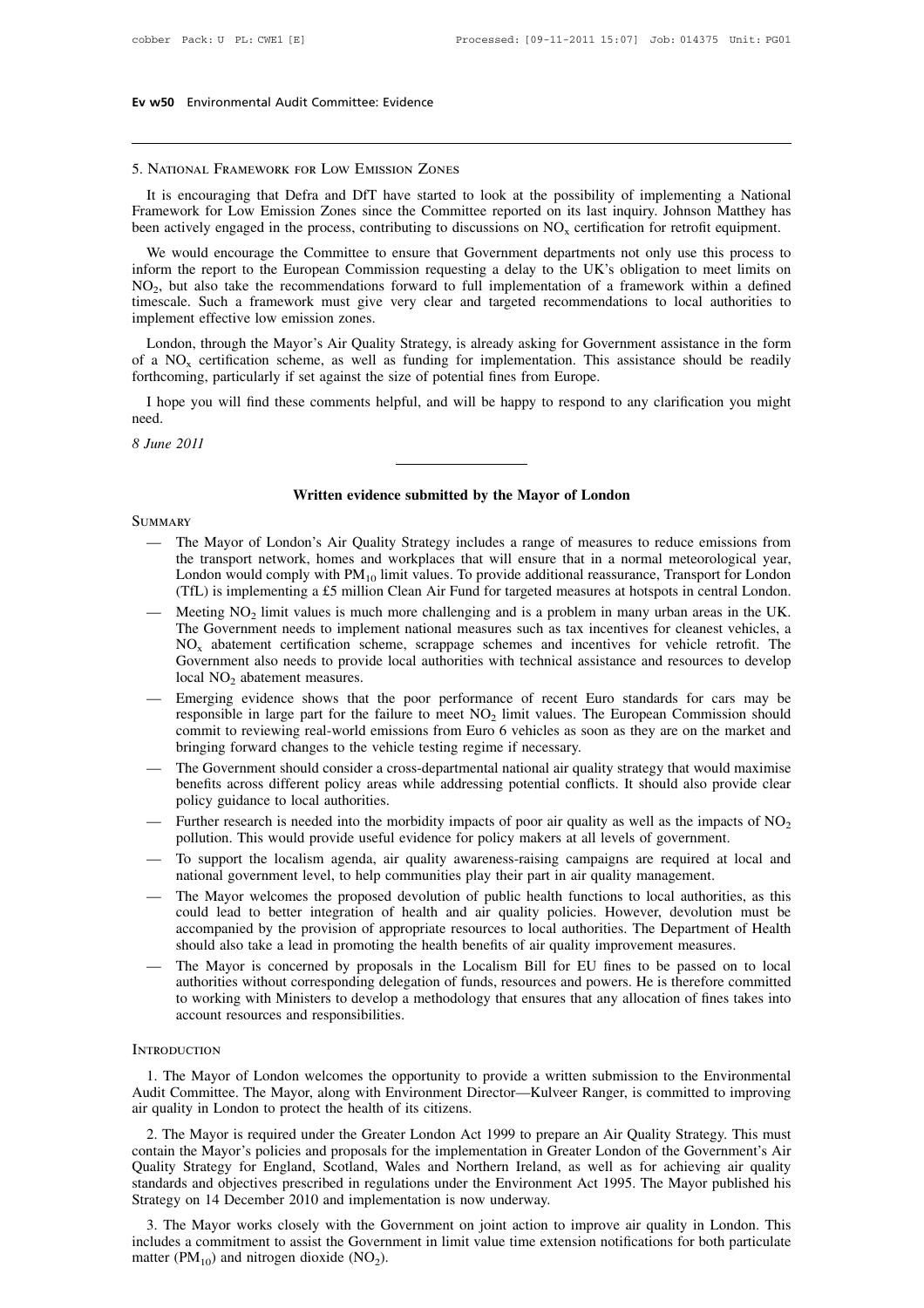### Air Quality in London

*Particulate Matter (PM<sub>10</sub>)*<br>*Particulate Matter (PM<sub>10</sub>)*<br>4. Modelling carried out for the FR QUALITY IN LONDON<br>
uniculate Matter (PM<sub>10</sub>)<br>
4. Modelling carried out for the development of the Mayor's Strategy showed that in 2011, if it was a normal<br>
teorological year, all of London would be compliant with PM<sub>10</sub> AIR QUALITY IN LONDON<br> *Particulate Matter* (*PM<sub>10</sub>*)<br>
4. Modelling carried out for the development of the Mayor's Strategy showed that in 2011, if it was a normal<br>
meteorological year, all of London would be compliant w AIR QUALITY IN LONDON<br>
Particulate Matter (PM<sub>10</sub>)<br>
4. Modelling carried out for the development of the Mayor's Strategy showed that in 2011, if it<br>
meteorological year, all of London would be compliant with PM<sub>10</sub> limit Ficulate Matter (PM<sub>10</sub>)<br>4. Modelling carried out for the development of the Mayor's Strategy showed that in 2011, if it was a normal<br>21. Even at a small of London would be compliant with PM<sub>10</sub> limit values. However, at

Particulate Matter (PM<sub>10</sub>)<br>4. Modelling carried out for the development of the Mayor's Strategy showed that in 2011, if it was a normal<br>meteorological year, all of London would be compliant with PM<sub>10</sub> limit values. Howe 4. Modelling carried out for the development of the Mayor's Strategy showed that in 2011, if it was a normal<br>meteorological year, all of London would be compliant with  $PM_{10}$  limit values. However, at a small number<br>of l 4. Modeling carried out for the development of the Mayor's strategy showed that in 2011, it is was a homial meteorological year, all of London would be compliant with  $PM_{10}$  limit values. However, at a small number of lo meteorological year, an of Eondon would be compliant with  $1 \text{M}_{10}$  in<br>of locations in central London along major roads, compliance would b<br>5. Even at the kerbside of busy roads in central London (with high<br>of PM<sub>10</sub> po 5. Even at the kerbside of busy roads in central London (with high levels of local emissions) around 40% PM<sub>10</sub> pollution originates from outside London. Significant sources of PM<sub>10</sub> within central London include rs (res

9. Even at me kerostate of using the direct to increase to around 100 multiple increase of PM<sub>10</sub> within central London include cars (responsible for around a quarter of central London emissions), taxis (also responsible LGVs (responsible for 10 to 20%). Considerable efforts have been made to reduce the emissions from buses, which now contribute less than 10% to PM<sub>10</sub> in central London.<br>6. Around 35% of PM<sub>10</sub> emissions in 2008 from road Let vs (responsible for 10 to 20%). Considerable enotes have been inade to reduce the emissions from buses, which now contribute less than 10% to  $PM_{10}$  in central London.<br>6. Around 35% of  $PM_{10}$  emissions in 2008 from 6. Around 35% of PM<sub>10</sub> emissions in 2008 from road transport in central London came from tyre and brake wear, and this is projected to increase to around 40% in 2011, and 55% in 2015 as exhaust emissions of PM<sub>10</sub> are ex 6. Around 35% of PM<sub>10</sub> emissions in 2008 from road transport in central London car<br>wear, and this is projected to increase to around 40% in 2011, and 55% in 2015 as exh-<br>are expected to reduce. Emissions of PM<sub>10</sub> from c 2. Spring 2011 saw some of the highest levels of PM<sub>10</sub> concentrations in London for eight years. Analysis of TM<sub>10</sub> concentrations and over the next five years, this is also expected to become the case with heavier vehic are expected to reduce. Emissions of  $TM_{10}$  from ear type and orace wear are now greater than those from ear<br>exhaust emissions and over the next five years, this is also expected to become the case with heavier vehicles<br>

such as HGVs and buses. This reflects the fact that measures have been taken to reduce emissions from exhausts but similar reductions have not been achieved for tyre and brake wear emissions, largely because there are no Such as HOVs and 60% of pollutions have not been achieved for tyre and brake wear emissions, largely because<br>there are no technical improvements affecting tyre and brake wear on the market.<br>7. Spring 2011 saw some of the The much from continental europe. The Mayor has raised with the European Commissions, angle yeledase there are no technical improvements affecting tyre and brake wear on the market.<br>
7. Spring 2011 saw some of the highest 7. Spring 2011 saw some of the highest levels of  $PM_{10}$  concentrations in London for eight years. Analysis from King's College London suggests that much of the responsible pollution was blown in by easterly winds from co 7. Spring 2011 saw some of the highest levels<br>from King's College London suggests that much<br>from continental Europe. During the April air qualications and 60% of pollution at roadside locatio<br>much from continental Europe. From continental Europe. During the April air quality episode, around 80% of  $PM_{10}$  pollution at background<br>locations and 60% of pollution at roadside locations was caused by pollution from outside London, including<br>much Europe. The Mayor has raised with the European Commission the need for tighter<br>issions limits for all Member States, to reduce the amount of transboundary pollution that can have a<br>msiderable impact on London's air qualit

emissions limits for all Member States, to reduce the amount of transboundary pollution that can have a<br>considerable impact on London's air quality.<br>Fine particulate matter  $(PM_{2.5})$ <br>8. Air quality modelling suggests that considerable impact on London's air quality.<br>
Fine particulate matter  $(PM_{2.5})$ <br>
8. Air quality modelling suggests that almost all of London, including all urban background locations, is<br>
already compliant with PM<sub>2.5</sub> li Fine particulate matter  $(PM_{2.5})$ <br>8. Air quality modelling suggests that almost all of London, including all urban background locations, is<br>already compliant with PM<sub>2.5</sub> limit values. It is expected that all locations wi Fine particulate matter ( $PM_{2.5}$ <br>8. Air quality modelling sugalready compliant with  $PM_{2.5}$ <br>be compliant with the limit va<br>similar to those of  $PM_{10}$ . Ther<br>address  $PM_{2.5}$ .<br>*Nitrogen dioxide* ( $NO<sub>2</sub>$ )<br>9. Modelling compliant with the limit values by their relevant dates. The sources of  $PM_{2.5}$  in central London are very<br>nilar to those of  $PM_{10}$ . Therefore, many of the measures designed to reduce  $PM_{10}$  concentrations will also<br>dr

similar to those of  $PM_{10}$ . Therefore, many of the measures designed to reduce  $PM_{10}$  concentrations will also<br>address  $PM_{2.5}$ .<br>*Nitrogen dioxide* (*NO<sub>2</sub>*)<br>9. Modelling for NO<sub>2</sub> shows that a number of locations acros address PM<sub>2.5</sub>.<br>Nitrogen dioxide (NO<sub>2</sub>)<br>9. Modelling for NO<sub>2</sub> shows that a number of locations across central and inner London exceed the annual<br>mean NO<sub>2</sub> (2010) EU limit value. At some of these locations the limit va Nitrogen dioxide ( $NO_2$ )<br>9. Modelling for  $NO_2$  shows that a number of locations across central and inner London exceed the annual<br>mean  $NO_2$  (2010) EU limit value. At some of these locations the limit value is exceeded b Nitrogen dioxide ( $NO_2$ )<br>9. Modelling for  $NO_2$  shows that a number of locations across central and inner London exceed the annual<br>mean  $NO_2$  (2010) EU limit value. At some of these locations the limit value is exceeded b 9. Modelling for NO<sub>2</sub> shows that a number of locations across central and inner London exceed the annual mean NO<sub>2</sub> (2010) EU limit value. At some of these locations the limit value is exceeded by a factor of two or more 9. Modelling for NO<sub>2</sub> shows that a number of locations across central and inner London exceed the annual mean NO<sub>2</sub> (2010) EU limit value. At some of these locations the limit value is exceeded by a factor of two or more 20. Concentrations at a number of kerbside or roadside monitoring sites near busy roads also exceed the urly mean EU limit value, although these short-term concentrations can be strongly influenced by local number of kerb more. Concentrations at a number of Netrosiae of roadside momitoring sites itear outsy roads also exected the<br>hourly mean EU limit value, although these short-term concentrations can be strongly influenced by local<br>condit

few metres of main roads. This is not untypical for an urban environment and is also observed in other UK and European cities.<br>
10. Emissions from road transport and domestic gas dominated Greater London's  $NO_x$  emissions w metres of main roads. This is not untypical for an urban environment and is also observed in other UK<br>d European cities.<br>10. Emissions from road transport and domestic gas dominated Greater London's NO<sub>x</sub> emissions in 2

and European cities.<br>
10. Emissions from road transport and domestic gas dominated Greater London's NO<sub>x</sub> emissions in 2008,<br>
contributing 46% and 22% respectively. NO<sub>x</sub> emissions from commercial gas, industry, airports, 10. Emissions from road transport and domestic gas dominated Greater London's NO<sub>x</sub> emissions in 20<br>contributing 46% and 22% respectively. NO<sub>x</sub> emissions from commercial gas, industry, airports, and rail<br>all estimated to is in 2008,<br>
and rail are<br>
ross major<br>
ross major<br>
46. A Euro<br>
1 10. Linissions from foad transport and domestic gas dominated of eater London's NO<sub>x</sub> em<br>contributing 46% and 22% respectively. NO<sub>x</sub> emissions from commercial gas, industry, airpo<br>all estimated to contribute around 7 to estimated to contribute around 7 to 8% of emissions in 2008.<br>
11. NO<sub>2</sub> levels have not fallen in recent years as modelling had predicted. This is a problem across major<br>
ies in the UK and across the EU. Emerging evidence 11. NO<sub>2</sub> levels have not fallen in recent years as modelling had predicted. This is a problem across major cities in the UK and across the EU. Emerging evidence, including a report by King's College London, suggests that 11. NO<sub>2</sub> tevers have not fanten in recent years as moderning mad predicted. This is a problem acroscities in the UK and across the EU. Emerging evidence, including a report by King's College London, sthat this may be due

5 car, for example, emits around five times as much direated 12. The Mayor has raised this problem with the Eu emissions from Euro 6 cars as soon as they are on the including the introduction of a  $NO_2$  emissions limit, s 12. The Mayor has raised this problem with the European Commission, urging it to review real world<br>issions from Euro 6 cars as soon as they are on the market. If necessary, changes to the testing regime,<br>cluding the intro

emissions from Euro 6 cars as soon as they are on the market. If necessary, changes to the testing regime,<br>including the introduction of a NO<sub>2</sub> emissions limit, should be introduced as quickly as possible.<br>*Implementing t* including the introduction of a NO<sub>2</sub> emissions limit, should be introduced as quickly as possible.<br> *Implementing the Mayor's Air Quality Strategy*<br>
13. The Mayor's Air Quality Strategy<sup>47</sup> includes a number of measures a Implementing the Mayor's Air Quality Strategy<br>
13. The Mayor's Air Quality Strategy<sup>47</sup> includes a number of measures aimed at reducing emissions from<br>
sources within the Mayor's control, including the transport network, h Implementing the Mayor's Air Quality Strategy<br>
13. The Mayor's Air Quality Strategy<sup>47</sup> includes a number of measures aimed at reducing emissions from<br>
sources within the Mayor's control, including the transport network, h sources within the Mayor's control, including the transport network, homes and workplaces. It was developed<br>in conjunction with Mayoral strategies for transport, energy and climate change, and the overarching London<br>Plan f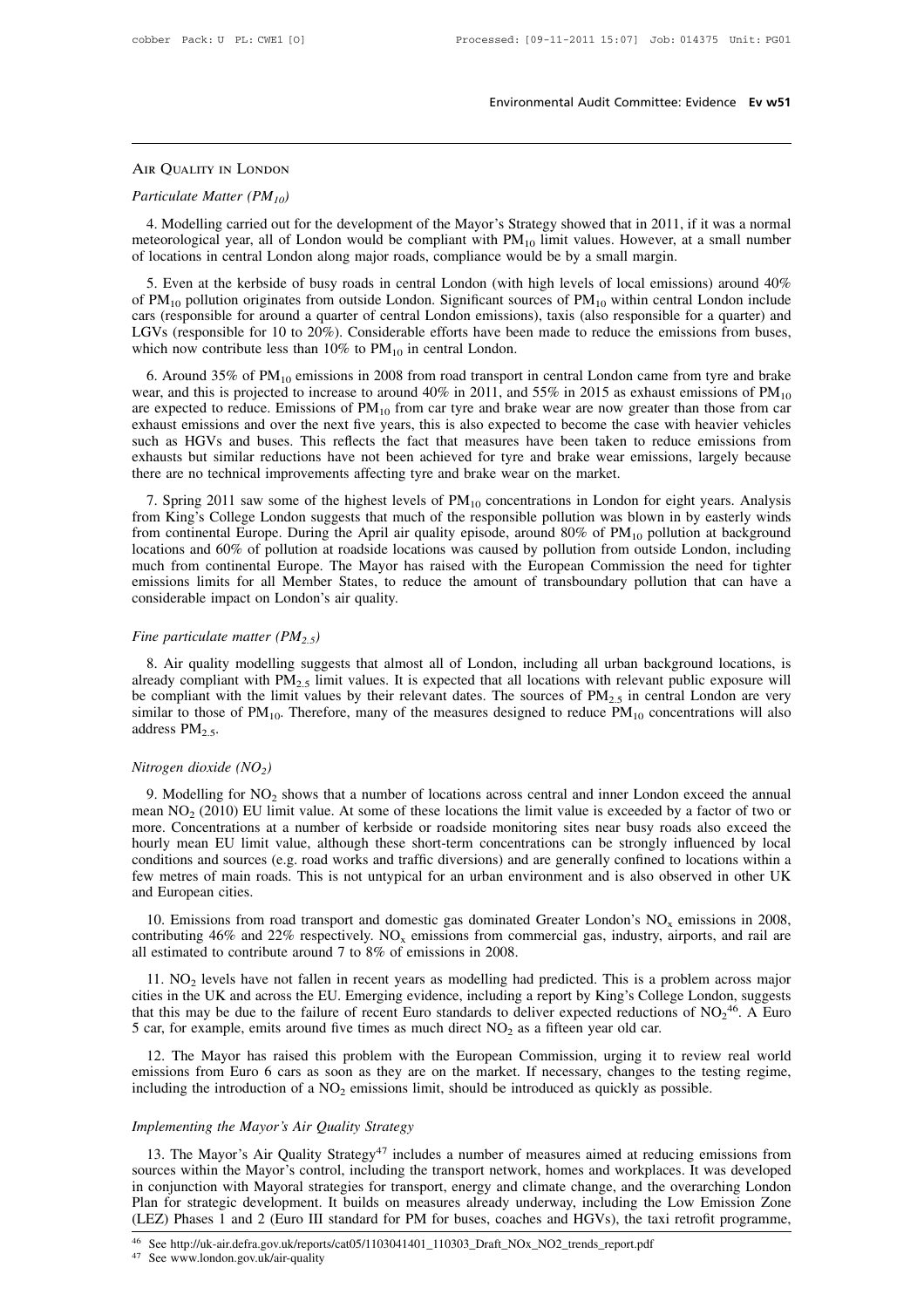# **Ev w52** Environmental Audit Committee: Evidence

**EV W52** Environmental Audit Committee: Evidence<br>
Smarter travel schemes and improvements to the cycling infrastructure. The main new measures in the<br>
Strategy are:<br>
— Age limits for taxis and PHVs from 2012, to remove the Ev w52 Environme<br>
Smarter travel sch<br>
Strategy are:<br>
— Age life ros

- Environmental Audit Committee: Evidence<br>
travel schemes and improvements to the cycling infrastructure. The main new measures in the<br>
y are:<br>
 Age limits for taxis and PHVs from 2012, to remove the oldest, most polluting el schemes an<br>
:<br>
Age limits for<br>
the roads.<br>
Source London<br>
London's street
- travel schemes and improvements to the cycling infrastructure. The main new measures in the<br>
y are:<br>
 Age limits for taxis and PHVs from 2012, to remove the oldest, most polluting vehicles from<br>
the roads.<br>
 Source Londo Exercise and improvements to the cycle.<br>
London: Age limits for taxis and PHVs from 2012,<br>
the roads.<br>
Source London, which will provide the infra<br>
London's streets by 2020 if not sooner.<br>
Putting 300 hybrid buses into ser g and the service business into service business in the end of the roads.<br>
— Source London, which will provide the infrastructure to enable<br>
London's streets by 2020 if not sooner.<br>
— Putting 300 hybrid buses into service — Age limits for taxis and PHVs from 2012, to remove the oldest, most polluting vehicles from<br>the roads.<br>— Source London, which will provide the infrastructure to enable 100,000 electric vehicles to be on<br>London's streets the roads.<br>
— Source London, which will provide the infrastructure to enable 100,000 electric vehicles to be on<br>
London's streets by 2020 if not sooner.<br>
— Putting 300 hybrid buses into service by the end of 2012.<br>
— Retr — Source London, which will provide the infrastructure to enable 100,000 electric vehicles to be on<br>
London's streets by 2020 if not sooner.<br>
— Putting 300 hybrid buses into service by the end of 2012.<br>
— Retrofitting old
- 
- London's streets by 2020 if not sooner.<br>
 Putting 300 hybrid buses into service by the end of 2012.<br>
 Retrofitting older buses so that they meet the Euro IV for NO<sub>x</sub> standard by 2015 (subject to Government funding).<br>
 — Putting 300 hybrid buses into service by the end of 20<br>
— Retrofitting older buses so that they meet the Euro<br>
Government funding).<br>
— Including larger vans and minibuses in the LEZ from 2015.<br>
— Tightening the LEZ stan — Retrofitting older buses so that they meet the Euro IV fo<br>
Government funding).<br>
— Including larger vans and minibuses in the LEZ from 3 Janu<br>
— Tightening the LEZ standard for HGVs, buses and coaches to<br>
— Including a
- 
- 
- 
- 
- Government tunding).<br>
 Including larger vans and minibuses in the LEZ from 3 January 2012, with a Euro 3 standard.<br>
 Tightening the LEZ standard for HGVs, buses and coaches to Euro IV for PM from 3 January 2012.<br>
 Inclu - Including a NO<sub>x</sub> standard in the LEZ from 2015.<br>
- Emissions standards for new biomass boilers and CHP.<br>
- Updating construction and demolition best practice guidance and making it Supplementary<br>
Planning Guidance.<br>
14

11. Trumary 2012.<br>
11. The Strategy also includes local measures for the small number of locations in central London that<br>
14. The Strategy also includes local measures for the small number of locations in central London modelling a NO<sub>x</sub> standard in the LEZ from 2015.<br>
— Emissions standards for new biomass boilers and CHP.<br>
— Updating construction and demolition best practice guidance and making it Supplementary<br>
Planning Guidance.<br>
14. - Emissions standards for new biomass boilers and CHP.<br>
- Updating construction and demolition best practice guidance and making it Supplementary<br>
Planning Guidance.<br>
14. The Strategy also includes local measures for the  $-$  Updating construction and demolition best practice guidance and making Planning Guidance.<br>
14. The Strategy also includes local measures for the small number of locations in comodelling shows would be at risk of excee Planning Guidance.<br>
14. The Strategy also includes local measures for the small number of locations in central London that<br>
dust suppressant technology in central London, the results of which will be published in the summ 14. The Strategy also includes local measures for the small number of locations in cent<br>modelling shows would be at risk of exceeding  $PM_{10}$  limit values in 2011. Already TfL has u<br>of dust suppressant technology in centr In the solution of the set all including PM<sub>10</sub> limit values in 2011. Already TfL has undertaken a trial<br>suppressant technology in central London, the results of which will be published in the summer. TfL<br>b ensured that t management technology in central London, the results of which will be published in th<br>ured that the cleanest buses are routed along roads in air quality hotspots.<br>Department for Transport (DfT) has recently provided a £5m

o ensured that the cleanest buses are routed along roads in air quality hotspots.<br>
The Department for Transport (DfT) has recently provided a £5m Clean Air Fu easures approach. Measures that will be implemented through thi The Department for Transport (DfT) has recently provided a £5m Clean  $\beta$  easures approach. Measures that will be implemented through this fund in <br>
— Measures to reduce vehicle idling, targeting coaches, buses an manageme

- easures approach. Measures that will be implemented through this fund include:<br>
 Measures to reduce vehicle idling, targeting coaches, buses and taxis, and in<br>
management, awareness raising, signage and enforcement (where — Measures to reduce vehicle idling, targeting coaches, buses and taxis, and<br>management, awareness raising, signage and enforcement (where necessary).<br>— Power cleaning of flyovers, underpasses and other priority locations.
- 
- 
- 
- 
- 

management, awareness raising, signage and enforcement (where i<br>
— Power cleaning of flyovers, underpasses and other priority locatior<br>
— Extension of dust suppressants (depending on results of trials).<br>
— Retrofit of buse 16. At the end of the year-long programme, TfL will produce a report on the implementation and<br>
16. At the end of the year-long programme, TfL will produce a report on the implementation and<br>
26. At the end of the year-lon - Extension of dust suppressants (depending on results of trials).<br>
- Retrofit of buses using Upper Thames Street, Marylebone Road and Park Lane.<br>
- Installing green infrastructure, including green walls and vegetated barr - Installing green infrastructure, including green walls and vegetated barriers.<br>
- Working with businesses to reduce their air quality footprint.<br>
16. At the end of the year-long programme, TfL will produce a report on th — Working with businesses to reduce th<br>16. At the end of the year-long programme<br>effectiveness of these measures that will be share<br>of local measures elsewhere in the UK.<br>What the Mayor's Strategy will achieve<br>17. The meas

16. At the end of the year-long programme, TfL will produce a report on the implementation and effectiveness of these measures that will be shared with DfT. It is hoped that this will inform the application of local measu of local measures elsewhere in the UK.<br>What the Mayor's Strategy will achieve<br>17. The measures in the Mayor's Strategy, along with natural<br>emissions in central London by around 13% by 2011 and by a<br>confidence of long-term hat the Mayor's Strategy will achieve<br>17. The measures in the Mayor's Strategy, along with natural fleet turnover is expected to reduce  $PM_{10}$ <br>insisions in central London by around 13% by 2011 and by about a third by 201

What the Mayor's Strategy will achieve<br>17. The measures in the Mayor's Strategy, along with natural fleet turnover is expected to reduce PM<sub>10</sub><br>emissions in central London by around 13% by 2011 and by about a third by 201 17. The measures in the Mayor's Strategy, along with natural fleet turnover is expected to reduce  $PM_{10}$  emissions in central London by around 13% by 2011 and by about a third by 2015, providing increased confidence of l 17. The measures in the Mayor's strategy, along with natural fleet throver is expected to reduce  $FNr_{10}$  emissions in central London by around 13% by 2011 and by about a third by 2015, providing increased confidence of l emissions in central London by around 15% by 2011 and by about a time by 2015, provid<br>confidence of long-term compliance with PM<sub>10</sub> limit values.<br>18. Modelling shows that NO<sub>x</sub> emissions in Greater London will fall from turnover. This amounts to a reduction in NO<sub>x</sub> emissions across London of 35% by 2015 compared to levels in 2008. However, even this scale of reduction will not prevent some roadside locations in inner London, along with Indicated to levels in<br>
London, along<br>
limit values by<br>
it values. It is

2008. However, even this scale of reduction will not prevent some roadside locations in inner Lo<br>with roadside areas near Heathrow Airport, from exceeding NO<sub>2</sub> limit values in 2015<br>THE GOVERNMENT'S STRATEGY FOR IMPROVING limit values by<br>  $D_2$  limit values by<br>
limit values. It is The Government's Strategy for Improving AIR Quality<br>The Government's Strategy for Improving AIR Quality<br>19. Measures to be implemented by the Mayor alone will not be sufficient<br>2015. A number of other urban areas across t 20. The Mayor solution of Mayor alone will not be sufficient to meet  $NO_2$  limit values by<br>19. Measures to be implemented by the Mayor alone will not be sufficient to meet  $NO_2$  limit values by<br>15. A number of other urban

THE GOVERNMENT'S STRATEGY FOR IMPROVING AIR QUALITY<br>
19. Measures to be implemented by the Mayor alone will not be sufficient to meet NO<sub>2</sub> limit value<br>
2015. A number of other urban areas across the UK are also currently it values by<br>values. It is<br>ork towards<br>limit values.<br>unity for the<br>oss the UK, 19. Measures to be implemented by the Mayor alone will not be sufficient to me 2015. A number of other urban areas across the UK are also currently exceeding therefore clear that the Government needs to implement national t to meet  $NO_2$  limit values by<br>eeding  $NO_2$  limit values. It is<br>Agreement to "work towards<br>aken to meet  $NO_2$  limit values.<br>This is an opportunity for the<br>concentrations across the UK,<br>national action plan include: For Measures to be implemented by the whayof alone will not be surficient to meet  $NO_2$  limit values by 2015. A number of other urban areas across the UK are also currently exceeding  $NO_2$  limit values. It is therefore 2015. A number of onler urban areas actoss the OK are also currently exceeding  $NO_2$  mint values. It is<br>therefore clear that the Government needs to implement national measures.<br>20. The Mayor welcomes the Government's co The Mayor welcomes the Government's commitment in its Coalition Agreement to "work towards<br>an air quality standards". However, as yet there have been few actions taken to meet NO<sub>2</sub> limit values.<br>derstood that Defra will Mayor welcomes the Government's commit<br>
r quality standards". However, as yet there h<br>
bod that Defra will shortly be consulting on<br>
to set out clearly the steps that will be<br>
London. Measures that the Mayor is seeking<br>
A an an quanty standards. However, as yet there have been lew actions taken to theet  $NO_2$  mint values.<br>derstood that Defra will shortly be consulting on its action plan for  $NO_2$ . This is an opportunity for the<br>ment to s bod that Deria will shortly be consulting on its action plan for NC<br>to set out clearly the steps that will be taken to reduce  $NO_2$ <br>London. Measures that the Mayor is seeking to be included in the<br>A certification scheme f

- 
- including in London. Measures that the Mayor is seeking to be included in the national action plan include:<br>
 A certification scheme for NO<sub>x</sub> abatement equipment, to allow Low Emission Zone schemes across<br>
the country t An accompanying national framework for Low Emission Zones, to reduce the country to include a NO<sub>x</sub> standard.<br>
— An accompanying national framework for Low Emission Zones, to reduce burden on local authorities that want t
- in 1981 in London. Measures that the Mayor is seeking to be included in the national action plan include:<br>  $\frac{1}{100}$  A certification scheme for NO<sub>x</sub> abatement equipment, to allow Low Emission Zone schemes across<br>
the c
	-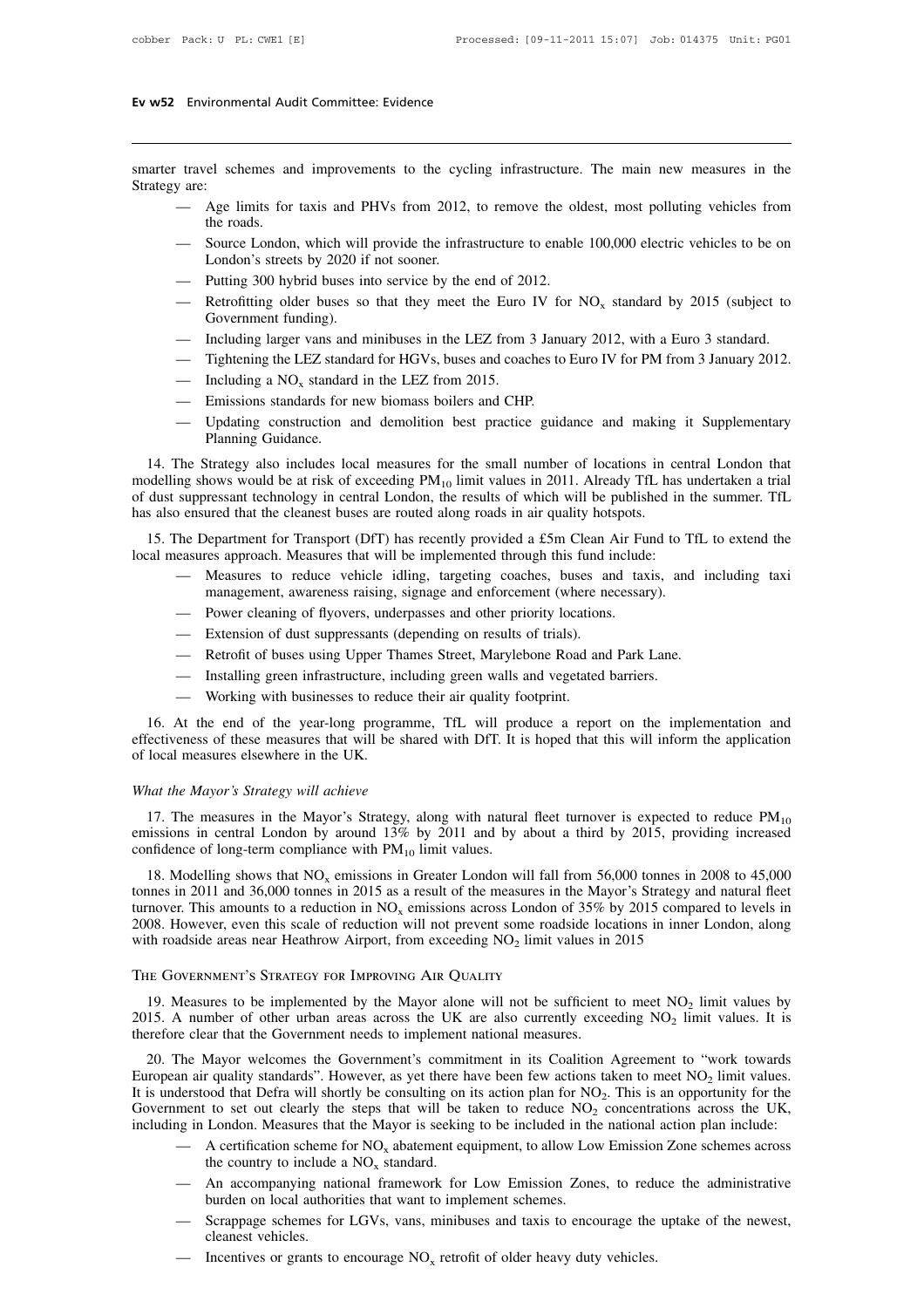- 
- Environmental Audit Com<br>
 Tax incentives to incentivise the uptake of new Euro 6/VI vehicles.<br>
 Amendments to the VED regime so that it recognises air quality en Environmental Audit Committee: Evidence Ev w53<br>
— Tax incentives to incentivise the uptake of new Euro 6/VI vehicles.<br>
— Amendments to the VED regime so that it recognises air quality emissions as well as CO<sub>2</sub> emissions.<br> — Tax incentives to incentivise the uptake of new Euro 6/VI vehicles.<br>
— Amendments to the VED regime so that it recognises air quality emissions<br>
— Increased funding for technological development of low-emission vehicles. — Tax incentives to incentivise the uptake of new Euro 6/VI vehicles.<br>
— Amendments to the VED regime so that it recognises air quality emissions as well as CO<sub>2</sub> emissions.<br>
— Increased funding for technological developme
	-
	-

21. However, a full review of the Government's overall air quality emissions as well as  $CO_2$ <br>
21. However, a full review of the Government's overall air quality strategy is overdue. It is welcome that<br>
21. However, a ful — Amendments to the VED regime so that it recognises air quality emissions as well as CO<sub>2</sub><br>
emissions.<br>
— Increased funding for technological development of low-emission vehicles.<br>
— Restructuring of funding for energy ef departments with a role in air quality management, including DECC and DH, have shown little interest in<br>entision reduction policies.<br>21. However, a full review of the Government's overall air quality strategy is overdue. I – Increased funding for<br>
– Restructuring of fund<br>
21. However, a full review of<br>
DfT is increasingly considering<br>
departments with a role in air q<br>
emission reduction policies.<br>
22. A cross-departmental strate — Kestructuring of funding for energy efficiency schemes.<br>
21. However, a full review of the Government's overall air quality strategy is overdue. It is welcome that<br>
T is increasingly considering air quality impacts in po 21. However, a full review of the Government's overall air quality strategy is overdue. It is welcome that<br>DfT is increasingly considering air quality impacts in policy decisions. However, other Government<br>departments with 21. However, a function of the Sovemment s overall an quality stategy<br>DfT is increasingly considering air quality impacts in policy decisions.<br>departments with a role in air quality management, including DECC and DH<br>emissi

departments with a role in air quality management, including DECC and DH, have shown little interest in emission reduction policies.<br>
22. A cross-departmental strategy would help to maximise benefits across different polic

emission reduction policies.<br>
22. A cross-departmental strategy would help to maximise benefits across different policy objectives (eg.<br>
low emission technology, behaviour change, health awareness) while addressing potenti 22. A cross-departmental strategy would help to maximise benefits across different policy objectives (eg.<br>low emission technology, behaviour change, health awareness) while addressing potential conflicts (eg.<br>increased num benefits of specific measures and advice on implementation. This would help decision technology, behaviour change, health awareness) while addressing potential conflicts (eg. increased numbers of biomass boilers, perverse the most cost-effective policy, because increased numbers of biomass boilers, perverse incentives for diesel cars).<br>
23. A new strategy would also provide an opportunity to provide guidance<br>
quality management. The Mayor w courage the spread of best practice. However, the Government needs to make clear to local authorities the nefits of specific measures and advice on implementation. This would help local decision-makers to identify and the

benefits of specific measures and advice on implementation. This would help local decision-makers to identify<br>the most cost-effective policy interventions at a time of scarce resources.<br>THE IMPACTS ON HEALTH OF AIR POLLUTI the most cost-effective policy interventions at a time of scarce resources.<br>THE IMPACTS ON HEALTH OF AIR POLLUTION<br>24. The Mayor welcomes the recent assessment of the health impacts of long term exposure to air pollution<br>b THE IMPACTS ON HEALTH OF AIR POLLUTION<br>24. The Mayor welcomes the recent assessment of the health impacts of long term exposure to air pollution<br>by the Committee on the Medical Effects of Air Pollution (COMEAP)<sup>48</sup>. This c THE IMPACTS ON HEALTH OF AIR POLLUTION<br>24. The Mayor welcomes the recent assessment of the health impacts of long term exposure to air pollution<br>by the Committee on the Medical Effects of Air Pollution (COMEAP)<sup>48</sup>. This 24. The Mayor welcomes to<br>24. The Mayor welcomes to<br>by the Committee on the Me<br>contributed to 29,000 prema<br>commissioned by the GLA t<br>in 2008. Such figures are use<br>improvement measures.<br>25. The impact of air quali 25. The impact of air quality on premature deaths is, however, only part of the picture. There is still no clear<br>25. The impact of a study mmissioned by the GLA that estimated that poor air quality in London contributed to by an Commissioned to 29,000 premature deaths in the UK in 2008, which is consistent with the results of a study commissioned by the GLA that estimated that poor air quality in London contributed to around 4,300 deaths in

commissioned to 25,000 permature deaths in the GK in 2000, which is consistent what the results of a stady commissioned by the GLA that estimated that poor air quality in London contributed to around 4,300 deaths in 2008. commissioned by the GLA that estimated that poor air quality in London contributed to around 4,300 deaths<br>in 2008. Such figures are useful when communicating to the public and policy-makers the need for air quality<br>improve 26. The impact of air quality on premature deaths is, however, only part of the picture. There is still no clear<br>idence of the health costs that would be avoided by improvements to air quality. The Mayor therefore calls<br>t 25. The impact of air quality on premature deaths is, however, only part of the picture. There is still no clea<br>evidence of the health costs that would be avoided by improvements to air quality. The Mayor therefore call<br>o no clear<br>pre calls<br>ncluding<br>e matter<br>, further Evidence of the health costs that would be avoided by improvements to air quality. The Mayor therefore<br>on the Government to undertake further research to assess the morbidity impacts of poor air quality, incl<br>costs of tre

26. The majority of research into the health impacts of poor air quality focuses on fine particulate matter  $M_{2.5}$ ). At a time when all levels of government are being required to address concentrations of  $NO_2$ , further (PM<sub>2.5</sub>). At a time when all levels of government are being required to address concentrations of NO<sub>2</sub>, further research needs to be undertaken that would help to justify expenditure on NO<sub>2</sub> reduction schemes.<br>THE LOCA research needs to be undertaken that would help to justify expenditure on  $NO_2$  reduction schemes.<br>
THE LOCALISM AGENDA AND PUBLIC HEALTH REFORM<br>
27. Air quality is a highly technical subject and it is sometimes difficult THE LOCALISM AGENDA AND PUBLIC HEALTH REFORM<br>27. Air quality is a highly technical subject and it is sometimes difficult to en<br>Mayor therefore supports awareness-raising programmes at all levels of Govern<br>profile of air qu E LOCALISM AGENDA AND PUBLIC HEALTH KEFORM<br>27. Air quality is a highly technical subject and it is sometimes difficult to engage people in the topic. The<br>ayor therefore supports awareness-raising programmes at all levels o 27. Air quality is a highly technical subject and it is sometimes difficult to engage people in the topic. The Mayor therefore supports awareness-raising programmes at all levels of Government that would help raise the pro 27. An quality is a mgmy deemed sabject and it is sometimes united to engage people in the top Mayor therefore supports awareness-raising programmes at all levels of Government that would help is profile of air quality as

onle of air quality as a serious public health issue. This would help communities to get involved in air quality<br>provement schemes and to register their concerns with local politicians.<br>28. The Marmot Review<sup>49</sup> highlighte

improvement schemes and to register their concerns with local politicians.<br>
28. The Marmot Review<sup>49</sup> highlighted the considerable economic and social benefits that would result from<br>
reducing health inequalities. Disadvan 28. The Marmot Review<sup>49</sup> highlighted the considerable economic and social benefits that would result from<br>reducing health inequalities. Disadvantaged communities tend to live along major roads which often experience<br>poor From the mass of the manufacture of the manufacture of the same of the same of the same of the same incredicing health inequalities. Disadvantaged communities tend to live along major roads which often experience poor air The developing is a different policies at quality could contribute greatly to reducing health inequalities.<br>
29. The devolution of public health functions to local authorities provides an opportunity for better<br>
integratio 29. The devolution of public health functions to local authorities provides an opportunity for better integration of air quality and health improvement schemes. The inclusion of an air quality public health indicator in th 29. The devolution of public health functions to local authorities provides an opportunity for better integration of air quality and health improvement schemes. The inclusion of an air quality public health indicator in th Equation of an quality and included help to ensure that local authorities consider air quality provements in developing headlin policies, in the same way that air quality is increasingly integrated into provements in devel Improvements in developing health policies, in the same way that air ocal autorities consider an quality improvements in developing health policies, in the same way that air quality is increasingly integrated into Implemen

miproventions in actrooping incant poncies, in the same way that an quality is increasingly integrated into transport policies at London borough level, due to the inclusion of air quality advice in guidance for Local Imple European Ministers at Econom colough tever, the devolution of public health responsibilities to local authorities must be accompanied by the provision of appropriate resources, including resources for local air quality ma Implementation Plans. However, the devolution of public health responsibilities to local authorities must be accompanied by the provision of appropriate resources, including resources for local air quality management.<br>30. to local authorities. The Mayor is concerned about the concept of delegating fines without also delegating the<br>
funds, resources and powers to take the steps necessary to avoid the fines. He is therefore committed to worki with Ministers to develop a methodology that ensures that any allocation of fines takes into account resources

term%20exposure%20to%20particulate%20air%20pollution%20in%20the%20uk%202010.pdf

<sup>49</sup> See http://www.marmotreview.org/AssetLibrary/pdfs/Reports/FairSocietyHealthyLives.pdf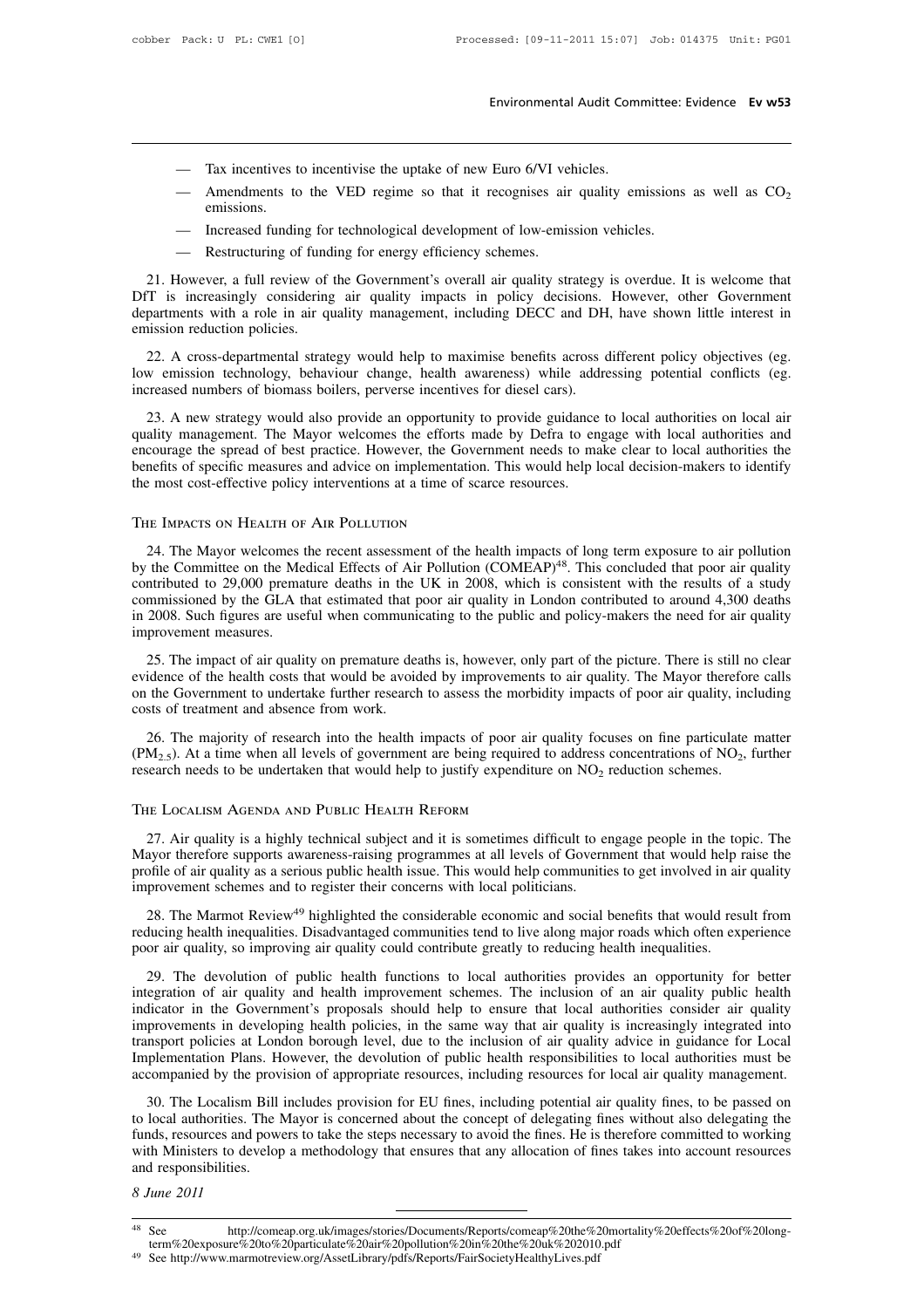# **Ev w54** Environmental Audit Committee: Evidence

# **Further written evidence submitted by the Mayor's Office Greater London Authority**<br>**Further written evidence submitted by the Mayor's Office Greater London Authority**<br>this month, the GLA submitted written evidence to the

W54 Environmental Audit Committee: Evidence<br> **Earlier this month, the GLA submitted by the Mayor's Office Greater London Authority**<br>
Earlier this month, the GLA submitted written evidence to the Environmental Audit Committ Further written evidence submitted by the Mayor's Office Greater London Authority<br>Earlier this month, the GLA submitted written evidence to the Environmental Audit Committee's follow-up<br>inquiry into air quality. As part of Further written evidence submitted by the Mayor's Office Greater London Authority<br>Earlier this month, the GLA submitted written evidence to the Environmental Audit Committee's follow-up<br>inquiry into air quality. As part of Further written evidence submitted by the Mayor's Office Greater London Authority<br>Earlier this month, the GLA submitted written evidence to the Environmental Audit Committee's follow-up<br>quiry into air quality. As part of t

Earlier this month, the GLA submitted written evidence to the Environmental Audit Committee's follow-up<br>inquiry into air quality. As part of that inquiry, Professor Frank Kelly gave evidence to the Committee on 8<br>June and Earlier this month, the GLA submitted written evidence to the Environmental Audit Committee's follow-up<br>inquiry into air quality. As part of that inquiry, Professor Frank Kelly gave evidence to the Committee on 8<br>June and inquiry into air quality. As part of that inquiry, Professor Frank Kelly gave evidence to the Committee on 8<br>June and I would like to clarify some of the remarks that he made regarding policies in Greater London.<br>Professor June and I would like to clarify some of the remarks that he made regarding policies in Greater London.<br>
Professor Kelly stated that targeted cleaning and application of dust suppressants is not the way forward<br>
because "w Professor Kelly stated that targeted cleaning and application of dust suppressants is not the way forward because "we need to be dealing with the source emissions". We agree with Professor Kelly that reducing emissions is Professor Kelly stated that targeted cleaning and application of dust suppressants is not the way forward because "we need to be dealing with the source emissions". We agree with Professor Kelly that reducing emissions is because "we need to be dealing with the source emissions". We agree with Professor Kelly that reducing emissions is vital. That is why the focus of the Mayor's Air Quality Strategy is to reduce emissions through measures s emissions is vital. That is why the focus of the Mayor's Air Quality Strategy is to reduce emissions through measures such as tightening the Low Emission Zone (LEZ) standards, age limits for taxis and PHVs, further improve provements to the bus fleet (including more hybrid and Euro V buses and use of bus retrofit technologies)<br>d energy efficiency programmes. Yet re-suspended particles contribute significantly to levels of pollution in<br>trial and energy efficiency programmes. Yet re-suspended particles contribute significantly to levels of pollution in<br>central London and a responsible air quality strategy that aims to improve public health needs to address this

central London and a responsible air quality strategy that aims to improve public health needs to address this<br>problem. That is why transport for London (TfL) has trialled targeted street cleaning and the application of<br>du problem. That is why transport for London (TfL) has trialled targeted street cleaning and the application of dust suppressants.<br>
The outcomes of the six-month trial are currently being collated by TfL and a detailed report dust suppressants.<br>
The outcomes of the six-month trial are cur<br>
published shortly. However, initial analysis ind<br>
(CMA) has been effective in reducing kerbside 2<br>
by up to 20%. Additional analysis will be unde<br>
applicatio The outcomes of the six-month trial are currently being collated by TfL and a detailed report will be blished shortly. However, initial analysis indicates that the application of Calcium Magnesium Acetate MA) has been effe published shortly. However, initial analysis indicates that the application of Calcium Magnesium Acetate (CMA) has been effective in reducing kerbside 24-hour concentrations of PM10 along Victoria Embankment<br>by up to 20%.

(CMA) has been effective in reducing kerbside 24-hour concentrations of PM10 along Victoria Embankment<br>by up to 20%. Additional analysis will be undertaken to further optimise the use of targeted cleaning and<br>application o by up to 20%. Additional analysis will be undertaken to further optimise the use of targeted cleaning and application of dust suppressants in London.<br>
Due to the need to consult stakeholders and other operational practical application of dust suppressants in London.<br>
Due to the need to consult stakeholders and other operational practicalities, many of the policies in the<br>
Mayor's Strategy will not come fully into force until 2012 or later. T Due to the need to consult stakeholders and other operational practicalities, many of the policies in the Mayor's Strategy will not come fully into force until 2012 or later. This is after the extended deadline for meeting ayor's Strategy will not come fully into force until 2012 or later. This is after the extended deadline for<br>eeting the EU limit value of 11 June 2011 or later. Consequently the Mayor's Strategy identified the need<br>r shortmeeting the EU limit value of 11 June 2011 or later. Consequently the Mayor's Strategy identified the need<br>for short-term local measures to help improve local air quality at the small number of priority locations in<br>centra

for short-term local measures to help improve local air quality at the small number of priority locations in central London most at risk of exceeding EU limit values, which included dust suppressants. The £5m Clean Air Fun Air Fund, recently awarded by DfT to TfL, is allowing such measures to be implemented across central London.<br>
Professor Kelly stated that the Fund has "largely been spent in using adhesive to stick pollutant particles to<br> essor Kelly stated that the Fund has "largely been spent in using adhesive to stick pollutant particles to<br>d, which is not obviously the way forward". It should be noted that targeted cleaning and the application<br>suppressa Kelly stated that the Fund has "largely been spent in usin<br>ich is not obviously the way forward". It should be noted<br>pressants at priority locations is just one part of the £5m<br>reducing idling at priority locations by usin d, which is not obviously the way forward". It should be noted that targeted cleaning and the application<br>suppressants at priority locations is just one part of the £5m Clean Air Fund. Funding is also being<br>n:<br><br>— installin

- ressants at priority locations is just one<br>reducing idling at priority locations by<br>stations and through "no-idling" awaren<br>installing Diesel Particulate Filters (DPI<br>Marylebone Road and Park Lane;<br>installing green infrast
- 
- 
- reducing idling at priority locations by using marshalling and enhanced taxi management at rail<br>stations and through "no-idling" awareness raising;<br>— installing Diesel Particulate Filters (DPF's) on older buses travellin trations and through "no-idling" awareness raising;<br>
- installing Diesel Particulate Filters (DPF's) on older buses travelling along Upper Thames Street,<br>
Marylebone Road and Park Lane;<br>
- installing green infrastructure, installing Diesel Particulate Filters (DPF's) on older buses travelling alon<br>Marylebone Road and Park Lane;<br>installing green infrastructure, such as trees, green walls and green screens<br>working with businesses to reduce th

Marylebone Road and Park Lane;<br>
— installing green infrastructure, such as trees, green walls and green screens; and<br>
— working with businesses to reduce their air quality footprint, for example, by sharing deliveries<br>
wit - installing g<br>
- working with other<br>
Full details of the n<br>
GLA website at:<br>
http://www.london

http://www.london.gov.uk/sites/default/files/ Information%20on%20central%20London%20local%20measures%20- %20Submission%20to%20Defra.pdf

Example 19 Units are not the term of the term of the term of the term of the term of the term of the UK Information%20on%20central%20London%20local%20measures%20-<br>Example 19 Units heartening that in his evidence. Professor http://www.london.gov.uk/sites/default/files/<br>Information%20on%20central%20London%20local%20measures%20-<br>%20Submission%20to%20Defra.pdf<br>Finally, it is heartening that in his evidence. Professor Kelly acknowledged the posit http://www.london.gov.uk/sites/default/files/<br>Information%20on%20central%20London%20local%20measures%20-<br>%20Submission%20to%20Defra.pdf<br>Finally, it is heartening that in his evidence. Professor Kelly acknowledged the posit Information%20on%20central%20London%20local%20measures%20-<br>
%20Submission%20to%20Defra.pdf<br>
Finally, it is heartening that in his evidence. Professor Kelly acknowledged the positive impact of the LEZ.<br>
He suggested, howeve %20Submission%20to%20Defra.pdf<br>Finally, it is heartening that in his evidence. Professor Kelly acknowledged the positive impact of the LEZ.<br>He suggested, however, that "the turnover of the fleet has not been sufficient to Finally, it is heartening that in his evidence. Professor Kelly acknowledged the positive impact of the LEZ.<br>He suggested, however, that "the turnover of the fleet has not been sufficient to have removed all polluting<br>lorr Finally, it is heartening that in his evidence. Professor Kelly acknowledged the positive impact of the LEZ.<br>He suggested, however, that "the turnover of the fleet has not been sufficient to have removed all polluting<br>lorr He suggested, however, that "the turnover of the fleet has not been sufficient to have removed all polluting lorries from the road, so they must have gone somewhere else—probably in the UK and probably into the continent." lorries from the road, so they must have gone somewhere else—probably in the UK and probably into the continent." Research carried out before the commencement of the LEZ showed that the vast majority of operators intended operators intended achieving compliance with the scheme's requirements by upgrading their fleets. As a result, the positive health impacts of the scheme would be as great outside London as inside the capital, as vehicles m made cleaner to comply with the London LEZ traver of the impacts of Phases 1 and 2 of the LEZ sugger achieved—which translates to almost 100% for p This suggests that the expected health benefits our I hope that this is in achieved—<br>
This sugges<br> *I* hope the written evid<br> *4 July 2011* 

I hope that this is information is helpful and I would be happy to provide further information, either in written evidence or in a Committee hearing.<br>4 July 2011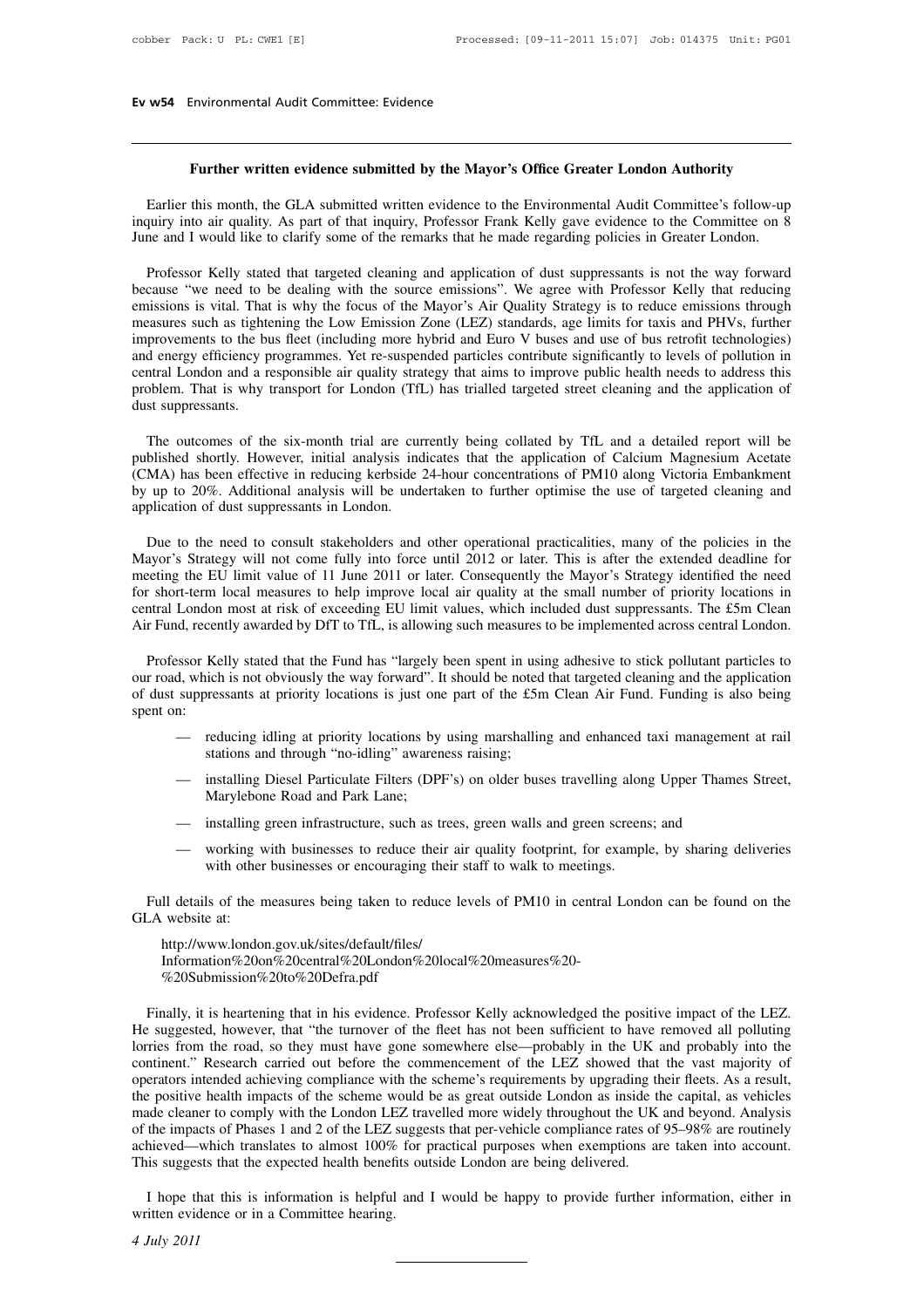# **Further written evidence submitted by the Chartered Institution of Water and Environmental<br>
Management and the Institute of Air Quality Management<br>
The Charter of Air Quality Management**

Environmental Audit Committee: Evidence Ev w55<br> **Management and the Chartered Institution of Water and Environmental<br>
1. The Chartered Institution of Water and Environmental<br>
1. The Chartered Institution of Water and Envir** 1. The Ture of Mater and Environmental Management and the Institution of Water and Environmental Management and the Institute of Air Quality Management<br>1. The Chartered Institution of Water and Environmental Management (CI Further written evidence submitted by the Chartered Institution of Water and Environmental<br>Management and the Institute of Air Quality Management<br>1. The Chartered Institution of Water and Environmental Management (CIWEM) i **Further written evidence submitted by the Chartered Institution of Water and Environmental<br>
Management and the Institute of Air Quality Management<br>
1. The Chartered Institution of Water and Environmental Management (CIWEM** Further written evidence submitted by the Chartered Institution<br>Management and the Institute of Air Quality M<br>1. The Chartered Institution of Water and Environmental Management<br>and qualifying body for those who are respons Management and the Institute of Air Quality Management<br>
1. The Chartered Institution of Water and Environmental Management (CIWEM) is the leading professional<br>
d qualifying body for those who are responsible for the stewar 1. The Chartered Institution of Water and Environmental Management (CIWEM) is the leading professional<br>and qualifying body for those who are responsible for the stewardship of environmental assets. The Institution<br>provides

(IACM) seeks to maintain, enhance and promote the highest standards of working processional and qualifying body for those who are responsible for the stewardship of environmental assets. The Institution provides independen and quality and for those who are responsible for the stewardship of chynomical assets. The institution<br>provides independent comment, within a multi-disciplinary framework, on the wide range of issues related to<br>water and movines independent conventer and environmental<br>2. The Institute of Air<br>body for those working<br>(IAQM) seeks to maintain<br>quality and for the profes<br>letter to the Inquiry.<br>3. At the launch of t 2. The Institute of Air Quality Management (http://www.iaqm.co.uk/index.html) is the UK's professional<br>dy for those working in the field of air quality management. The Institute of Air Quality Management<br>AQM) seeks to main 2. The institute of Air Quality Management (intp.//www.iaqin.co.ux/meex.inm) is the OK's processional<br>body for those working in the field of air quality management. The Institute of Air Quality Management<br>(IAQM) seeks to m

body for those working in the field of an quality management. The institute of An Quality management (IAQM) seeks to maintain, enhance and promote the highest standards of working practices in the field of air quality and The Unitropic scass to manital m, chance and profiled the highest standards of working practices in the field of an quality and for the professional development of those who undertake this work. It has already submitted o dexamination of the Healthy Air Campaign on the 5 July you invited further comments on your committee's inquiry into Air quality: a follow up report. Originally the Environmental Audit Committee invited evidence by the 3 J 3. At the launch of the Healthy Air Campaign on the 5 July you invicommittee's inquiry into Air quality: a follow up report. Originally the Environ evidence by the 3 June, but since then, on the 9 June, Defra published a At the launch of the Healthy Air Camp<br>
imittee's inquiry into Air quality: a follow up<br>
lence by the 3 June, but since then, on the 9<br>
it EU Limit Values for Nitrogen Dioxide<br>
mination of whether the Government is dever<br>
e Final Summate Sumply and Air quality. a follow up report. Originary the Environmental Addit Committee inviced<br>
lence by the 3 June, but since then, on the 9 June, Defra published a Consultation on Air Quality Plans to<br>
t evidence by the 3 June, but since then, on the 9 June, Defra published a Consultation on Air Quality Plans to<br>meet EU Limit Values for Nitrogen Dioxide (NO<sub>2</sub>) in England, which is relevant to your Committee's<br>examination

- 
- 
- mination of whether the Government is developing an effective strategy to meet its air quality obligations<br>er the EU Air Quality Directive. The Defra consultation consists of:<br>(a) a draft UK Overview Document;<br>(b) a draft EV Air Quality Directive. The Defra consultation consists of:<br>
a draft UK Overview Document;<br>
a draft List of UK and National Measures consisting of a list Air Quality Plans for the achievement<br>
of EU air quality limit val a draft UK Overview Document;<br>a draft List of UK and National Measures consisting of a list Air Quality Plans for the achievement<br>of EU air quality limit values for nitrogen dioxide (NO2) in the UK;<br>draft air quality plans the Air Quality Plan for the achievement of EU air quality limit values for nitrogen dioxide (NO2) in<br>the Greater London Urban Area (UK0001); and<br>(d) a draft Technical Report describing the methods used to assess the air q (d) a draft Ext of OK and National Measures consisting of a fist All Quality I hais for the achievement of EU air quality limit values for nitrogen dioxide (NO2) in the UK;<br>
(c) draft air quality plans for the 30 air quali or EO an quanty mint values for intogen dioxide (1022) in the OK,<br>draft air quality plans for the 30 air quality zones in England where the assessment for 2010 shows<br>that additional time will be needed to meet in full the
- draft air quality plans for the 30 air quality zones in England where the assessment for 2010 shows<br>that additional time will be needed to meet in full the NO2 limit values. We will refer specifically to<br>the Air Quality Pl that additional time will be needed to meet in full the NO2 limit values. We will refer specifically to<br>the Air Quality Plan for the achievement of EU air quality limit values for nitrogen dioxide (NO2) in<br>the Greater Lond the Air Quality Plan for the achievement of EU air quality limit values for nitrogen dioxide (NO2) in<br>the Greater London Urban Area (UK0001); and<br>a draft Technical Report describing the methods used to assess the air quali the Greater London Urban Area (UK0001); and<br>a draft Technical Report describing the methods used to assess the air quality plans for 2015 and other<br>future years. This relies essentially on estimates of emissions for a zone a draft Technical Report describing the methods used to assess the air quality plans for 2015 and other future years. This relies essentially on estimates of emissions for a zone and surrounding regions, a model (a mathema future years. This relies essentially on estimates of emissions for a zone and surrounding regions, a model (a mathematical method or procedure for doing calculations) to estimate concentrations in the zone and comparisons model (a mathematical method or procedure for doing calculations) to estimate concentrations i<br>zone and comparisons between the model and past observations to check on the model's perform<br>i.e. that it can be used to estima 2. Because of the concerns that we have over this approach, we are submitting further evidence to your section of the concerns that we have over this approach, we are submitting further evidence to your submitting. This ap

Committee.

the separate UK overview document, the list of UK and National Measures and the air quality plans<br>for each of the 40 UK zones included in the notification. This is an almost impossible task for any<br>individual, as no clear For each of the 40 UK zones included in the notification. This is an almost impossible task for any<br>individual, as no clear attempt has been made to explain methods and general conclusions.<br>4. Because of the concerns that individual, as no clear attempt has been made to explain methods and general conclusions.<br>
4. Because of the concerns that we have over this approach, we are submitting further evidence to your<br>
Committee.<br>
5. Table 3 of D 4. Because of the concerns that we have over this approach, we Committee.<br>5. Table 3 of Defra's draft Overview report shows that compliance<br>a Low Emissions Zone scenario) or 21 zones (under a baseline sc<br>although as state th, we are submitting further evidence to your<br>pliance will not be achieved in 17 zones (under<br>line scenario) by the attainment date of 2015,<br>price 22 of the 2008 Directive allows Member<br>limit values from 2010 up to 2015, For Submission of the Concerns that we have over this approach, we are submiting runner evidence to your<br>Committee.<br>
5. Table 3 of Defra's draft Overview report shows that compliance will not be achieved in 17 zones (unde 5. Table 3 of Defra's draft Overview report shows that compliance will not be achieved in 17 zones (under a Low Emissions Zone scenario) or 21 zones (under a baseline scenario) by the attainment date of 2015, although as 5. Table 3 of Defra's draft Overview report shows that compliance will not be achieved in 17 zones (under a Low Emissions Zone scenario) or 21 zones (under a baseline scenario) by the attainment date of 2015, although as a Low Emissions Zone scen<br>although as stated in paragrap<br>States to apply to postpone 1<br>submission to the Commisside<br>deadline. It is not entirely cl<br>applying for a postponement<br>clearly they will not be.<br>6. The Overview repo flow the Comply to postpone the attainment date for the NO<sub>2</sub> limit values from 2010 up to 2015, subject to bmission to the Commission of air quality plans setting out how the limits will be met by the extended adline. It branch to the Commission of air quality plans setting out how the limits will be met by the extended deadline. It is not entirely clear why Defra is applying for a postponement when one of the conditions for applying for

submission to the Commission of an quanty plans setting out now the mints win of the by the extended deadline. It is not entirely clear why Defra is applying for a postponement when one of the conditions for applying for Although Defra recognise the uncertainty in road transport emissions from road transport have not followed projections for various reasons, and are therefore subject to uncertainty regarded past conditions and uncertainty dependently they will not be.<br>
6. The Overview report also makes the point that  $NO_x$  emissions from road transport have not followed<br>
projections for various reasons, and are therefore subject to uncertainty regarded past 6. The Overview report also makes the point that  $NO_x$  emissions from road transport have not followed projections for various reasons, and are therefore subject to uncertainty regarded past conditions and uncertainty when 6. The Overview report also makes the point that  $NO_x$  emissions from road transport have not followed projections for various reasons, and are therefore subject to uncertainty regarded past conditions and uncertainty when The projections for various reasons, and at difference subject to uncertainty regarded past conditions and ancertainty<br>through Defra recognise the uncertainty in road transport emissions, this uncertainty is not taken into When projected forward in time to 2015, and to 2020 and 2025, as discussed in the draft Overview report.<br>Although Defra recognise the uncertainty in road transport emissions, this uncertainty is not taken into account<br>in t

Admough Derra recognise the uncertainty in road transport emissions, this uncertainty is not taken into account<br>in the projections. The uncertainty arises from problems with emission factors and assumptions in emission<br>inv assimilation methods, to correct emission factors and assumptions in current inventories relating to diesel vehicles, accentuated by the high fraction of diesel cars in new registrations in recent years. These problems hav but no systematic attempt has been made to adjust emission trends in the project forward to future years. These problems have become apparent from trends in roadside measurements in recent years.<br>
7. This uncertainty under Fig. 7. This uncertainty undermines<br>
1. This uncertainty undermines<br>
unsatisfactory to continue to use<br>
available". Instead an attempt she<br>
assimilation methods, to correct ere<br>
but no systematic attempt has be<br>
invalidate Fractural product interested to a paper chase to project forward to future years. It is<br>satisfactory to continue to use existing road transport emission factors, just because "nothing else is<br>similation methods, to correct ansaissaction to commit to disc casting road dialsport emission racions, just occurse moding case is<br>available". Instead an attempt should be made to apply "inverse modelling" techniques, often referred to as<br>assimilation

avantable : instead an attempt should be made to apply inverse inducing teeningtes, once referred to as<br>assimilation methods, to correct emission factors. Some so called "tuning" is a feature of the current modelling,<br>but Example in the method used.<br>
Surface the method used.<br>
Surface the method used.<br>
Surface is subject to a paper chase to understand how the assessment has been<br>
undertaken. Model projections should be readily understood by and an alternative to the blind acceptance of the results of a model calculation. It is one way to explain the<br>and an alternative to the blind acceptance of the results of a model. This provides a useful check<br>and an alter